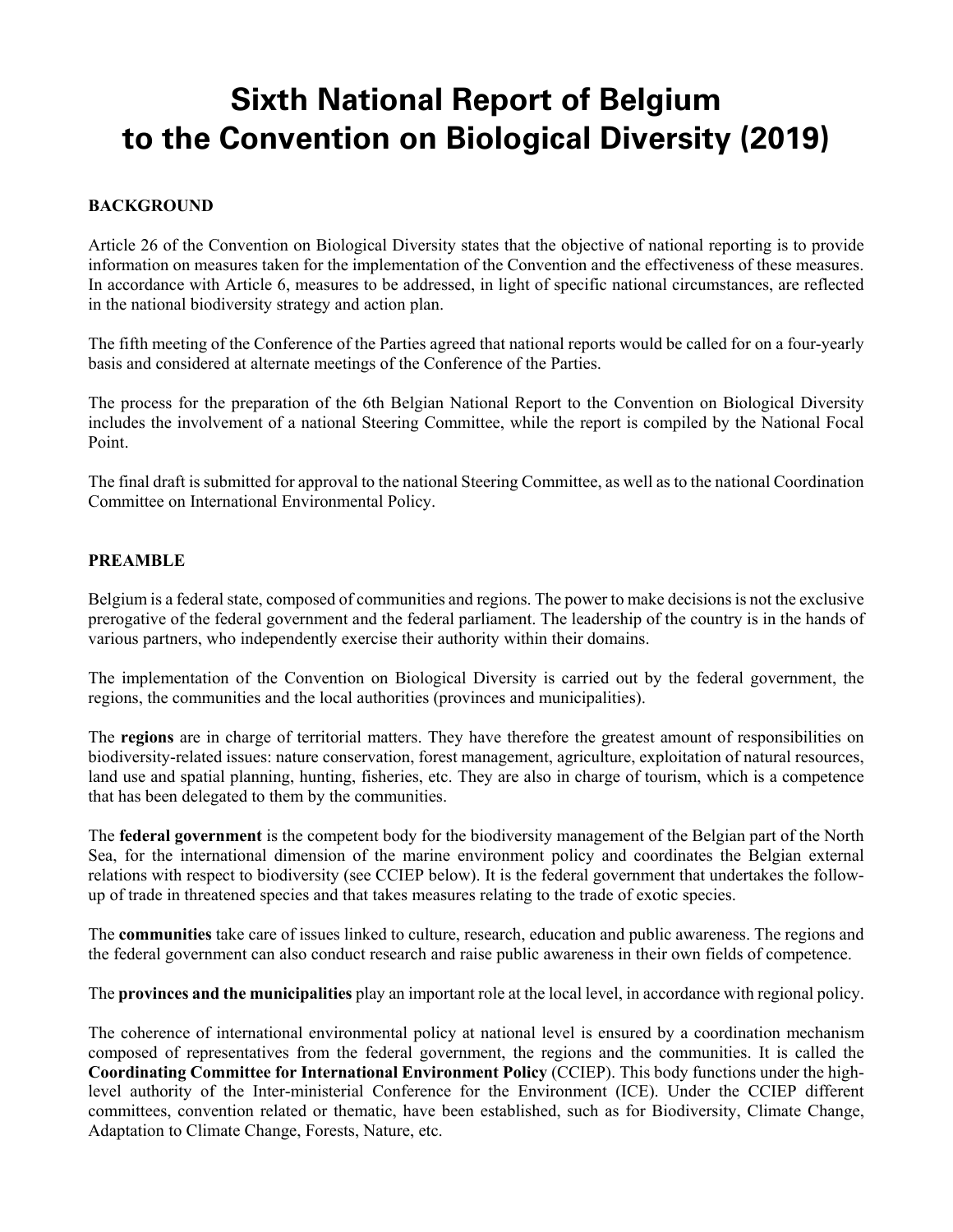# **SECTION I. INFORMATION ON THE TARGETS BEING PURSUED AT THE NATIONAL LEVEL**

If your country has set and/or adopted national targets or equivalent commitments related to the Strategic Plan for Biodiversity 2011-2020 please use the following template to describe them. Please complete this template for each of your country's national targets. National targets entered in this section will be linked to section III so that progress in their implementation can be assessed. If your country has not set or adopted any national targets related to the Strategic Plan for Biodiversity 2011-2020 please indicate so in the first box and move to section II.

## **I. Information on the targets being pursued at the national level**

My country has adopted national biodiversity targets or equivalent commitments in line with the Strategic Plan for Biodiversity 2011-2020 and the Aichi Targets.

"Biodiversity 2020, Update of Belgium's National Strategy (NBS)" has been developed as a direct response to Article 6 of the Convention on Biological Diversity. It was adopted on 13 November 2013 by the Interministerial Conference for the Environment, which is composed of the competent ministers of the Federal Government and the three Regions of Belgium (Flanders, Brussels, Wallonia).

The Strategy spells out a range of priority objectives to anticipate, prevent and reduce the causes of biodiversity loss in Belgium. It is the unique national document on biodiversity that is applicable both at the federal and regional levels in order to comply with the European and international commitments made by Belgium. It offers a framework for the policy to follow and for the subsequent implementing actions to be developed.

# **National Target** (Please use the official title, if available**)**

Objective 1 - Identify and monitor priority components of biodiversity in Belgium

## **Rationale for the national target**

In principle, the entire wealth of biodiversity should be subject to protection. It is however not feasible to concentrate efforts on all the elements of biodiversity. The Strategy will therefore focus the efforts where they are most needed, *i.e.* on components of biodiversity that are most at risk or could be subject to high risks in the near future. Priority components of biodiversity requiring the most urgent protective measures must be identified and their status monitored.

Priority components of biodiversity include (1) ecosystems and habitats that are unique, rare, in danger of disappearance, or that play a crucial role for priority species; (2) species that are rare, endangered, vulnerable, or that are endemic or live in specific habitats; (3) genomes and genes of particular social, scientific or economic importance; and (4) functional components of biodiversity that are essential for the provision of ecosystem services.

Adaptive management is concerned with the complex and dynamic nature of ecosystems and their uses and the absence of complete knowledge of their functioning. Because circumstances change and uncertainties are inherent in all managed uses of components of biodiversity, adaptive management is able to respond to uncertainties and it contains elements of "learning-by-doing" or research feedback. Monitoring is a key component of adaptive management.

Adequate monitoring, followed by regular reporting on status and trends of priority biodiversity components, is important. It allows adaptive management and decision-makers to develop adequate policy responses. It is also a prerequisite to communicate progress towards the 2020 targets to the public and stakeholders.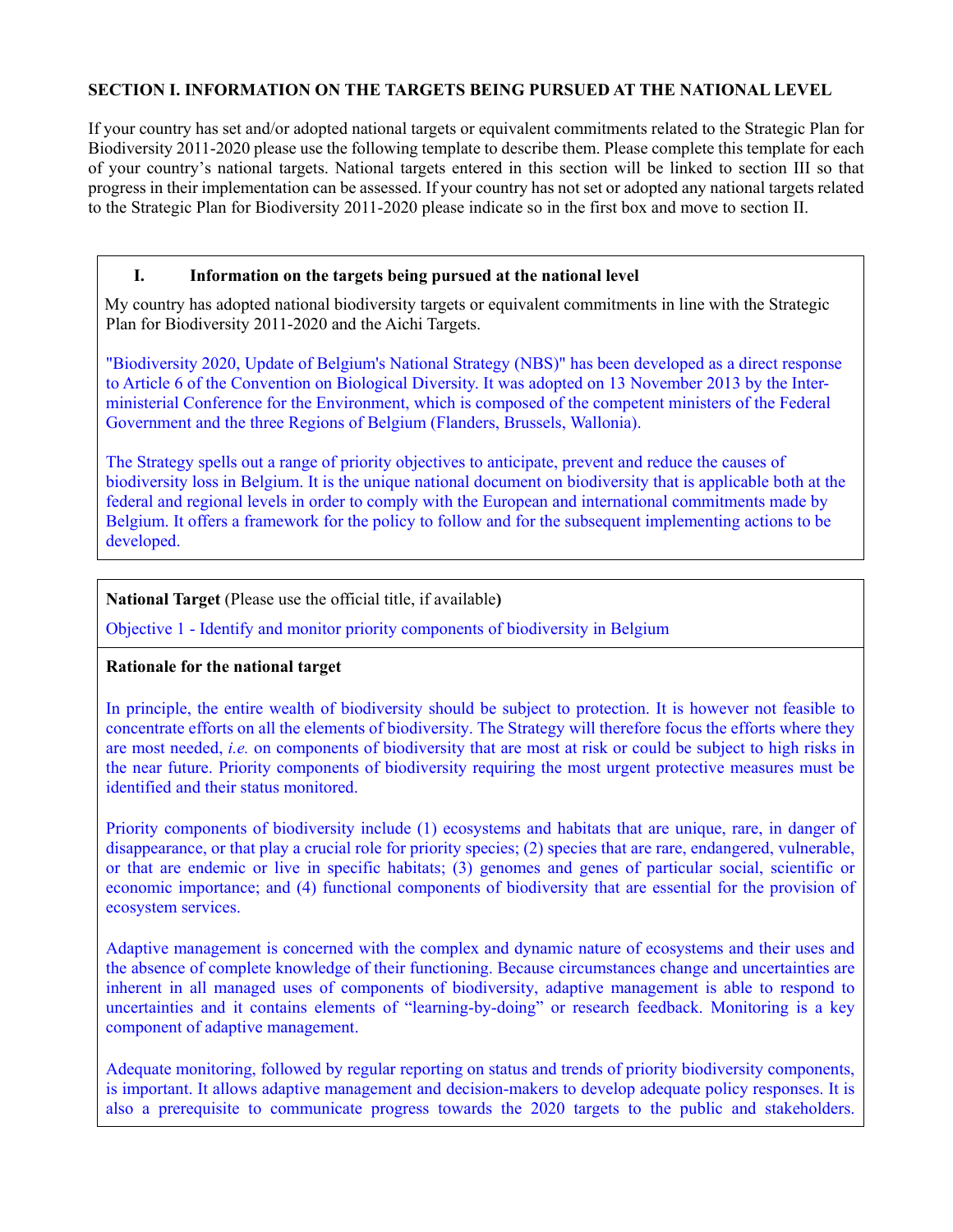Furthermore, it contributes to enhancing public awareness and participation. In order to avoid an additional reporting burden, the format of such reports should be streamlined in accordance with existing reporting obligations on biodiversity at European and CBD level.

A set of biodiversity indicators has already been adopted by the CBD to follow the implementation of the 2020 target (see box below). Several of these indicators have been tested and standardized at EU level by the European Environment Agency (set of EU headline biodiversity indicators, SEBI 2020 project) to monitor the state of biodiversity in Europe. The Member States are therefore asked to report annually to the EEA on these indicators.

Monitoring and reporting on the status of biodiversity in Belgium will need the development of suitable monitoring tools and indicators in line with the outcomes of the SEBI 2020 project (see also objective 7.3).

Furthermore, Belgian authorities need to argue for an effective use of other existing European biodiversity indicators in policy on, for example, agriculture or structural funds.

**Level of application** (Please specify the level to which the target applies):

Seen the national scope of the strategy and its objectives, all the objectives apply to the entire territory, unless the distribution of competences (see preamble above) states otherwise.

**Relevance of the national targets to the Aichi Biodiversity Targets** (Links between national targets and Aichi Biodiversity Targets.)

**Main related Aichi Biodiversity Targets** (Please select one or more Aichi Biodiversity Target to which the national target is wholly or partially related. Parties can select an entire target or a target component (not shown below))

Target 19 - By 2020, knowledge, the science base and technologies relating to biodiversity, its values, functioning, status and trends, and the consequences of its loss, are improved, widely shared and transferred, and applied.

**Other relevant information** (Please use this field to provide any other relevant information, such as the process of developing and adopting the national target, the stakeholders involved or the strategies and plans in which this national target has been included.)

The stakeholders involved in the implementation of this objective are: the federal and regional authorities, the relevant sectors (agriculture, fishery, forestry), nature conservation agencies, universities, nature conservation NGOs, the Belgian Biodiversity Research Platform and any association working towards the same goal as the NBS. Weblink to a list of actors for biodiversity in Belgium: www.biodiv.be/implementation/docs/stratactplan/biodiversity-strategy-2020/appendix-1-actors-forbiodiversity-in-belgium.

**National Target** (Please use the official title, if available**)**

Objective 1.1 - Define a common Belgian methodology for the identification and monitoring of priority components of biodiversity according to EU guidelines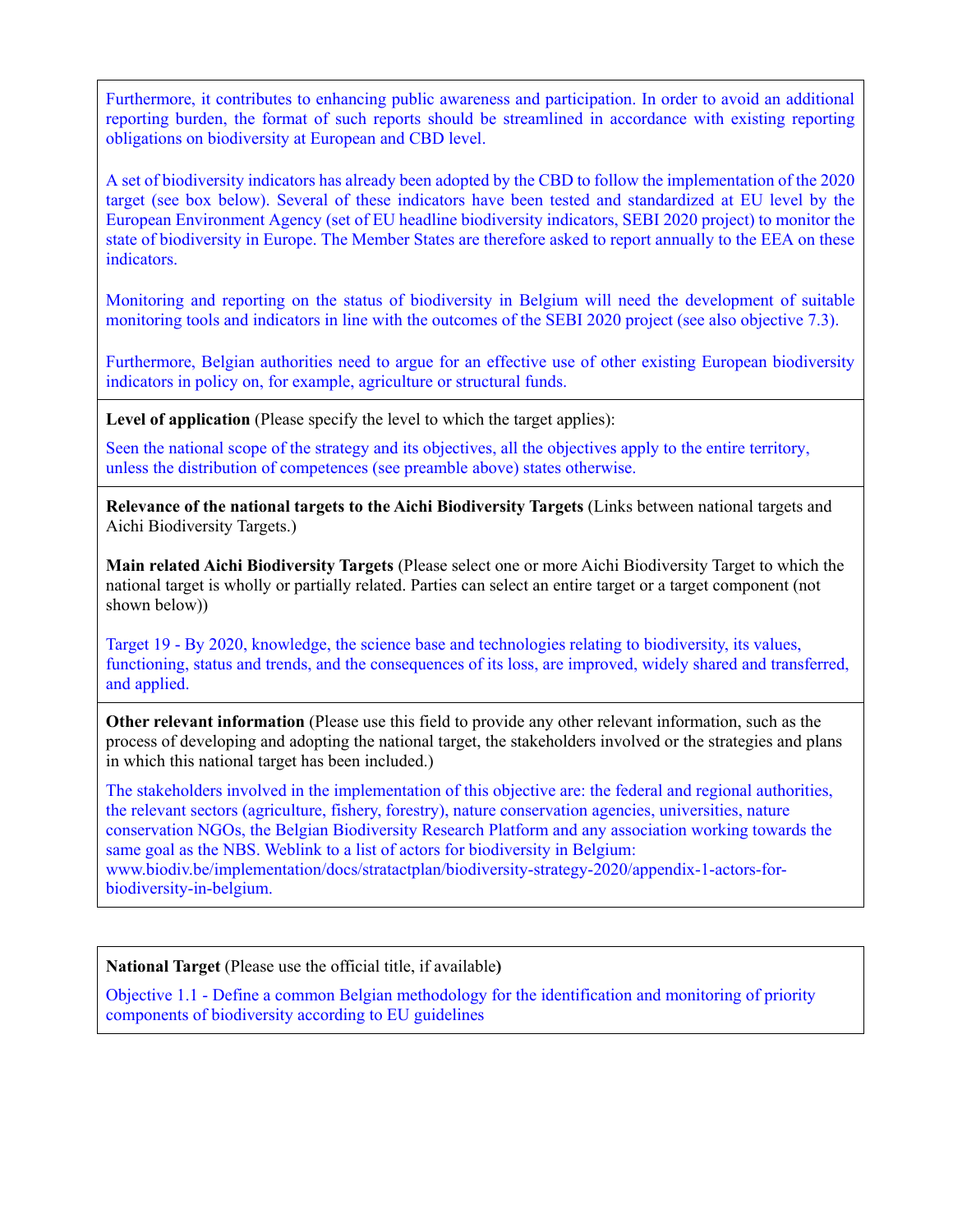#### **Rationale for the national target**

So far, no methodology to identify priority elements of Belgian biodiversity is available at national level. The Regions manage biodiversity according to their own criteria and priorities. Nevertheless common standards can be developed and therefore it is useful to compare the monitoring methods of the different Regions. The methodology could consider conducting the identification of priority components of biodiversity on the basis of a bioregional approach deciding to choose components of biodiversity which are most at threat of disappearing, or species that are of particular importance for the functioning of vulnerable ecosystems, together with a number of flagship species for Belgium.

Common standards for biodiversity inventories and monitoring should also be defined and applied for the evaluation of biodiversity status taking into account existing guidelines for monitoring and obligations for reporting at EU and CBD level. A short set of common indicators and evaluation criteria (cf. EU headline indicators and related indicators developed by the Regions [32]) would enable the evaluation of progress towards the 2020 target at national level and greatly help reporting to international bodies (i.e. the European Commission and EEA, PEBLDS, OECD, CBD, OSPAR and other conventions). The categories and criteria used by the IUCN Red List of Threatened Species could also be considered. Synthetic and cost-efficient direct and indirect indicators could be developed (for example territory fragmentation, rate of fertilisation). The monitoring system could apply the method "Pressure - State - Response" prescribed by the CBD or the "Driving forces, Pressures, States, Impacts, Responses (DPSIR) method" adopted by the EEA.

**Relevance of the national targets to the Aichi Biodiversity Targets** (Links between national targets and Aichi Biodiversity Targets.)

**Main related Aichi Biodiversity Targets** (Please select one or more Aichi Biodiversity Target to which the national target is wholly or partially related. Parties can select an entire target or a target component (not shown below))

Target 19 - By 2020, knowledge, the science base and technologies relating to biodiversity, its values, functioning, status and trends, and the consequences of its loss, are improved, widely shared and transferred, and applied.

## **National Target** (Please use the official title, if available**)**

Objective 1.2 - Identify and monitor priority species, habitats, genetic and functional components of biodiversity

#### **Rationale for the national target**

Once a common methodology to identify components of biodiversity that need urgent protective measures has been agreed, lists of priority habitats, species and genetic components will be drawn up. Threatened species and ecosystems should benefit from adequate long-term policy, and the restoration of degraded habitats should favour the protection of threatened and rare species as well as the re-establishment of species that had disappeared from our country. Particular attention will be paid to wetlands that are under serious threat.

From the species conservation point of view, the loss of local populations implies a loss of genetic diversity, which in turn may result in a loss of resilience to environmental change, i.e. the ability to offer resistance to, or recover from, natural and human-induced pressures.

Lists of most sensitive (threatened, vulnerable and rare) species and ecosystems which need particular attention (included in Natura 2000 at EU level) will be used and adapted to the Belgian context. It is also important to take the specificity of Belgian ecosystems/species into account and to identify the elements of biodiversity that are rare, particularly threatened with extinction, vulnerable or of particular importance (for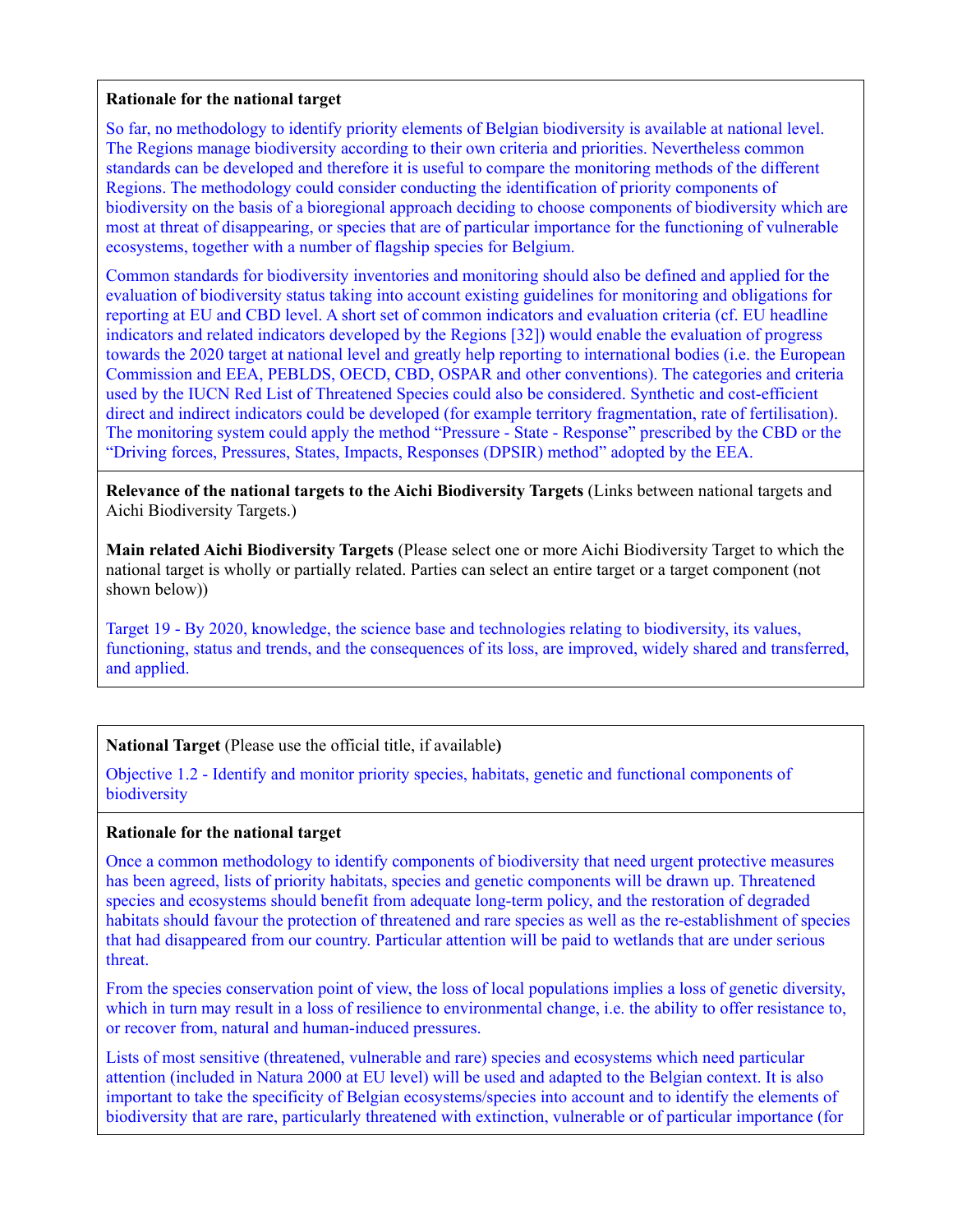ecosystem functioning; symbolic importance; cultural importance) at the Belgian level. Belgian regional and national red lists of threatened species already exist and could be used for this compilation of priority species. For the marine environment, a list of priority species and habitats has been developed in an international framework (OSPAR). National red lists and related synthetic indicators are very useful for example for reporting to the EU, OECD and IUCN and other organisations.

Monitoring of priority components of biodiversity (see also operational objective 7.2) is very important, as it is the key to adaptive management and for improving management policies and practices by learning from the outcomes of operational programmes.

**Relevance of the national targets to the Aichi Biodiversity Targets** (Links between national targets and Aichi Biodiversity Targets.)

**Main related Aichi Biodiversity Targets** (Please select one or more Aichi Biodiversity Target to which the national target is wholly or partially related. Parties can select an entire target or a target component (not shown below))

Target 19 - By 2020, knowledge, the science base and technologies relating to biodiversity, its values, functioning, status and trends, and the consequences of its loss, are improved, widely shared and transferred, and applied.

**Other relevant information** (Please use this field to provide any other relevant information, such as the process of developing and adopting the national target, the stakeholders involved or the strategies and plans in which this national target has been included.)

Regional or maritime red lists are ad hoc constructed by specialists and Citizen Scientist groups on an irregular basis (about every 10 years for every group of species) as a side product of regional species atlases.

**Relevant websites, web links, and files** (Please use this field to indicate any relevant websites, web links or documents where additional information related to this national target can be found.)

National red list (indicators):<https://statbel.fgov.be/fr/themes/environnement/biodiversite#panel-11>

34387 national and regional species and status (statistic and/or official): [http://www.especes.be/fr/index\\_adv.php](http://www.especes.be/fr/index_adv.php)

Flanders region red lists (official):<https://www.inbo.be/en/search-flanders-red-lists>

Wallonia region species and red lists (official):<http://biodiversite.wallonie.be/fr/especes.html?IDC=3025>

Brussels region new strategy for red list:

[http://document.environnement.brussels/opac\\_css/elecfile/FD\\_14\\_Biodiversite](http://document.environnement.brussels/opac_css/elecfile/FD_14_Biodiversite)

Brussels birds red list (official, as an example, other red lists exist): [http://www.aves.be/fileadmin/Aves/COA/Publis\\_COA/Liste\\_Rouge\\_oiseaux\\_BXL.pdf](http://www.aves.be/fileadmin/Aves/COA/Publis_COA/Liste_Rouge_oiseaux_BXL.pdf)

Citizen Science maps and observations:<https://observations.be/>

**National Target** (Please use the official title, if available**)**

Objective 2 - Investigate and monitor the effects of threatening processes and activities and their causes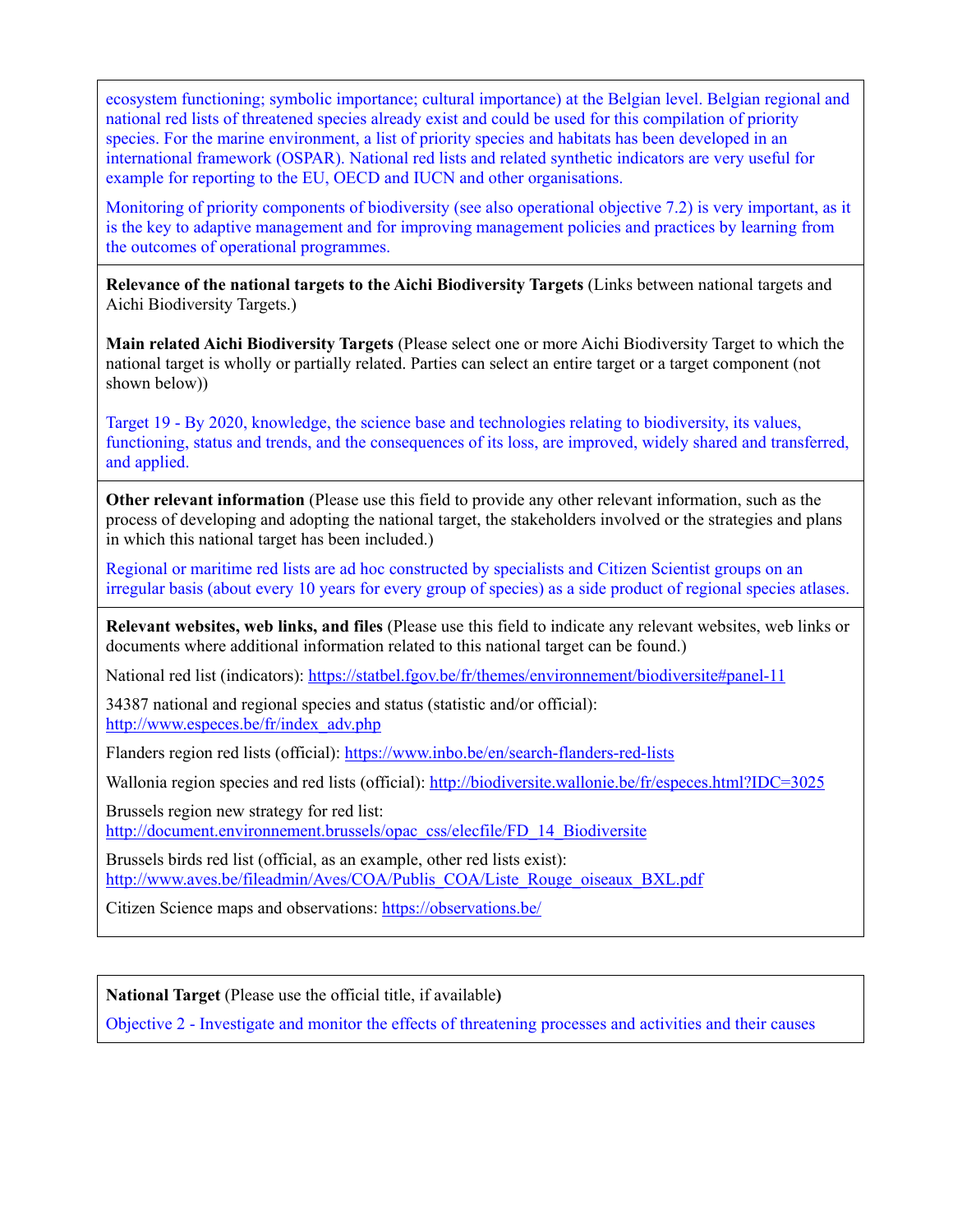#### **Rationale for the national target**

The major processes that constitute a threat to, or are likely to have significant adverse impacts on, biodiversity are identified in part I.4. These processes and the activities impacting directly on biodiversity must be further investigated and their effects monitored through sampling and other techniques. Their causes must be identified and monitored on a regular basis (see also operational objective 7.3).

National target has no corresponding Aichi Biodiversity Target.

**Other relevant information** (Please use this field to provide any other relevant information, such as the process of developing and adopting the national target, the stakeholders involved or the strategies and plans in which this national target has been included.)

The stakeholders involved in the implementation of this objective are: the federal and regional authorities, nature conservation agencies, the Belgian Biodiversity Research Platform, universities, market actors (including business and import sectors, consumers and other members of civil society), and any association working towards the same goal as the NBS.

## **National Target** (Please use the official title, if available**)**

Objective 2.1 - Investigate and monitor the effects and causes of activities and processes, including new and emerging risks, that threaten components of biodiversity in Belgium

## **Rationale for the national target**

Identifying new and emerging risks as early as possible is a precondition for early action.

Much can be done to avert loss of biodiversity if adequate information on potential threats is available. It is necessary to further investigate the impact on biodiversity of human activities and of threats arising from natural causes, as well as relations between those processes and activities in order to take the most appropriate measures to minimise their impacts. Particular attention must be paid to the potential risks to biodiversity posed by the development and use of new technologies, their processes and products. For instance, attention should be paid to the potentially negative impacts of nanotechnologies on biodiversity, to the use of GMOs in agriculture, forestry and fishery - detailed in Objective 4 - as well as other GMOs developed as bioindicators or bioremediators, GM cattle, domestic animals, decorative plants, or GM microorganisms and viruses used as pest regulators in agriculture, etc.). Among their potential negative impacts: the spread of invasive alien species, the threat to non-target organisms by GMOs producing specific pesticides, unforeseen interactions with biodiversity, or the ecosystem disequilibrium caused by the largescale diffusion of such organisms. The development of new, not yet marketed genetic transformation techniques, like synthetic biology, should be carefully accompanied by, a. o., thorough EIA procedures and the elaboration and implementation of adequate regulations by the community involved in biodiversity preservation. The biodiversity research community has a role to play in identifying emerging issues and delivering relevant biodiversity policy information.

When considering the various potential impacts of these emerging risks, attention should be paid not only to impacts on specific components of biodiversity but also to community structures and global ecosystem functions and services and to the links between biodiversity and health, in particular to risks to health.

Appropriate monitoring will involve taking physical measurements/observations of the chosen biodiversity and activities indicators year on year for comparison with the current status of biodiversity and pressures from threatening activities. This comparison together with a study of the causes of threatening processes will be most useful for an adaptive management of threatening activities. Key questions to be addressed in the monitoring process can be based on the proposed indicator framework for the Strategic Plan for Biodiversity 2011–2020 and the Aichi Biodiversity Targets (CDB Decision XI/3) and the EU headline indicators to 2020 developed by the European Environment Agency (SEBI 2020).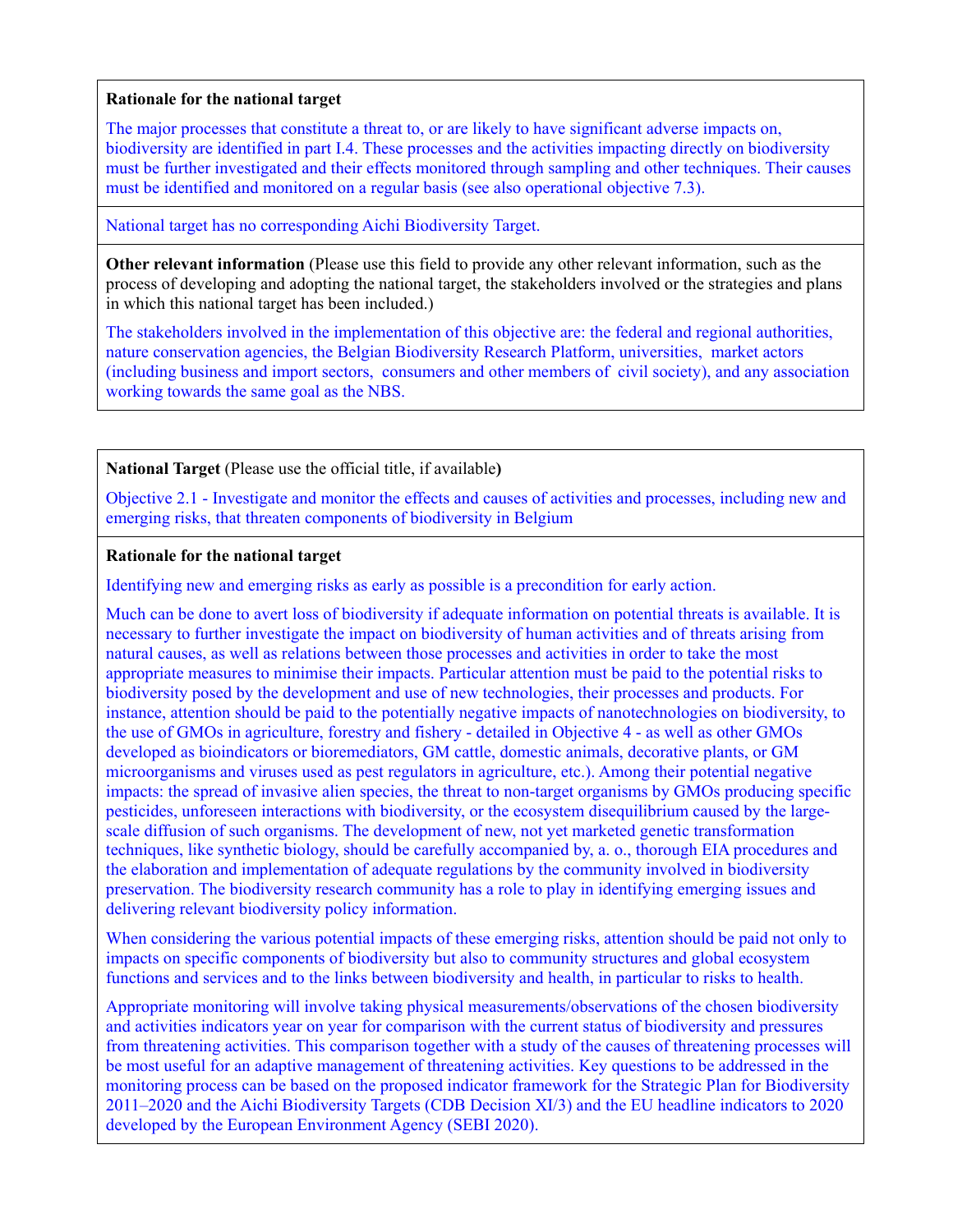**Relevance of the national targets to the Aichi Biodiversity Targets** (Links between national targets and Aichi Biodiversity Targets.)

**Main related Aichi Biodiversity Targets** (Please select one or more Aichi Biodiversity Target to which the national target is wholly or partially related. Parties can select an entire target or a target component (not shown below))

Target 10 - By 2015, the multiple anthropogenic pressures on coral reefs, and other vulnerable ecosystems impacted by climate change or ocean acidification are minimized, so as to maintain their integrity and functioning.

# **Other relevant Aichi Targets**:

Target 8 - By 2020, pollution, including from excess nutrients, has been brought to levels that are not detrimental to ecosystem function and biodiversity

**National Target** (Please use the official title, if available**)**

Objective 2.2 - Investigate and monitor the effects of climate change on biodiversity and ecosystem services

# **Rationale for the national target**

As highlighted in Part I, some effects of climate change on biodiversity are already obvious. They are likely to increase further because of the projected rise in temperature. Climate change constitutes a direct threat to biodiversity and the provision of ecosystem services as it disrupts ecological relations, unbalancing ecosystem functioning; it increases the impact of invasive alien species, causes disturbance to the lifecycle of some species and migration or disappearance of others, and can affect specific ecosystem services such as water regulation, nutrient cycling, food provision. Populations of Northern species tend to move northwards or disappear altogether (e.g. plant species), not having been able to adapt to climate change. Terrestrial ecosystems are mainly affected in terms of plant phenology and distribution of plant and animal species, with specialist species being most at risk.

Even if society substantially reduces its emissions of greenhouse gases over the coming decades, the climate system is projected to continue to change in centuries to come. We therefore have to prepare for and adapt to the consequences of some inevitable climate change, in addition to mitigation measures.

To prevent or limit severe damage to the environment, society and economies, adaptation strategies for affected systems must be developed at national, regional and local level. In 2010, Belgium adopted its national climate adaptation strategy. It has 3 objectives:

- to improve the coherence between existing adaptation activities in Belgium (assessing the impacts of climate change, vulnerability to climate change and adaptation measures already implemented);
- to improve communication at national, European and international levels;
- to initiate a process to develop a national action plan.

The Strategy summarizes the expected impacts of climate change in Belgium in several areas including biodiversity and gives an overview of the adaptation measures that have already been made in these areas as well as two cross-cutting areas: research and international cooperation. This strategy has initiated the process of developing a National Adaptation Plan. In this context, the different levels of government (Federal Government, Wallonia, Flanders and Brussels-Capital) have carried out studies in order to prepare future Federal/Regional adaptation plans that will provide the baseline for the national adaptation plan.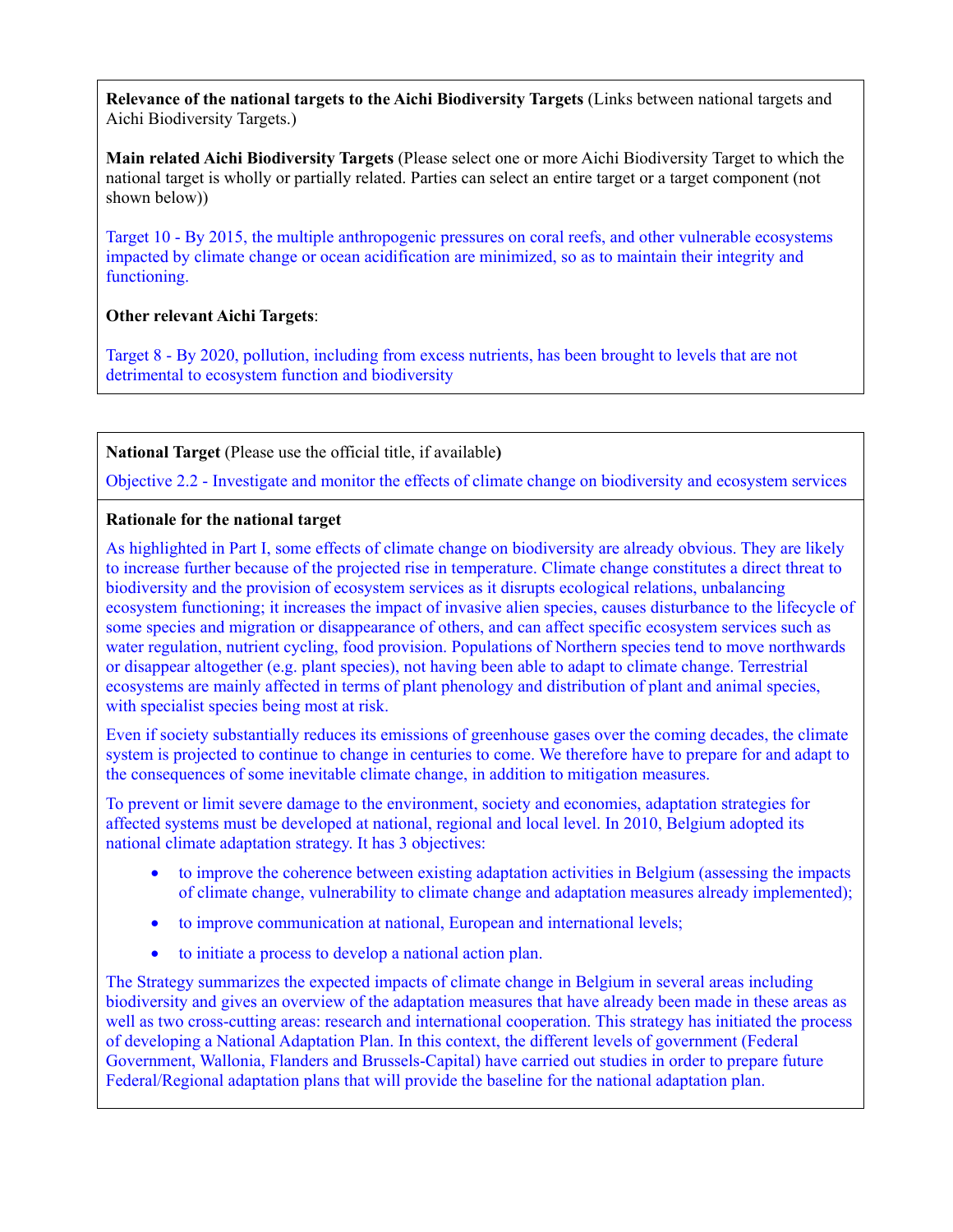Regional studies have led to the development of regional climate projections and to provide information on sectoral vulnerability to future climate conditions.

The Flemish Region has published in 2013 the regional plan for adaptation to climate change (Het Vlaams Klimaatbeleidsplan 2013-2020). The Walloon Region adopted in 2007 the Walloon Plan 'Air-Climate'. Brussels-Capital Region approved in September 2013 the proposal of pre-project for the regional plan airclimate-energy.

The European Commission adopted an EU strategy on adaptation to climate change in April 2013.

**Relevance of the national targets to the Aichi Biodiversity Targets** (Links between national targets and Aichi Biodiversity Targets.)

**Main related Aichi Biodiversity Targets** (Please select one or more Aichi Biodiversity Target to which the national target is wholly or partially related. Parties can select an entire target or a target component (not shown below))

Target 10 - By 2015, the multiple anthropogenic pressures on coral reefs, and other vulnerable ecosystems impacted by climate change or ocean acidification are minimized, so as to maintain their integrity and functioning.

**National Target** (Please use the official title, if available**)**

Objective 2.3 - Investigate the potential impact on biodiversity of the internal trade (legal and illegal) of live animals and plants at a Belgian level and potentially adapt relevant regulations, including market regulation when appropriate

## **Rationale for the national target**

Sending out the right market signals, particularly to final consumers, for biodiversity conservation is crucial. While the potential impact on global biodiversity of international trade with Belgium is covered under objectives 5.6 and 5.7, it appeared necessary to also consider, in a holistic way, the potential impact of the internal trade (legal and illegal) of live animals and plants on biodiversity. Animal welfare and public/animal health issues should be taken into account in this context. Relevant regulations, including market regulation, as well as consumer behaviour should be adapted where necessary. This can be done for example by implementing CITES Regulation or other relevant EU legislation.

In considering the internal trade of species, particular attention will be devoted to the numerous exotic species deliberately introduced into Belgium (import of ornamental plants, pets, species for breeding, fishing, hunting, used as biological controls or for biomass production, etc.).

**Relevance of the national targets to the Aichi Biodiversity Targets** (Links between national targets and Aichi Biodiversity Targets.)

**Main related Aichi Biodiversity Targets** (Please select one or more Aichi Biodiversity Target to which the national target is wholly or partially related. Parties can select an entire target or a target component (not shown below))

Target 4 - By 2020, at the latest, Governments, business and stakeholders at all levels have taken steps to achieve or have implemented plans for sustainable production and consumption and have kept the impacts of use of natural resources well within safe ecological limits.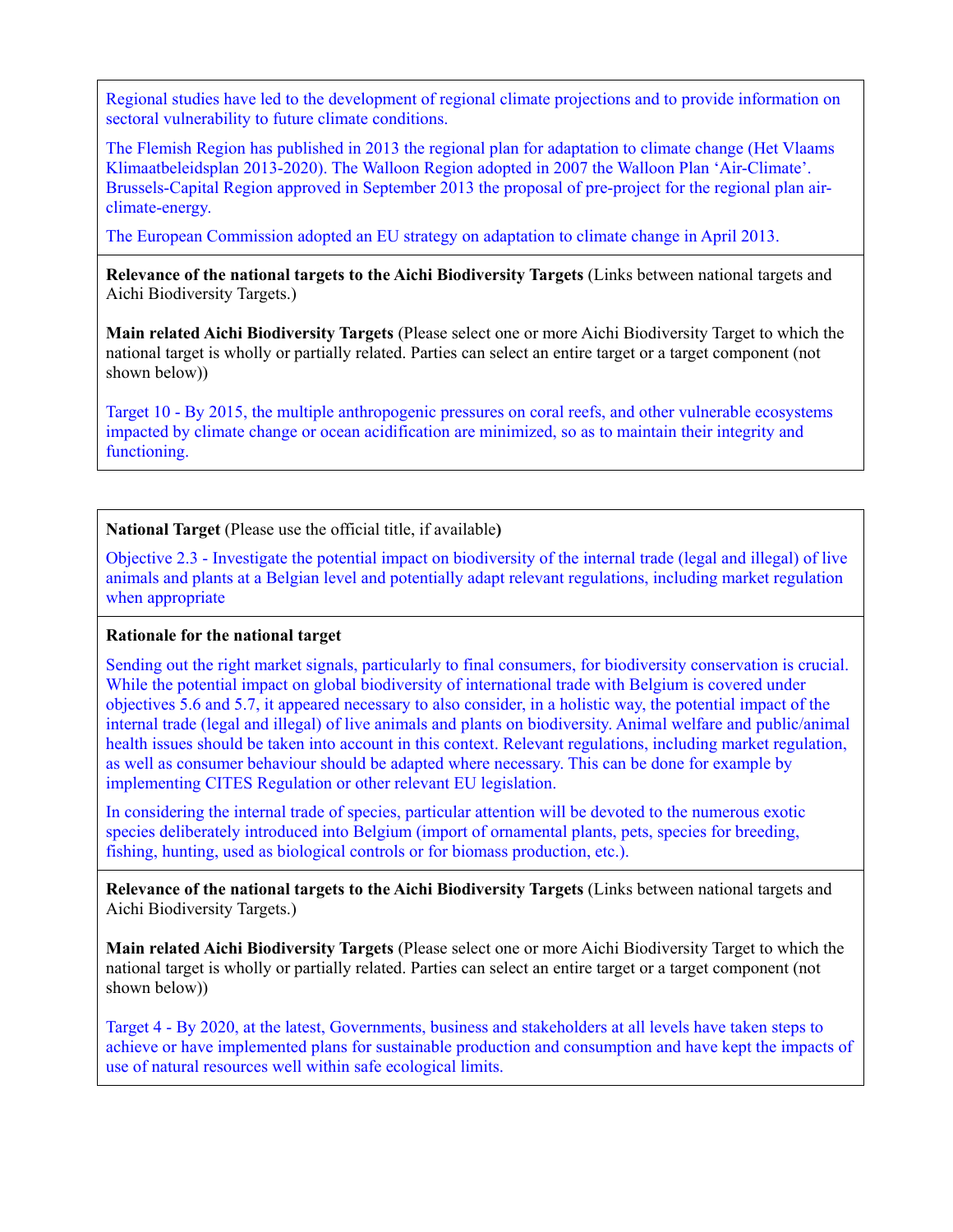#### **National Target** (Please use the official title, if available**)**

#### Objective 3 - Maintain or restore biodiversity and ecosystem services in Belgium to a favourable conservation status

## **Rationale for the national target**

Healthy ecosystems are needed if we want to halt the loss of biodiversity and benefit from the many valuable services they provide. Despite the initiatives already put in place, habitats in Belgium are becoming increasingly fragmented and degraded. This affects biodiversity directly and indirectly as it makes the ecosystems vulnerable to other threats, such as biological invasions. It also undermines the many services that healthy ecosystems provide to society, such as clean water and protection against flooding and erosion.

In 2010, the Parties to the CBD agreed to make concerted efforts to achieve Aichi Target 9 (the introduction and establishment of invasive alien species is prevented), Target 11 (17 % of terrestrial and inland water areas and 10 % of coastal and marine areas have been conserved), Target 14 (ecosystems and essential services have been safeguarded) and Target 15 (ecosystems are restored and their resilience has been enhanced). These global targets are reflected in EU Biodiversity Strategy to 2020 under target 1 (implementation of the Birds and Habitats Directives), target 2 (maintenance and restoration of ecosystems and their services) and target 5 (combating invasive alien species). It is therefore important to adapt the NBS accordingly.

Nature conservation activities across Belgium, in, among others, marine areas as well as rural and urbanised areas, need to be strengthened through optimal protection, management and restoration measures. The measures to be taken will depend greatly on the priority components of biodiversity selected in Objective 1 and on threatening processes and activities identified in Objective 2. Measures could be, for instance, the extension of a forest or grassland in a specific area, restoration of a degraded habitat of particular importance (e.g. wetlands) or establishment of a protected area.

The measures will have to be taken in cooperation with the different stakeholders in order to define ways that both conserve biodiversity and meet other stakeholders' interests. In this context, the application of the ecosystem approach and the implementation of the programme of work on Protected Areas (CBD Decision VII/28), as appropriate, will be of particular relevance.

The concept of favourable conservation status\* (see box below) provides an objective concept that will be scientifically defined for the purpose of Objective 1, together with the identification of appropriate indicators to allow for the monitoring of the status of the priority components of biodiversity.

Concept of favourable conservation status (EU Habitats and Birds Directive)

The conservation status of a natural habitat is "favourable" when (i) its natural range and areas it covers within that range are stable or increasing, and (ii) the specific structure and functions which are necessary for its long-term maintenance exist and are likely to continue to exist for the foreseeable future, and the conservation status of its typical species is favourable as defined below.

The conservation status of a species is "favourable" when (i) population dynamics data on the species concerned indicate that it is maintaining itself on a long-term basis as a viable component of its natural habitats, (ii) the natural range of the species is neither being reduced nor is likely to be reduced for the foreseeable future, and (iii) there is, and will probably continue to be, a sufficiently large habitat to maintain its population on a long-term basis.

Protected areas, ecological networks and green infrastructure in Belgium

**Protected areas** in Belgium represent many different types of ecosystems: forests, wetlands, pastures, calcareous grasslands, heath lands, caves, marine areas, etc. Their sizes range from a few ares to thousands of hectares. Protected areas include: nature reserves (public and private), Natura 2000 sites, forest reserves,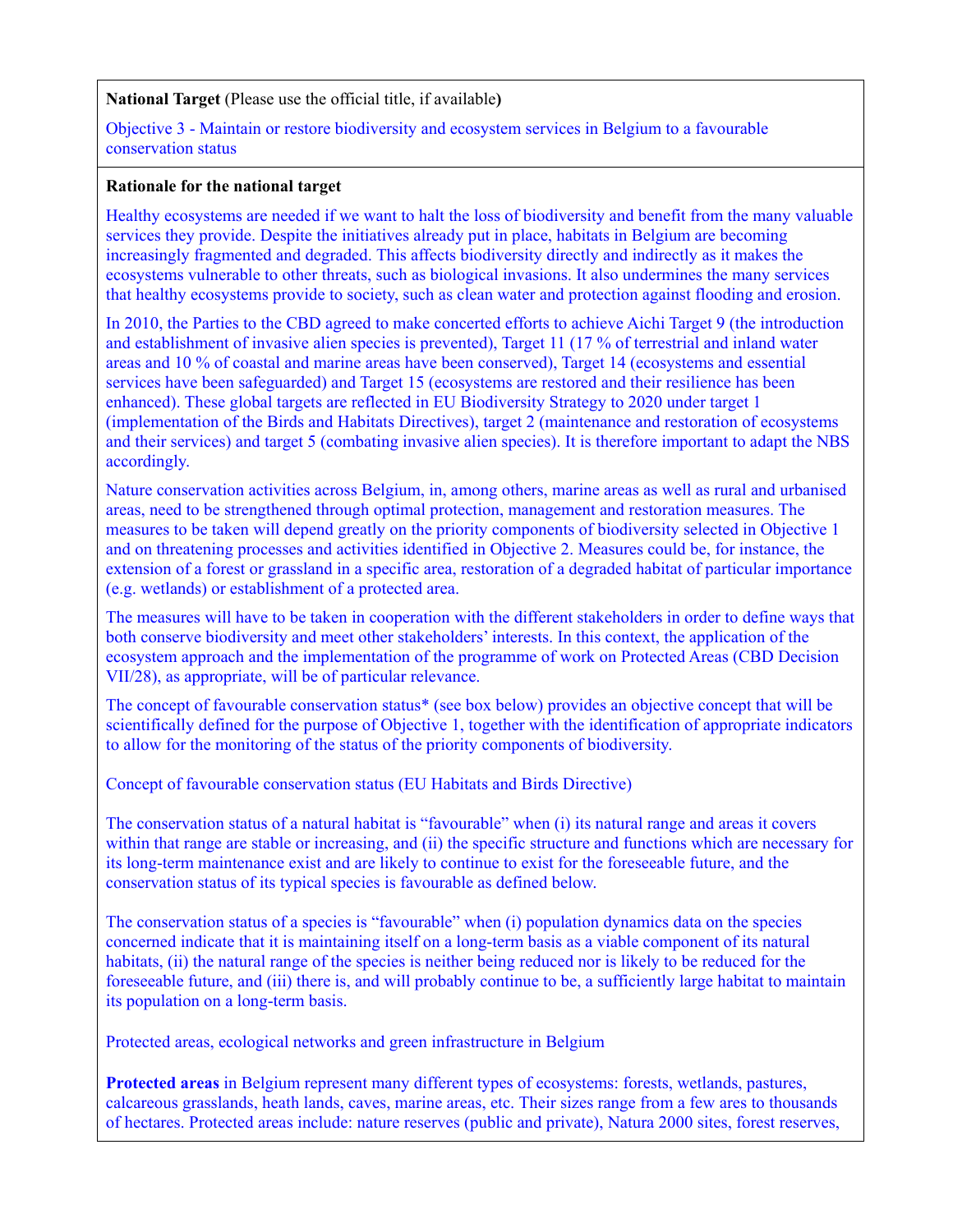forest protection areas, caves, natural parks, Ramsar and other wetlands of biological interest, protected dunes and zones of high biological value. Different protection statuses have sometimes been attributed to the same site. For example, a nature reserve can also be a Natura 2000 site.

The **ecological network** is a coherent ecological structure of areas in which nature conservation policy is the main objective to be developed. The objective is to create a coherent and functional network of ecosystems that are (inter)nationally important and should be preserved in a sustainable way. It aims to merge the fragmented nature and forest reserves into larger and interconnected units of nature. It is composed of core areas of natural interest (protected or not) connected by buffer and corridor zones as small biotopes and natural linear features in the landscape (hedgerows, ditches, field margins, footpaths, small streams, narrow valleys, etc.). Zones under other effective area-based conservation measures are part of this network, such as some Agri-Environment Measures, late mowing of road banks, sustainable forestry management measures.

The **green infrastructure** encompasses the ecological networks but it also takes into account areas providing specific ecosystem goods and services. Its added value comes from broader investments in natural capital with a view to 'greening' existing infrastructure and strengthening the functionality of ecosystems that provide goods and services as well as mitigating and adapting to the effects of climate change, and enhancing the quality of life (health, tourism, conserving historic and cultural heritage). It addresses the spatial structure of natural and semi-natural areas but also other artificial and environmental features (such as "green roofs" or trails) which enable citizens to benefit from its multiple services. The underlying principle of Green Infrastructure is that the same area of land can frequently offer multiple benefits if its ecosystems are in a healthy state. Green Infrastructure investments are generally characterized by a high level of return over time, provide job opportunities, and can be a cost-effective alternative or be complementary to 'grey' infrastructure and intensive land use change.

**Relevance of the national targets to the Aichi Biodiversity Targets** (Links between national targets and Aichi Biodiversity Targets.)

## **Main related Aichi Biodiversity Targets**:

Target 5 - By 2020, the rate of loss of all natural habitats, including forests, is at least halved and where feasible brought close to zero, and degradation and fragmentation is significantly reduced.

## **Other relevant Aichi Targets**:

Target 10 - By 2015, the multiple anthropogenic pressures on coral reefs, and other vulnerable ecosystems impacted by climate change or ocean acidification are minimized, so as to maintain their integrity and functioning.

Target 11 - By 2020, at least 17 per cent of terrestrial and inland water, and 10 per cent of coastal and marine areas, especially areas of particular importance for biodiversity and ecosystem services, are conserved through effectively and equitably managed, ecologically representative and well connected systems of protected areas and other effective area-based conservation measures, and integrated into the wider landscapes and seascapes.

Target 12 - By 2020 the extinction of known threatened species has been prevented and their conservation status, particularly of those most in decline, has been improved and sustained.

Target 14 - By 2020, ecosystems that provide essential services, including services related to water, and contribute to health, livelihoods and well-being, are restored and safeguarded, taking into account the needs of women, indigenous and local communities, and the poor and vulnerable.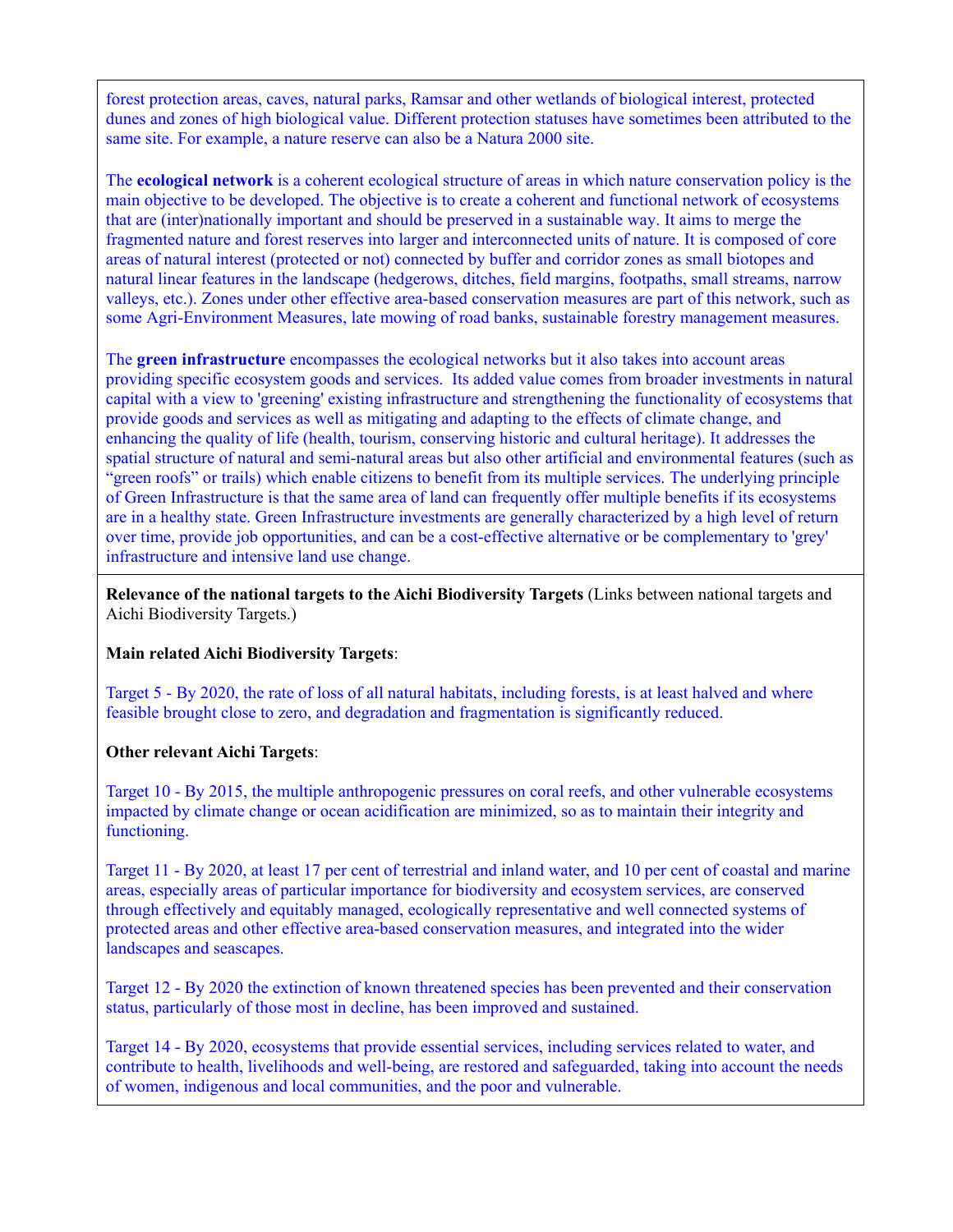**Other relevant information** (Please use this field to provide any other relevant information, such as the process of developing and adopting the national target, the stakeholders involved or the strategies and plans in which this national target has been included.)

The stakeholders involved in the implementation of this objective are: land use planning departments, nature conservation agencies, managers, the federal and regional authorities (including the provinces and municipalities), various sectors (including the horticultural sector, agriculture, aquaculture, forestry, fisheries, the pet industry, hunting, mobility, tourism, public health, research), professional federations involved in the sectors concerned, teachers in the academic system including in the field of horticultural qualifications, consumers, environmental NGOs, land owners, the general public and any association working towards the same goal as the NBS [1.](#page-10-0)

## **National Target** (Please use the official title, if available**)**

Objective 3.1 - At least 17 per cent of terrestrial and inland water areas, especially areas of particular importance for biodiversity and ecosystem services, are conserved through the development of effectively and equitably managed, ecologically representative and well-connected systems of protected areas and other effective area-based conservation measures, and are integrated into the wider landscapes

## **Rationale for the national target**

<span id="page-10-0"></span> $\overline{a}$ 

The aim of this operational objective is to enhance existing terrestrial [39] networks of protected areas and other effective area-based conservation measures over the three Regions and to promote interconnectivity between them and with neighbouring countries. The target of 17 % was chosen to align with international commitments (Aichi target 11 and EU Target 1- see Appendix 4: concordance table of SNB objectives with Aichi and EU targets). The objective is based on the concept of ecological network and will include the ecological requirements of the priority components of biodiversity in order to ensure their maintenance or rehabilitation in a favourable conservation status. As small landscape elements play a key role in ensuring connectivity between networks, their conservation and/or rehabilitation will be promoted.

In accordance with Objectives 1 and 2, the integrated management of protected areas should apply the ecosystem approach. The network of protected areas should also be integrated into its socio-economic context and wider environment to enable adequate buffering of external influences on the network elements. Measures taken in the framework of Objectives 4 and 5 should particularly take into account the network of protected areas.

The Natura 2000 network currently covers up to 12.77 % of the Belgian terrestrial territory with an ecologically representative system of protected areas. Additionally to this network, other surfaces are effectively conserved through other conservation measures such as some Agri-Environment Measures, late mowing of road banks, sustainable forest management measures.

This is why the target of 17 % of effectively managed protected areas at land and other areas of particular importance to biodiversity is deemed to be an ambitious yet realistic target for Belgium. Besides the importance of extending the network of protected areas on paper, its effective management is crucial and has to be ensured. Attention will be paid to implementing coherent transboundary and transregional conservation measures within Natura 2000. For the time being, only a limited number of sites at land are effectively managed and it is vital that appropriate management plans are adopted and implemented as a matter of urgency.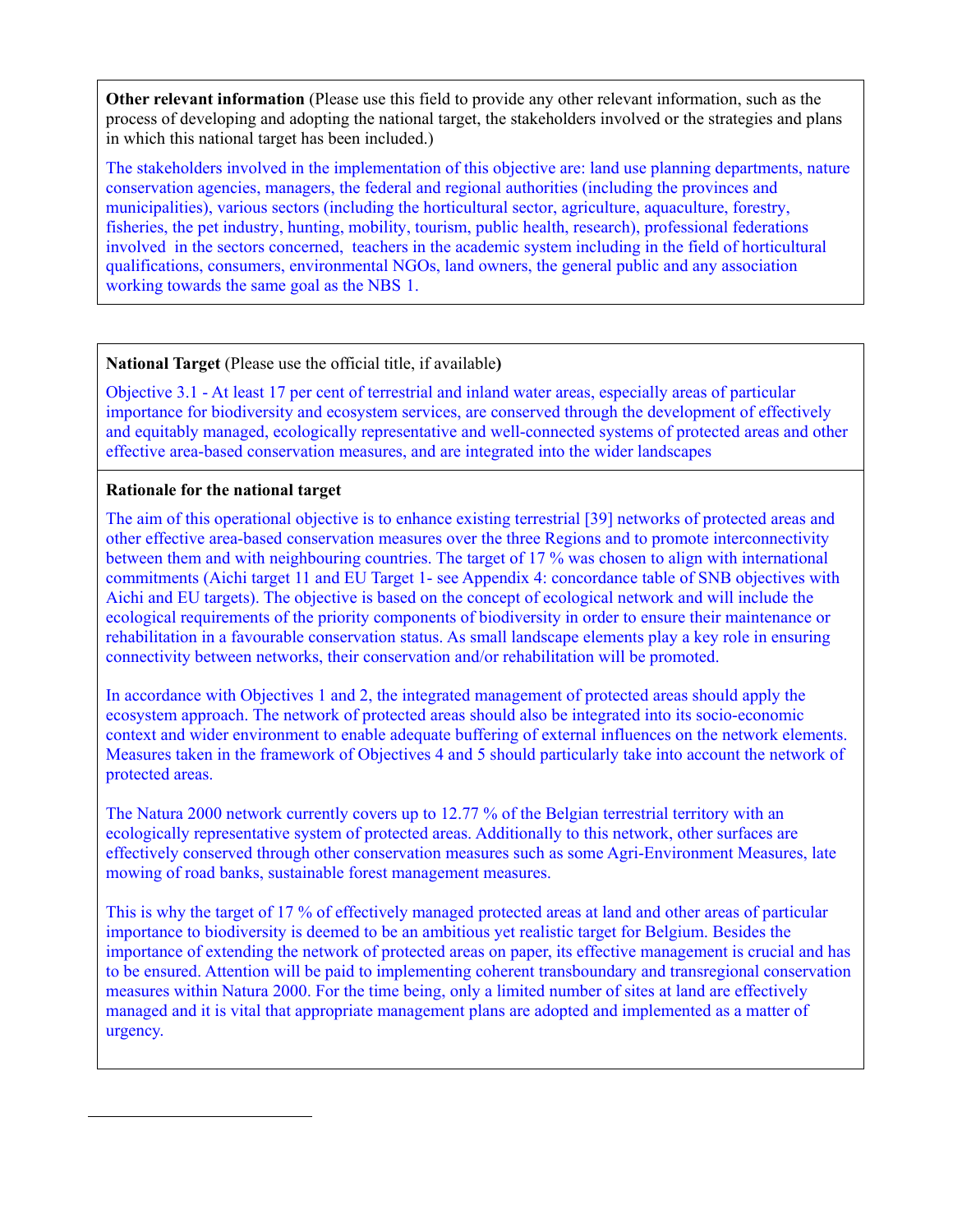For a large number of wild species, crop species and varieties and domestic animal breeds, the establishment of a system of protected areas alone is not sufficient. Existing measures taken to protect wildlife outside protected areas will be enhanced in several ecosystems (for example, urban, freshwater, humid, rocky/caved, marine, coastal, forest and agricultural ecosystems) and integrated into land use planning. Such measures can include buffer zones playing the role of a transition, the ecological management of railway sides and roadand riversides, ecological management of parks and green areas in urban areas, municipal nature development plans, hosting wild fauna in attics and belfries, etc. Several documents produced by the Regions can be used as guidance for implementing this strategic objective (for example, Codes for Good Nature Practices, Codes for Good Agriculture Practices, Vademecum for nature-oriented management of road verges and river borders, Management standards to favour biodiversity in woods under a forest regime, etc.) [40].

It is also crucial to promote the protection of biodiversity in private domains and in green areas surrounding companies (see "Nature and Companies: Operating instructions, "Qualité et développement durable des zones d'activité économique: Le cahier des charges urbanistique et environnemental"). Furthermore, partnerships with the private sector should be developed.

The quality of nature in urban and peri-urban areas (cities and municipalities) is of particular importance not only for biodiversity but also for the quality of life and human health. The quality of nature can be enhanced by integrated planning and harmonious management of urban and peri-urban green areas (for example Vademecum for harmonised park management of the Flemish Region).

**Relevance of the national targets to the Aichi Biodiversity Targets** (Links between national targets and Aichi Biodiversity Targets.)

**Main related Aichi Biodiversity Targets** (Please select one or more Aichi Biodiversity Target to which the national target is wholly or partially related. Parties can select an entire target or a target component (not shown below))

Target 11 - By 2020, at least 17 per cent of terrestrial and inland water, and 10 per cent of coastal and marine areas, especially areas of particular importance for biodiversity and ecosystem services, are conserved through effectively and equitably managed, ecologically representative and well-connected systems of protected areas and other effective area-based conservation measures, and integrated into the wider landscapes and seascapes.

**Other relevant information** (Please use this field to provide any other relevant information, such as the process of developing and adopting the national target, the stakeholders involved or the strategies and plans in which this national target has been included.)

Most relevant National Indicators:

- \* FLE100 Flemish Region: Surface of flemish ecological Network and areas to designated for nature
- \* FLE111 Flemish Region 11. Conservation status of habitats of European interest
- \* WAL005 Walloon Region: Conservation status of habitats

**National Target** (Please use the official title, if available**)**

Objective 3.2 - At least 10 per cent of coastal and marine areas, especially areas of particular importance for biodiversity and ecosystem services, are conserved through the development of effectively and equitably managed, ecologically representative and well-connected systems of protected areas and other effective areabased conservation measures, and are integrated into the wider seascapes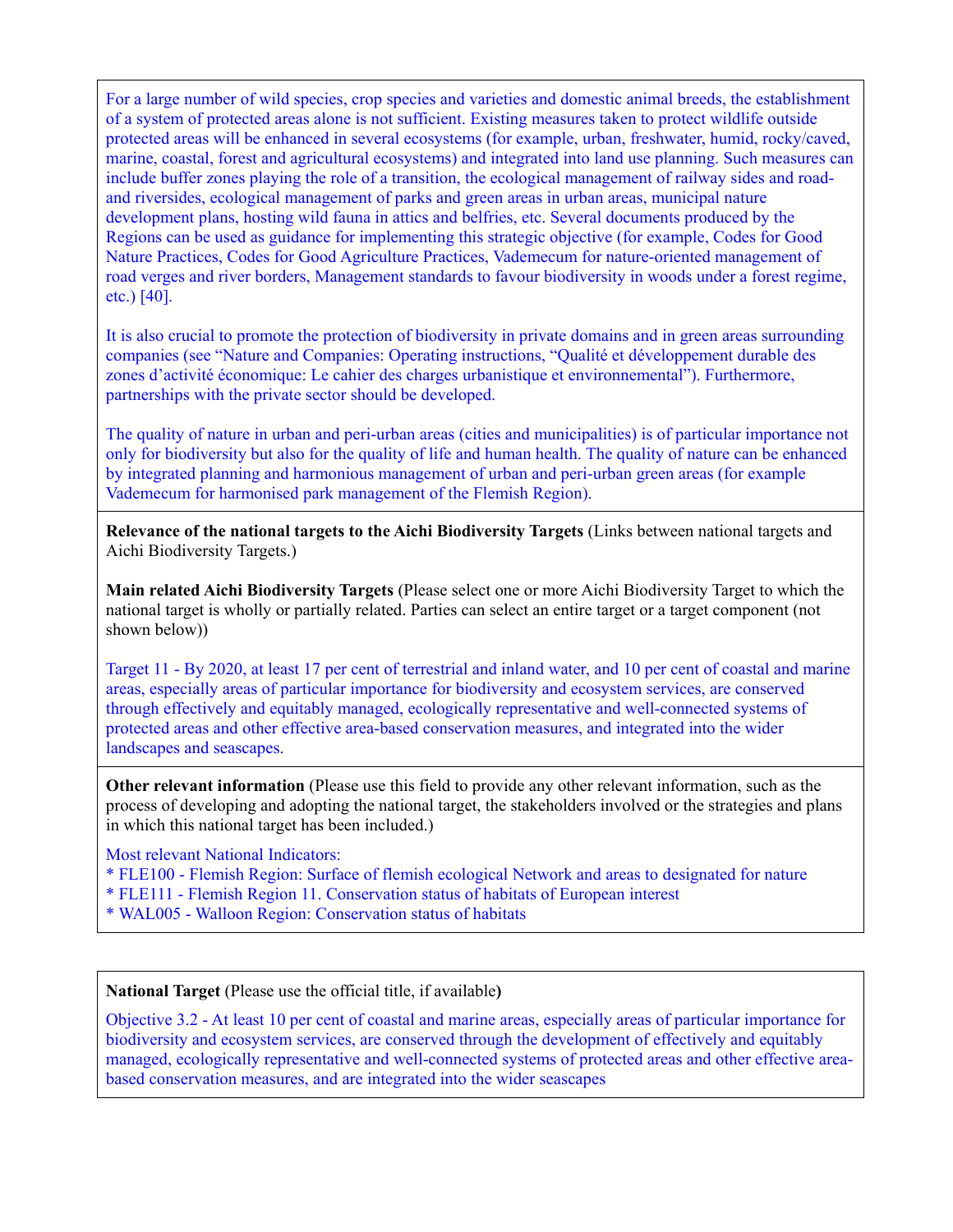#### **Rationale for the national target**

The Belgian part of the North Sea is a sensitive ecosystem and is one of the most densely used marine areas in the world with important pressures from sea-based activities (e.g. fishing, coastal defence, sand and gravel extraction, shipping, off-shore energy, tourism) and land-based activities (agriculture, urbanization, harbours, industry).

Addressing the pressures resulting from these activities within a complex state structure is an important overarching management issue. The implementation of the management plans for the Marine Protected areas in the Belgian Part of the North Sea adopted in January 2018 as well as the Good Environmental Status objectives (to be reached by 2020) reviewed in 2018 and related measures as part of the EU-Marine Strategy Framework Directive [2008/56/EC] (MSFD) will contribute to this challenge.

Coastal and Marine Protected Areas (MPAs) are an important means of safeguarding the ocean's rich diversity of life. They may support local economies by providing a refuge from fishing pressure for commercial fish stocks. If properly located and managed, MPAs may act as refuge habitats and lead to reduction in fishing mortality and bycatch.

The establishment of ecologically significant MPAs in the Belgian marine zone, complemented by the Natura 2000 network (35.85% of the area of the Belgian Part of the North Sea), has been an important step. The existing MPA's are taken up in the Marine Spatial Plan adopted in 2014. This Royal Decree forbids a number of human activities in the Natura 2000 areas (e.g. industrial activities).

Additionally, a programme of measures for the Marine Strategy Framework Directive was adopted in March 2016. This programme of measures addresses all relevant pressures and (socio-) economic sectors to allow the recovery of degraded habitats and populations to achieve the Good Environmental Status (GES) and/or Favourable State of Conservation (FSC) by 2020. This programme of measures stimulates the transition from human activities (including fishery) with adverse effects on species and habitats to human activities that allow the achievement of the GES or FSC.

**Relevance of the national targets to the Aichi Biodiversity Targets** (Links between national targets and Aichi Biodiversity Targets.)

**Main related Aichi Biodiversity Targets** (Please select one or more Aichi Biodiversity Target to which the national target is wholly or partially related. Parties can select an entire target or a target component (not shown below))

Target 11 - By 2020, at least 17 per cent of terrestrial and inland water, and 10 per cent of coastal and marine areas, especially areas of particular importance for biodiversity and ecosystem services, are conserved through effectively and equitably managed, ecologically representative and well-connected systems of protected areas and other effective area-based conservation measures, and integrated into the wider landscapes and seascapes.

## **National Target** (Please use the official title, if available**)**

Objective 3.3 - Ecosystems, their resilience and their services are maintained and enhanced by establishing, inter alia, a green infrastructure and restoring at least 15 % of degraded ecosystems.

## **Rationale for the national target**

Protected areas are necessary but not sufficient to rehabilitate biodiversity to a favourable conservation status across the country and to maintain the provision of ecosystem services. Reaching the 2020 target implies, inter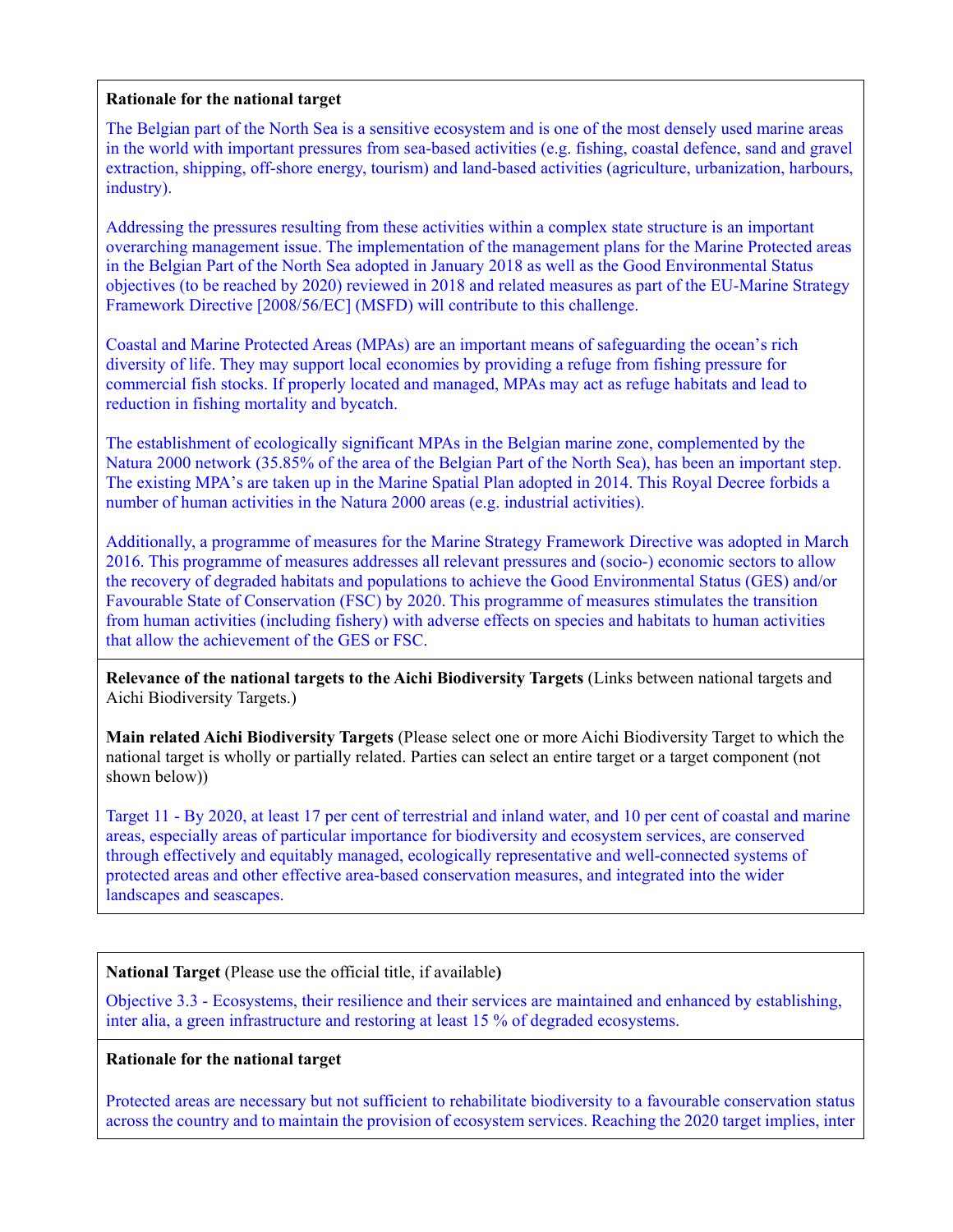alia, the development of a green infrastructure with a focus on representativeness and management effectiveness at land and at sea, the restoration of degraded areas and ultimately the compensation of new degradations if not avoidable (see operational [objective 3.8\)](https://be-tct.biodiversity.europa.eu/objectives/3#3.8).

The *Green infrastructure (GI)* is defined as a strategically planned network of natural and semi-natural areas with other environmental features designed and managed to provide a wide range of ecosystem services. It incorporates green spaces (or blue if it concerns aquatic ecosystems) and other physical features in terrestrial (including coastal) and marine areas. On land, GI is present in rural and urban settings (EU Commission, May 2013). More information on GI is provided in the box in [objective 3.](https://be-tct.biodiversity.europa.eu/objectives/3)

As small landscape elements play a key role in ensuring connectivity of a green infrastructure network, their conservation and/or rehabilitation will be promoted. The management of the green infrastructure should apply the *ecosystem approach* and be integrated into its socio-economic context. Indeed, it is necessary to step up efforts to integrate biodiversity into the development and implementation of other policies, taking into account the objectives of all policies concerned, in particular those national and EU policies on natural resources management, such as agriculture, food security, forestry, fisheries, and energy, as well as spatial planning, transport, tourism, trade, and development. Measures taken within the framework of Objective[s 4](https://be-tct.biodiversity.europa.eu/objectives/4) (sustainable use) and [5](https://be-tct.biodiversity.europa.eu/objectives/5) (sectoral integration of biodiversity) of the NBS should particularly take these green infrastructure elements into account.

Building a green infrastructure can help overcome many of these challenges. It can reconnect fragmented natural areas and improve their functional connectivity and resilience within the wider countryside. Connectivity, restoration and conservation measures need to be mainstreamed throughout the entire territory and not limited to specific areas, to contribute to an ecologically coherent green infrastructure for the benefit of all, people as well as nature. Furthermore, the restoration of degraded ecosystems can contribute to climate change mitigation and adaptation.

Belgium currently works with the European Commission on the common understanding and operationalisation of the terms "restoration" and "degradation" and the nature of the 15 % target. The baseline (reference point) against which the 15 % restoration target is to be assessed is the EU 2010 Biodiversity Baseline Study produced by the EEA and supplemented by additional information to be generated through the MAES work programme. At the core of the concept is the idea that restoration should be regarded as a process rather than as a binary (restored vs. degraded) description of the state of play. If restoration is regarded as a process then this allows for the possibility of identifying different stages in the process. It also means that all significant efforts to improve the abiotic and biotic condition of a site can, in principle, be counted as a contribution to restoration even if the site is not fully restored to its "original/natural state". The approach also has the advantage that significant efforts to improve the ecological condition of a site that has been completely transformed (e.g. intensively farmed land) can also be taken into account.

In order to ensure resilience, evolving factors such as climate change will be taken into account when restoring ecosystems. Attention must be paid to the slow changing processes. Climate change or deposition of nitrogen, for instance, can have an irreversible effect on the "natural" population, the "natural" range of the species and on the "sufficiently large" area, which are factors that determine whether a species or habitat has a *favourable conservation status* (see box[, Objective 3\)](https://be-tct.biodiversity.europa.eu/objectives/3). Applying an adaptive management process is a good way of getting management to take such processes into account.

**Relevance of the national targets to the Aichi Biodiversity Targets** (Links between national targets and Aichi Biodiversity Targets.)

**Main related Aichi Biodiversity Targets** (Please select one or more Aichi Biodiversity Target to which the national target is wholly or partially related. Parties can select an entire target or a target component (not shown below))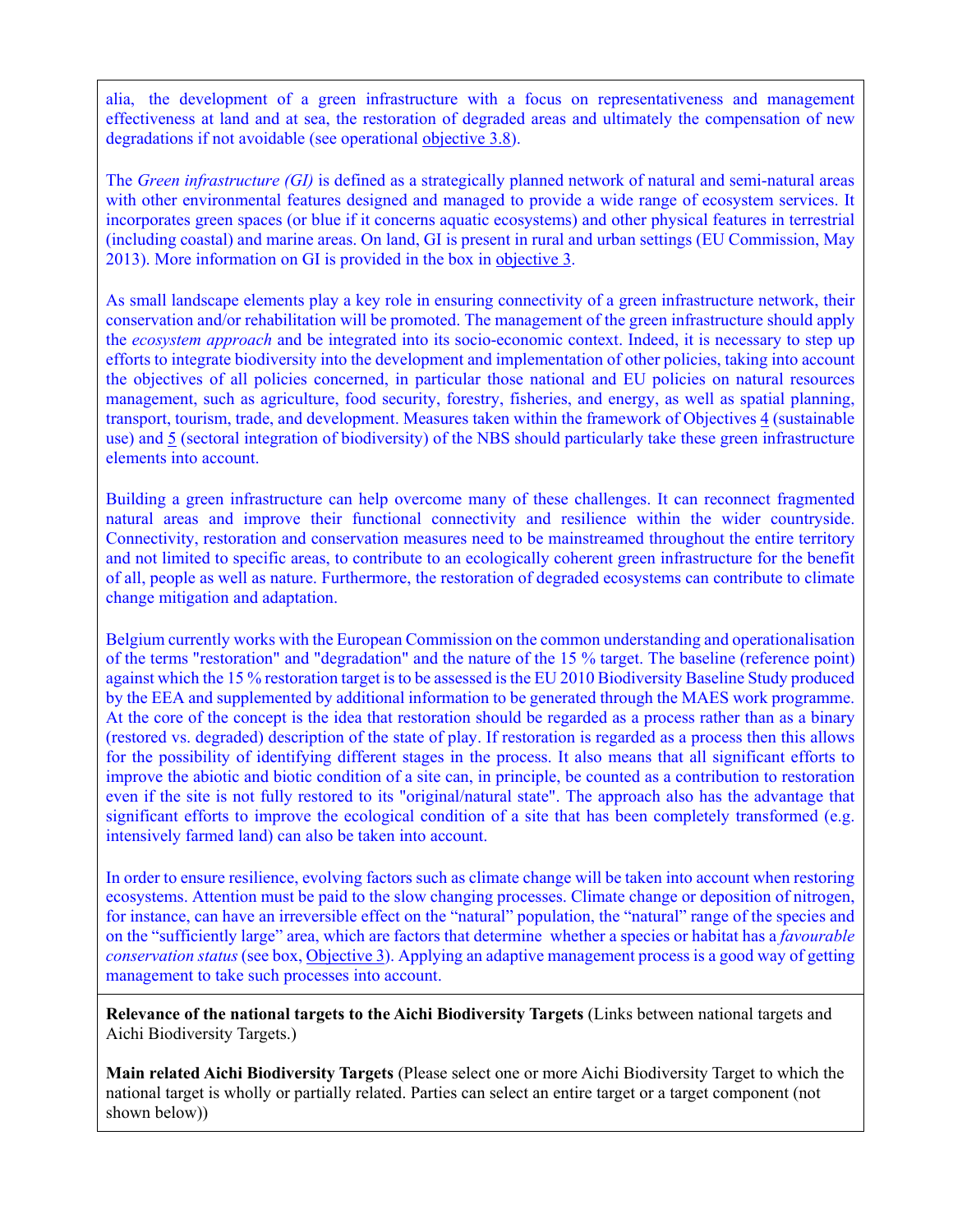Target 14 - By 2020, ecosystems that provide essential services, including services related to water, and contribute to health, livelihoods and well-being, are restored and safeguarded, taking into account the needs of women, indigenous and local communities, and the poor and vulnerable.

**Other related Aichi Biodiversity Targets** (Please select one or more Aichi Biodiversity Target to which the national target is indirectly related.)

Target 5 - By 2020, the rate of loss of all natural habitats, including forests, is at least halved and where feasible brought close to zero, and degradation and fragmentation is significantly reduced.

Target 15 - By 2020, ecosystem resilience and the contribution of biodiversity to carbon stocks has been enhanced, through conservation and restoration, including restoration of at least 15 per cent of degraded ecosystems, thereby contributing to climate change mitigation and adaptation and to combating desertification.

**Other relevant information** (Please use this field to provide any other relevant information, such as the process of developing and adopting the national target, the stakeholders involved or the strategies and plans in which this national target has been included.)

Most relevant National Indicators: \* WAL006 - Walloon Region: Protected natural sites

**National Target** (Please use the official title, if available**)**

Objective 3.4 - Develop and implement action plans so as to ensure the maintenance or rehabilitation of our most threatened species to a favourable conservation status.

#### **Rationale for the national target**

The maintenance of biodiversity in a favourable conservation status implies maintaining a sufficient quantity, quality, and connectivity of habitats for terrestrial, freshwater, and marine species, with a focus on priority species as to be defined by Objective 1. The rehabilitation of species and restoration of ecosystems is done mostly by recreating habitats that resemble the target communities in terms of composition of plant, animal and microbial communities, ecosystem function and stability.

The Strategy will capitalise on both new and existing conservation and restoration efforts, by the development and implementation of specific action plans for species, habitats or local areas (for instance protected areas) as appropriate.

**Relevance of the national targets to the Aichi Biodiversity Targets** (Links between national targets and Aichi Biodiversity Targets.)

**Main related Aichi Biodiversity Targets** (Please select one or more Aichi Biodiversity Target to which the national target is wholly or partially related. Parties can select an entire target or a target component (not shown below))

Target 12 - By 2020 the extinction of known threatened species has been prevented and their conservation status, particularly of those most in decline, has been improved and sustained.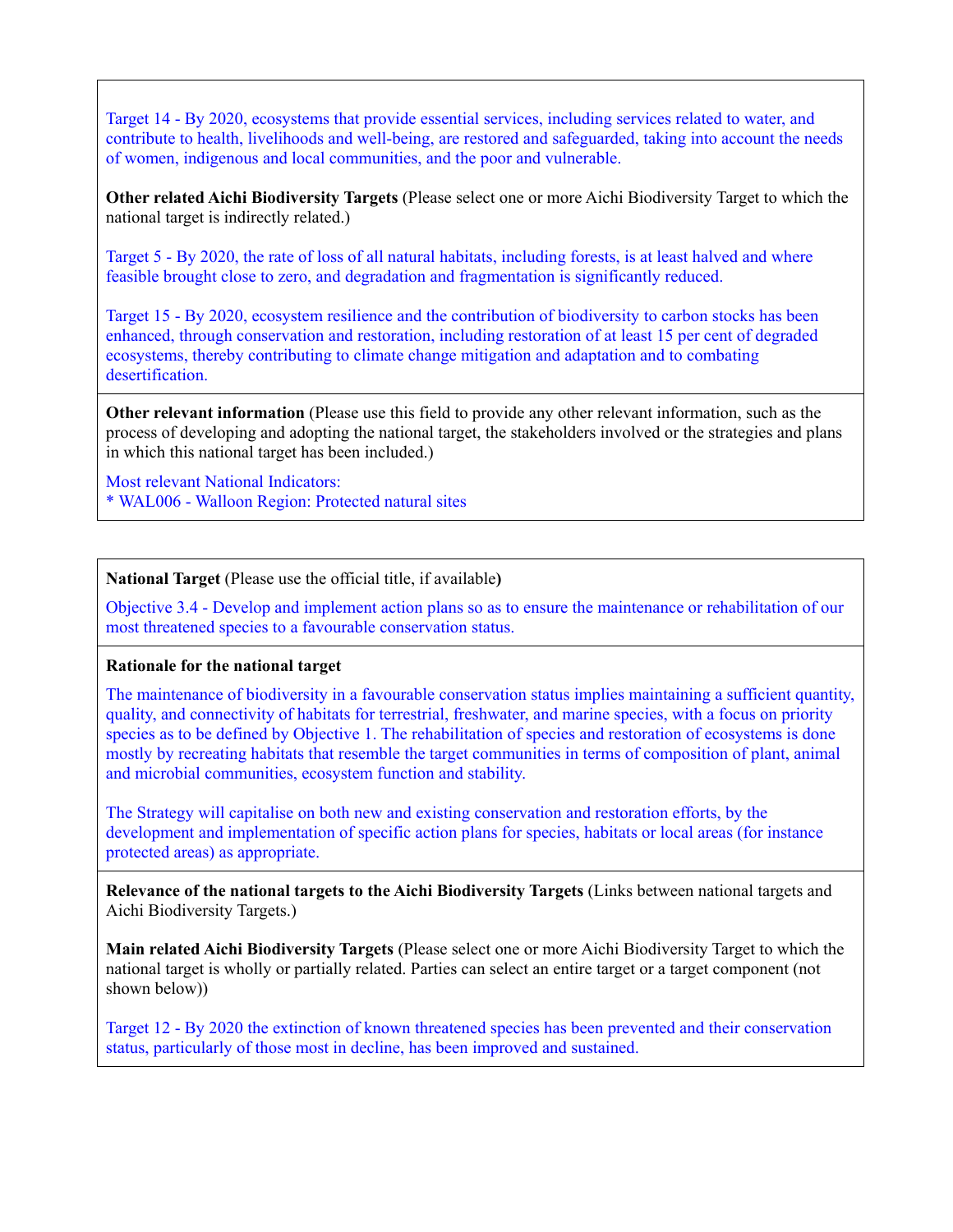**Other relevant information** (Please use this field to provide any other relevant information, such as the process of developing and adopting the national target, the stakeholders involved or the strategies and plans in which this national target has been included.)

Most relevant National Indicators: \* FLE110 - Flemish Region 10. Conservation status of species of European interest \* WAL003 - Walloon Region: Conservation status of Species

**National Target** (Please use the official title, if available**)**

Objective 3.5 - Adopt an integrated strategy for *ex situ* conservation of biodiversity together with measures for its implementation.

#### **Rationale for the national target**

Belgium houses extensive *ex situ* collections of endangered varieties, breeds and species originating both from within the country and worldwide. They are preserved in seed banks, gene banks, zoos, aquariums, botanic gardens and collections of museums and various research institutes. Belgium also takes part in several international initiatives aiming to cooperate in the area of ex situ conservation (*i.e.* Belgian Coordinated Collections of Micro-organisms, the International Association of Zoos, Botanic Gardens Conservation International, the International Treaty on Plant Genetic Resources for Food and Agriculture and the Global Strategy for Plant Conservation).

The development of an integrated strategy will provide a framework to facilitate harmony between existing initiatives aimed at ex situ conservation, to identify gaps where new initiatives are required, and to promote mobilisation of the necessary resources. Among other things, research and management capability of *ex situ* conservation facilities should be enhanced. In developing such a strategy, the guidance of various international commitments initiatives should be taken into consideration (CBD Art. 9, the targets for 2020 of the consolidated update of the Global Strategy for Plant Conservation in CBD Decision X/17, the International Treaty on Plant Genetic Resources for Food and Agriculture, Botanic Gardens Conservation International, etc.).

National target has no corresponding Aichi Biodiversity Target.

## **National Target** (Please use the official title, if available**)**

Objective 3.6 - Take measures to minimise the impact of the identified processes and activities threatening biodiversity and ecosystem services.

## **Rationale for the national target**

Measures should be taken to reduce the impact of processes and activities threatening biodiversity and ecosystem services as identified by and monitored according to [Objective 2,](https://be-tct.biodiversity.europa.eu/objectives/2) including at least habitat destruction and degradation, pollution, overexploitation, the spread of invasive alien species, the spread of some GMOs, and climate change. For example, air, soil and water pollution and water eutrophication and acidification can be reduced by the integration of biodiversity concerns into all relevant environmental policies (for example, product policy, water management policies). Land use planning should seek to limit land conversion (whether for urban, industrial, agricultural, transport or tourism purposes), which induces the drainage of wet ecosystems and the destruction, degradation and fragmentation of habitats.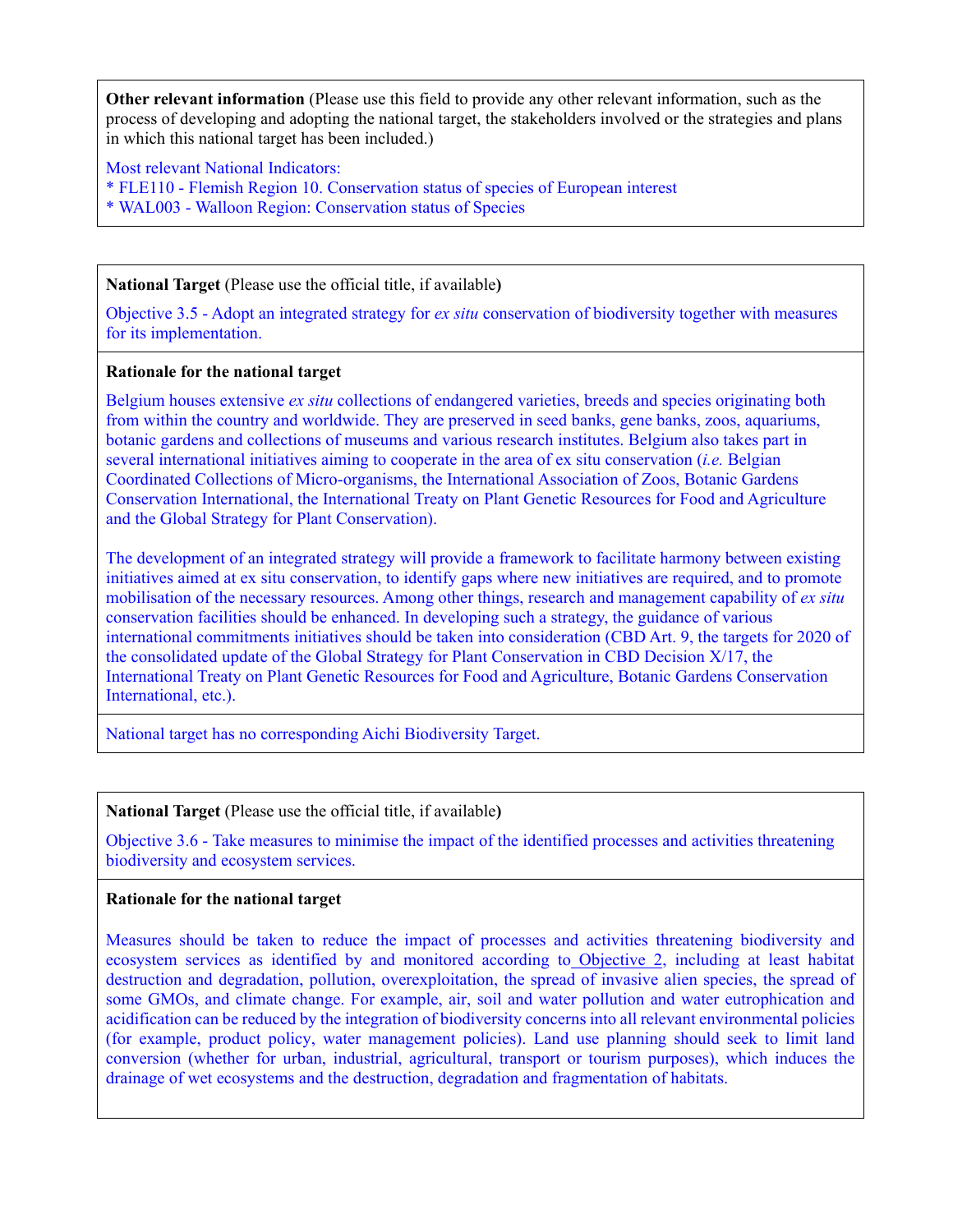As far as GMOs are concerned, the scrupulous respect of EU regulations relating to GMO evaluations, authorisations and the development of good risk management procedures, monitoring and urgency plans, the development of adequate coexistence rules, should help minimise or prevent the potential threatening impacts in Belgium and in Europe. At the international level, Belgium's strong involvement in the Cartagena Protocol and other related forums should help minimise potential negative impacts of GMOs on world biodiversity.

Particular attention should be paid to an integrated control (including trade control) of chemicals, pesticides, GMOs and alien species released into the environment. As an example, control and reduction of pollutioninducing eutrophication should be promoted. Another step could be made by implementing an integrated water management, including the North Sea coasts (cf. Directive 2000/60/EC in the field of water policy; Gland convention on rivers), and an integrated coastal zone management (EU Recommendation 2002/413/EC on ICZM), etc.

**Relevance of the national targets to the Aichi Biodiversity Targets** (Links between national targets and Aichi Biodiversity Targets.)

**Main related Aichi Biodiversity Targets** (Please select one or more Aichi Biodiversity Target to which the national target is wholly or partially related. Parties can select an entire target or a target component (not shown below))

Target 8 - By 2020, pollution, including from excess nutrients, has been brought to levels that are not detrimental to ecosystem function and biodiversity.

**Other related Aichi Biodiversity Targets** (Please select one or more Aichi Biodiversity Target to which the national target is indirectly related.)

Target 10 - By 2015, the multiple anthropogenic pressures on coral reefs, and other vulnerable ecosystems impacted by climate change or ocean acidification are minimized, so as to maintain their integrity and functioning.

Target 15 - By 2020, ecosystem resilience and the contribution of biodiversity to carbon stocks has been enhanced, through conservation and restoration, including restoration of at least 15 per cent of degraded ecosystems, thereby contributing to climate change mitigation and adaptation and to combating desertification.

**National Target** (Please use the official title, if available**)**

Objective 3.7 - Invasive alien species (IAS) and pathways are identified and prioritized, priority species are controlled or eradicated, and measures are in place to manage pathways to prevent their introduction and establishment.

#### **Rationale for the national target**

Biological invasions are the second most important cause of the extinction of species worldwide (and in Belgium) after the loss of natural habitats. Organisms can be introduced beyond their natural range, either intentionally or unintentionally. Those include disease-causing viruses, bacteria, fungi, algae, mosses, ferns, flowering plants, invertebrates and vertebrates. When invasive, they can cause environmental damage and can have a detrimental impact on health, the economy and safety.

IAS have an adverse impact on indigenous species and can have a profound negative effect on the functioning of ecosystems. At economic level, they can among others negatively affect crop yields, obstruct waterways, and generate public health problems (they can be vectors for parasites and diseases or produce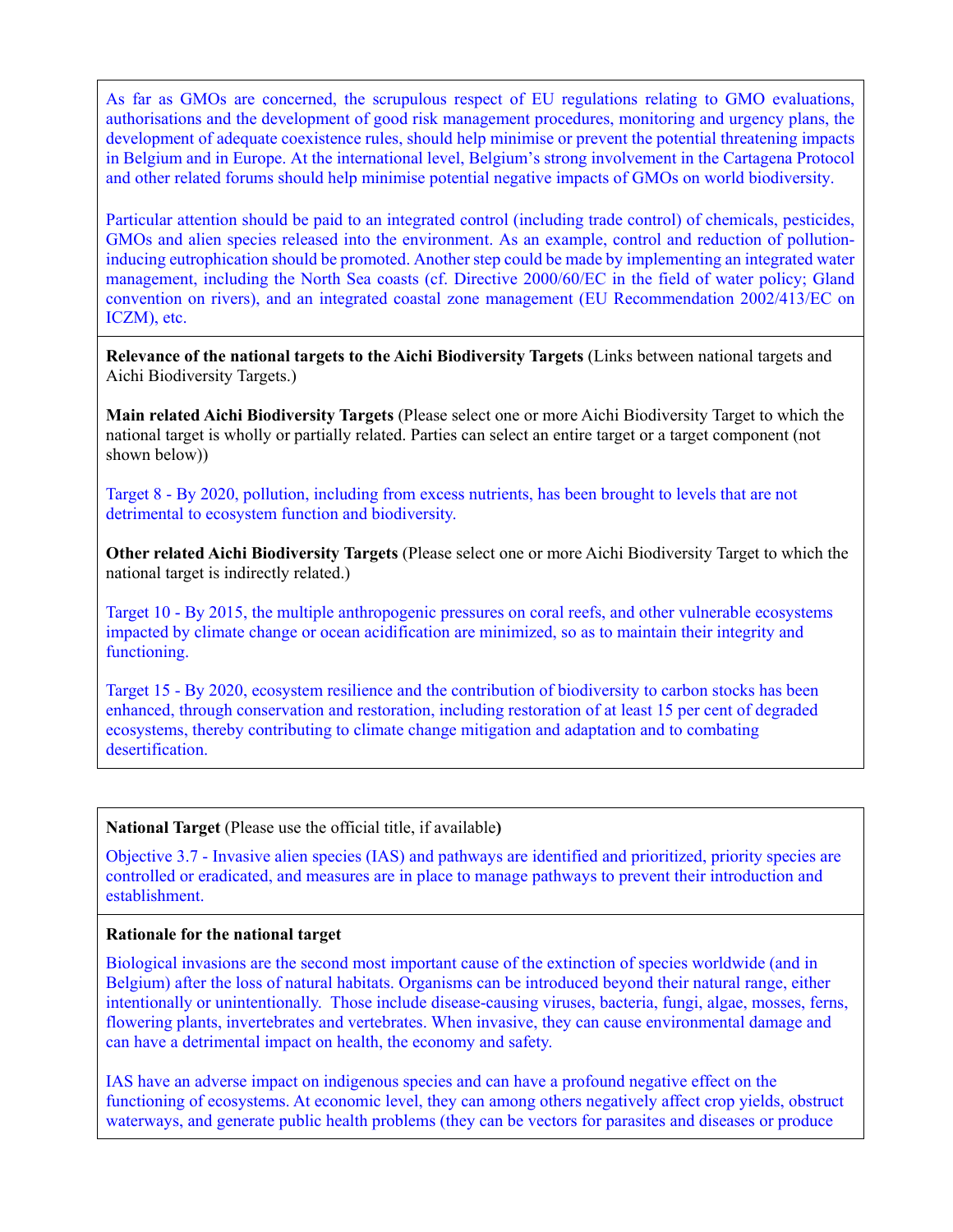allergenic substances and toxins). Often, they result in significant management costs in order to restrict their development, to limit their damage or to restore the ecosystems.

The threat caused by IAS to biodiversity in Belgium is addressed in the NBS via operational objective 3.7 but also via other operational objectives (2.3, 5.7, 7, 8.3) dealing with internal and external trade and whose implementation is guided by ten principles, including the precautionary approach and the polluter pays principle (see part III of the NBS).

This target is in line with article 8h of the CBD (1992) supplemented by Aichi Target 9 (2010) as well as with the EU Biodiversity Strategy Target 5 (2011). At international level, the CBD has developed guiding principles in order to help Parties to prevent the introduction of IAS, to detect early new introduced IAS and to undertake mitigation measures for established IAS (CBD Decision VI/23).

In order to establish rules to prevent, minimise and mitigate the adverse effects of invasive alien species (IAS), the EU Regulation 1143/2014 entered into force on 1 January 2015. The Regulation stipulates a series of measures that apply to any organism listed on the list of invasive alien species of Union Concern.

At the European level, the actual implementation of the Regulation is performed through two main bodies:

- The EU Scientific Forum on IAS, made up of representatives of the scientific community appointed by the Member States, which provides advice on any scientific question related to the application of the Regulation, and in particular, on whether additional species for inclusion on the list of EU concern and their associated risk assessments are robust and fit for purpose.
- The EU Committee on IAS, composed of representatives of all Member States, discusses the compliance of the proposed species with the criteria for listing. Any update of the Union list is subject to the positive opinion of the IAS Committee.

The implementation of the EU Regulation on IAS is based on a close cooperation between all the Member States. Concretely, the species included on the list of EU concern are subject to restrictions and measures set out in the Regulation. These include restrictions on keeping, importing, selling, breeding and growing. Member States are required to take action on pathways of unintentional introduction, take measures for early detection and rapid eradication of these species, and to manage species.

In Belgium, the implementation of the Regulation involves the competences of the Federal State and the Regions. Therefore, in order to implement this Regulation in Belgium, a Cooperation Agreement has been drafted and is under the process of being endorsed between the federated entities. The Cooperation Agreement creates three official national structures:

- The Scientific Council on IAS, composed of scientific experts providing advice to the National Committee on IAS.
- The National Committee on IAS, composed of decision-makers who develop and adopt Belgium's position on the Union List and its updating (Belgium's position is then shared with other Member States within the EU Committee on IAS).
- The National Scientific Secretariat on IAS, supporting the Scientific Council in answering questions of the National Committee on IAS.

According to article 13 of the EU IAS Regulation, all member states are required to identify and prioritize pathways of unintentional introduction of alien invasive species of Union concern. Priority pathways of unintentional introduction for the 49 invasive alien species of Union Concern listed to date, were identified at the scale of Belgium. Based on this exercise, a set of action plans are under development in order to address the priority pathway identified. Belgium will establish and implement these action plans for its territory and as far as possible coordinated at the appropriated regional/federal level.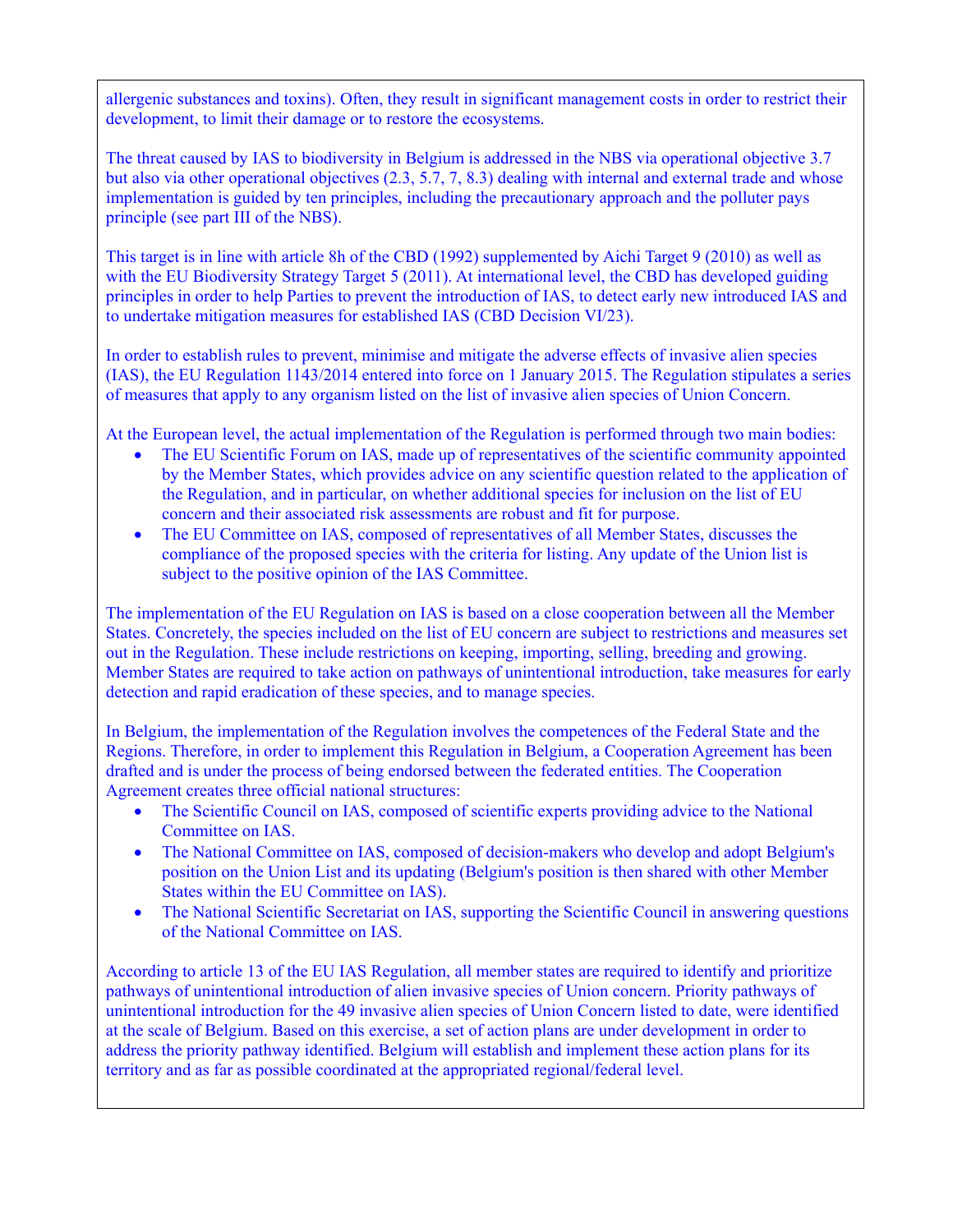Additionally, member states are required to take a decision on the management options. For this purpose, Belgium performed a manageability assessment in 2018. The project relies on experts to score the feasibility of management strategies for Union List species using an adaptation of the Non-Native Risk Management scheme (NNRM) of Booy *et al*. (2017) [https://link.springer.com/article/10.1007/s10530-017-1451](https://link.springer.com/article/10.1007/s10530-017-1451-z/fulltext.html) [z/fulltext.html.](https://link.springer.com/article/10.1007/s10530-017-1451-z/fulltext.html) Species that are believed to be unable to establish in Belgium are excluded from the exercise. The NNRM uses semi-quantitative response and confidence scores to assess seven key criteria linked with management feasibility of an invasive species: Effectiveness, Practicality, Cost, Impact, Acceptability, Window of opportunity and Likelihood of re-invasion. The approach was slightly adapted to fit the needs and practice in Belgium. The undertaking of this assessment was agreed upon and formalized by the Belgian IAS scientific council & IAS committee and aims to: 1) Support the EU Regulation implementation in Belgium; 2) Provide a sound evidence base for decisions on IAS management through a transparent, repeatable process; 3) Provide an evidence base for derogations on the rapid response obligation ( Art 18 ); 4) Provide a means of structured decision making for IAS management through a participatory approach of the Belgian expert community on IAS. The outcome of the present manageability assessment therefore provides support to the decision-making process but is not in any way a management recommendation.

The Commission will also be considering how to better integrate additional biodiversity concerns into the new Plant and Animal Health Regimes.

As a Party to the Bern Convention (Council of Europe), Belgium should implement the specific Bern recommendations on IAS issues including article 11, 2 b) which states that each Party should take measures to strictly control the introduction of non-native species. In order to implement this provision, the Standing Committee adopted a Pan-European Strategy on Invasive Alien Species which inter alia recommends drawing up and implementing national strategies on IAS taking into account the above-mentioned pan-European strategy (Recommendation No. 99/2003).

Tackling the IAS issue in an integrated way is a particular challenge in Belgium due to its complex institutional framework resulting in a division and fragmentation of competences on issues dealing with different aspects of IAS (e.g. environment, health and agriculture). In order to address this problem and meet the various commitments regarding alien species under treaties to which Belgium is a Party, concrete steps must be urgently taken and coordinated action plans developed when necessary by and between all the competent authorities.

The TrIAS project is currently undertaken It is aimed at dynamically, from year to year, track the progression of alien species, identify emerging species, assess their current and future risk and timely inform policy in a seamless data- driven workflow. One that is built on open science and open data infrastructures. By using international biodiversity standards and facilities, TrIAS ensures interoperability, repeatability and sustainability. This makes the process adaptable to future requirements in an evolving IAS policy landscape both locally and internationally.

**Relevance of the national targets to the Aichi Biodiversity Targets** (Links between national targets and Aichi Biodiversity Targets.)

**Main related Aichi Biodiversity Targets** (Please select one or more Aichi Biodiversity Target to which the national target is wholly or partially related. Parties can select an entire target or a target component (not shown below))

Target 9 - By 2020, invasive alien species and pathways are identified and prioritized, priority species are controlled or eradicated, and measures are in place to manage pathways to prevent their introduction and establishment.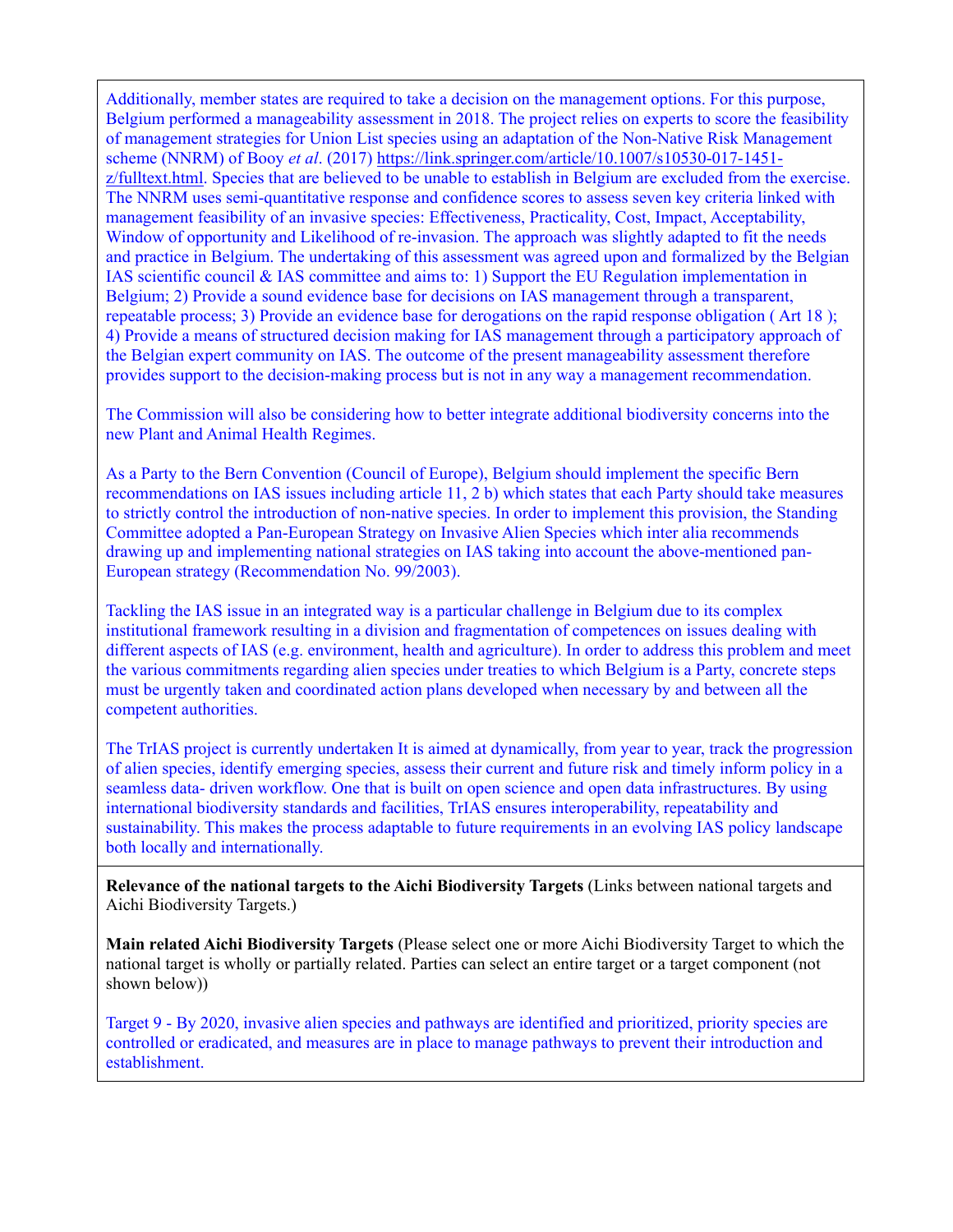#### **National Target** (Please use the official title, if available**)**

Objective 3.8 - Define the framework and the conditions to ensure no net loss of biodiversity and ecosystem services.

#### **Rationale for the national target**

The compensation principle is included in the ten guiding principles for implementation of the NBS (see Part III). Whereas compensation for deteriorated habitats is a legal requirement of the EU Birds and Habitats Directives in the case of damage to Natura 2000, there is no explicit EU requirement for compensation of unavoidable residual impacts on species, habitats and ecosystem services that are not covered by Natura 2000, which leads to net losses. Environmental Liability Directive does not cover damage to protected species, habitats and related services when it has been authorized by a plan or a license in accordance to EU or national nature conservation law. Further action should therefore be taken to promote a wider no net loss approach to biodiversity and ecosystem services when damage is caused by an authorized plan or project (EU Biodiversity Strategy, Action 7).

Belgium will closely follow the work of the Commission (under the EU Common Implementation Framework) to clearly define the principle of "no net loss", its range, ensuring that sufficient safeguards are put in place to preserve biodiversity and ecosystem services whilst avoiding any drift/abuse, and make proposals for its implementation in the country. In order to ensure real equivalence between ecosystems and services, Belgium will review and take the literature recommendations into account when defining the guidelines for the implementation of the "no net loss" principle in the country.

According to Born et al. (2012), compensation or offset mechanisms should among others respect the following principles:

 principle of ecological equivalence: compensation measures and offset mechanisms should ensure the recreation or the restoration of ecosystems similar in size, composition, structure and functioning to the deteriorated ecosystems;

 principle of ecological continuity: the compensation measures should be located as close as possible to the damaged site and should also be implemented and effective before the damage is caused;

 principle of additionality: should be excluded as compensation those measures that do not provide a significant improvement in the status of biodiversity after the occurrence of the damage, in order to ensure that this damage is effectively repaired. The restoration should be based on the best available scientific knowledge.

In any case, according to the principle of preventive action (see Part III), the damage and its compensation should be authorized only if no other reasonable alternative can be found to reach the objectives of the damaging plan or project, and after having applied the appropriate mitigation measures. The authorities should therefore select the measures to be taken according to the following hierarchy: in priority, avoidance measures, then mitigation measures (minimization), and finally, as a last resort, necessary compensation measures.

**Relevance of the national targets to the Aichi Biodiversity Targets** (Links between national targets and Aichi Biodiversity Targets.)

**Main related Aichi Biodiversity Targets** (Please select one or more Aichi Biodiversity Target to which the national target is wholly or partially related. Parties can select an entire target or a target component (not shown below))

Target 5 - By 2020, the rate of loss of all natural habitats, including forests, is at least halved and where feasible brought close to zero, and degradation and fragmentation is significantly reduced.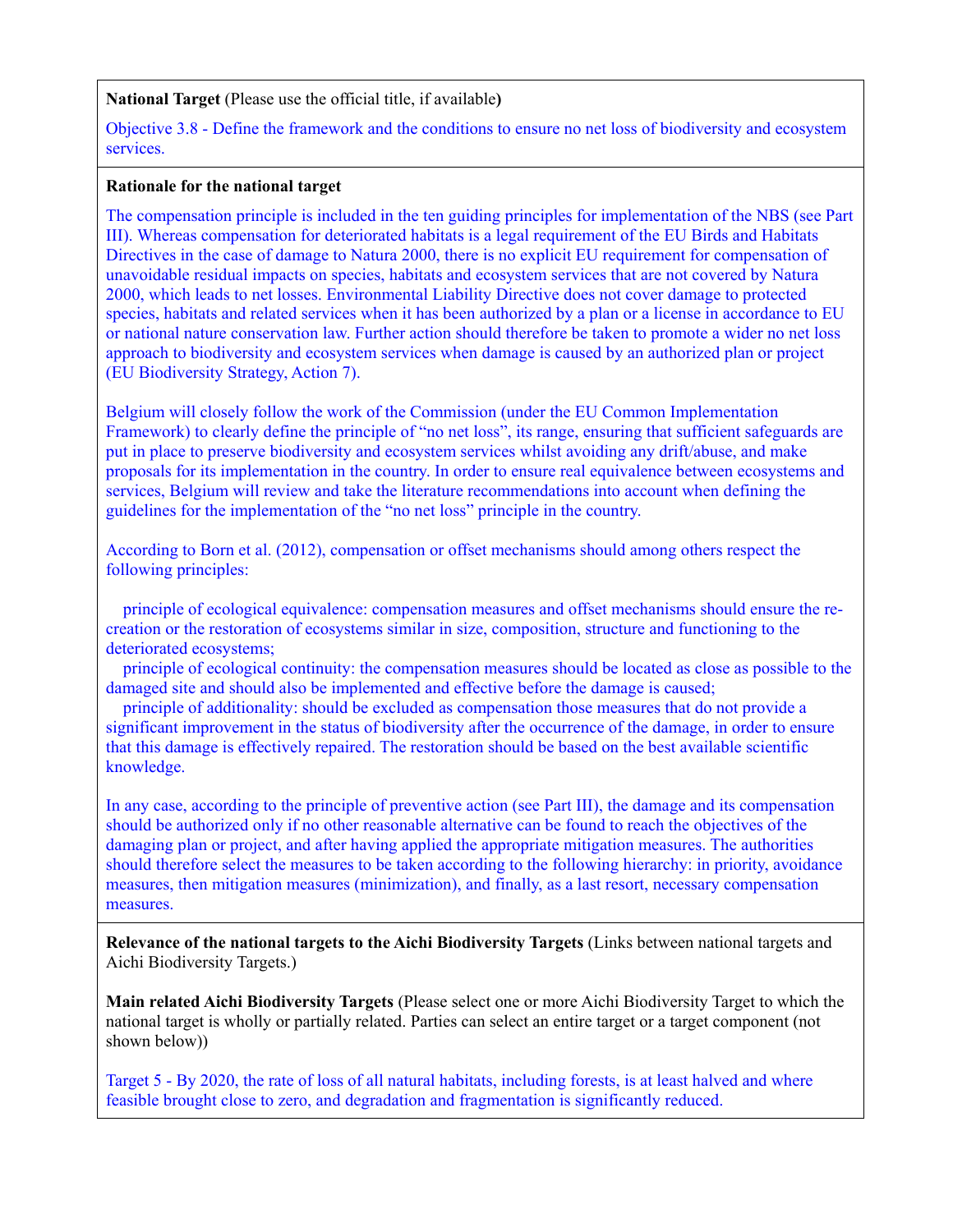**National Target** (Please use the official title, if available**)**

Objective 4 - Ensure and promote the sustainable use of components of biodiversity

## **Rationale for the national target**

The sustainable use of biodiversity refers to "the use of components of biodiversity in a way and at a rate that does not lead to the long-term decline of biological diversity, thereby maintaining its potential to meet the needs and aspirations of present and future generations" (CBD art. 2). This concept is based on the assumption that it is possible to use biodiversity in a manner in which ecological processes, species and genetic variability remain above the thresholds needed for long-term viability, and that therefore all resource managers and users have the responsibility to ensure that that use does not exceed these capacities.

Non-sustainable activities with a negative impact on biodiversity must be identified (see Operational objective 2.1) and options developed in order to minimise these impacts. Synergies between economic growth, social progress and ecological balance in the long run should be created, with quality of life as the central factor. A well-thought equitable and fair management of our natural resources will be a key element for the sustainable use of our biodiversity. It is crucial to ensure that ecosystems are capable of sustaining the ecological services on which both biodiversity and the human population depend.

The Ecological Footprint tries to face this challenge. It measures how much land and water area a human population requires to produce the resources it consumes and to absorb its wastes under prevailing technology, and it enables people to track progress towards sustainability.

Calculated footprints are estimations based on assumptions which are used as a communication tool to help individuals, organisations, and governments formulate policies, set targets and track progress towards sustainability (WWF, 2005).

The Belgian Ecological Footprint is about 4.9 ha per inhabitant (WWF, 2004), when the earth's carrying biocapacity is only 1.8 ha per person. This means that surface used by the average Belgian is over 170 % larger than that which the planet can regenerate. This finding indicates that Belgium's ecological stocks are being depleted faster than nature can regenerate them.

**Relevance of the national targets to the Aichi Biodiversity Targets** (Links between national targets and Aichi Biodiversity Targets.)

**Main related Aichi Biodiversity Targets**:

Target 4 - By 2020, at the latest, Governments, business and stakeholders at all levels have taken steps to achieve or have implemented plans for sustainable production and consumption and have kept the impacts of use of natural resources well within safe ecological limits.

# **National Target** (Please use the official title, if available**)**

Objective 4.1.1 - Identify and promote good practices involving the sustainable use of biodiversity.

# **Rationale for the national target**

Existing good practices involving sustainable use of biodiversity in various areas of activity (agriculture, fishery, forestry, hunting, tourism, etc.) must be identified, compiled and made widely accessible. Furthermore, bad practices (and lessons learnt) also need to be highlighted and publicised widely.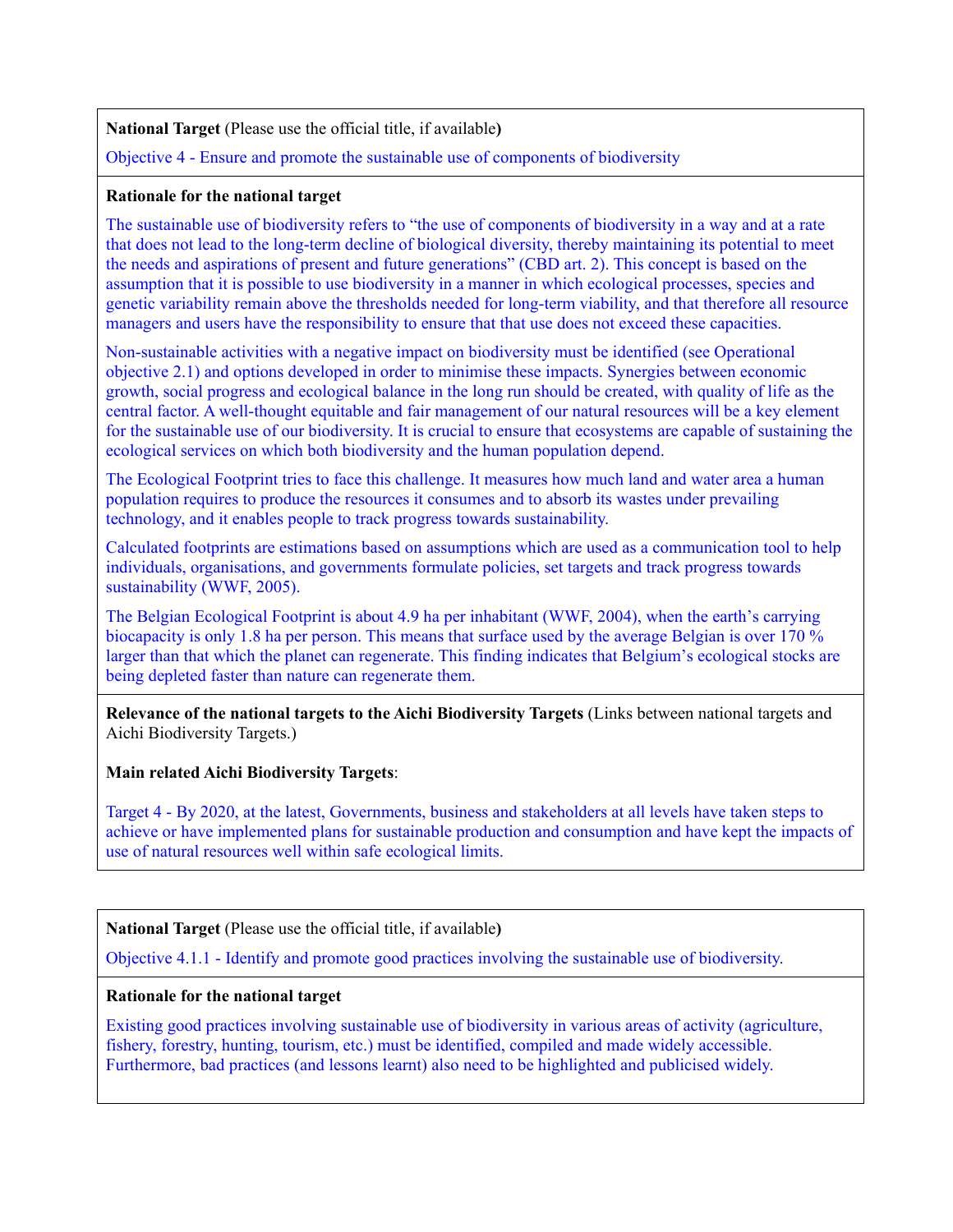The establishment of such compilation documents will be compulsory for the stakeholders (farmers, fishermen, hunters, etc.) and will represent a significant step forward towards sustainable use of our biodiversity.

**Relevance of the national targets to the Aichi Biodiversity Targets** (Links between national targets and Aichi Biodiversity Targets.)

**Main related Aichi Biodiversity Targets** (Please select one or more Aichi Biodiversity Target to which the national target is wholly or partially related. Parties can select an entire target or a target component (not shown below))

Target 1 - By 2020, at the latest, people are aware of the values of biodiversity and the steps they can take to conserve and use it sustainably.

**Other related Aichi Biodiversity Targets** (Please select one or more Aichi Biodiversity Target to which the national target is indirectly related.)

Target 8 - By 2020, pollution, including from excess nutrients, has been brought to levels that are not detrimental to ecosystem function and biodiversity.

Target 4 - By 2020, at the latest, Governments, business and stakeholders at all levels have taken steps to achieve or have implemented plans for sustainable production and consumption and have kept the impacts of use of natural resources well within safe ecological limits.

Target 6 - By 2020 all fish and invertebrate stocks and aquatic plants are managed and harvested sustainably, legally and applying ecosystem based approaches, so that overfishing is avoided, recovery plans and measures are in place for all depleted species, fisheries have no significant adverse impacts on threatened species and vulnerable ecosystems and the impacts of fisheries on stocks, species and ecosystems are within safe ecological limits.

Target 7 - By 2020 areas under agriculture, aquaculture and forestry are managed sustainably, ensuring conservation of biodiversity.

**National Target** (Please use the official title, if available**)**

Objective 4.2 - Sustainable products, consumption and production policies

## **Rationale for the national target**

Not only consumption patterns but also the production processes for many products may adversely impact on biodiversity (unsustainable use of natural resources, overexploitation, use of harmful substances, habitat destruction, impacts of surface water pollution on biodiversity, etc.). These impacts are rarely apparent at the point of purchase or use so that we continue to use products that destroy our biodiversity, even when alternatives exist. Not only consumption patterns but also the production processes for many products may adversely impact on biodiversity (unsustainable use of natural resources, overexploitation, use of harmful substances, habitat destruction, impacts of surface water pollution on biodiversity, etc.). These impacts are rarely apparent at the point of purchase or use so that we continue to use products that destroy our biodiversity, even when alternatives exist.

**Relevance of the national targets to the Aichi Biodiversity Targets** (Links between national targets and Aichi Biodiversity Targets.)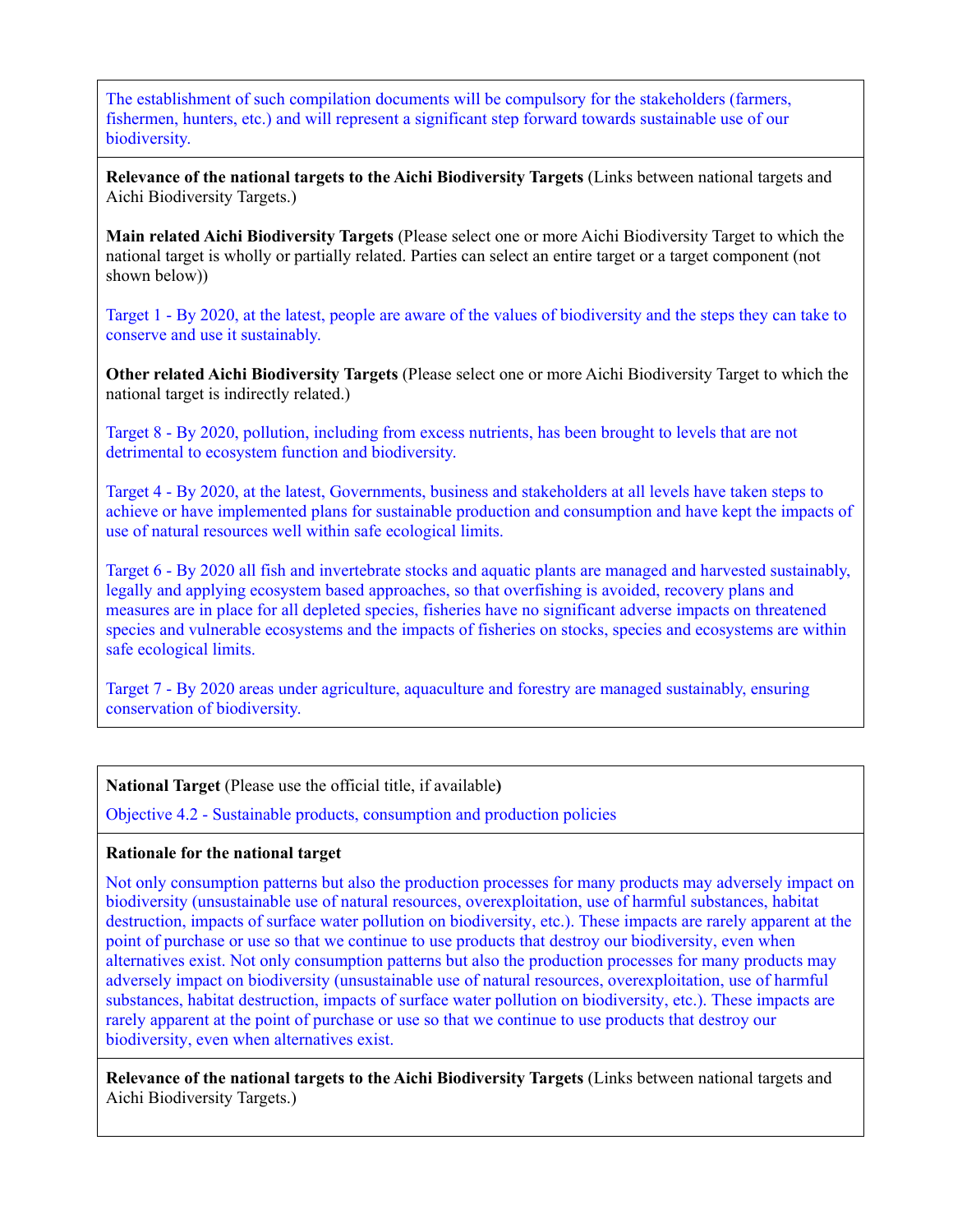**Main related Aichi Biodiversity Targets** (Please select one or more Aichi Biodiversity Target to which the national target is wholly or partially related. Parties can select an entire target or a target component (not shown below))

Target 4 - By 2020, at the latest, Governments, business and stakeholders at all levels have taken steps to achieve or have implemented plans for sustainable production and consumption and have kept the impacts of use of natural resources well within safe ecological limits.

**Other related Aichi Biodiversity Targets** (Please select one or more Aichi Biodiversity Target to which the national target is indirectly related.)

Target 6 - By 2020 all fish and invertebrate stocks and aquatic plants are managed and harvested sustainably, legally and applying ecosystem-based approaches, so that overfishing is avoided, recovery plans and measures are in place for all depleted species, fisheries have no significant adverse impacts on threatened species and vulnerable ecosystems and the impacts of fisheries on stocks, species and ecosystems are within safe ecological limits.

Target 7 - By 2020 areas under agriculture, aquaculture and forestry are managed sustainably, ensuring conservation of biodiversity.

**Other relevant information** (Please use this field to provide any other relevant information, such as the process of developing and adopting the national target, the stakeholders involved or the strategies and plans in which this national target has been included.)

The stakeholders involved in the implementation of this objective are: the federal and regional authorities, producers, consumers, various sectors (including agro-food, energy, industry...), NGOs, the general public and any association working towards the same goal as the NBS.

## **National Target** (Please use the official title, if available**)**

Objective 4.2.1 - Avoid or minimise the risk to biodiversity posed by production and consumption, products and services.

## **Rationale for the national target**

Products and good practices that have a positive impact on biodiversity have to be promoted to the entire chain from producers to consumers.

Unsustainable production and consumption patterns (food, energy, water, travel, waste, etc.) need to be changed, for example through eco-design, eco-performance and appropriate product standardisation. Consumers can impact on biodiversity by adapting their consumption patterns (for example by opting for certified products, by consuming local and diversified products or by deciding not to consume specific products).

There is a need to identify and evaluate negative impacts of unsustainable patterns on biodiversity and to ensure that markets reflect environmental costs. The lifecycle approach should be used to reduce environmental impacts along the production chain.

A consistent message also needs to be given to consumers so as to guide them to take sustainable consumption decisions. For example, the world's growing demand for biomass energy or meat creates pressure to extend industrial crop cultivation area, threatening not only agricultural biodiversity but also wild ecosystems. Public awareness of consumption behaviours increasing such threats should be raised. Furthermore, there is a need to influence suppliers to provide biodiversity-friendly products.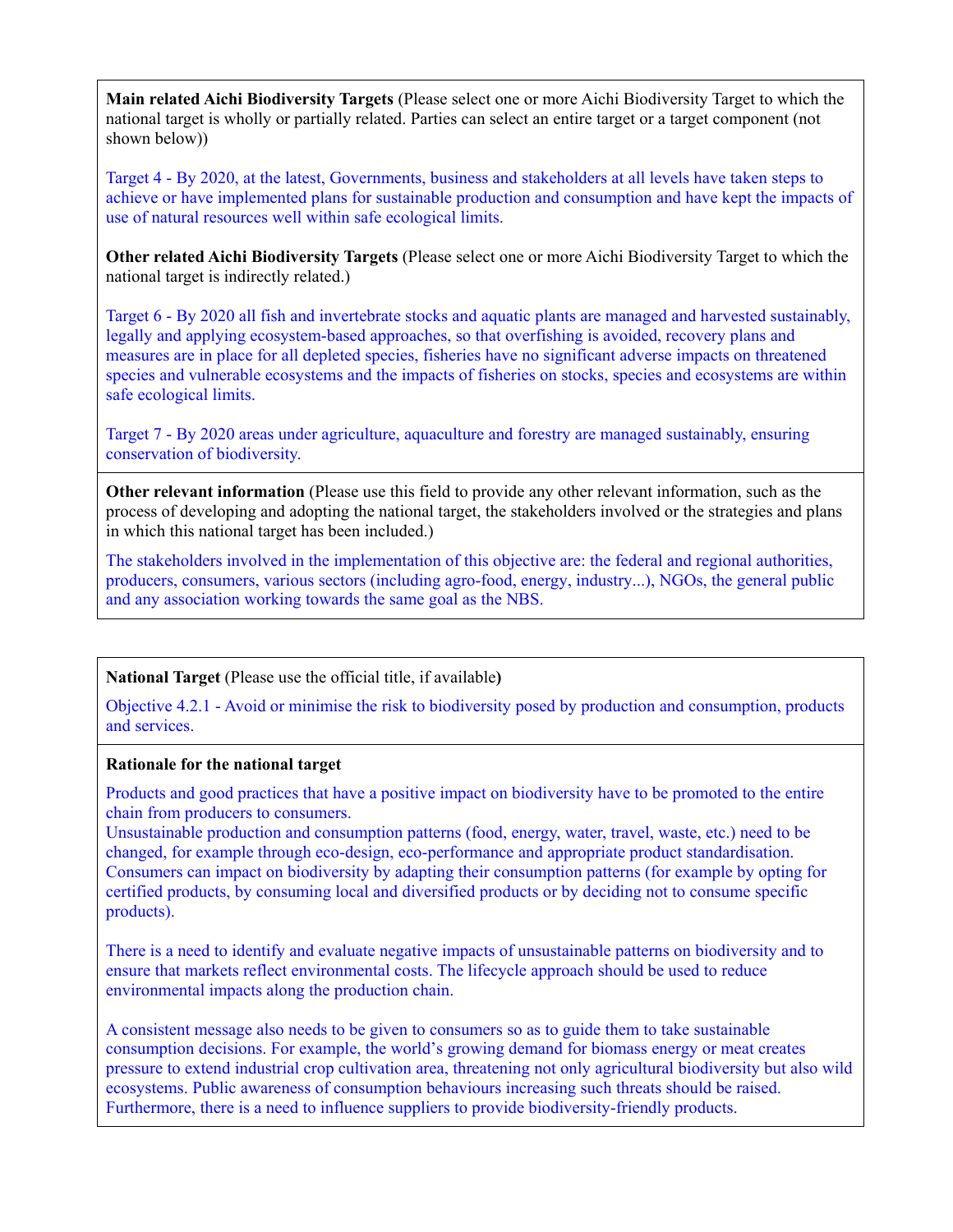**Relevance of the national targets to the Aichi Biodiversity Targets** (Links between national targets and Aichi Biodiversity Targets.)

**Main related Aichi Biodiversity Targets** (Please select one or more Aichi Biodiversity Target to which the national target is wholly or partially related. Parties can select an entire target or a target component (not shown below))

Target 1 - By 2020, at the latest, people are aware of the values of biodiversity and the steps they can take to conserve and use it sustainably.

**Other related Aichi Biodiversity Targets** (Please select one or more Aichi Biodiversity Target to which the national target is indirectly related.)

Target 3 - By 2020, at the latest, incentives, including subsidies, harmful to biodiversity are eliminated, phased out or reformed in order to minimize or avoid negative impacts, and positive incentives for the conservation and sustainable use of biodiversity are developed and applied, consistent and in harmony with the Convention and other relevant international obligations, taking into account national socio economic conditions.

Target 4 - By 2020, at the latest, Governments, business and stakeholders at all levels have taken steps to achieve or have implemented plans for sustainable production and consumption and have kept the impacts of use of natural resources well within safe ecological limits.

Target 6 - By 2020 all fish and invertebrate stocks and aquatic plants are managed and harvested sustainably, legally and applying ecosystem based approaches, so that overfishing is avoided, recovery plans and measures are in place for all depleted species, fisheries have no significant adverse impacts on threatened species and vulnerable ecosystems and the impacts of fisheries on stocks, species and ecosystems are within safe ecological limits.

Target 7 - By 2020 areas under agriculture, aquaculture and forestry are managed sustainably, ensuring conservation of biodiversity.

**National Target** (Please use the official title, if available**)**

Objective 4.2.2 - Adopt biodiversity criteria in public procurement policies to prevent biodiversity loss.

## **Rationale for the national target**

Public authorities are major consumers. In Europe, for example, they spend 16 % of the EU's gross domestic product. By using their purchasing power to purchase goods and services that also respect the environment and biodiversity, they can make an important contribution towards sustainable development. Public authorities can also show citizens, enterprises and organisations how they can really change their attitudes by making the right consumer choices.

Green public procurement can have a positive direct or indirect impact on biodiversity. It covers areas such as transport and construction, office equipment, recyclable paper, organic food in canteens and activities in developing countries with support from Belgian authorities.

Initiatives have already been taken in Belgium to use green procurement policies in order to promote goods that are less harmful to the environment (for instance, promotion of the use of wood products originating from sustainable forests or inclusion of environmental - including biodiversity - criteria in the procurement procedure for Clean Development Mechanism and Joint Implementation).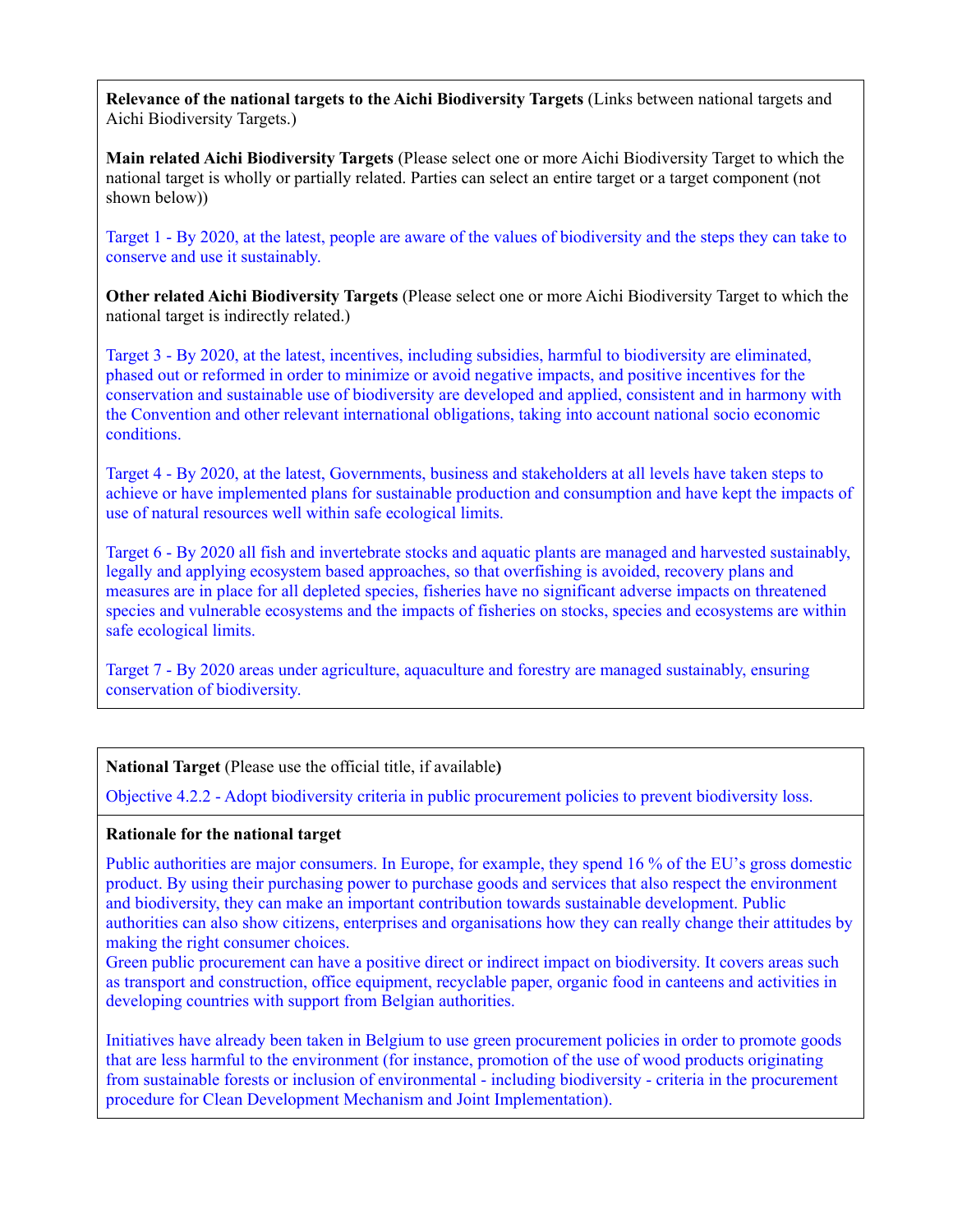In 2006, the Belgian Parliament passed a new law on public procurement that provides some opportunities to integrate sustainable (biodiversity) criteria in public procurement procedures.

**Relevance of the national targets to the Aichi Biodiversity Targets** (Links between national targets and Aichi Biodiversity Targets.)

**Main related Aichi Biodiversity Targets** (Please select one or more Aichi Biodiversity Target to which the national target is wholly or partially related. Parties can select an entire target or a target component (not shown below))

Target 3 - By 2020, at the latest, incentives, including subsidies, harmful to biodiversity are eliminated, phased out or reformed in order to minimize or avoid negative impacts, and positive incentives for the conservation and sustainable use of biodiversity are developed and applied, consistent and in harmony with the Convention and other relevant international obligations, taking into account national socio economic conditions.

## **National Target** (Please use the official title, if available**)**

Objective 4.3 - Agriculture

#### **Rationale for the national target**

The importance of agriculture for the natural environment and for biodiversity is emphasised by the fact that nearly half the land surface in Belgium is farmed. Farming is an activity which goes beyond simple food production, affecting and using natural resources such as soil and water. Over the centuries, farming has contributed to the creation and maintenance of a large variety of agricultural landscapes (fields, pastures, quickset hedges, mixed woodland and pasture, etc.) which provide important semi-natural habitats for wildlife. Furthermore, the agricultural sector plays a multi-functional role as a food producer, biodiversity manager, motor for the economy in rural areas and guarantor of in situ conservation of local species, varieties and domestic animal breeds. However, in recent decades, intensification and specialisation of agriculture, and at the same time marginalisation of land, have resulted in significant biodiversity loss in and around farmland. Farmland bird populations in particular have shown a decline over last decades.

The Common Agricultural Policy (CAP), together with broader developmental dynamics of the agricultural sector has only gradually taken on concerns regarding biodiversity loss. The CAP has its roots in 1950s Western Europe, whose societies had been damaged by years of war, and where agriculture had been crippled and food supplies could not be guaranteed. The emphasis of the early CAP was on encouraging better productivity in the food chain so that consumers had a stable supply of affordable food. The CAP offered subsidies and guaranteed prices to farmers, thus providing them with incentives to produce, and a viable income. Financial assistance was provided for the restructuring of farming, for example by aiding farm investment, aiming to ensure that farms increased in size and that farmers developed management and technology skills so that they were adapted to the economic and social climate of the day. Although successful in reaching its original objectives, this policy also lead to reducing high nature value farmlands, the removal of hedgerows and the draining of wetlands, and intensification exerted a variety of pressures on ecosystems (high fertilizer and chemicals inputs, drainage, increasing cutting frequencies, grazing pressures, early mowing, over sizing of agricultural parcels).

Since 1992, however, the CAP has been adapted to better integrate biodiversity needs. Increasing use of agrienvironment measures, Good Farming Practice, organic farming and the support of Less Favoured Areas have favoured farmland biodiversity. The 2003 CAP reform promotes these and other pro-biodiversity measures. Measures under market and income policy, including mandatory cross-compliance, the single farm payment (decoupling) and modulation, should have provided indirect benefits to biodiversity. These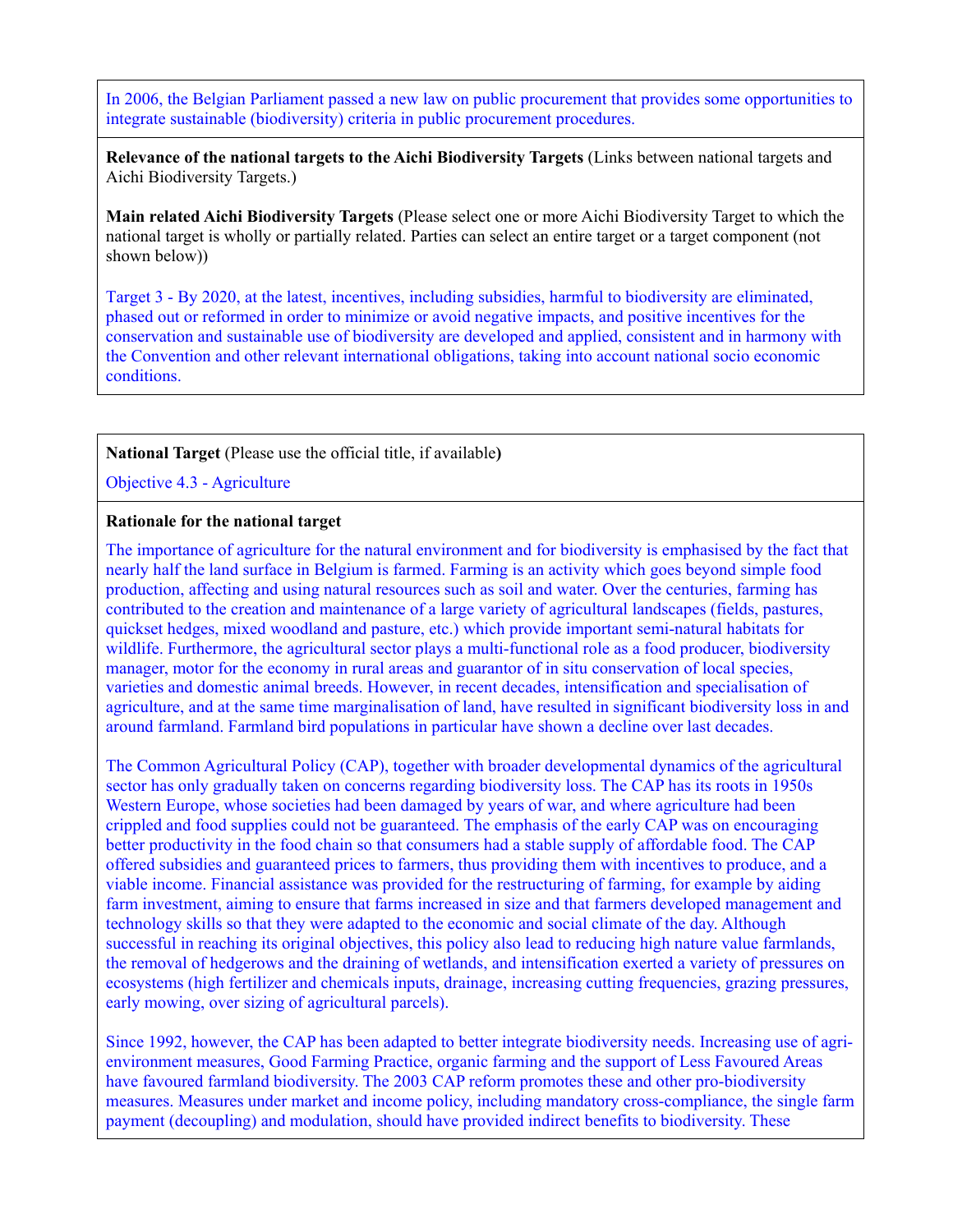measures have been implemented at EU level since 2005. The on-going reform of the CAP (2013) goes a step further in this direction by introducing a Greening Payment as an essential part of the direct payments to farmers.

Reducing pressure on biodiversity from agriculture is a big challenge for farmers in Belgium because our agriculture is one of the most intensive, specialised and productive in Europe. Furthermore, farmers are currently facing serious challenges with regard to the continuation of their profession. The number of farmers is decreasing every year. They leave the profession for various reasons, including competitive pressures from the market, compensation for the drop in prices by a rise in the cultivated area and risks posed by the move towards energetic crops. Between 2000 and 2010, 19,072 farms ceased their activities (30.8 per cent of Belgian farmers) with the total agricultural area decreasing only slightly (decrease of 2.6 per cent), so that the average area per farm is growing (FPS Economy - Directorate-general Statistics Belgium, agriculture census 2000 and 2010).

**Relevance of the national targets to the Aichi Biodiversity Targets** (Links between national targets and Aichi Biodiversity Targets.)

**Main related Aichi Biodiversity Targets** (Please select one or more Aichi Biodiversity Target to which the national target is wholly or partially related. Parties can select an entire target or a target component (not shown below))

Target 7 - By 2020 areas under agriculture, aquaculture and forestry are managed sustainably, ensuring conservation of biodiversity.

**Other relevant information** (Please use this field to provide any other relevant information, such as the process of developing and adopting the national target, the stakeholders involved or the strategies and plans in which this national target has been included.)

The stakeholders involved in the implementation of this objective are: the regional and federal authorities, farmers, agricultural research bodies, various sectors (including public health, food chain safety, agro-food, bioenergy...), universities and any association working towards the same goal as the NBS.

#### **National Target** (Please use the official title, if available**)**

Objective 4.3.1 - Promote measures favourable to biodiversity under the implementation of the Common Agricultural Policy (CAP).

#### **Rationale for the national target**

The ongoing CAP reform provides for the introduction of a payment for agricultural practices that are beneficial to the climate and the environment within the direct payment scheme, the Greening Payment. From  $1/1/2015$ , 30 % of the budgetary envelope for direct payments will be assigned to this kind of mandatory measures. The payment will reward the delivery of environmental public goods that go beyond cross-compliance and promote sustainable production. Farmers who receive first-pillar payments will receive the Greening payment (except for organic farms and small scale farms) when they respect the 3 basic measures:

- maintaining permanent grassland
- crop diversification

- maintaining an "ecological focus area" of at least 5 % of the arable area of the holding for farms with an arable area larger than 15 hectares. The Commission can propose to increase this figure to 7 %, on the basis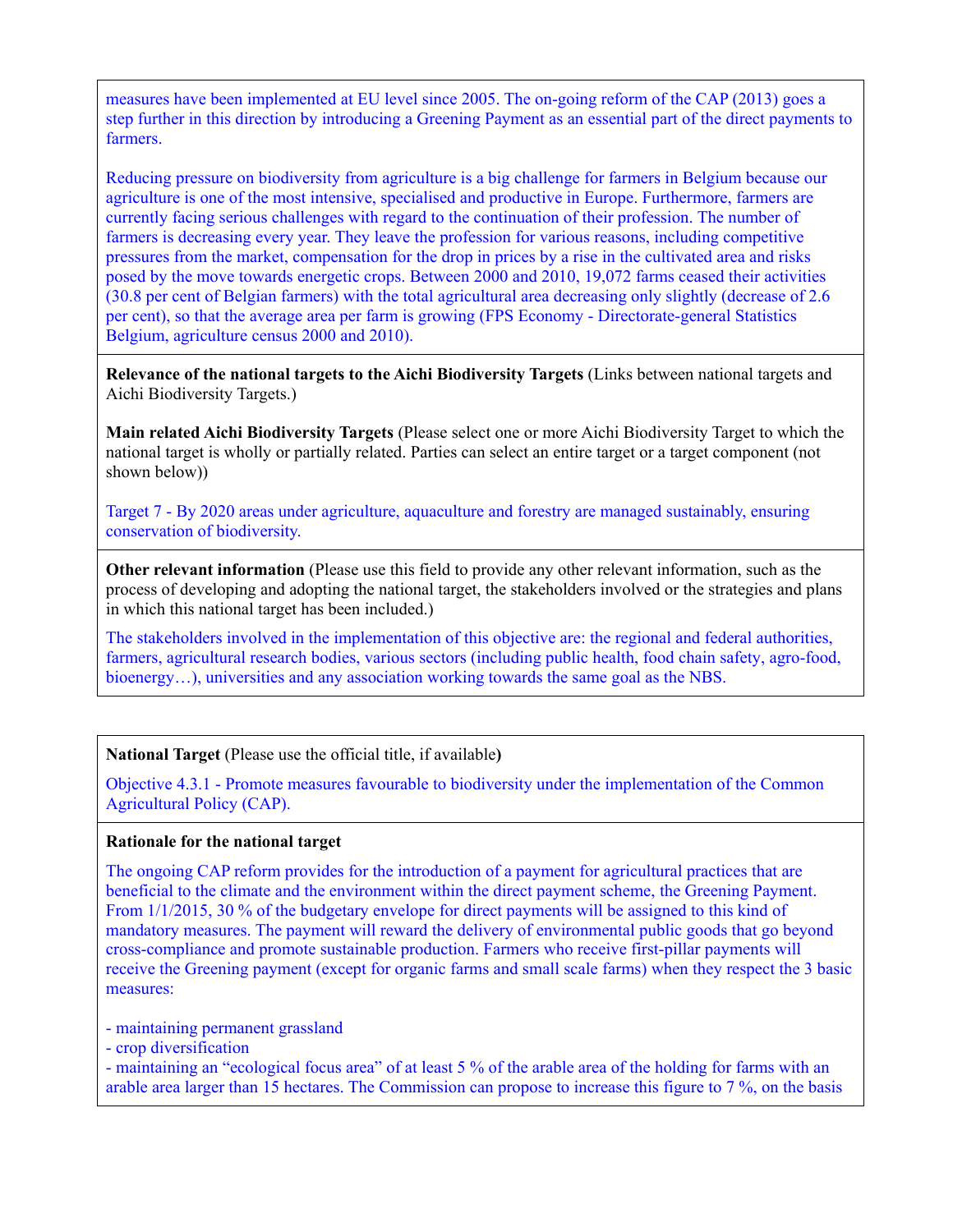of a Commission report in 2017, by presenting a new legislative proposal. This measure can contribute to the establishement of the green infrastructure.

During the mid-term interim review of the CAP in 2002, it was decided that the whole-farm payments made by the CAP would be backed up by a compulsory set of cross-compliance requirements, covering environmental, food safety, plant and animal health and animal welfare standards. Farmers should observe a minimum level of environmental standards and have to maintain agricultural land in good agricultural and environmental condition as a condition for the full granting of the CAP direct payments. With the on-going CAP-reform the list has been simplified to exclude rules where there are no clear and controllable obligations for farmers. The CAP imposes the framework of cross-compliance criteria. As a Member State, Belgium only has limited freedom in defining its minimum requirements for a good agricultural and environmental condition.

Environmental cross-compliance criteria address the conservation of habitats through ecologically managed Natura 2000 areas, and protection of waters against pollution caused by nitrates from agricultural sources. These cross-compliance criteria are based on articles emanating from specific European directives, such as the Habitat Directive 92/43/EEC and the Directive on the conservation of wild birds 2009/147. The requirements for good agricultural and environmental condition include inter alia the retention of landscape features.

This operational objective aims to stimulate authorities and farmers to implement the Greening payment and cross-compliance in a way that delivers a real profit to biodiversity.

**Relevance of the national targets to the Aichi Biodiversity Targets** (Links between national targets and Aichi Biodiversity Targets.)

**Main related Aichi Biodiversity Targets** (Please select one or more Aichi Biodiversity Target to which the national target is wholly or partially related. Parties can select an entire target or a target component (not shown below))

Target 7 - By 2020 areas under agriculture, aquaculture and forestry are managed sustainably, ensuring conservation of biodiversity.

**National Target** (Please use the official title, if available**)**

Objective 4.3.2 - Enhance and encourage the role of farmers as biodiversity actors.

## **Rationale for the national target**

The role of farmers as actors for biodiversity protection through implementation of good farming practices and technologies should be encouraged. Farmers play a key role in agro-ecosystems, protecting and enhancing the environment, biodiversity, natural resources, soil and genetic diversity (for instance, crop rotation, organic farming and set-aside of small land parcels) and maintaining the landscape and the countryside (for instance, maintenance of open environments, management of linear and small landscape features, ecological compensation areas\*). In several areas, semi-natural habitats can be preserved only if appropriate farming activities are continued.

Apart from the principle that farmers should observe a minimum level of environmental standards (crosscompliance) as a condition for the full granting of the CAP direct payments, the CAP provides financial incentives called "agri-environmental measures" within the framework of the rural development policy (see also 4c.4). These measures support specific farming practices that go beyond the baseline level set by the cross-compliance obligations and help to protect the environment and maintain the countryside.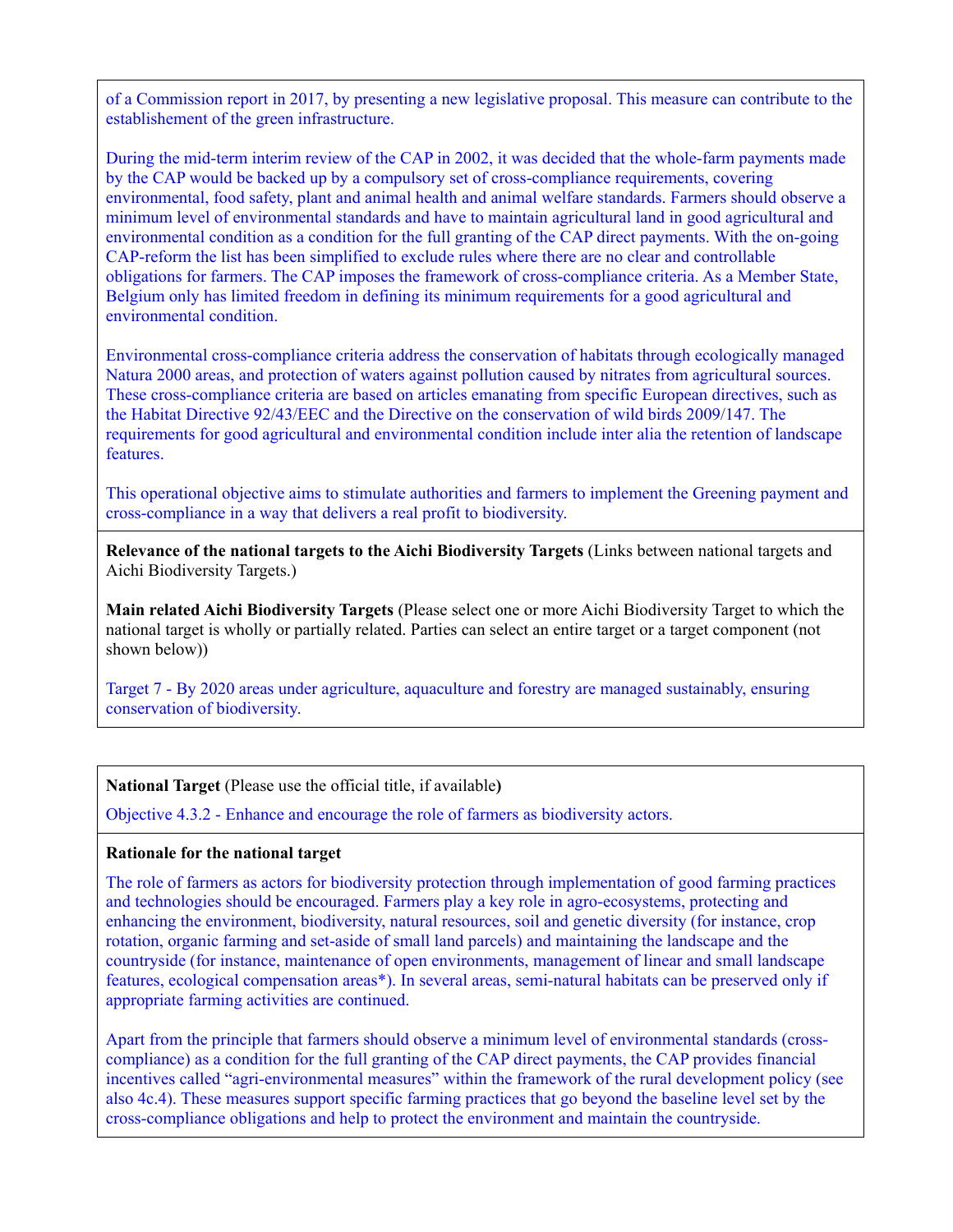Farmers who commit themselves, for a five-year minimum period, to adopt environmentally-friendly farming techniques that go beyond cross-compliance obligations, receive in return payments that compensate for additional costs and loss of income that arise as a result of altered farming practices. Examples of commitments covered by regional agri-environmental schemes are: environmentally favourable extensification of farming; management of low-intensity pasture systems; integrated farm management; preservation of landscape and historical features such as hedgerows, ditches and woods; conservation of high-value habitats and their associated biodiversity.

This operational objective complements the previous one, by targeting the development of clear and detailed guidance at exactly what farmers should do to implement cross-compliance criteria and agri-environmental measures. This could be achieved for example through the establishment of guidelines that will provide an easy and understandable way of getting information across given that the wording of CAP reform is rather complex. Continuous appropriate education of and the provision of information to farmers, farm contractors, agriculture advisers and teachers in agricultural colleges are crucial. For instance, guidebooks, workshops, conferences, publications and information campaigns could address the following issues: soil management best practices, impacts of pesticides on wild fauna, the establishment of set-aside strips and their appropriate management for fauna and flora preservation, soil erosion control or landscape improvement, importance of the preservation of notable indigenous farmland trees and other small landscape elements, the protection of breeding wildlife and nests in pasture and fields, the protection of ponds and rivers from pollution from manure, etc.

**Relevance of the national targets to the Aichi Biodiversity Targets** (Links between national targets and Aichi Biodiversity Targets.)

**Main related Aichi Biodiversity Targets** (Please select one or more Aichi Biodiversity Target to which the national target is wholly or partially related. Parties can select an entire target or a target component (not shown below))

Target 1 - By 2020, at the latest, people are aware of the values of biodiversity and the steps they can take to conserve and use it sustainably.

**National Target** (Please use the official title, if available**)**

Objective 4.3.3 - Promote agricultural diversification.

## **Rationale for the national target**

Agricultural diversification can be defined as all gainful activities by farmers outside agricultural core activities, i.e. outside production zones. This operational objective aims to encourage agricultural diversification that specifically benefits biodiversity and to support creative research into new diversification possibilities that can stimulate the conservation of local biodiversity, including traditional varieties. The system of advisory councils could provide guidance to farmers interested in diversification. Diversification is promoted in the Rural Development Policy and can be further promoted by the Regional Rural Development Plans.

Agricultural diversification can meet the demand for varied quality products as well as rural recreation activities and at the same time stimulate public interest in biodiversity conservation. It can lead to an increase in a product's added value and farms' profitability and to an improvement in the image of agriculture. Creative solutions could also seek to meet sanitary constraints of neighbourhood production, promote the interests of consumers and ensure access of the products concerned to the market.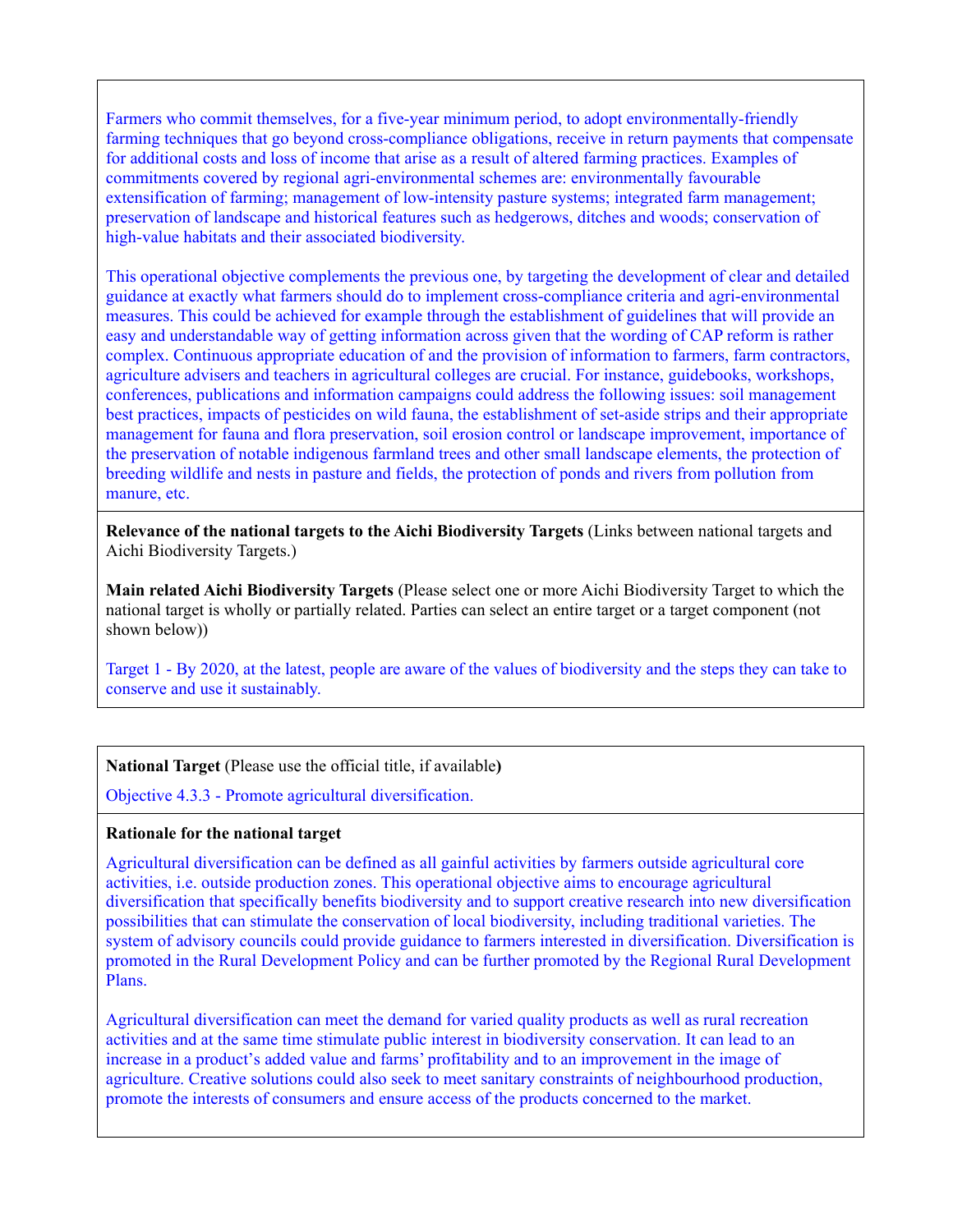Examples of such diversification activities in rural areas are (i) assisting in the management of nature reserves, (ii) the development of agricultural and nature tourism which arouse the interest of the public in biodiversity conservation, (iii) organic production of fruit and vegetables or organically reared chickens, (iv) neighbourhood production such as farm cheese, ancient varieties of fruit and vegetables, snails, and (v) other initiatives that reduce standardisation of agricultural production.

**Relevance of the national targets to the Aichi Biodiversity Targets** (Links between national targets and Aichi Biodiversity Targets.)

**Main related Aichi Biodiversity Targets** (Please select one or more Aichi Biodiversity Target to which the national target is wholly or partially related. Parties can select an entire target or a target component (not shown below))

Target 7 - By 2020 areas under agriculture, aquaculture and forestry are managed sustainably, ensuring conservation of biodiversity.

**National Target** (Please use the official title, if available**)**

Objective 4.3.4 - Promote the integration of biodiversity into rural development.

#### **Rationale for the national target**

Agricultural and environmental policies must give farmers complementary signals if environmentally sound agricultural practices are to be applied to a sufficient extent. A new policy for rural development was introduced in 1999 as the second pillar of the CAP. This second pillar of the CAP aims to accompany market and income policy ("first pillar") by providing financial aid to farmers in order to influence rural structures. In its revised version for the period 2014-2020, the Rural Development Policy still includes important biodiversity-friendly measures, like agri-environmental measures, compensatory schemes in Natura 2000 sites, ecological forest-management aid, etc. They have to be scheduled by a national (regional) rural development programme and are co-financed by the EU. These measures can be a useful financial instrument for farmers who face a drop in income as they comply with the set regulations.

One of the six Union priorities for rural development in the period 2014-2020 is restoring, preserving and enhancing ecosystems related to agriculture and forestry with one focus area on "restoring, and preserving and enhancing biodiversity, including in Natura 2000 areas, areas facing natural or other specific constraints and high nature value farming, and the state of European landscapes ". Besides, at least 30 % of the rural development programmes' budget will have to be allocated to agri-environmental measures, support for organic farming, forestry measures or projects associated with environmentally friendly investment or innovation measures. Agri-environmental measures are obligatory for all programmes and will be stepped up to complement greening practices. These measures will have to set and meet higher environmental protection targets (guarantee against double funding).

Another important tool in rural development regulation for promoting the integration of biodiversity that the Member states may chose to use is the "non-productive investments " support. Support could be granted to investments linked to the achievement of agri-environment-climate objectives including biodiversity conservation status of species and habitat as well as enhancing the public amenity value of a Natura 2000 area or other high nature value systems to be defined in the programme.

Therefore, one priority of this Strategy is to integrate biodiversity aspects better and more clearly in current and future rural development plans.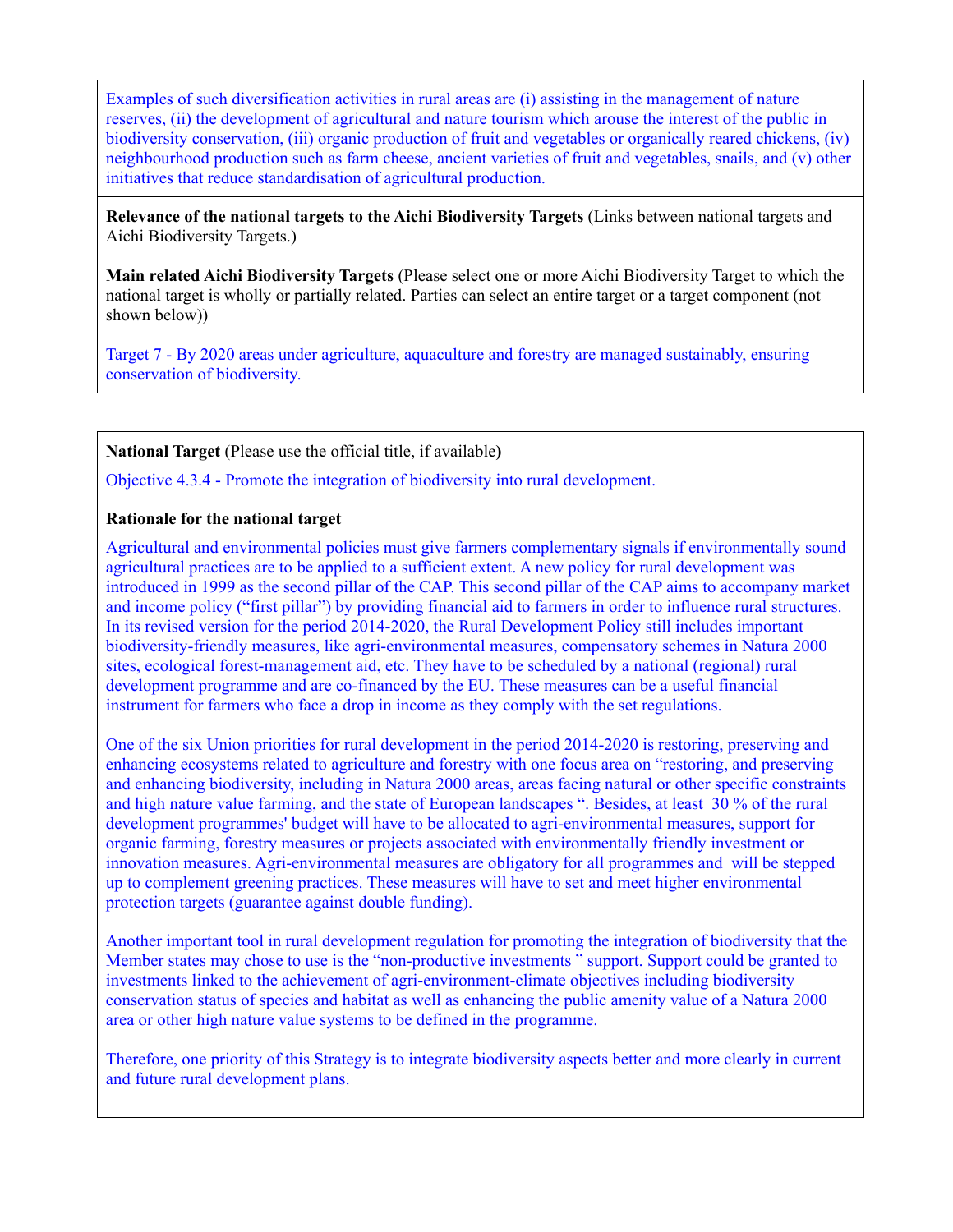In particular, the elaboration of rural development plans for the period 2014-2020 will be an occasion to streamline integration of biodiversity in these plans at Belgian level.

Furthermore, policies for nature conservation and rural development must take into account the commitments of the Kiev Resolution on biodiversity (2003) which foresees (i) the identification, using agreed common criteria, of all high nature value (HNV) areas in agricultural ecosystems in the pan-European region and (ii) their biodiversity-friendly management through appropriate measures (e.g. instruments of rural development). Designation of HNV and integration of ad hoc protection tools should be fully implemented in the Rural Development Plan.

**Relevance of the national targets to the Aichi Biodiversity Targets** (Links between national targets and Aichi Biodiversity Targets.)

**Main related Aichi Biodiversity Targets** (Please select one or more Aichi Biodiversity Target to which the national target is wholly or partially related. Parties can select an entire target or a target component (not shown below))

Target 1 - By 2020, at the latest, people are aware of the values of biodiversity and the steps they can take to conserve and use it sustainably.

**National Target** (Please use the official title, if available**)**

Objective 4.3.5 - Promote the sustainable use of genetic resources for food, and agriculture.

## **Rationale for the national target**

Humans' age-old agricultural activities have contributed, in the course of history, to the creation of a large pool of biodiversity. Since the 1950s, however, due to economic pressure and intensive urbanisation, drastic genetic erosion of old landraces and cultivars took place and actions for collecting, evaluating and conserving them became, and still are, urgently needed. Data show that about 50 per cent of the main native livestock breeds (cattle, pig, sheep, goat and poultry) in the EU-15 countries are either extinct or classed as endangered or critical [\(EEA, 2006\)](http://www.biodiv.be/implementation/docs/stratactplan/biodiversity-strategy-2020/references).

Biological and genetic diversity in agriculture is essential for the sustainable development of agricultural production and of rural areas. Genetically poorly diversified agricultural areas are indeed more threatened by environmental stresses and disasters; besides, genetically diversified food offers a greater variety of nutrients useful for good general health and resistance to disease. The necessary measures should be taken to collect, conserve, characterise and utilise the potential of that biodiversity in a sustainable way to promote the global aims of the CAP. The conservation and sustainable use of genetic resources in agriculture is one of the objectives of the CBD. It is also a major objective of the FAO's Global Plan of Action for the Conservation and Sustainable Utilisation of Plant Genetic Resources for Food and Agriculture and it is a key topic of the International Treaty on Plant Genetic Resources for Food and Agriculture.

Coordinated actions at Belgian level (including regional level) must be set up for a better, safe conservation strategy for the genetic diversity that is essential for food and agriculture. The conservation of agricultural genetic diversity is to be achieved through *in situ* conservation of local species, varieties, domestic animal breeds and microbial life forms with actual or potential value. Actions should also be taken to improve the development of adequate gene banks useful for the *ex situ* conservation of genetic resources for food and agriculture. Such conservation requires an adequate system of economic and social incentives, combined with increased consumer awareness. The Regions take the conservation of breeds and varieties into consideration in their agri-environment measures. Ongoing initiatives cover, among other things, the establishment of private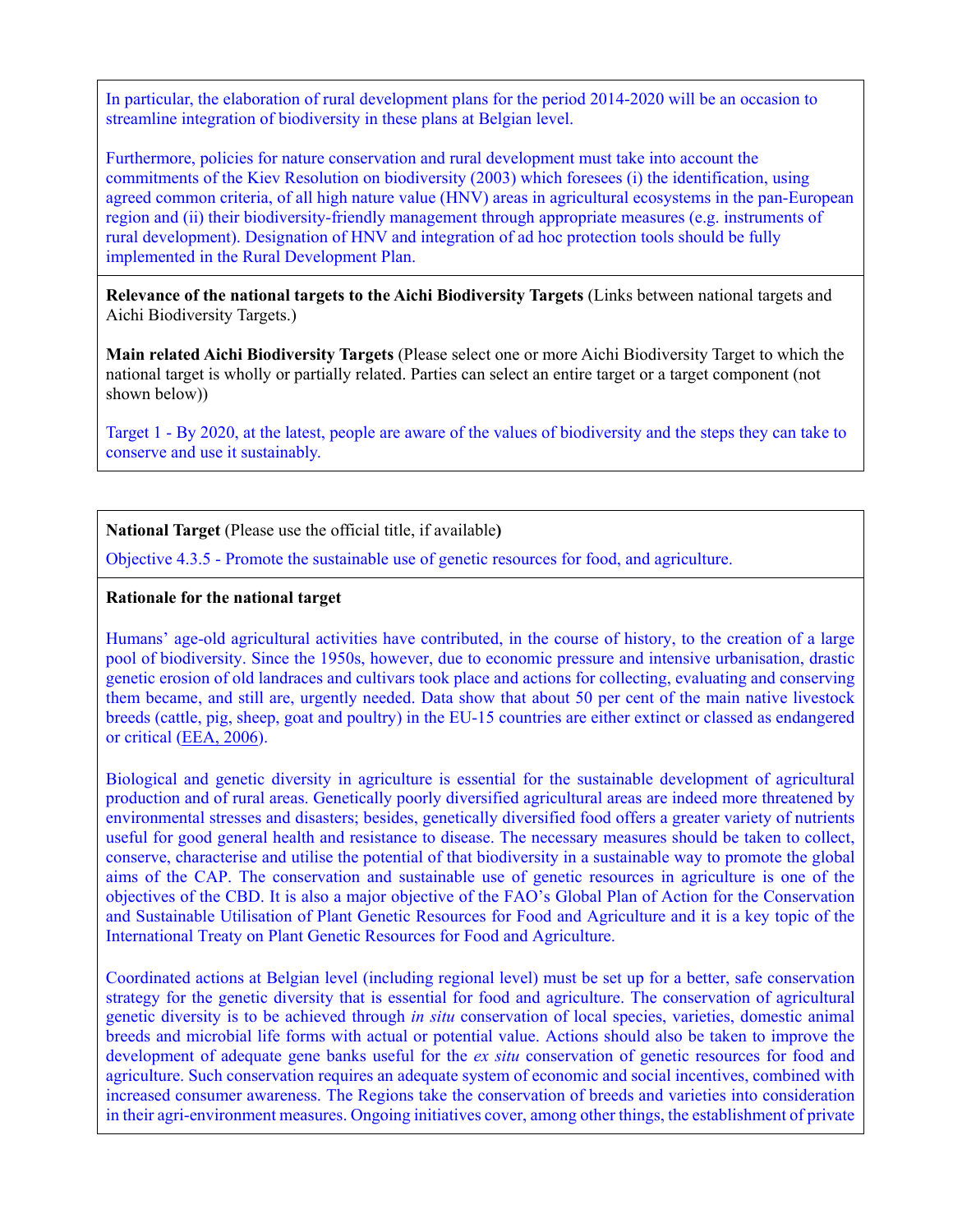orchards, the safeguarding of poultry varieties and a programme to promote the rearing of the "Blanc-Bleu mixte" breed of cattle and the "mouton ardennais roux" breed of sheep in Wallonia (*in situ* conservation) and the establishment of cryo-banks for ruminant rearing in Wallonia (*ex situ* conservation).

A specific national strategy focusing on the management of agricultural biodiversity should be developed in the first place for coordinating the diverse actions already going on and to promote new ones. All the actions will contribute to the implementation of both the FAO's Global Plan of Action for the Conservation and Sustainable Utilization of Plant Genetic Resources for Food and Agriculture (PGRFA) and the International Treaty on Plant Genetic Resources for Food and Agriculture that stipulate clearly the implementation of a National Strategy and a National Inventory of plant genetic resources for agriculture.

Furthermore, the importance of biodiversity for food and nutrition should be taken more into account by public health and food chain safety policies and their scientific bodies.

**Relevance of the national targets to the Aichi Biodiversity Targets** (Links between national targets and Aichi Biodiversity Targets.)

**Main related Aichi Biodiversity Targets** (Please select one or more Aichi Biodiversity Target to which the national target is wholly or partially related. Parties can select an entire target or a target component (not shown below))

Target 13 - By 2020, the genetic diversity of cultivated plants and farmed and domesticated animals and of wild relatives, including other socio-economically as well as culturally valuable species, is maintained, and strategies have been developed and implemented for minimizing genetic erosion and safeguarding their genetic diversity.

## **National Target** (Please use the official title, if available**)**

Objective 4.3.6 - Reduce the impacts of pesticides on biodiversity and ecosystem services.

## **Rationale for the national target**

Pesticides are used to combat organisms considered to be harmful to crops and have therefore a detrimental effect on biodiversity. It is nevertheless possible to reduce the impacts of pesticides on biodiversity and ecosystem services by lessening their impacts on non-target organisms. A range of measures, if correctly applied, can contribute to reducing these impacts; they are either related to the choice of the pesticide or to the way it is spread into the environment (for example, organic agriculture, integrated agriculture, biological control, prohibition of pesticides with long-term repercussions for the abundance and diversity of non-target species; and application of risk mitigation measures such as buffer zones in order to protect aquatic organisms).

From 2013, the NAPAN (Nationaal Actie Plan d'Action National) has been established as the Belgian national action plan for pesticide reduction as requested by the EU directive 2009/128. It includes the Federal Reduction Plan for Pesticides 2013-2017 (FRPP), and the plans from the three Regions. Each of these plans comprises both specific actions and actions carried out jointly with the other members of the NAPAN Task Force. It aims to reach the objectives of reducing risks linked to pesticides as defined in EU Directive 2009/128/CE establishing a framework for Community action to achieve the sustainable use of pesticides.

The FRPP is coordinated by the federal agencies in charge of the standardization of products, which allows to take many structural changes related to pesticides issues through legislative changes [50].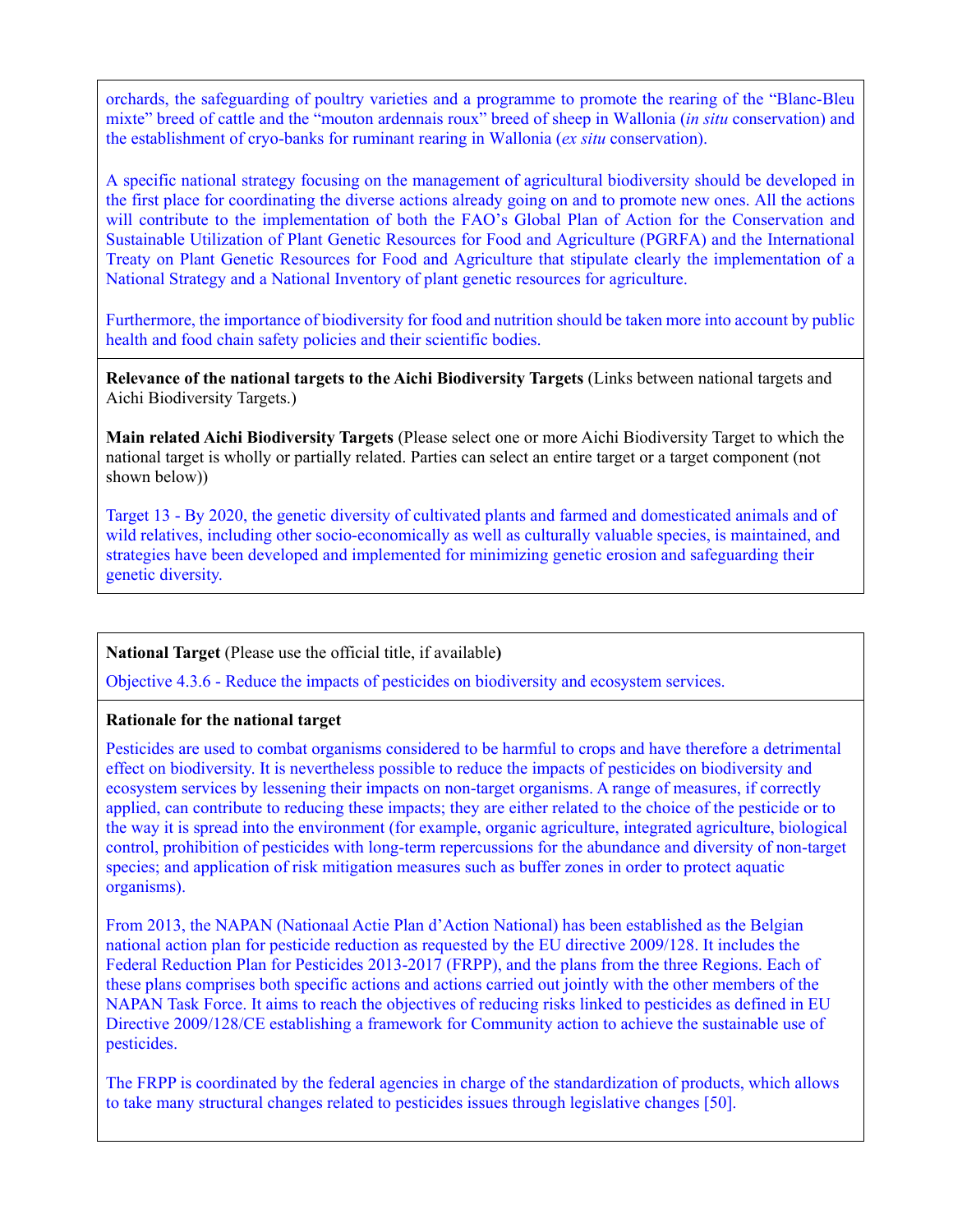Examples of the measures foreseen in the federal and regional plans to be implemented at the national level are (i) the harmonization of methods, standards and reports on water contamination by pesticides, (ii) ensuring balanced information for non-professional users of products at the point of sale regarding the right conditions of use, the risks to public health and the environment, including biodiversity and ecosystem services.

**Relevance of the national targets to the Aichi Biodiversity Targets** (Links between national targets and Aichi Biodiversity Targets.)

**Main related Aichi Biodiversity Targets** (Please select one or more Aichi Biodiversity Target to which the national target is wholly or partially related. Parties can select an entire target or a target component (not shown below))

Target 8 - By 2020, pollution, including from excess nutrients, has been brought to levels that are not detrimental to ecosystem function and biodiversity.

**National Target** (Please use the official title, if available**)**

Objective 4.3.7 - Prevent cultivated GMOs from leading to the loss, displacement or genetic introgression into local agricultural varieties and related wild flora and prevent them from affecting the surrounding natural biodiversity.

#### **Rationale for the national target**

The use of genetically modified organisms (GMOs) in agriculture for food or feed crops and their release into the environment per se are issues of growing importance. This importance increases in line with the technological progress made in this area, as the use of GMOs can potentially have negative impacts on the biodiversity of the environment. One risk is the escape of newly introduced genes into the surrounding environment (especially through pollen) so that the genetic material of local agricultural varieties or wild related flora can become contaminated. This can be prejudicial for instance if the newly introduced gene (transgene), aimed at agricultural purposes, has adverse effects if spread into the wild nature. Since the purpose of genetic modification will often be acceleration of the growth of cultivated plants or growth in adverse environmental conditions, cross-pollination could lead to mutations in wild plants that make such plants more invasive. Depending on the new character conferred by the transgenes, the impact of genetically modified plants should be carefully evaluated with regard to various components of biodiversity, representative of the various functions of the ecosystem, not only in the agricultural ecosystem itself but also with regard to the related vicinal wild terrestrial and aquatic ecosystems.

There is also a risk that GM standardised cultivated varieties will supplant locally adapted agricultural varieties, mainly for economical and marketing reasons and generally as large monocultures, and would therefore counteract Objectives 4c.2 to 4c.5 and Objective 5.8.

Moreover, with GM varieties being covered by patents generally owned by multinationals, efforts must be made to prevent that their release in the environment would alter traditional agricultural practices, thus counteracting Objectives 5.10 and 6.

We must also prevent marketing, economic forces and consumption habits from threatening and contaminating wild ecosystems. Public awareness of consumption behaviours increasing such threats should be raised (cf. obj.  $4b.1$  and  $4g.1$ ).

On the other hand, GM plants are developed for industrial purposes (to make pharmaceuticals, bioplastics and other biomaterials), and industrial crops take over the area previously used for food crops. Once again, it is extremely important to carefully monitor the ecological consequences of the spreading of those transgenes as well as the ethical and social consequences, and decisions must be taken to avoid negative impacts.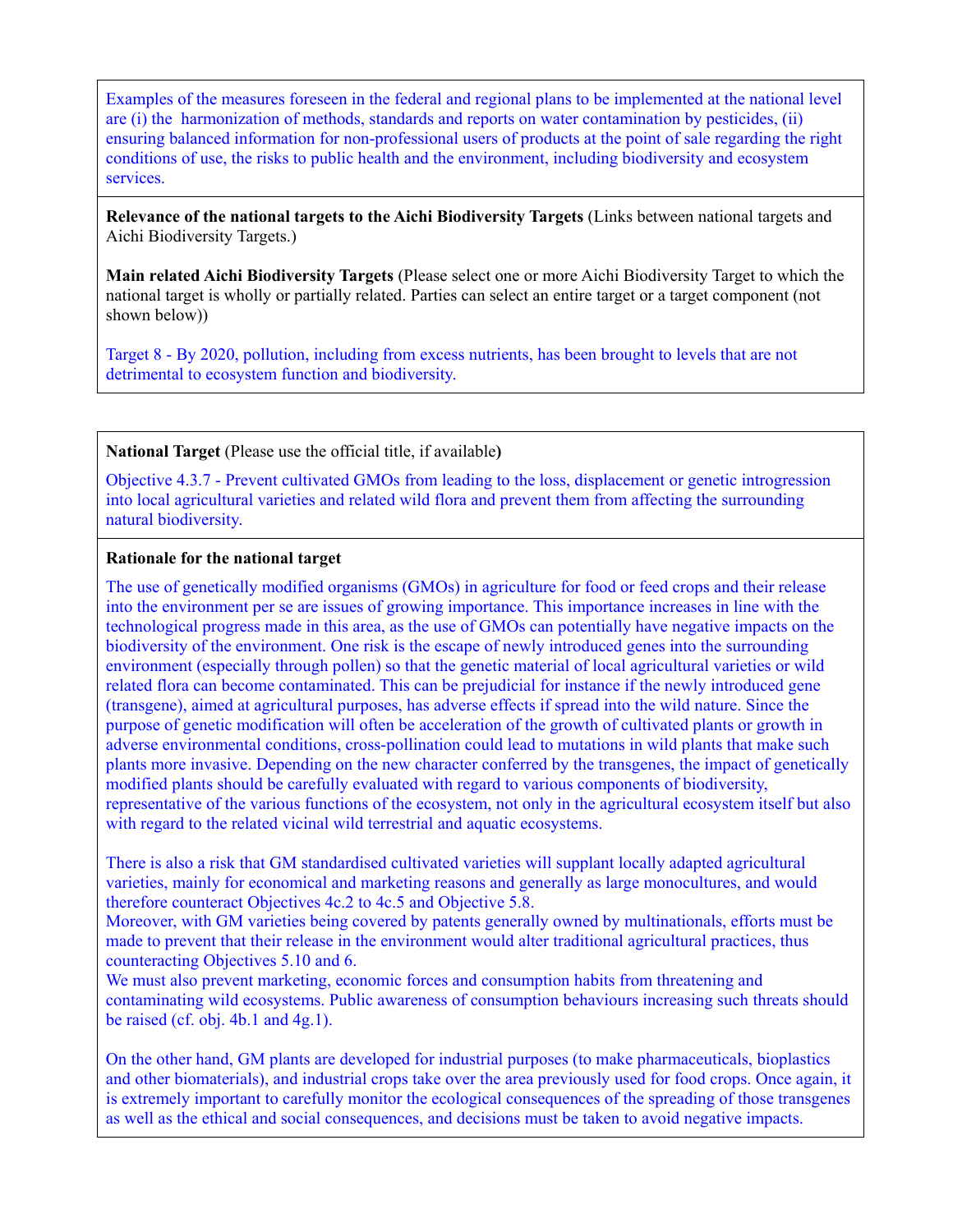Some GM cultures are resistant to herbicides or insecticides. Cultivation of these plants could lead to adjustments in agricultural practices (a change in the amount and type of herbicides/insecticides used) that have a direct impact on the environment and on biodiversity in particular.

In order to pursue the operational objective mentioned above, case-by-case studies on environmental risks for biodiversity and on socio-economic considerations of introduction of GMO cultures in Belgium are needed. Such studies would provide a scientific background to facilitate cooperative discussions between the Regional and Federal authorities and between the various stakeholders in Belgium when deciding to import and/or cultivate GMOs. These studies should be coordinated with the implementation of Objective 7.8 aimed at promoting research on and assessing the effects of GMOs on biodiversity and socio-economic aspects. Finally, such environmental and socio-economic impact studies would have to be based on a good knowledge of the existing agricultural biodiversity of our country. The establishment of complete "living" (adaptable) catalogues covering this should therefore be encouraged.

**Relevance of the national targets to the Aichi Biodiversity Targets** (Links between national targets and Aichi Biodiversity Targets.)

**Main related Aichi Biodiversity Targets** (Please select one or more Aichi Biodiversity Target to which the national target is wholly or partially related. Parties can select an entire target or a target component (not shown below))

Target 7 - By 2020 areas under agriculture, aquaculture and forestry are managed sustainably, ensuring conservation of biodiversity.

#### **National Target** (Please use the official title, if available**)**

Objective 4.3.8 - Ensure that the production of plants, inter alia non indigenous plants, for renewable energy does not negatively impact on biodiversity.

#### **Rationale for the national target**

Biomass\* energy and biofuels\* are set to cover an ever-increasing share of the EU's future transport and heating needs. The EU is supporting biofuels with the aim of reducing greenhouse gas emissions, boosting the decarbonisation of transport fuels, diversifying fuel supply sources, offering new income opportunities in rural areas and developing long-term replacements for fossil fuel.

In 2003, the Biofuels Directive on the promotion of the use of biofuels and other renewable fuels for transport set out indicative targets for Member States.

In December 2005: the European Commission adopted an Action Plan designed to increase the use of energy from forestry, agriculture and waste materials.

With regard to CAP, the decoupling of income support from production introduced in 2003 by the reformed CAP helps to facilitate the supply of energy crops. In particular, crops that were eligible for direct payments only under the non-food regime on set-aside areas may now be cultivated on any area without loss of income support.

Under Rural development policy, investments on or near farms, for example in biomass processing, as well as the mobilisation of unused biomass by forest holders, can also be supported. The Commission has proposed Community strategic guidelines for rural development that emphasise renewable energy, including biofuels. It is also proposing a specific ad hoc group to consider biomass and biofuel opportunities within national rural development programmes.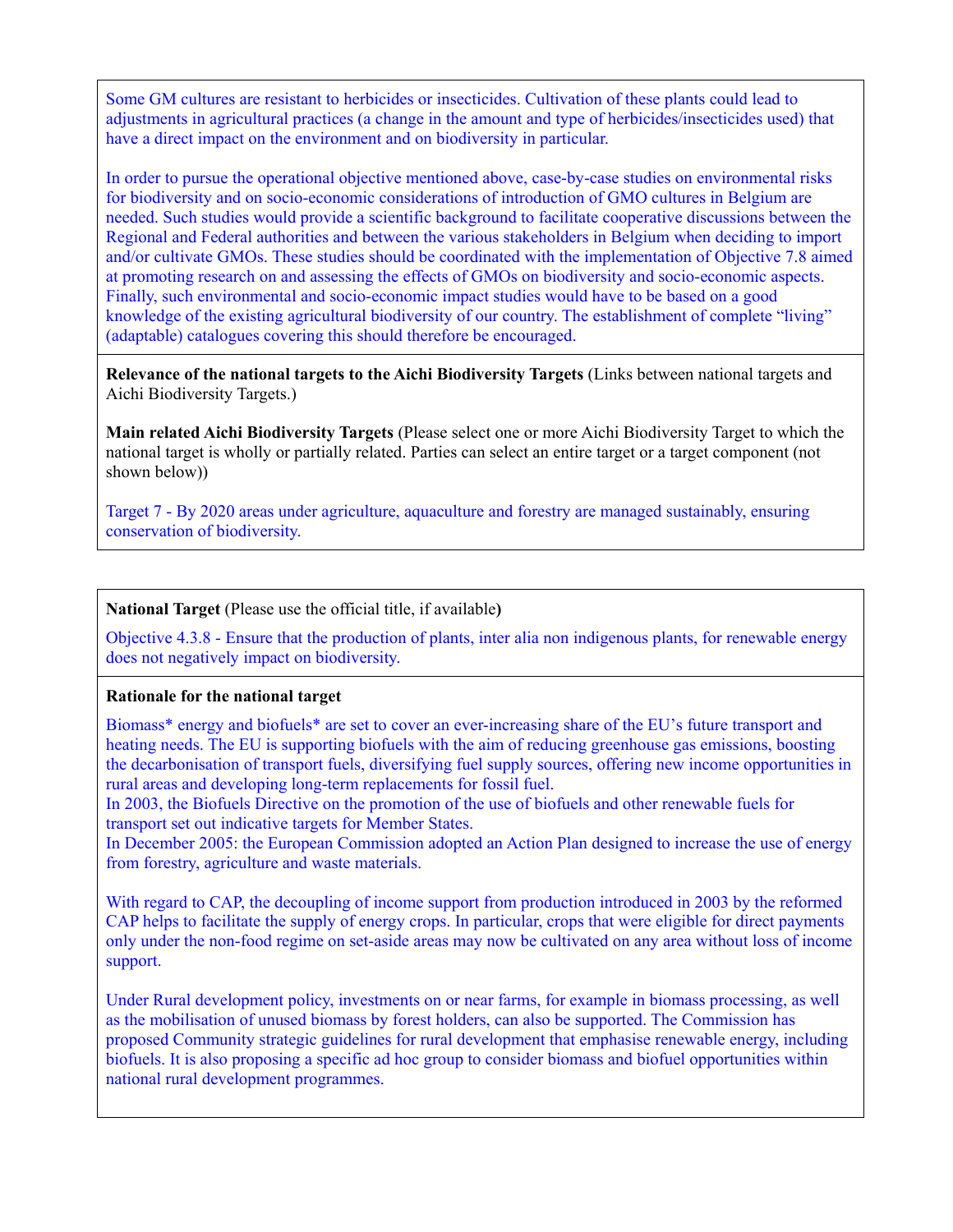EU Directive 2009/28/EC on the promotion of the (sustainable) use of energy from renewable sources raises the share of renewable energy to 20 % by 2020 and the share of renewable energy in the transport sector specifically to 10 %. This directive is challenging, especially because a large number of plants grown to produce renewable energy are non-indigenous. As demonstrated by numerous studies on biofuels, imports to meet our need for renewable resources have dramatic consequences for the fight against climate change or the protection of biodiversity, as they indirectly lead to land use changes: they contribute to accelerate the destruction or degradation of natural habitats and increase the introduction of non-indigenous plants for that production. Intensive production of any form of biomass has serious negative impacts on biodiversity as a result of the use of fertilizers, pesticides, monoculture and forest clearing. In order to meet the growing demand for biomass and biofuels, the EU already imports large quantities of crops with substantial environmental impacts, such as palm oil or sugar cane. This must not lead to unacceptable pressures on biodiversity and food production in the exporting countries. This is not only an issue for biofuels, but biofuels will increase the pressure.

It is necessary to consider carefully how policies in Belgium can best increase the use of biomass and biofuels without damaging biodiversity. However, current attribution criteria in Belgium (established until 2013) only take into account the limitation in the use of fertilizers and pesticides, yet there are no specific criteria related to biodiversity. As a follow-up to the two studies on the impacts of biofuel production on biodiversity carried out in 2009 and 2010, Belgium will defend a position aiming at the compulsory inclusion of new environmental criteria within the framework of the revision of Renewable Energy Directive 2009/28/EC. Incentives should be restricted to the promotion of biofuels produced from feedstock that do not create an additional demand for land and do not compete with other uses like food, materials, biodiversity.

**Relevance of the national targets to the Aichi Biodiversity Targets** (Links between national targets and Aichi Biodiversity Targets.)

**Main related Aichi Biodiversity Targets** (Please select one or more Aichi Biodiversity Target to which the national target is wholly or partially related. Parties can select an entire target or a target component (not shown below))

Target 9 - By 2020, invasive alien species and pathways are identified and prioritized, priority species are controlled or eradicated, and measures are in place to manage pathways to prevent their introduction and establishment.

#### **National Target** (Please use the official title, if available**)**

Objective 4.4 - Fishery in marine and inland waters

#### **Rationale for the national target**

#### *Marine waters*

Belgium has a limited coastline and the country's professional marine fishing fleet is relatively small. Its ships only land 1 % of total landings of the countries bordering the North Sea. About 30,000 tons of fish (mostly flat fish and cod) are brought ashore by Belgian fishermen each year. Other marine products (oysters) and the aquaculture\* production in marine waters and freshwaters are currently not exploited. Taking into account that the state of the commercially exploited fishery resources is assessed at the European level and not at the level of the individual member states, marine biodiversity is particularly threatened in our coastal zone and shelf sea, where direct and indirect disturbances are concentrated. Two important threats are the overexploitation of marine resources and the adverse effects of certain fishing methods (in particular bottom-affecting gear) employed not only by Belgian fisheries but also by fishing vessels from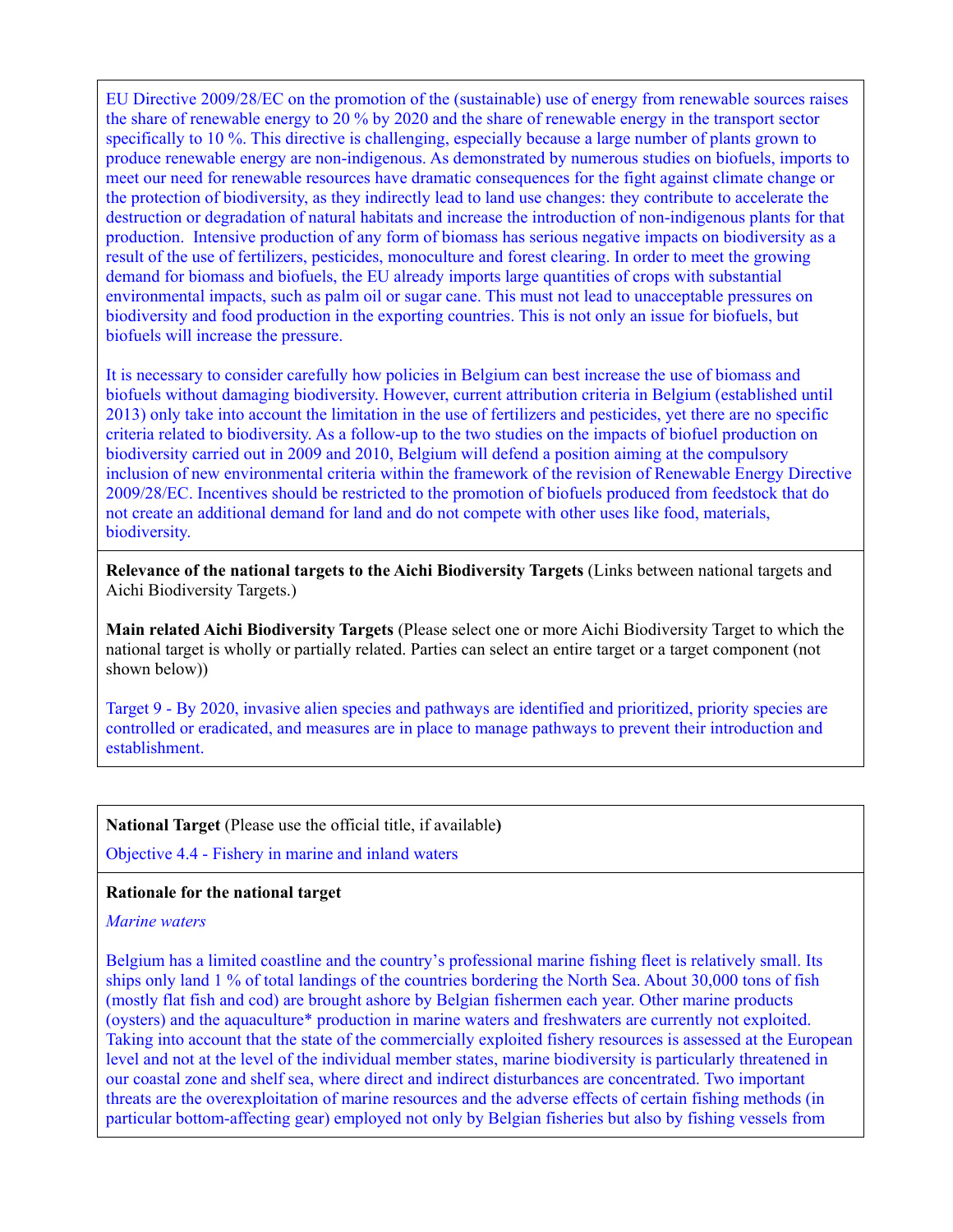foreign countries active in Belgium waters. Despite the creation of several international instruments to regulate fishery and its impact on the environment, the pressure on the marine ecosystem and fish populations is still present. Besides professional fishermen, also recreational fishermen are active at sea.

Fishery and aquaculture in the North Sea are governed by the EU's Common Fisheries Policy (CFP), established in 1983 and reviewed in 1992, 2002, and 2013. The new CFP came into effect from 2014 with the objective of an ecological sustainable fishery and aquaculture (see art.1 of the CFP) and to achieve Maximum Sustainable Yield by 2020. The CFP takes into account the biological, economic and social dimensions of fishing. The CFP addresses four main areas, dealing with (1) conservation of fish stocks (such as establishment of total allowable catches (TACs) of sea fish that can safely be caught every year to allow for renewal of fish stock), (2) structures (such as vessels, port facilities and fish-processing plants), (3) the common organisation of the market and (4) an external fisheries policy which includes fishing agreements with non-Community members and negotiations in international organisations.

EU Marine Strategy Framework Directive (2008/56/EC) on the protection and conservation of the marine environment establishes a framework for Member states to take the necessary measures to achieve Good Environmental Status of the marine environment by 2020 at the latest. For that purpose, marine strategies shall be developed and implemented in order to (a) protect and preserve the marine environment, prevent its deterioration, or, where practicable, restore marine ecosystems in areas where they have been adversely affected and (b) to prevent and reduce inputs in the marine environment, with a view to phasing out pollution so as to ensure that there are no significant impacts on or risks to marine biodiversity, marine ecosystems, human health or legitimate uses of the sea.

An important national instrument is the Law of 20 January 1999 on the protection of the marine environment in the areas under Belgian jurisdiction. This foresees the identification and designation of marine protected areas (MPA) (among others in application of the EU Habitat and Birds Directives). Work on MPAs and threatened and declining species is also ongoing under OSPAR. An impact analysis of human activities (including fisheries) and measures in view of achieving the objective of Good Environmental Status (Marine Strategy Framework Directive) are included in the programme of measures. Already in 2014 the Marine Spatial Planning proposed measures to reduce the impact of bottom-affecting gear that would contribute to the Good Environmental Status. As there are also foreign fishermen active in the Belgian part of the North Sea, these measures had to be negotiated and adopted following the procedures of the Common Fisheries Policy in order to make them legally binding for all fishermen. After a long and hard negotiation process the European Parliament rejected the proposed measures. As measures are still needed to reduce the impact of bottom affecting gear, the new Marine Spatial Plan (which will enter in to force in 2020) contains 4 searching zones where new measures will be developed and proposed.

For CITES-listed marine species, the permitting procedure with regards to the commercialisation of species caught in the high sea was approved at CITES CoP16 (March 2013). This way there is a common understanding of the provisions of the Convention relating to the introduction of sea specimens taken in the marine environment not under the jurisdiction of any State in order to facilitate the standard implementation of trade controls for such specimens introduced from the sea and to improve the accuracy of CITES trade data.

## *Inland waters*

In Belgium, inland water fishery can be considered to be a leisure activity or a sport. It is practised mostly for entertainment and on a limited basis for food, both in artificial areas specially managed for fishing (private ponds, fishing grounds) and in the public hydrographic network of rivers and canals. Belgium's current legislation only covers the management of the public hydrographical network. Several improvements in the management of standing waters by fishermen should be promoted both to ensure an ecological management of the aquatic ecosystems and improve the quality of the local fish populations.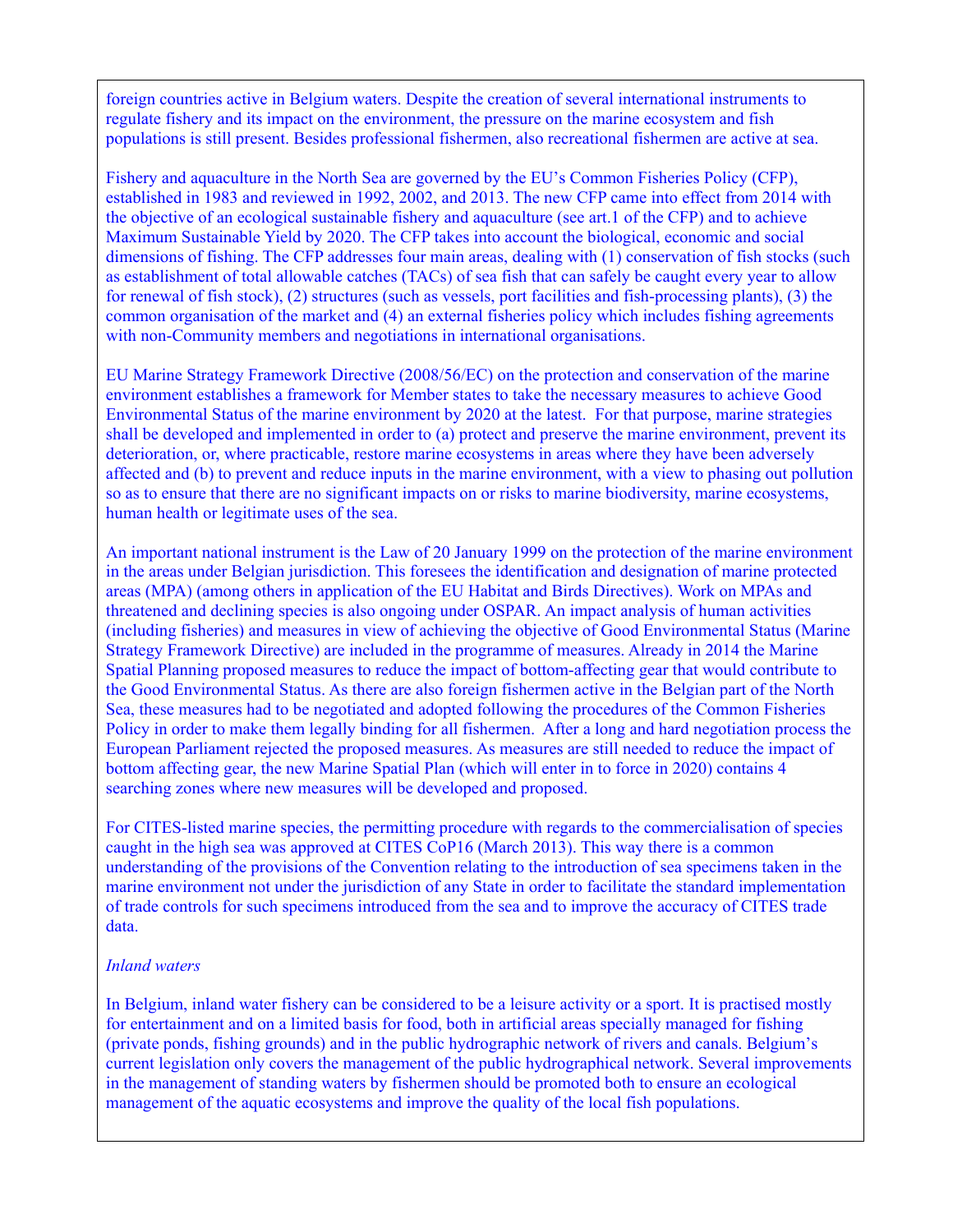Belgium is a Party to the Ramsar Convention on the protection of wetlands (i.e. inland waters and marine waters) established in 1971 which provides the framework for conservation and sustainable utilisation of wetlands.

The ICES Code of Practice on the Introductions and Transfers of Marine Organisms sets forth recommended procedures and practices to diminish the risks of detrimental effects from the intentional introduction and transfer of marine (including brackish water) organisms (ICES, 2005).

**Relevance of the national targets to the Aichi Biodiversity Targets** (Links between national targets and Aichi Biodiversity Targets.)

**Main related Aichi Biodiversity Targets** (Please select one or more Aichi Biodiversity Target to which the national target is wholly or partially related. Parties can select an entire target or a target component (not shown below))

Target 6 - By 2020 all fish and invertebrate stocks and aquatic plants are managed and harvested sustainably, legally and applying ecosystem-based approaches, so that overfishing is avoided, recovery plans and measures are in place for all depleted species, fisheries have no significant adverse impacts on threatened species and vulnerable ecosystems and the impacts of fisheries on stocks, species and ecosystems are within safe ecological limits.

**Other related Aichi Biodiversity Targets** (Please select one or more Aichi Biodiversity Target to which the national target is indirectly related.)

Target 7 - By 2020 areas under agriculture, aquaculture and forestry are managed sustainably, ensuring conservation of biodiversity.

**Other relevant information** (Please use this field to provide any other relevant information, such as the process of developing and adopting the national target, the stakeholders involved or the strategies and plans in which this national target has been included.)

The stakeholders involved in the implementation of this objective are: fishery management bodies; owners, managers and charters of fishing vessels; the federations of fishermen, as well as fishermen, the general public and any association working towards the same goal as the NBS.

**National Target** (Please use the official title, if available**)**

Objective 4.4.1 - Promote the implementation of good fishing practices in the North Sea, favourable to fish protection and their habitats, including the implementation of the Common Fishery Policy.

## **Rationale for the national target**

Belgium will promote the implementation of the FAO Code of Conduct for Responsible Fisheries to ensure the long-term sustainability of living marine resources and protection of their habitat. To help implement the provisions regarding fishing operations (Article 8 of the Code), Technical Guidelines are addressed to the individual states, international organisations, fishery management bodies, owners, managers and charters of fishing vessels as well as fishermen and the general public. They provide practical advice to ensure all fishing operations are conducted responsibly. Particular attention will be paid to minimising bycatch. Implementation of this objective should be in accordance with the management of marine protected areas and an Integrated Coastal Zone Management strategy (see Operational objective 3.2), as well as with the future European Marine Strategy. The CFP is the instrument (legal basis) to implement the fishery-related measures.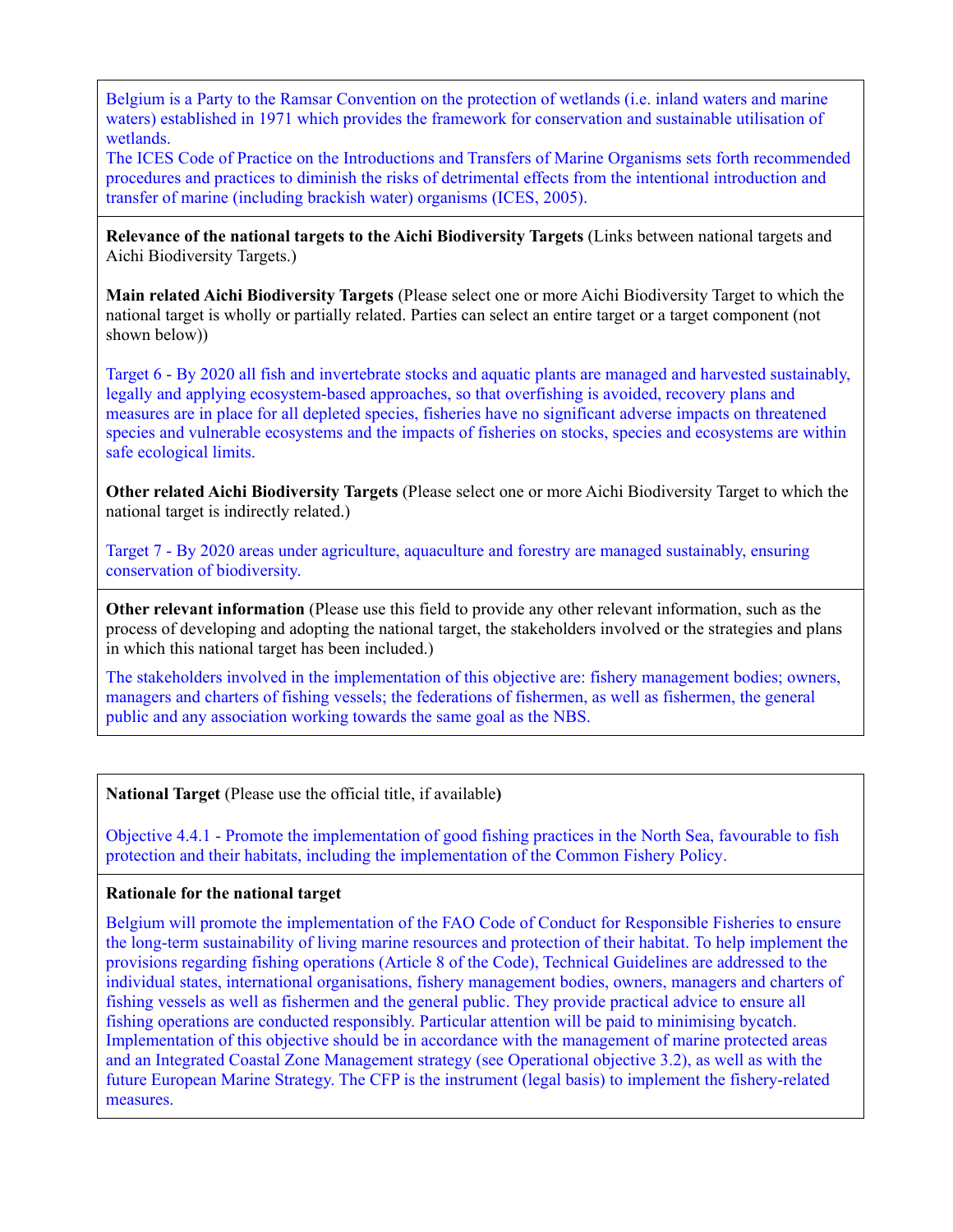**Main related Aichi Biodiversity Targets** (Please select one or more Aichi Biodiversity Target to which the national target is wholly or partially related. Parties can select an entire target or a target component (not shown below))

Target 1 - By 2020, at the latest, people are aware of the values of biodiversity and the steps they can take to conserve and use it sustainably.

**Other related Aichi Biodiversity Targets** (Please select one or more Aichi Biodiversity Target to which the national target is indirectly related.)

Target 4 - By 2020, at the latest, Governments, business and stakeholders at all levels have taken steps to achieve or have implemented plans for sustainable production and consumption and have kept the impacts of use of natural resources well within safe ecological limits.

Target 6 - By 2020 all fish and invertebrate stocks and aquatic plants are managed and harvested sustainably, legally and applying ecosystem-based approaches, so that overfishing is avoided, recovery plans and measures are in place for all depleted species, fisheries have no significant adverse impacts on threatened species and vulnerable ecosystems and the impacts of fisheries on stocks, species and ecosystems are within safe ecological limits.

**National Target** (Please use the official title, if available**)**

Objective 4.4.2 - Ensure that recreational and sport fishing practices at sea and inland waters respond to ecological management objectives to avoid adverse impacts on biodiversity.

### **Rationale for the national target**

The impact of recreational fishing at sea on fish stocks or on other elements of the marine biodiversity has not been assessed yet. At present, recreational gill-net fishing at sea is prohibited to limit the bycatch of birds and sea mammals. In the MPA "Vlaamse Banken" that covers about 1/3th of the Belgian Part of the North Sea all recreational fisheries with bottom disturbing gear are prohibited.

Wherever it takes place, inland water fisheries should respect the ecosystem quality by avoiding unnecessary, inefficient or harmful fish stocking (overstocking, ponds connected to other water bodies, etc.). When necessary, the planting of indigenous fish should respect local genetic strains and the populations structure. Populations of species of no fishing interest should be respected. Stocking of non-indigenous species should be avoided in order to prevent the introduction and spread of invasive alien species. Introgression of wild fish populations by domestic strains of fish should be avoided. Exaggerated baiting and consequent dystrophication must be avoided, especially in lakes and reservoirs. Furthermore, the monitoring of these activities should be strengthened.

Planning and restoration of inland water systems should be promoted: through biomanipulation, fisheries may contribute to rehabilitation of clear water systems with macrophytes and high species richness instead of poor and banal turbid water systems characterised by algal blooms. Stocking of fish should achieve a balance between the carrying capacity of aquatic ecosystems and the size and structure of fish populations in order to promote clear water systems, so preventing turbid water systems with poor species diversity. Stocking of pools should be avoided: they are too small to carry populations of large fish. Furthermore, maintenance and creation of fish-free ponds should be promoted for specific biota, for example amphibians.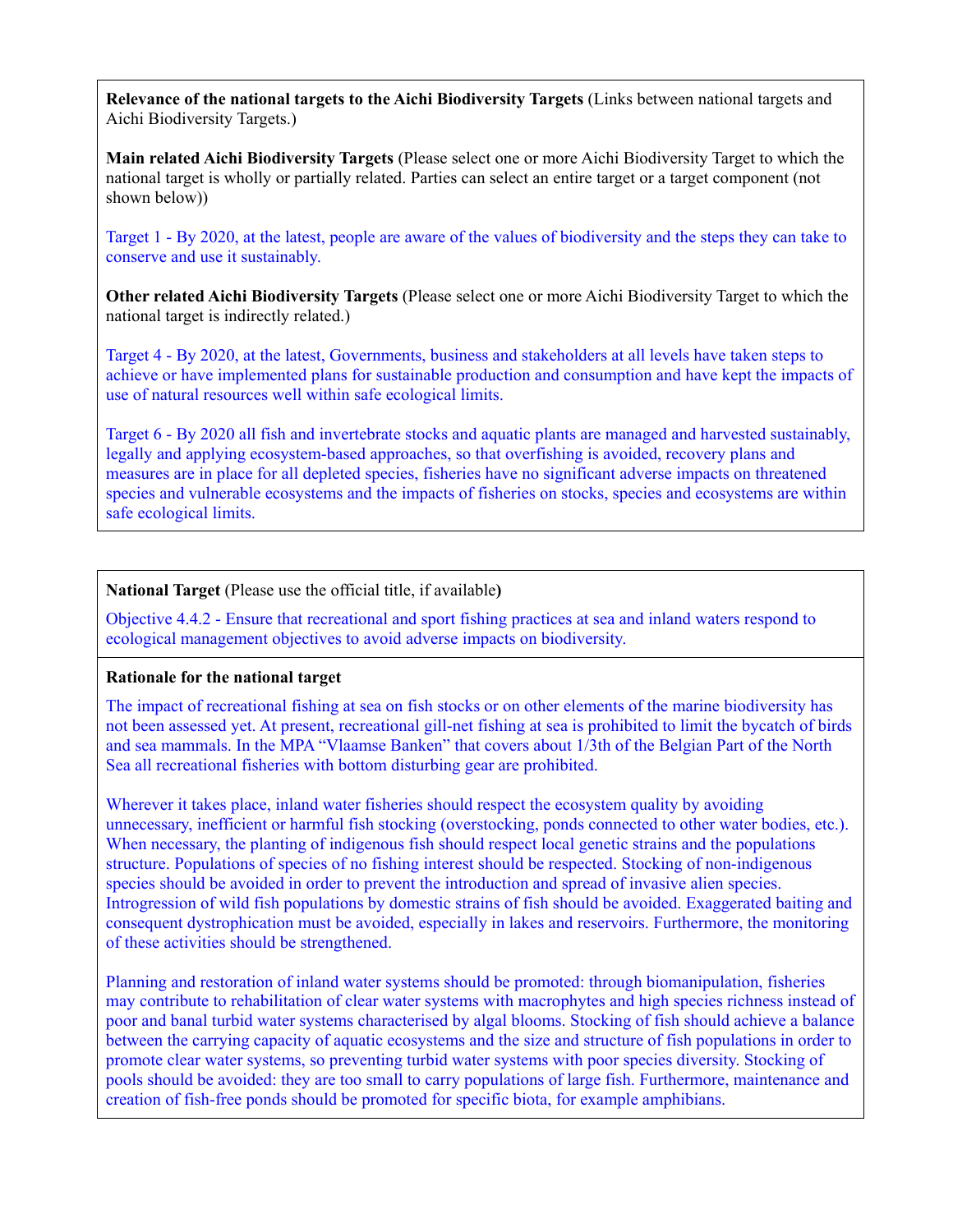**Main related Aichi Biodiversity Targets** (Please select one or more Aichi Biodiversity Target to which the national target is wholly or partially related. Parties can select an entire target or a target component (not shown below))

Target 10 - By 2015, the multiple anthropogenic pressures on coral reefs, and other vulnerable ecosystems impacted by climate change or ocean acidification are minimized, so as to maintain their integrity and functioning.

**Other related Aichi Biodiversity Targets** (Please select one or more Aichi Biodiversity Target to which the national target is indirectly related.)

Target 4 - By 2020, at the latest, Governments, business and stakeholders at all levels have taken steps to achieve or have implemented plans for sustainable production and consumption and have kept the impacts of use of natural resources well within safe ecological limits.

Target 6 - By 2020 all fish and invertebrate stocks and aquatic plants are managed and harvested sustainably, legally and applying ecosystem-based approaches, so that overfishing is avoided, recovery plans and measures are in place for all depleted species, fisheries have no significant adverse impacts on threatened species and vulnerable ecosystems and the impacts of fisheries on stocks, species and ecosystems are within safe ecological limits.

## **National Target** (Please use the official title, if available**)**

Objective 4.4.3 - Prevent GM fish from threatening marine and freshwater biodiversity and populations.

### **Rationale for the national target**

GM varieties of fish have already been commercialised in some parts of the world, intended including to grow faster and reach a bigger size. This practice is not applied in Belgium yet. Whereas those fish are supposed to be raised in confined areas, drastic measures should be taken to prevent those varieties from escaping into the wild. After all, some GM varieties of fish have already been shown to threaten the future of the species when they come into reproductive contact with the wild related members. Furthermore, GM fish could threaten local species and ecosystems through their invasive behaviour.

Similarly for other marine GM products, the consequences of interbreeding and competitive behaviour with wild relatives should be carefully investigated and, as a rule, should be avoided at all cost. The Belgian Marine Environmental law prohibits the deliberate introduction of genetically modified organisms.

Specific attention needs to be given to side effects of genetic manipulations aimed at increasing the size of commercial species (amplification of growth hormone gene).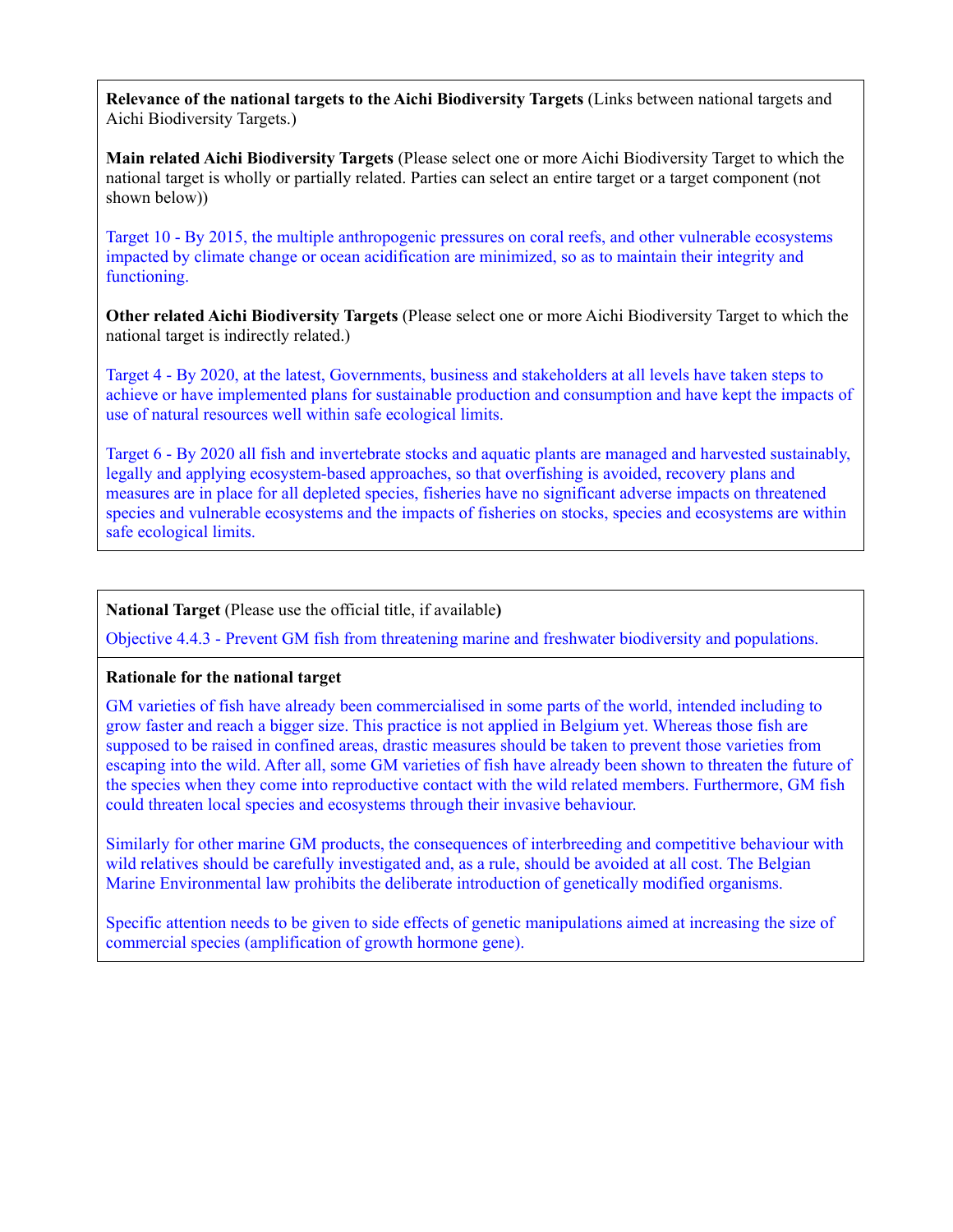**Main related Aichi Biodiversity Targets** (Please select one or more Aichi Biodiversity Target to which the national target is wholly or partially related. Parties can select an entire target or a target component (not shown below))

Target 6 - By 2020 all fish and invertebrate stocks and aquatic plants are managed and harvested sustainably, legally and applying ecosystem-based approaches, so that overfishing is avoided, recovery plans and measures are in place for all depleted species, fisheries have no significant adverse impacts on threatened species and vulnerable ecosystems and the impacts of fisheries on stocks, species and ecosystems are within safe ecological limits.

**National Target** (Please use the official title, if available**)**

Objective 4.5 - Wise use of wetlands.

### **Rationale for the national target**

Wetlands are essential components of Belgian biodiversity which are under severe threat. They provide for useful ecosystem services such as water retention, water purification, recreational areas, wildfowl habitats and more.

The Convention requires that "The Contracting Parties shall formulate and implement their planning so as to promote the conservation of the wetlands included in the List, and as far as possible the wise use of wetlands in their territory" (art. 3.1). Wise use of wetlands has been defined by the COP of the convention as "the maintenance of their ecological character, achieved through the implementation of ecosystem approaches, within the context of sustainable development". "Ecological character" is "the combination of the ecosystem components, processes and benefits/services that characterise the wetland at a given point in time" (Rés. XI.1. Annex A COP Ramsar Convention, 2005).

Nine Ramsar sites are designated in Belgium (4 in Flanders and 4 in Wallonia).

The Water Framework Directive (Directive 2000/60/CE) sets a framework for a Community policy in the field of water. It establish a framework for the protection of inland surface waters, transitional waters, coastal waters and groundwater in order, among other things, to prevent further deterioration and protect and enhance the status of aquatic ecosystems and, with regard to their water needs, terrestrial ecosystems and wetlands directly depending on the aquatic ecosystems.

The wise use provisions of the Convention apply, as far as possible, to all wetland ecosystems. Societal choice is inherent in advancing human well-being and poverty alleviation, which depends on the maintenance of ecosystem benefits/services. Within the context of ecosystem approaches, planning processes for promoting the delivery of wetland ecosystem benefits/services should be formulated and implemented in the context of the maintenance or enhancement, as appropriate, of wetland ecological character at appropriate spatial and temporal scales. (Rés. XI.1. Annex A COP Ramsar Convention, 2005).

**Relevance of the national targets to the Aichi Biodiversity Targets** (Links between national targets and Aichi Biodiversity Targets.)

**Main related Aichi Biodiversity Targets** (Please select one or more Aichi Biodiversity Target to which the national target is wholly or partially related. Parties can select an entire target or a target component (not shown below))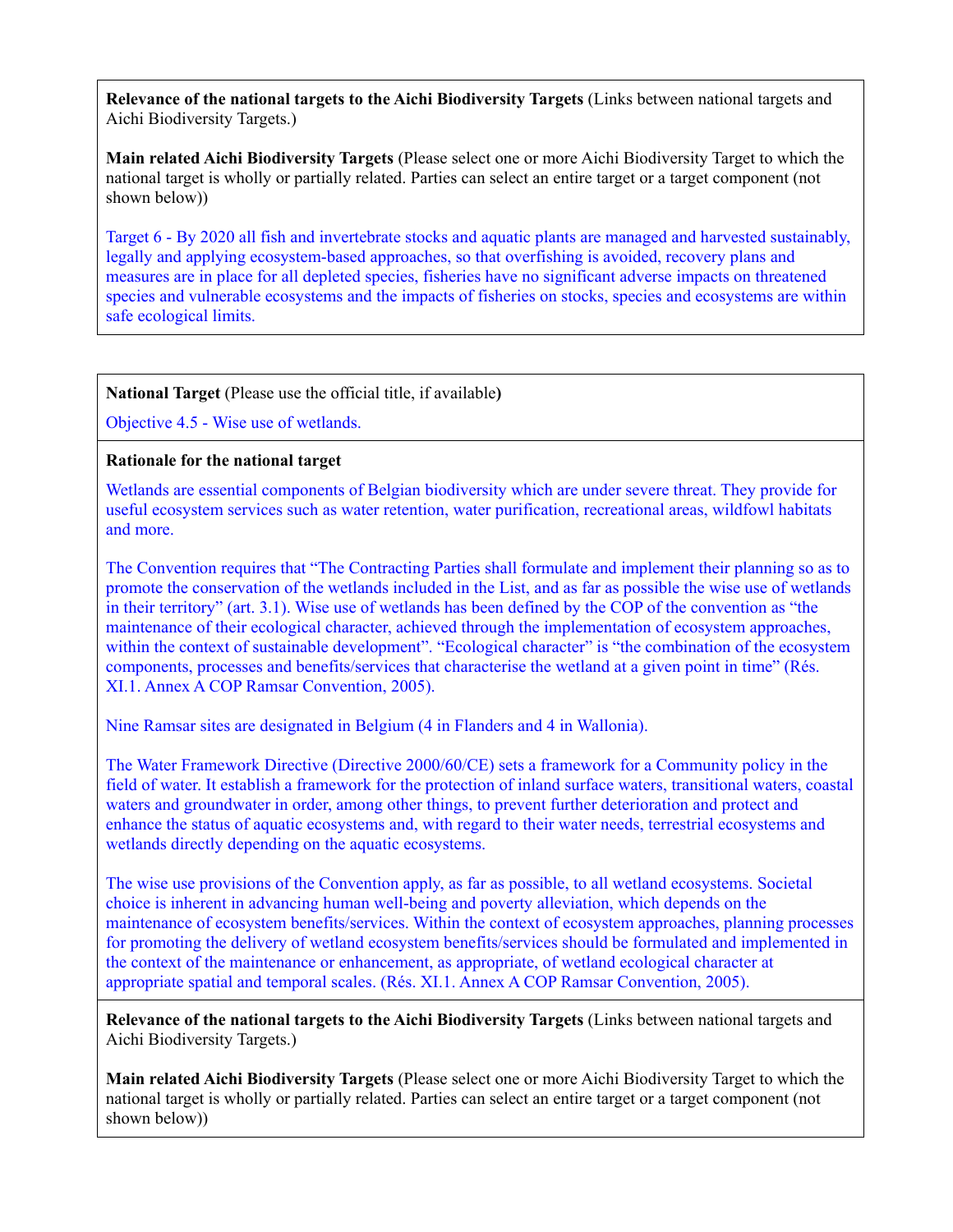Target 7 - By 2020 areas under agriculture, aquaculture and forestry are managed sustainably, ensuring conservation of biodiversity.

**Other relevant information** (Please use this field to provide any other relevant information, such as the process of developing and adopting the national target, the stakeholders involved or the strategies and plans in which this national target has been included.)

The stakeholders involved in the implementation of this objective are: the federal and regional authorities competent for wetlands management or wetlands related issues, the Belgian Ramsar Committee, wetland site managers, key business sectors (water and sanitation, irrigation and water supply, agriculture, waste disposal, fishing...) and any association working towards the same goal as the NBS.

**National Target** (Please use the official title, if available**)**

Objective 4.5.1 - Apply Ramsar Convention guidelines on Wise use of Wetlands Concept as far as relevant.

#### **Rationale for the national target**

The COP of Ramsar Convention has published detailed guidelines on various issues of wetlands use. Main guidelines are about: Integrated Coastal Zone Management; Inventory; Laws and institutions; Management planning; National wetland policies; Participation in management; Restoration; Risk assessment; River basin management; Water and water allocation; Wise Use concept. Those Guidelines should be implemented through relevant public authorities competent with wetlands management or wetlands related uses.

National target has no corresponding Aichi Biodiversity Target.

### **National Target** (Please use the official title, if available**)**

Objective 4.6 - Forestry

#### **Rationale for the national target**

The forestry sector plays a multi-functional role as a producer of a renewable natural resource, provider of income and employment, biodiversity manager, guarantor of in situ conservation of local tree varieties and provider of environmental services (like soil and water protection) and of recreational activities.

The biodiversity of Belgian forests is threatened locally, among other things by intensive management, pollution, changes in groundwater levels, fragmentation, recreational activities and high population densities of big game species (ongulates). Indirectly, they also pose a threat to the forest as a productive resource. To ensure that the biodiversity in Belgian forests is maintained, it is necessary to work on quantitative aspects (for instance, halt deforestation and fragmentation) and qualitative aspects, and to focus on "internal measures" within the forest and nature conservation policies and practices, as well as external measures lying outside the forest sector (for example environmental quality, land-use planning). The guiding principle should be the promotion of sustainable forest management. Sustainable forest management (SFM) is defined as "the stewardship and use of forests and forest lands in a way, and at a rate, that maintains their biodiversity, productivity, regeneration capacity, vitality and their potential to fulfil, now and in the future, relevant ecological, economic and social functions, at local, national, and global levels, and that does not cause damage to other ecosystems" (Ministerial Conferences on the Protection of Forests in Europe, 1993). In this context, the Flemish Government approved the Act of the Flemish government concerning the determination of criteria for sustainable forest management for forests in the Flemish Region (Decree of the Flemish Government of 27/06/03, Belgian Official Gazette 10/09/2003). Management standards for the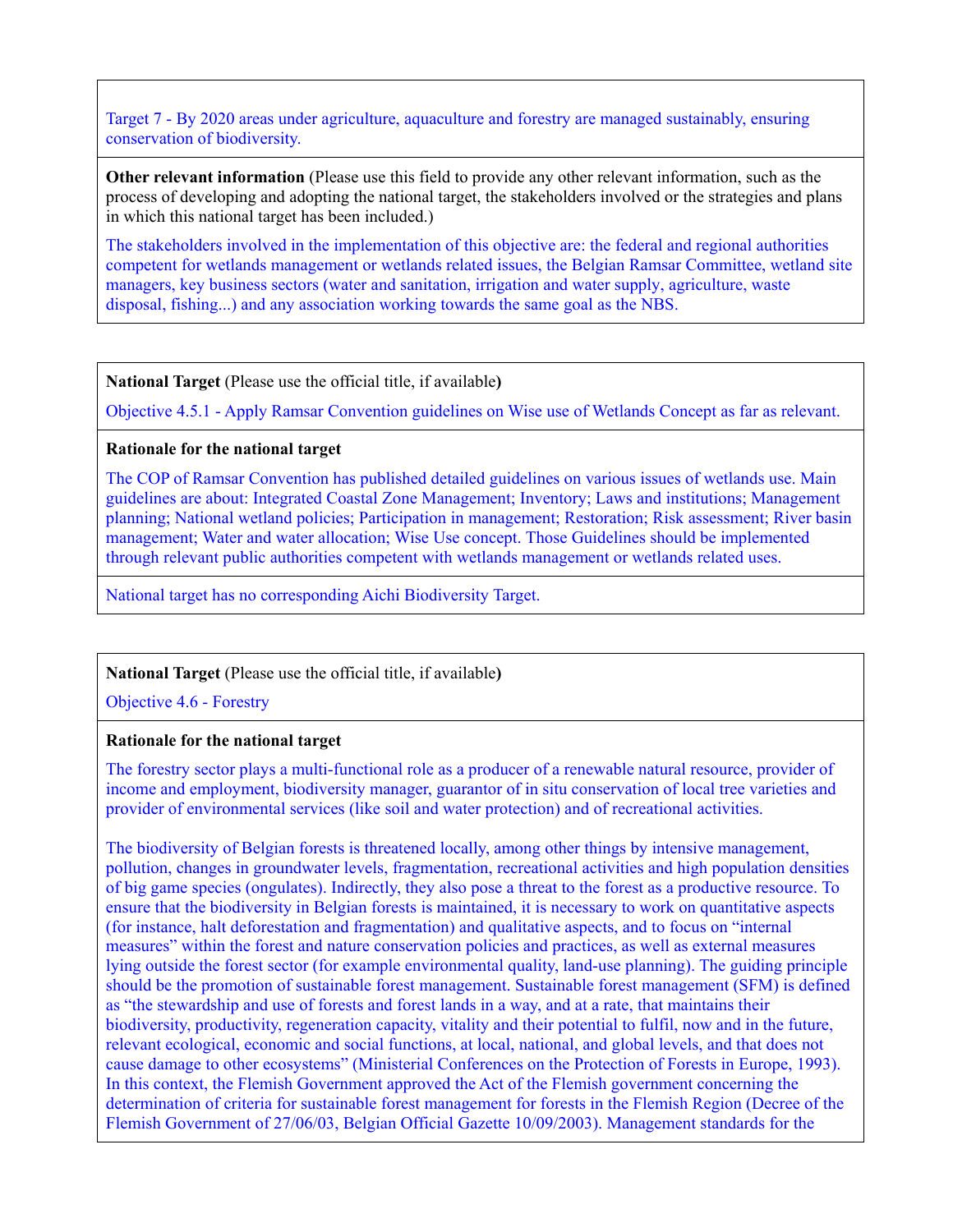promotion of sustainable forest management have been proposed in Flanders ("Beheervisie") and Wallonia ("Walloon Biodiversity Guidelines" - Branquart & Liégeois 2005).

The improved pan-European criteria and indicators for sustainable forest management are taken into account in regional forest inventories.

Forest certification is seen as one of the most important initiatives from the last decade to promote sustainable forest management and since 1994, work on certification has been carried out in Belgium. Several different certification schemes exist world-wide; the best-known initiatives are the "Forest Stewardship Council" (FSC) and the "Programme for the Endorsement of Forest Certification schemes" (PEFC). The Flemish Region and Brussels-Capital Region actively encourage the use of FSC-certified wood in public works, while the PEFC is mainly favoured by, and is fully operational in, the Walloon Region. The Federal Government supports all certification systems that prove that the timber comes from sustainable managed forests, for example through its public procurement policy.

**Relevance of the national targets to the Aichi Biodiversity Targets** (Links between national targets and Aichi Biodiversity Targets.)

**Main related Aichi Biodiversity Targets** (Please select one or more Aichi Biodiversity Target to which the national target is wholly or partially related. Parties can select an entire target or a target component (not shown below))

Target 7 - By 2020 areas under agriculture, aquaculture and forestry are managed sustainably, ensuring conservation of biodiversity.

**Other relevant information** (Please use this field to provide any other relevant information, such as the process of developing and adopting the national target, the stakeholders involved or the strategies and plans in which this national target has been included.)

The stakeholders involved in the implementation of this objective are: the federal and regional authorities, foresters, public and private forest owners, forest industries, forest groups, public procurements actors, NGOs, research institutes, universities and any association working towards the same goal as the NBS.

**National Target** (Please use the official title, if available**)**

Objective 4.6.1 - Promote the conservation of forest biodiversity through independent credible forest certification systems that provide a guarantee for sustainable forest management.

#### **Rationale for the national target**

This operational objective supports the use of sustainable (certified) timber products and the promotion of credible certification systems. This can be achieved, for example, by actions in several fields such as public procurements policy or public and forest owner's awareness activities.

**Relevance of the national targets to the Aichi Biodiversity Targets** (Links between national targets and Aichi Biodiversity Targets.)

**Main related Aichi Biodiversity Targets** (Please select one or more Aichi Biodiversity Target to which the national target is wholly or partially related. Parties can select an entire target or a target component (not shown below))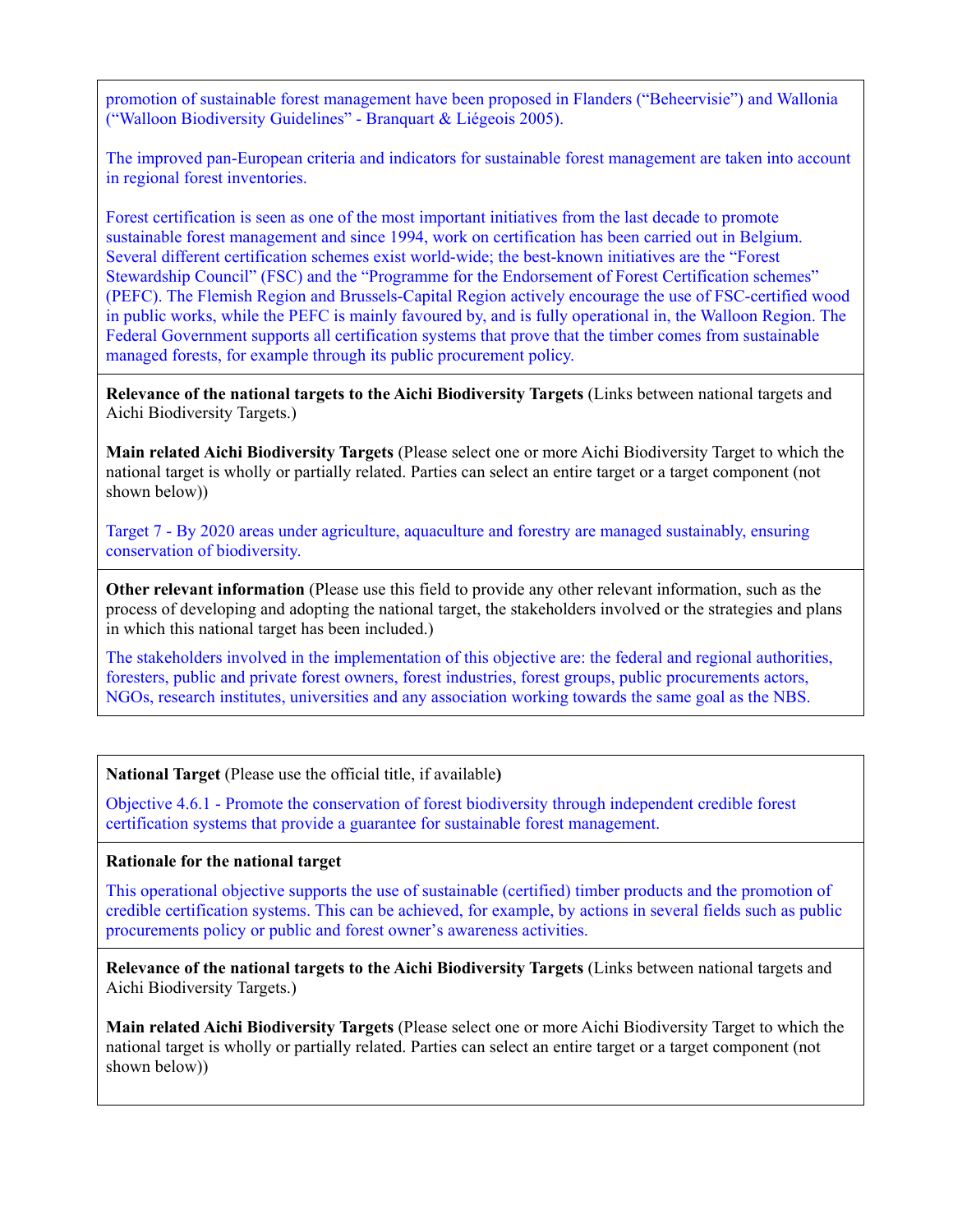Target 1 - By 2020, at the latest, people are aware of the values of biodiversity and the steps they can take to conserve and use it sustainably.

**Other related Aichi Biodiversity Targets** (Please select one or more Aichi Biodiversity Target to which the national target is indirectly related.)

Target 8 - By 2020, pollution, including from excess nutrients, has been brought to levels that are not detrimental to ecosystem function and biodiversity.

Target 3 - By 2020, at the latest, incentives, including subsidies, harmful to biodiversity are eliminated, phased out or reformed in order to minimize or avoid negative impacts, and positive incentives for the conservation and sustainable use of biodiversity are developed and applied, consistent and in harmony with the Convention and other relevant international obligations, taking into account national socio economic conditions.

Target 4 - By 2020, at the latest, Governments, business and stakeholders at all levels have taken steps to achieve or have implemented plans for sustainable production and consumption and have kept the impacts of use of natural resources well within safe ecological limits.

Target 7 - By 2020 areas under agriculture, aquaculture and forestry are managed sustainably, ensuring conservation of biodiversity.

**National Target** (Please use the official title, if available**)**

Objective 4.6.2 - Promote nature-oriented forestry that provides a guarantee for sustainable forest management, including forest conservation.

#### **Rationale for the national target**

The declining health of forests, new insights in forest ecology as well as the increased interest of society in the protection of the environment demand a change in forest-management priorities, with a greater emphasis needing to be laid on close-to-nature forest-management practices. Nature-oriented forest management means the use of management forms where self-regulating natural processes are used and promoted to regulate the required functional efficiency of forests.

Besides the adoption of close-to-nature forest management systems, it is also of vital importance to promote the development of a representative network of protected forest areas (see objective 3.1.).

Nature-oriented forestry has to be understood as a flexible system to maintain the natural characteristics of forests, via adequate planning, harvesting methods, origins of plant material and management practices that take into account the ecological requirements of all the natural values of the forest. This system should provide options rather than strict rules. Its promotion needs to be based on a better knowledge of its economic benefits (for instance, through innovative research) and a better illustration of its advantages for biodiversity (for instance through demonstration areas). Belgian public forests are progressively applying nature-oriented forestry, and it should be promoted for the private forest owners too. In Flanders, voluntary associations (forest groups) offer different services to help the small-scale forest owners with the management of their forests.

Positive incentives need to be enhanced to promote sustainable forestry. In Flanders, subsidies are given for afforestation of farmland and pilot projects are receiving financial and technical support for the development and implementation of forest management plans.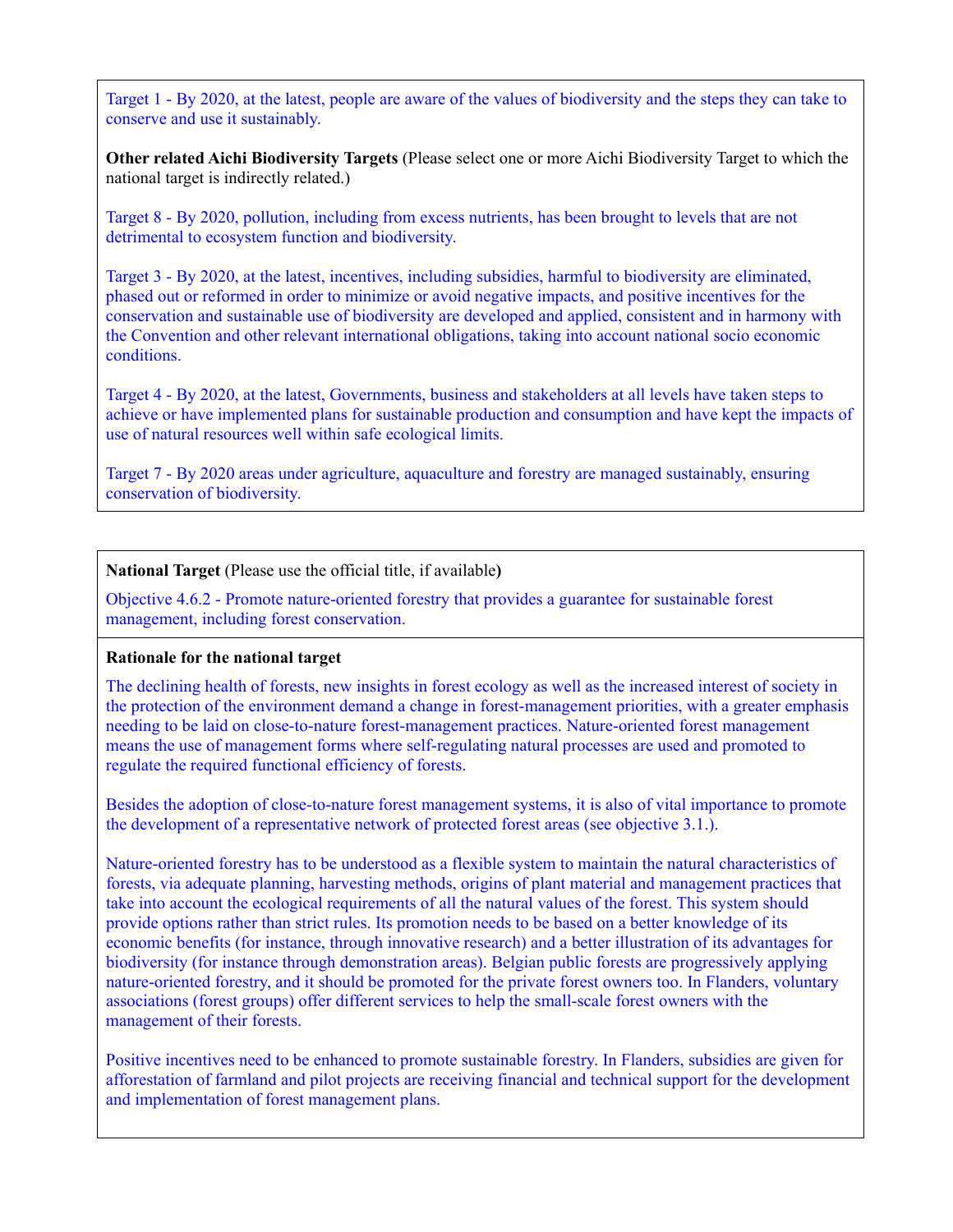In Wallonia, both public and private owners must meet sustainable forest management (SFM) criteria in order to obtain financial incentives for forest operations.

**Relevance of the national targets to the Aichi Biodiversity Targets** (Links between national targets and Aichi Biodiversity Targets.)

**Main related Aichi Biodiversity Targets** (Please select one or more Aichi Biodiversity Target to which the national target is wholly or partially related. Parties can select an entire target or a target component (not shown below))

Target 1 - By 2020, at the latest, people are aware of the values of biodiversity and the steps they can take to conserve and use it sustainably.

**Other related Aichi Biodiversity Targets** (Please select one or more Aichi Biodiversity Target to which the national target is indirectly related.)

Target 4 - By 2020, at the latest, Governments, business and stakeholders at all levels have taken steps to achieve or have implemented plans for sustainable production and consumption and have kept the impacts of use of natural resources well within safe ecological limits.

Target 7 - By 2020 areas under agriculture, aquaculture and forestry are managed sustainably, ensuring conservation of biodiversity.

**National Target** (Please use the official title, if available**)**

Objective 4.6.3 - Protection of forest genetic diversity.

### **Rationale for the national target**

Genetic diversity has become one of the keywords for the scientists and managers who are concerned with the sustainable management of forests. Scientific evidence suggests that high levels of genetic diversity provide a guarantee for perennial forests. Biodiversity in forests is therefore not only important for its economic potential, but also because the genetic variation within species influences growth and resistance to stresses such as harsh weather, disease and plagues.

For the reasons mentioned above, Belgium needs to protect its forest genetic resources in order to ensure healthy tree populations and to preserve all the potentials of the forests. It is to be achieved through a better knowledge of the conservation of forest genetic resources, in parallel with the adoption of practical measures for conservation. The "Technical Guidelines for genetic conservation and use" that are being produced by the EUFORGEN network can be used as a basis for such work in Belgium.

**Relevance of the national targets to the Aichi Biodiversity Targets** (Links between national targets and Aichi Biodiversity Targets.)

**Main related Aichi Biodiversity Targets** (Please select one or more Aichi Biodiversity Target to which the national target is wholly or partially related. Parties can select an entire target or a target component (not shown below))

Target 13 - By 2020, the genetic diversity of cultivated plants and farmed and domesticated animals and of wild relatives, including other socio-economically as well as culturally valuable species, is maintained, and strategies have been developed and implemented for minimizing genetic erosion and safeguarding their genetic diversity.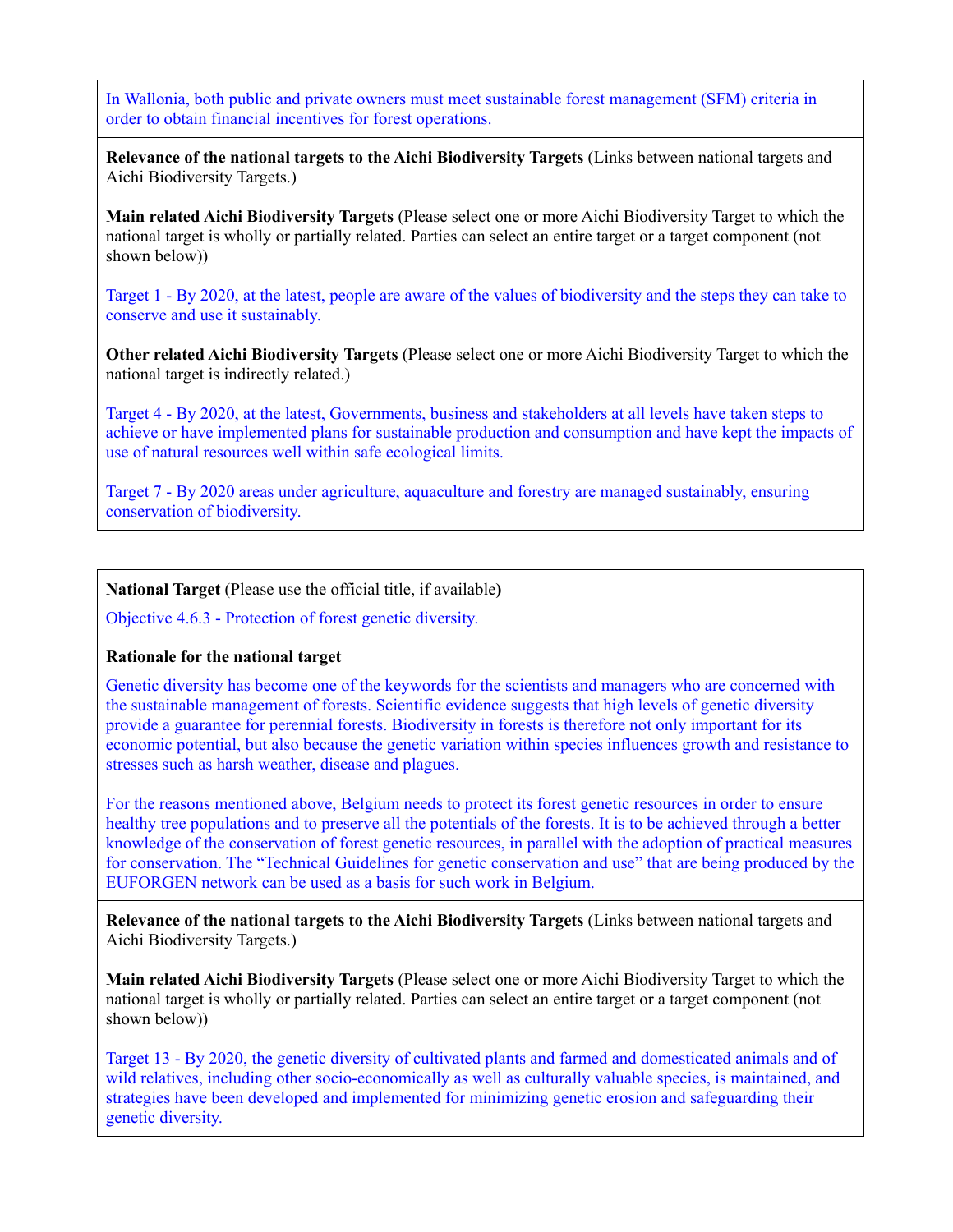**National Target** (Please use the official title, if available**)**

Objective 4.6.4 - Prevent GM trees from having a negative impact on forest and general biodiversity.

#### **Rationale for the national target**

Genetically modified trees are currently in development in various countries worldwide mostly for industrial uses, to speed up the growth of the plant, to make them more resistant to various environmental stresses, to enhance the photosynthesis process, to reduce lignin content (reducing the need for toxic chlorinated organic compounds as bleaching method in the paper industry), etc. As for GMOs in agriculture, not only the ecological consequences of the transgenic trait itself and of the spreading of the transgenes into nature should be carefully looked at, but also the impact that economic forces can have on the spreading of those patented GM forests area, leading possibly to loss in forestry biodiversity and to negative social consequences (see also Objective 7.8).

It is also noted that GMO forest trees are not allowed in certified forests.

**Level of application** (Please specify the level to which the target applies):

Regional/multilateral – please indicate area concerned <Text entry>

National/federal

 $\Box$  Subnational – please indicate area concerned <Text entry>

National target has no corresponding Aichi Biodiversity Target.

# **National Target** (Please use the official title, if available**)**

Objective 4.7 - Hunting

### **Rationale for the national target**

Hunting is a leisure activity for about 23,000 hunters in Belgium. It generates a societal debate with discussions on the pro and cons, and compromises always have to be reached. There has been an evolution over the last 20 years, with cooperation between hunters, foresters, farmers and conservationists improving. Important progress has been made in putting new wildlife management insights into practice and in recognising the ecological interactions between hunting and biodiversity.

Belgian hunting was regulated by a law of 1882 but is now a full competence of the Regions, with different regulations in Flanders, Wallonia, and Brussels-Capital Region. These laws differ between the Regions to better fit the respective game situations. The law of 1882 was first revised by the Regions in the 1990s in order to obtain a sustainable use of wild species and their habitats. In Brussels-Capital Region, hunting is completely prohibited since 1991. Since the 1990s, modifications of Walloon and Flemish laws on hunting, along with efforts from hunters, aim to a sustainable use of wild species and their habitats.

In Flanders, management plans for the game management units are controlled, and if necessary amended, by the responsible Minister on a 6 years basis. In Flanders and in Wallonia, cull plans in general are drawn up every year for the most part by game management units for certain big game (red deer in Wallonia and roe deer in Flanders) and approved by the Regions in order to guarantee a coordinated management of these types of game.

Since 1978, both in Flanders and in Wallonia, a compulsory hunting exam aims to guarantee best safety practices, ethics, and good knowledge of game species and their habitats.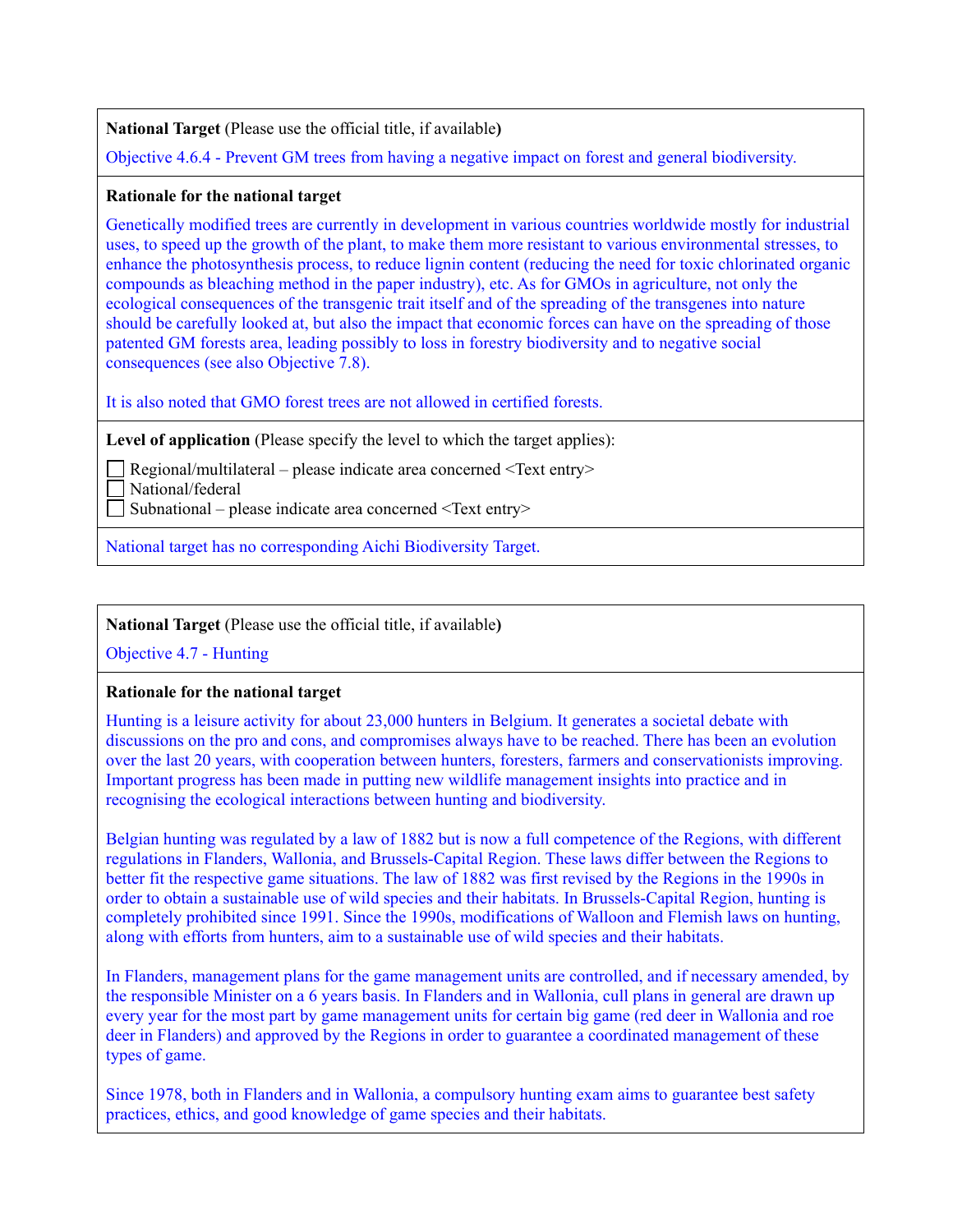For birds, the Council Directive 79/409/EEC provides the framework for the management of bird-hunting in the EU. The Guidance document on hunting under Council Directive 79/409/EEC on the conservation of wild birds published by the European Commission in 2004 accepts hunting activity in accordance with the general objectives of the Birds Directive. The AEWA action plan and Bern Convention foresee the phasing out of the use of lead shot for hunting in order to prevent saturnism. The use of leadshot in wetlands is prohibited since 1993 in Flanders and since 2006 in Wallonia. Since 2008, there has been an absolute ban on the use of leadshot anywhere in Flanders.

Historically, hunters have played an important role in the conservation of habitats. More recently, through their commitment in game management units, hunters took management measures with a positive influence on biodiversity, for instance management of field edges, promotion of agro-environmental methods, planting of indigenous shrubs and trees, infrastructural actions such as roe deer-reflectors along roads.

Hunters' behaviour has changed significantly given they have to take courses and pass an exam on theory and practice to gain a hunting permit. The creation and approval of game management units has had a major impact on vision and attitudes of hunters in Belgium. However, specific efforts need to be done to avoid harmful behaviour that can have an impact on biodiversity by individual hunters and landowners. The hunting sector still needs proactive policy initiatives with a vision on the long term to contribute to the objective of halting the loss of biodiversity in Belgium.

National target has no corresponding Aichi Biodiversity Target.

**Other relevant information** (Please use this field to provide any other relevant information, such as the process of developing and adopting the national target, the stakeholders involved or the strategies and plans in which this national target has been included.)

The stakeholders involved in the implementation of this objective are: the federal and regional authorities, farmers, foresters, hunters, hunting organizations, environmental NGOs, land owners, landscape and land use planning departments and any association working towards the same goal as the NBS.

### **National Target** (Please use the official title, if available**)**

Objective 4.7.1 - Promote integrated management of hunting grounds in cooperation with farmers, foresters and environmental NGOs and the application of good hunting practices.

### **Rationale for the national target**

Game habitats should be managed in an integrated manner fully compatible with maintenance and rehabilitation of biodiversity (Objective 3) and in cooperation with farmers, foresters, other users of the countryside and environmental NGOs. For instance, attention should be paid to create and maintain refuge areas for small game, in particular in agricultural habitats. Hunters should participate to semi-natural habitats restoration and small landscape elements conservation in open lands taking into account that today farmers and land owners are the key role players for landscape management. To achieve this goal, legislative initiatives, such as modification of set-aside regulation, should be taken by the competent governments.

In the long term, game management units should be stimulated and plans should be extended to all native game species in all Regions.

Hunters should be aware of the carrying capacity of habitats. Total achievement of annual big game cull plans and game management plans will help restore the equilibrium between economic, ecological and social functions of forest and countryside. High densities of ungulates are locally a problem for foresters that can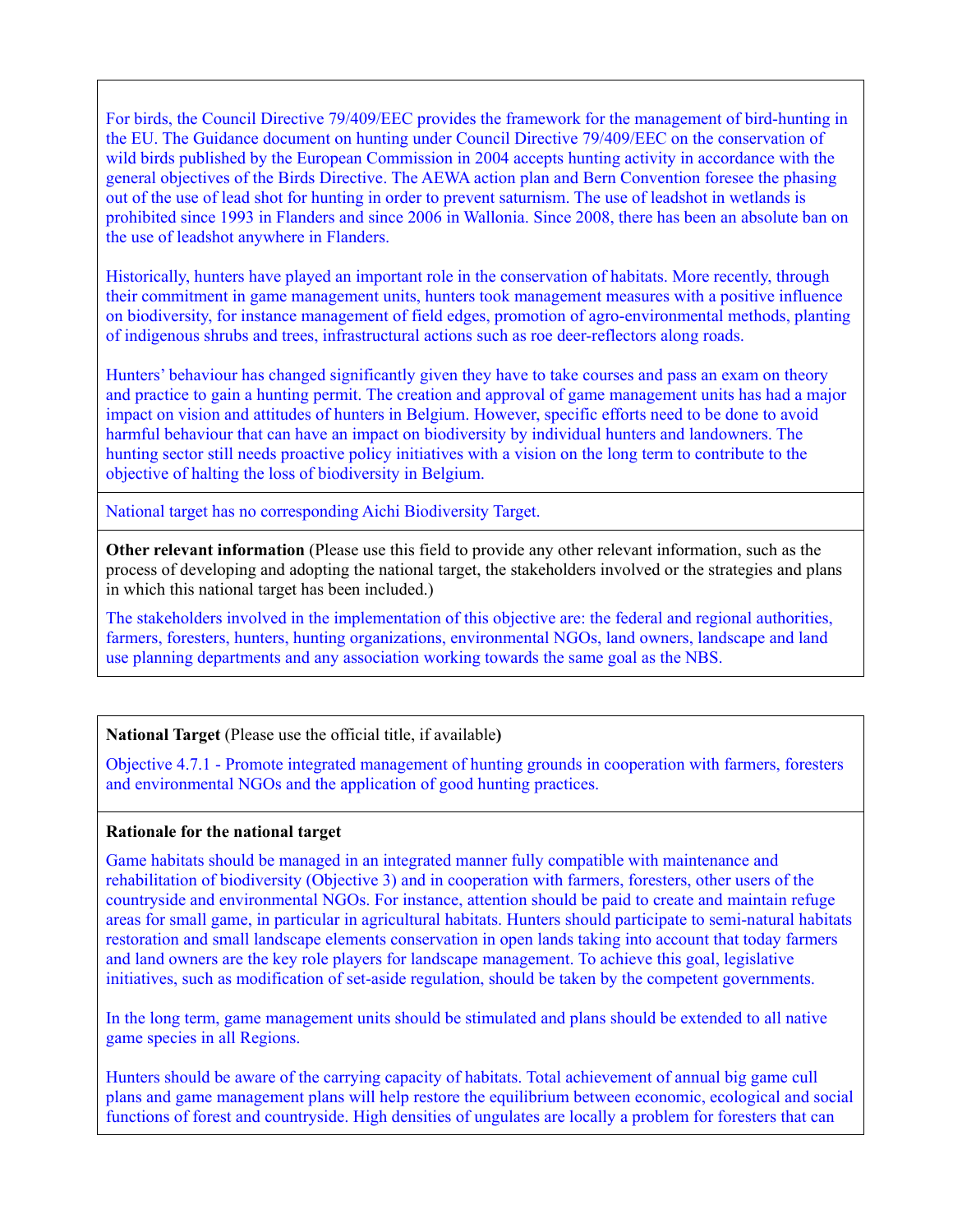be managed in partnership with hunters. Populations of big game have increased over the last 20 years due to a lack of severe winter periods for several years, the positive effect of storms on forests' nutritional potential (CEEW, 2000), but also due to the absence of natural predators since more than 150 years and hunters' tendency to protect females of big game and the feeding of wild boar (CEEW, 2005). This phenomenon has led to an over-density of total population of wild boar, roe deer and red deer in Wallonia (a similar evolution is observed in neighbouring regions) which locally cause damages to trees, hamper forest regeneration, threat several species and sensitive habitats, and cause other problems, including in suburban zones.

It is important to develop legal instruments in order to enable taking concrete measures for field management on favour of biodiversity. Several field measures still miss a legal framework or lack financial incentives (for instance, wildlife set-aside measures).

Some current legislation even has adverse effects on biodiversity (a.o. in Flanders, the berm Decree still allows mowing before 15 July and this hampers the breeding success of partridge and other species; in Wallonia, farmers are obliged to cut some set-aside covers in May-July during the main period of wildlife reproduction).

**Relevance of the national targets to the Aichi Biodiversity Targets** (Links between national targets and Aichi Biodiversity Targets.)

**Main related Aichi Biodiversity Targets** (Please select one or more Aichi Biodiversity Target to which the national target is wholly or partially related. Parties can select an entire target or a target component (not shown below))

Target 1 - By 2020, at the latest, people are aware of the values of biodiversity and the steps they can take to conserve and use it sustainably.

**Other related Aichi Biodiversity Targets** (Please select one or more Aichi Biodiversity Target to which the national target is indirectly related.)

Target 3 - By 2020, at the latest, incentives, including subsidies, harmful to biodiversity are eliminated, phased out or reformed in order to minimize or avoid negative impacts, and positive incentives for the conservation and sustainable use of biodiversity are developed and applied, consistent and in harmony with the Convention and other relevant international obligations, taking into account national socio economic conditions.

Target 4 - By 2020, at the latest, Governments, business and stakeholders at all levels have taken steps to achieve or have implemented plans for sustainable production and consumption and have kept the impacts of use of natural resources well within safe ecological limits.

Target 7 - By 2020 areas under agriculture, aquaculture and forestry are managed sustainably, ensuring conservation of biodiversity.

**National Target** (Please use the official title, if available**)**

Objective 4.7.2 - Promote the involvement of hunters as biodiversity actors.

### **Rationale for the national target**

Sustainable hunting should be widely promoted. The use of wild species may not have a significant impact on the long-term viability of all species populations in their natural habitats. Several practices could be improved in order to limit pressure on biodiversity. The breeding and introduction of non-indigenous stocks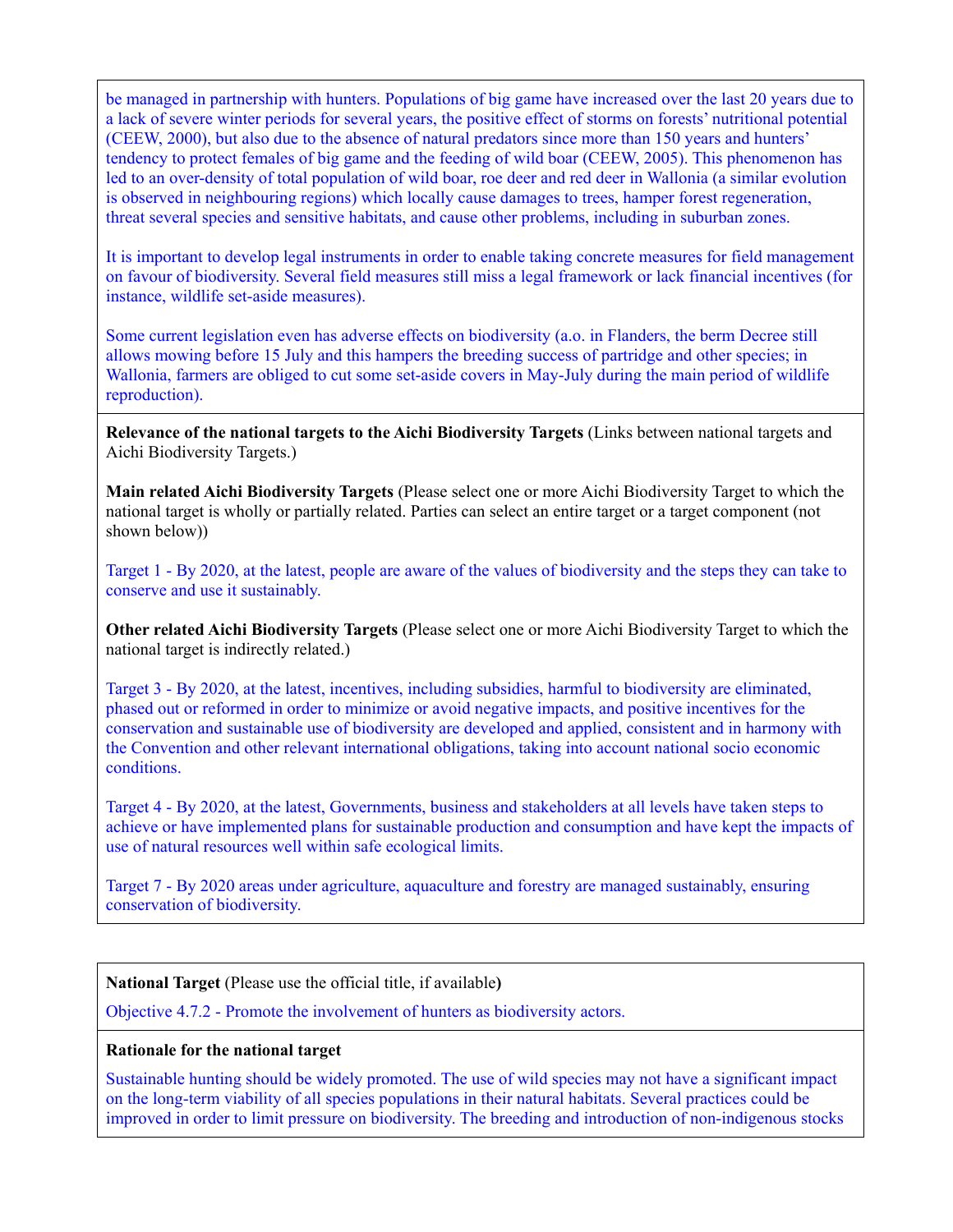of small game should be strictly controlled and avoided in order to limit genetic pollution. In Flanders the introduction of wildfowl is prohibited since 2001; illegal introduction nevertheless remains a concern. Excessive feeding of game should be avoided. As to the control of predators, hunters should strictly follow legislation as predators play an essential role in the natural control of populations.

The issue of alien species detrimental to indigenous biodiversity can partly be dealt with in cooperation with hunters as they could help contain certain species or even be responsible for their systematic elimination.

**Relevance of the national targets to the Aichi Biodiversity Targets** (Links between national targets and Aichi Biodiversity Targets.)

**Main related Aichi Biodiversity Targets** (Please select one or more Aichi Biodiversity Target to which the national target is wholly or partially related. Parties can select an entire target or a target component (not shown below))

Target 1 - By 2020, at the latest, people are aware of the values of biodiversity and the steps they can take to conserve and use it sustainably.

**National Target** (Please use the official title, if available**)**

Objective 4.7.3 Promote stability within the hunting sector.

#### **Rationale for the national target**

For their investment in long-term biodiversity protection, hunters must be assured to some extent of their hunting rights in a given area and of a more stable legislative environment. This can stimulate their investment in the preservation and management of hedgerows, edges of woods and fields, game crops, and ponds or wetlands.

National target has no corresponding Aichi Biodiversity Target.

**National Target** (Please use the official title, if available**)**

Objective 4.8 - Tourism and leisure.

### **Rationale for the national target**

Many people regularly visit parks, green areas, forests and other natural areas, including Belgian protected areas and natural reserves to enjoy nature and observe wildlife. Some of our most attractive destinations encompass the sea coast and the polders (for example the Zwin and the Westhoek), heaths and peat bogs (for example Kalmthout, the Hautes-Fagnes and the Ziepbeek Valley), ponds and marshes (for example the Zwarte Beek Valley, the Haine Valley, Harchies and Virelles), limestone hills (for example the Meuse escarpments and the Viroin Valley), natural caves and caverns (for example Han-sur-Lesse, Remouchamps, La Merveilleuse and Hotton), and woods and forests (for example the Meerdaelwoud, the Hertogenwald, the Sonian Forest and the Anlier-Rulles Forest).

The development of tourism in natural and protected areas and other nature-based destinations is a source of increasing stress on fragile ecosystems. Its social, economic and environmental impacts are immense and complex. In the absence of appropriate policies and plans, tourism to natural areas may have a negative impact on biodiversity.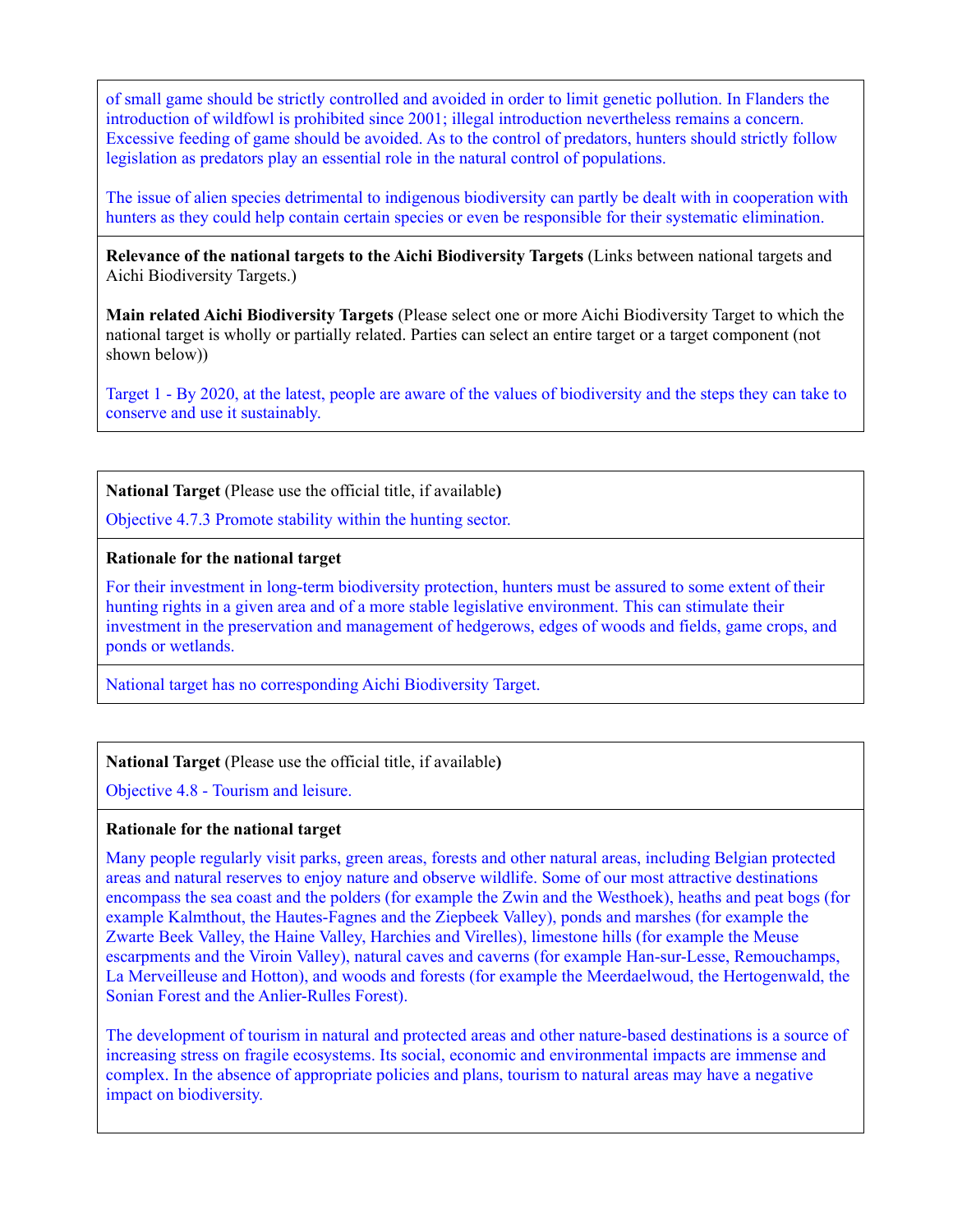The challenge is to ensure that tourism is developed in harmony with environmental considerations. Sustainable tourism can generate employment and income, thus providing an incentive for conservation. Tourism policies should therefore be formulated and implemented in a way that generates incentives and revenues to cover a share of the costs of managing and protecting marine and terrestrial protected areas. Sustainable tourism can also raise public awareness of the many goods and services provided by biodiversity.

Worth mentioning here is the EU expert meeting 'Natura 2000 and Leisure' in 2004 where the participants shared their experiences and approaches to nature and recreation. The report 'Jewels in the crown - Good practices Natura 2000 and leisure' illustrates the synergies existing between recreation and protected Natura 2000 areas.

Another challenge is the development of knowledge on carrying capacity and the raising of consciousness among Belgian tourists abroad and foreign tourists in Belgium.

The Commission has published in 2003 a communication laying down basic orientations for the sustainability of European tourism (COM/2003/0716). This communication addresses current and future possibilities of community intervention in tourism, makes an analysis of the European situation and its difficulties and establishes orientations for the future.

National target has no corresponding Aichi Biodiversity Target.

**Other relevant information** (Please use this field to provide any other relevant information, such as the process of developing and adopting the national target, the stakeholders involved or the strategies and plans in which this national target has been included.)

The stakeholders involved in the implementation of this objective are: the regional and municipal authorities, recreation and tourism organizations, guides and interpreters, sports/adventure associations, transportation and other service providers, environmental NGOs, the general public and any association working towards the same goal as the NBS.

### **National Target** (Please use the official title, if available**)**

Objective 4.8.1 - Apply CBD tools to monitor and control the impact of tourism on biodiversity, in particular in protected areas.

### **Rationale for the national target**

Ideally, the conception of tourism in protected areas should be one of environmentally responsible travel to and visiting of natural areas, promoting conservation, having a low visitor impact, and providing for positive active socio-economic involvement on the part of local populations.

As protected habitats with high biodiversity value are becoming popular tourism destinations, tools (such as environmental impact assessments) and methods (such as the Recreation Opportunity Spectrum\* and the Limits of Acceptable Change\*) should be used in order to balance the frequency and (possible) impacts of the visits in protected areas against the carrying capacity of the area. In vulnerable ecosystems, based on these methodologies, relevant background information and application of the ecosystem approach, tourism should be restricted and where necessary prevented. These tools and methods should be equally applicable to any tourism activities and development that may have an impact on biodiversity in geographical locations and tourist destinations at all levels (including areas that are neither protected nor vulnerable).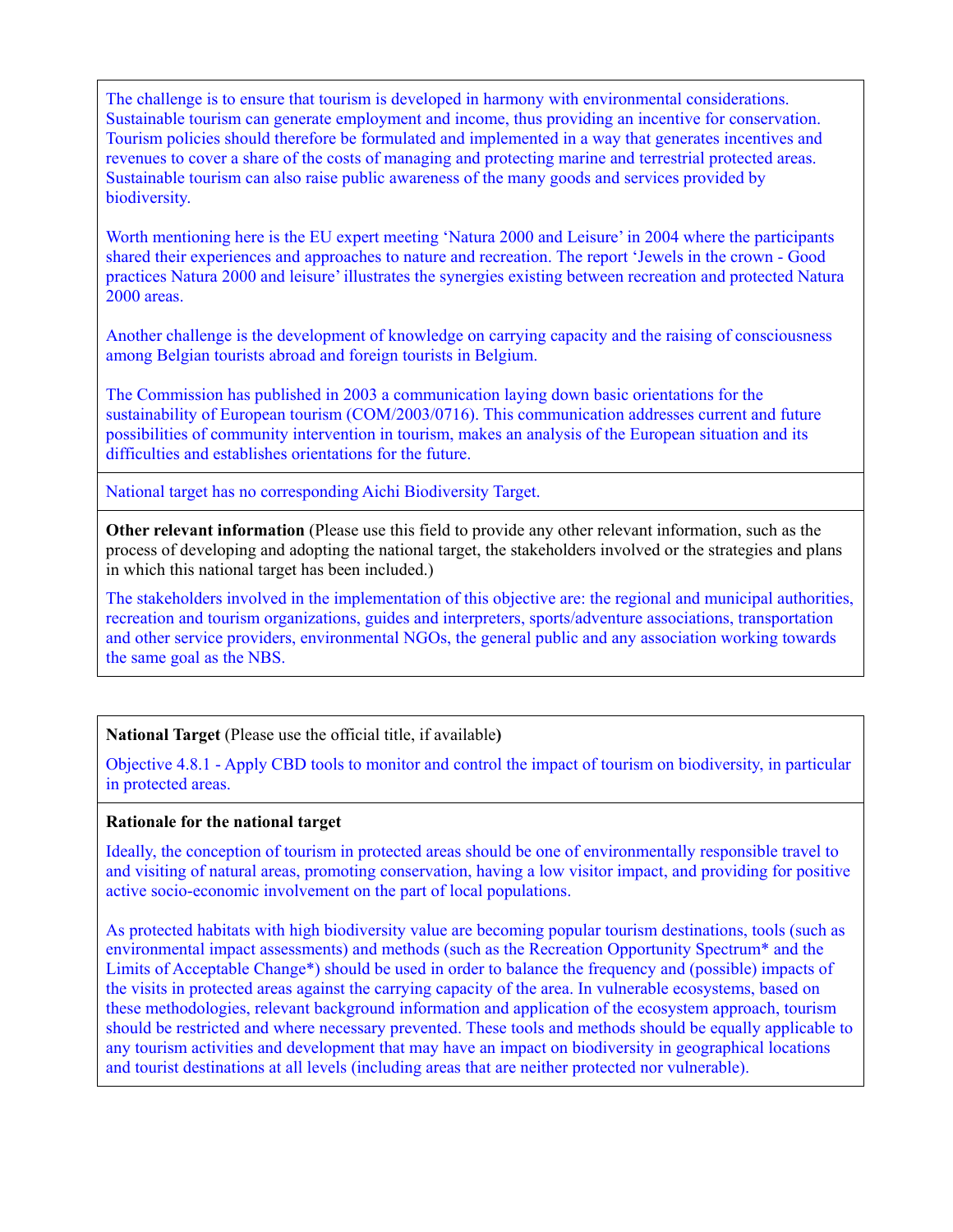**Main related Aichi Biodiversity Targets** (Please select one or more Aichi Biodiversity Target to which the national target is wholly or partially related. Parties can select an entire target or a target component (not shown below))

Target 11 - By 2020, at least 17 per cent of terrestrial and inland water, and 10 per cent of coastal and marine areas, especially areas of particular importance for biodiversity and ecosystem services, are conserved through effectively and equitably managed, ecologically representative and well-connected systems of protected areas and other effective area-based conservation measures and integrated into the wider landscapes and seascapes.

**National Target** (Please use the official title, if available**)**

Objective 5 - Improve the integration of biodiversity concerns into all relevant sectoral policies

## **Rationale for the national target**

As biodiversity touches upon almost all economic sectors, the protection of biodiversity cannot be achieved only through environmental policies. Biodiversity must become the base of an integrated economic and social development. The link between social policies (like job creation) and biodiversity needs to be emphasized too, as well as the impact of biodiversity loss on human well-being and health in particular. A major cause of biodiversity loss is the implementation of a number of sectoral and horizontal policies that affect ecosystems and species (cf. Chapter 3 Part I.4 Threats).

The necessity of incorporating into other policies the objective of halting the loss of biodiversity between now and 2020, given the importance of biodiversity for certain economic sectors, was underlined by the Council Conclusions of the European Council in March 2005.

The Belgian Biodiversity Strategy needs to be clearly articulated with the future national Strategy on Sustainable Development as the protection of biodiversity is an essential condition for sustainable development as well as with the actual Belgian programme of structural reform (Lisbon Strategy 2005- 2008).

The impact of sectoral activities on biodiversity must be taken into consideration and biodiversity actors should be consulted. This implies that biodiversity concerns must be taken into account during the development and implementation of all relevant sectoral plans, programmes, legislation and policies that may have an impact on biodiversity.

There is also a need to assist administrations and different departments in developing competence and expertise in dealing with biodiversity issues in their own area of influence. Biodiversity is an important socio-economic asset and integration of biodiversity concerns in sectoral policies also benefits the sector as it encourages a more sustainable use of this resource.

Several sectors are particularly important with regard to biodiversity: spatial planning has a major impact on biodiversity, as it can play a major role in habitat fragmentation and can cause uncontrolled development pressures on biodiversity; industry, transport and energy sectors can have global and regional impacts on biodiversity through climate change and acidification, and furthermore can have a local impact through habitat fragmentation, destruction of habitats and disturbance of wildlife; etc. The 2020 objective will only be achieved when all the relevant sectors integrate consideration for biodiversity in their plans and policy.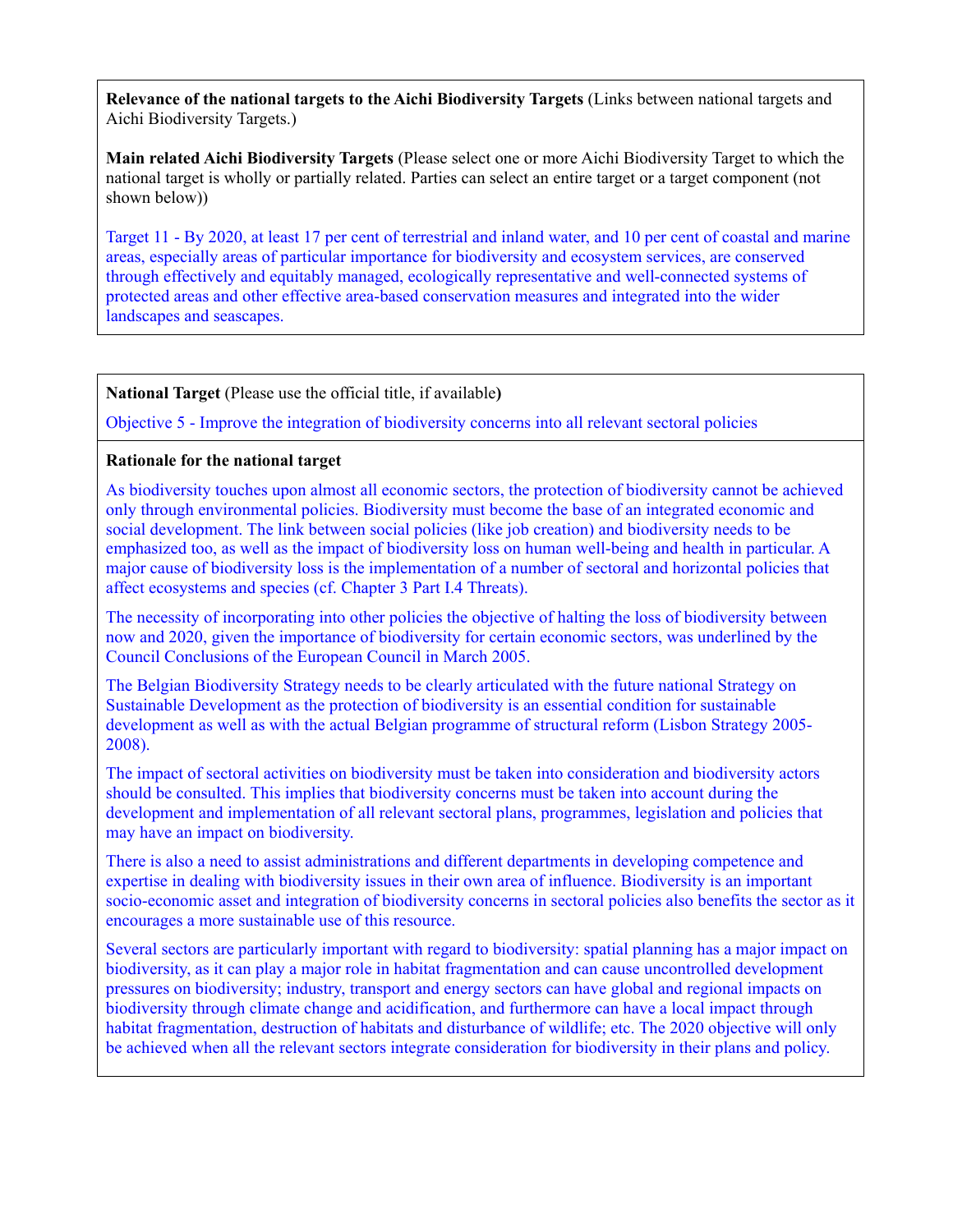Specific attention also needs to be given to the involvement of the private sector in biodiversity issues. Furthermore, companies and industries possess relevant knowledge, technological resources and research and communication skills, which, if mobilised, could play an important role in the protection of biodiversity.

According to the subsidiarity principle, the lowest appropriate level has to take efficient and effective action. Therefore, regional and local authorities should be involved in coordinating and facilitating such actions where possible. The use of participative approaches can here be helpful.

Fundamental social and economic processes in society are the key underlying drivers of environmental change. Demographics, consumption and production patterns, scientific and technological innovation, economic demand, markets and trade, institutional and socio-political frameworks and value systems all play a part in determining the impact that humans have on the natural world. This impact is expressed through a number of direct and indirect drivers of biodiversity loss, the most important of which are habitat degradation and land use change, overexploitation, pollution, invasive alien species and climate change.

Objective 5 of the NBS is the backbone of achieving sectoral integration of biodiversity concerns and engaging stakeholders in the delivery of the NBS. Important updates have been done hereunder.

National target has no corresponding Aichi Biodiversity Target.

**Other relevant information** (Please use this field to provide any other relevant information, such as the process of developing and adopting the national target, the stakeholders involved or the strategies and plans in which this national target has been included.)

The stakeholders involved in the implementation of this objective are: the federal public services, the regional and local authorities, the Belgian Biodiversity Platform (e.g. through its Communities of Practice on 'Ecosystems and Society' (BEES) and 'Biodiversity and Health' (COPBH)), the various social and economic sectors, the professional federations involved in the sectors concerned (agriculture, fisheries, forestry, mining, energy, tourism, transport, the chemical industry, finances, sciences policy, the pet trade, imports/exports), farmers, fishermen, conservationists, natural resource managers, foresters, the private sector, researchers, NGOs, the Belgian CITES service, business, civil society, the general public and any association working towards the same goal as the NBS.

**Relevant websites, web links, and files** (Please use this field to indicate any relevant websites, web links or documents where additional information related to this national target can be found.)

- <http://www.biodiversity.be/3949> (Belgian Community of Practice on Ecosystems and Society)
- <http://www.biodiversity.be/4033> (Belgian Community of Practice on Biodiversity and Health)
- Keune H. et al. (2013). Science–policy challenges for biodiversity, public health and urbanization: examples from Belgium. *Env. Res. Letters*, 8 (2), doi:10.1088/1748-9326/8/2/025015.

### **National Target** (Please use the official title, if available**)**

Objective 5.1 - Promote and support stakeholder involvement inter alia through partnerships at all levels of decision-making relating to biodiversity.

### **Rationale for the national target**

Stakeholders (Regional, Federal and local authorities, farmers, fishermen, conservationists, natural resource managers, foresters, the private sector, researchers, non-governmental organisations, etc.) must all be able to have a say in the decisions affecting biodiversity. The Aarhus Convention (Convention on Access to Information, Public Participation in Decision-making and Access to Justice in Environmental Matters) grants rights to the public and imposes obligations on public authorities regarding access to information and public participation and access to justice. Belgium signed this convention on 25 June 1998 and ratified it on 23 January 2003.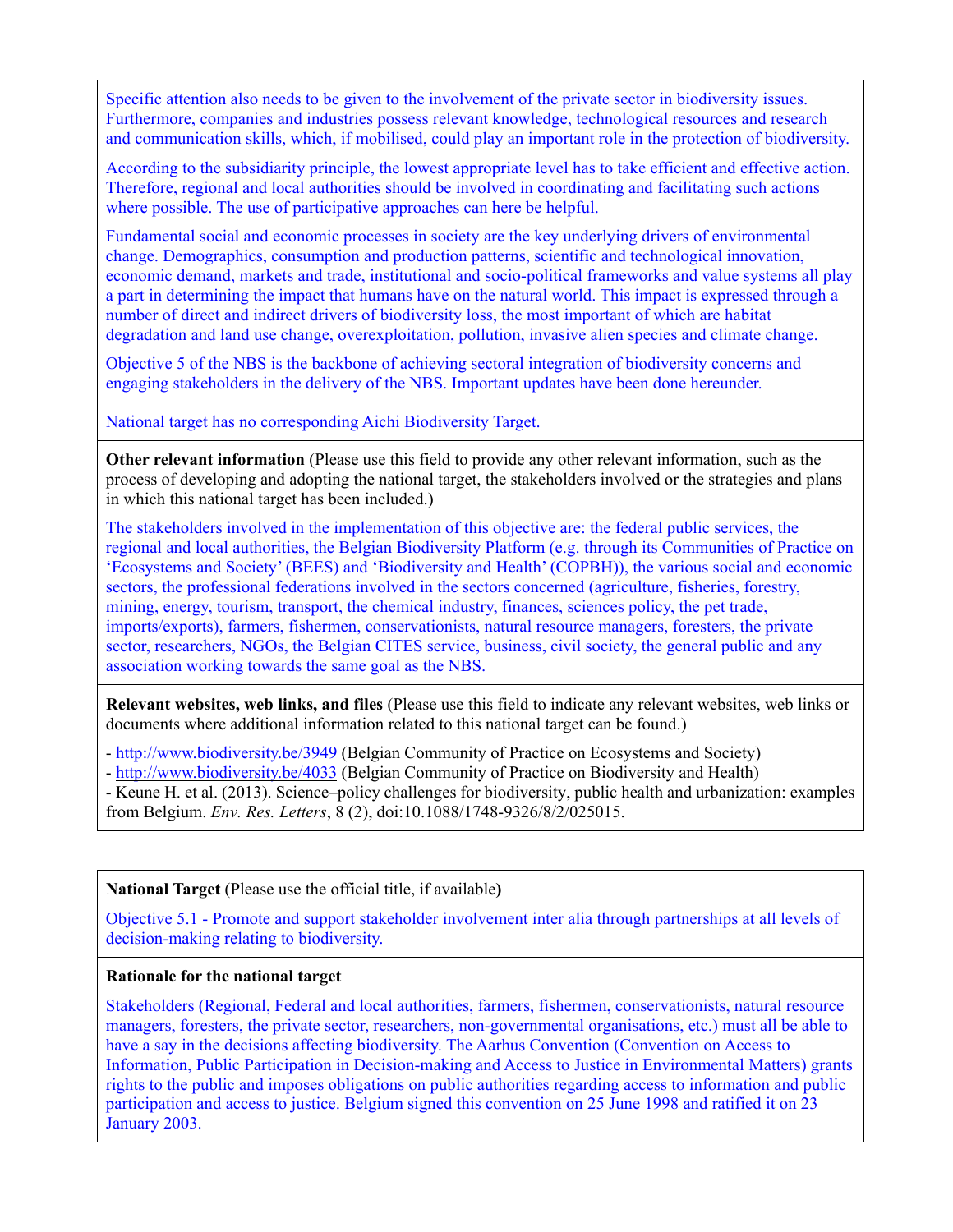Individual behaviours need to be addressed, as individuals are biodiversity actors that need to be responsabilized. Specific methodology needs therefore to be developed.

Partnerships that actively link stakeholders should be developed in order to share information and expertise and promote positive linkages between biodiversity and other sectors. This implies consultation and collaboration between and within the different authorities and stakeholders in the field. Participation by the different stakeholders will increase their cooperation and involvement. This will increase the support for biodiversity protection and so stimulate the carrying out of actions in this area.

Furthermore, collaboration in a complementary and integrated way between administrations, both from different sectors as from different policy levels (federal, regional and local levels), on the basis of the subsidiary principle, is crucial to protect biodiversity.

Several initiatives to involve stakeholders have already been taken; there are 'Plan Communaux pour le développement de la Nature, PCDN', which are municipal initiatives based on local partnership on nature development aiming for the preservation and development of biodiversity by taking account of the ecological network; and also River Contracts that brings together all the actors of a river valley with the aim to reach a consensus on an action programme for the restoration of the water course, the river banks and surroundings and the water resources. Invited are representatives of the political, administrative, socioeconomic, educational, scientific and associative worlds.

**Relevance of the national targets to the Aichi Biodiversity Targets** (Links between national targets and Aichi Biodiversity Targets.)

**Main related Aichi Biodiversity Targets** (Please select one or more Aichi Biodiversity Target to which the national target is wholly or partially related. Parties can select an entire target or a target component (not shown below))

Target 4 - By 2020, at the latest, Governments, business and stakeholders at all levels have taken steps to achieve or have implemented plans for sustainable production and consumption and have kept the impacts of use of natural resources well within safe ecological limits.

**National Target** (Please use the official title, if available**)**

Objective 5.2 - Encourage the involvement of the private sector in the protection of biodiversity, as an integral part of business planning and operations.

### **Rationale for the national target**

Companies are more and more scrutinized on their impacts on biodiversity by stakeholders (investors, employees, consumers, etc.). Many businesses own and manage land, their activities therefore directly affect biodiversity (companies active in sectors such as agriculture, water, woodlands and forestry, tourism and transport for example). Other companies can have indirect impacts, such as financial services companies through loan or investment policies, and retailers, through the purchase of intensively produced agricultural products.

Therefore it is important to consult private sector and ask their advice on the best way to apply enterprise's instruments, such as environmental reports, labels, integrating biodiversity requirements into company management systems, green purchases, etc., to improve their environmental performance and engage more fully in managing and reporting on biodiversity.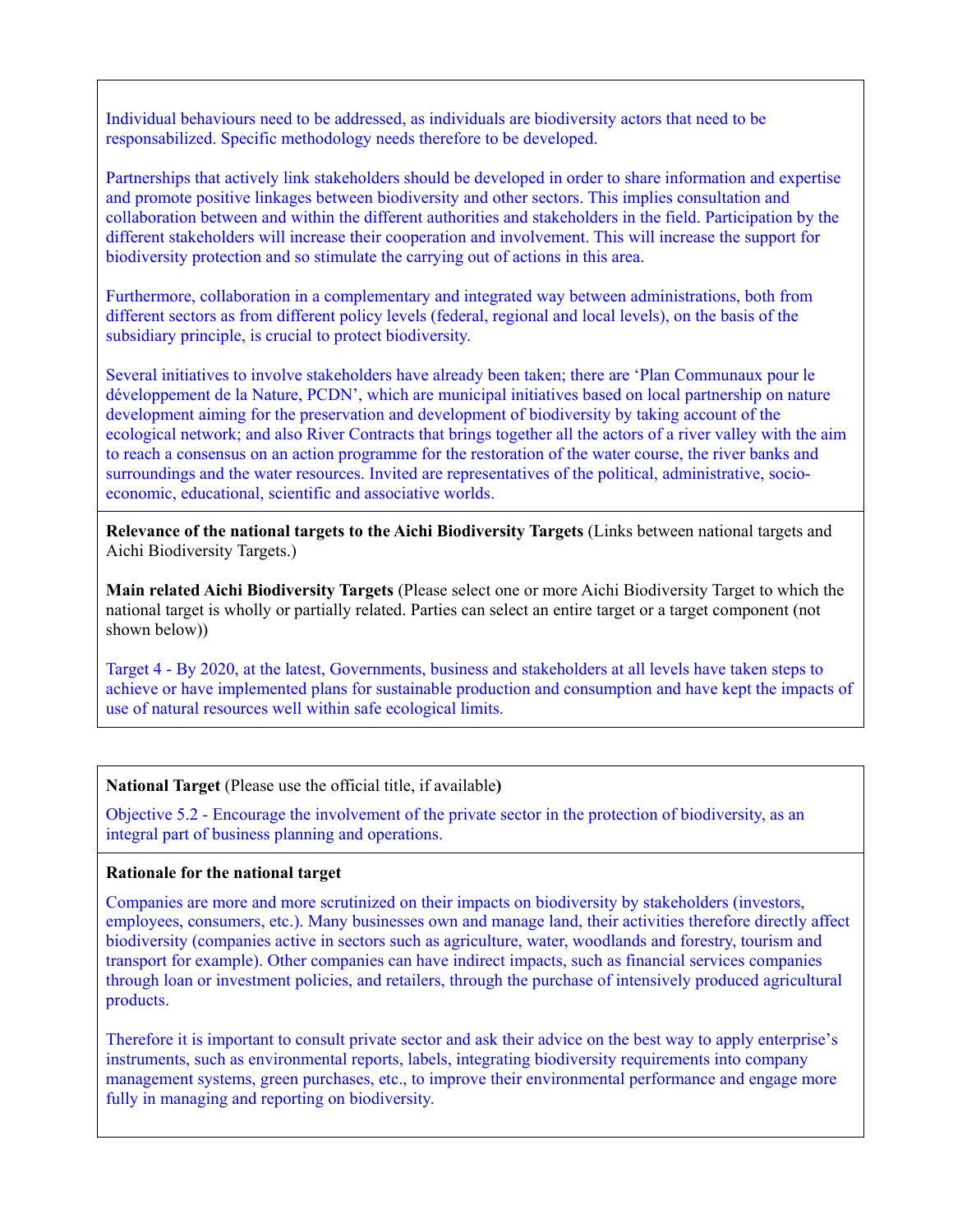The establishment of Company Biodiversity Action Plans to manage the company's overall impacts on biodiversity (including management of sites in its ownership or control) can be an appropriate instrument to manage biodiversity impacts and contribute to biodiversity protection.

Furthermore, the private sector needs to understand the importance of biodiversity and be aware of the legislations protecting it and the opportunities to take actions to preserve it.

State aids to private sector operators are an important instrument to promote activities that take biodiversity concerns into account (see operational Objective 5.5.).

National target has no corresponding Aichi Biodiversity Target.

**National Target** (Please use the official title, if available**)**

Objective 5.3 - Ensure that this Strategy is taken into account in decision-making and policy discussions and encourage the development and use of guidelines for the integration of biodiversity into all relevant sectoral policies.

## **Rationale for the national target**

The Belgian Biodiversity Strategy should play a part in decision-making processes and be considered at the decision-making and planning levels. Biodiversity concerns should be considered from the early stages of the drafting process when developing new plans, programs, legislative and regulatory frameworks.

The biodiversity policy should not be seen as independent of sectoral policies, but both should be mutually supportive: sectoral policies should support the implementation of national biodiversity goals while integration of biodiversity goals should be beneficial to the sectoral policies.

The sectoral integration of biodiversity, or its "mainstreaming", means the integration of the conservation and sustainable use of biodiversity in both cross-sectoral plans such as sustainable development, climate change adaptation/mitigation, trade, international cooperation and poverty reduction, and in sector-specific plans such as agriculture, fisheries, forestry, mining, energy, tourism, transport, the chemical industry, finances, sciences policy and others. It implies changes in development models, strategies and thought patterns.

To operationalize the integration of biodiversity concerns into decision-making and policy discussions in sectors other than nature conservation, the application of sectoral guidelines on biodiversity mainstreaming will be promoted. The work will build on existing tools (such as the CBD's Capacity Building module on Biodiversity Mainstreaming) and adapt them for Belgium if necessary. It is also extremely important to continually review the adequacy of legislation in furthering the objectives of the Belgian Biodiversity Strategy. The use of participative approaches can here be helpful.

**Relevance of the national targets to the Aichi Biodiversity Targets** (Links between national targets and Aichi Biodiversity Targets.)

**Main related Aichi Biodiversity Targets** (Please select one or more Aichi Biodiversity Target to which the national target is wholly or partially related. Parties can select an entire target or a target component (not shown below))

Target 1 - By 2020, at the latest, people are aware of the values of biodiversity and the steps they can take to conserve and use it sustainably.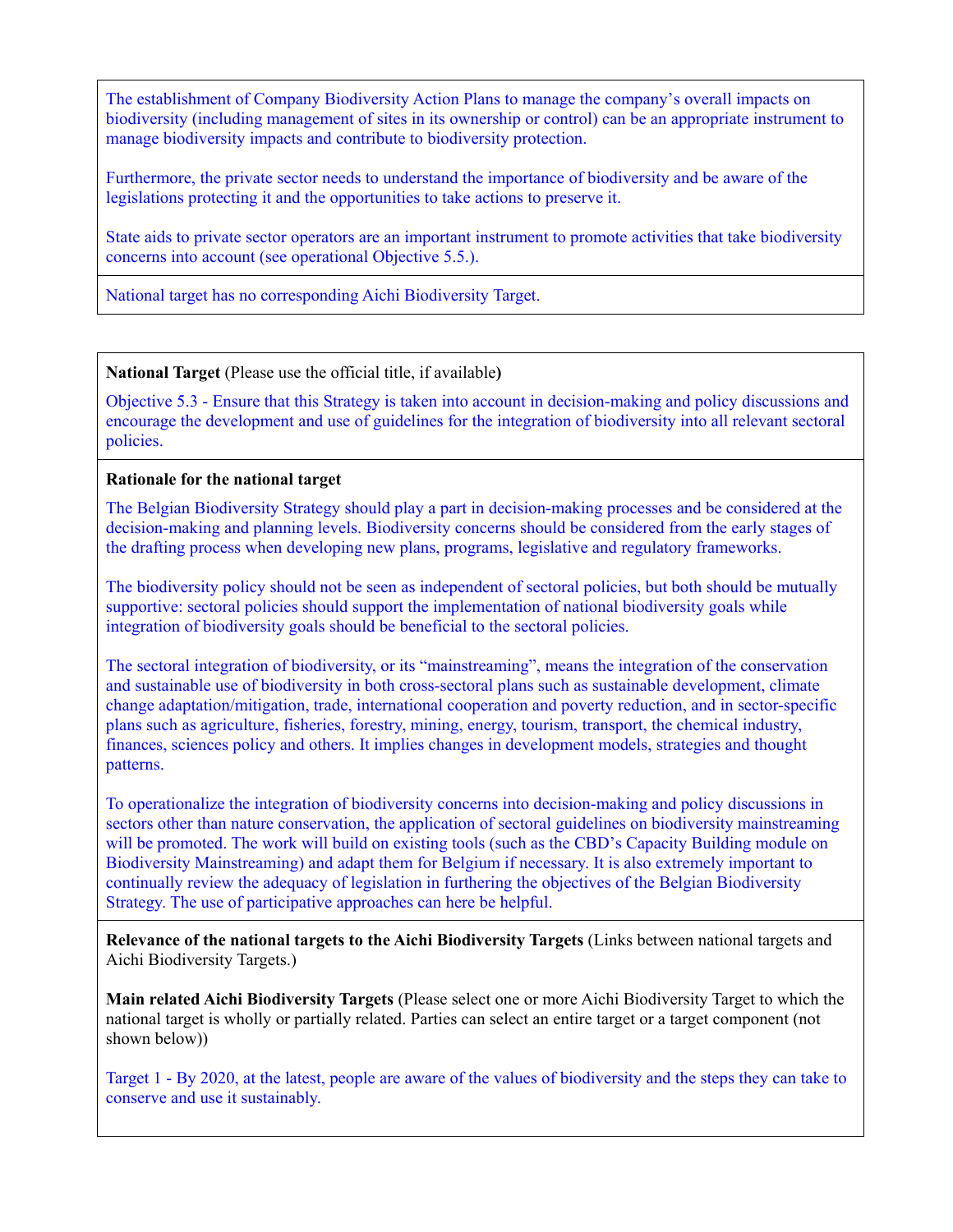**Other related Aichi Biodiversity Targets** (Please select one or more Aichi Biodiversity Target to which the national target is indirectly related.)

Target 4 - By 2020, at the latest, Governments, business and stakeholders at all levels have taken steps to achieve or have implemented plans for sustainable production and consumption and have kept the impacts of use of natural resources well within safe ecological limits.

### **National Target** (Please use the official title, if available**)**

Objective 5.4 - Identify in strategic planning the negative and positive effects of the different sectoral policies (land-use planning, transport, energy) on priority elements of biodiversity, and take measures to correct or strengthen these effects.

## **Rationale for the national target**

Activities with potential negative impacts must be identified and investigated in order to determine the exact causes and effects of those activities on biodiversity. These analyses will allow solutions (including better alternatives) to be identified that avoid or minimise the impacts of sectoral policies on biodiversity.

Activities must be boosted that have a potentially positive effect on the conservation and sustainable use of biodiversity. Early discussions between the sectors and biodiversity experts could help identify such 'winwin' situations and improve the positive interactions.

Through clear and legally binding rules, competent authorities should not approve projects and plans that would lead to irreversible damage for the priority elements of biodiversity, unless justified by imperative reasons of major public interest.

Therefore environmental impact assessment (EIA) and strategic environmental assessment (SEA) procedures must include biodiversity criteria and should refer to relevant national policy documents such as the Belgian Biodiversity Strategy, the CBD and biodiversity-related conventions and agreements. In this context, the guidance documents on integrating climate change and biodiversity into EIA and SEA issued by the European Commission (2013) under the EIA and SEA Directives (see below) should be implemented.

In order to promote a participative environmental policy, it is important to link the strategic planification (evaluation of impacts of plans and programmes related to environment) with public participation, as required by the European Directives.

The Convention on Environmental Impact Assessment in a Transboundary Context (Espoo, 1991) and its protocol and amendments set out the obligations of Parties to assess the environmental impact of certain activities at an early stage of the planning process. It also lays down the general obligation of individual states to notify and consult each other on all major projects under consideration that are likely to have a significant adverse environmental impact across national boundaries.

The assessment of impacts caused on biodiversity by projects and plans is already provided for by the European legislative framework:

- Environmental Impact Assessment Directive 85/337/EEC has been amended three times and is codified by Directive 2011/92/EU. It requires Member States to ensure that projects likely to have significant effects on the environment because of their nature, size or location are subject to an assessment of their environmental effects.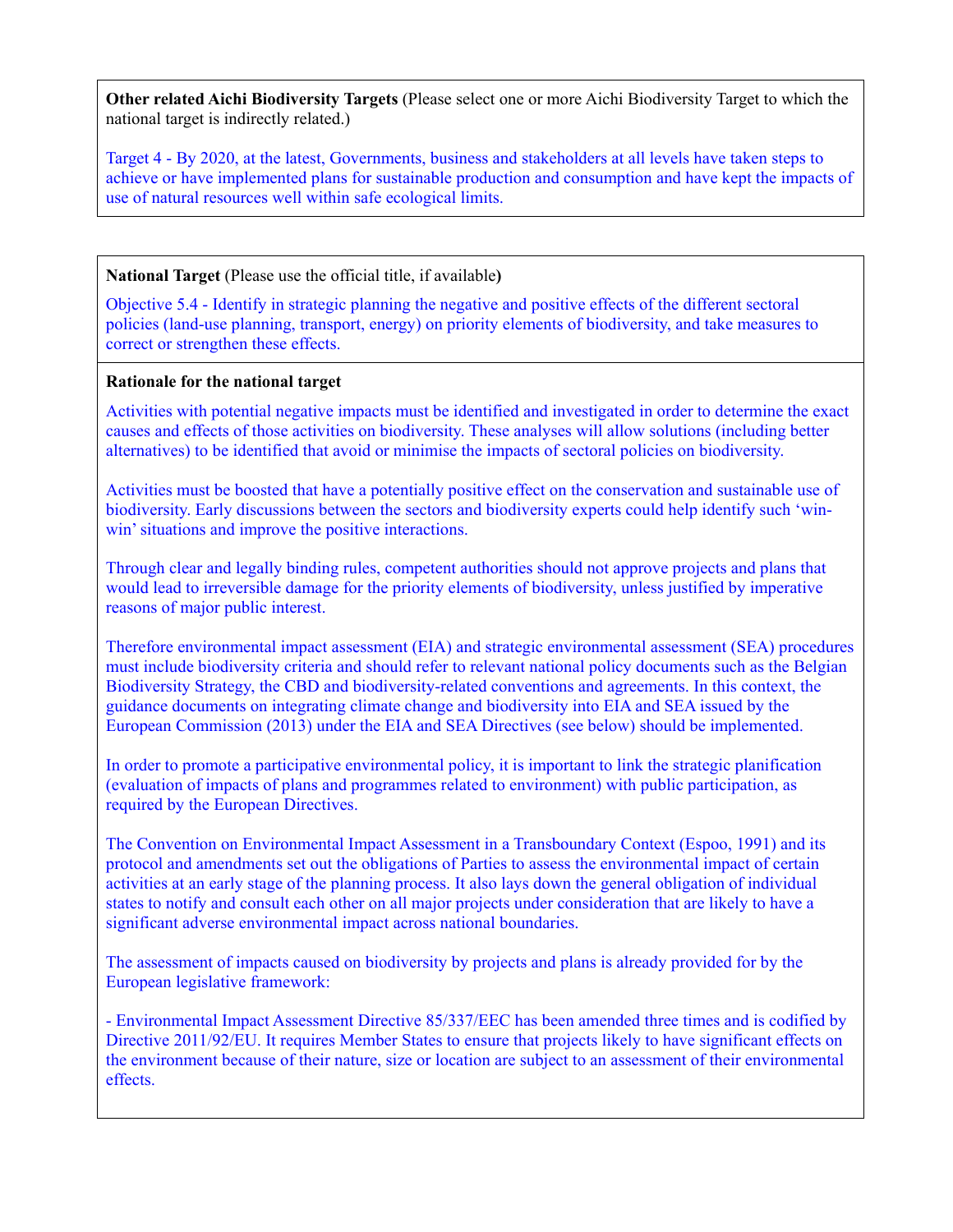- Article 6 of the Habitats Directive requires that an appropriate assessment be undertaken for any plan or project which, either alone or in combination with other plans or projects, would be likely to have a significant effect on a Natura 2000 site.

- The Strategic Environmental Assessment Directive (2001/42/EC) requires that certain plans and programmes from the public sector be made subject to systematic environment assessment. The SEA directive specifically mentions biodiversity as one issue that has to be reported on in the environmental report.

These dispositions have been transposed into the Belgian Federal and Regional legal framework. However, there is a need to provide guidance to the initiators of relevant projects, plans and programmes to assess whether their projects, plans and programmes would be likely to cause any significant effects on biodiversity and if so, whether they should be subject to an SEA (for example, development of guidelines or establishment of an advisory committee including biodiversity experts). Furthermore, a set of criteria on biodiversity aspects to be taken into consideration during the environmental assessment, i.e. in the evaluation report, could also be useful in this regard.

National target has no corresponding Aichi Biodiversity Target.

**National Target** (Please use the official title, if available**)**

Objective 5.5 - Eliminate, phase out or reform incentives, including subsidies, harmful to biodiversity in order to minimize or avoid negative impacts on biodiversity and encourage the development and application of incentives favourable to the conservation and sustainable use of biodiversity, including economic, fiscal and financial instruments.

# **Rationale for the national target**

It is crucial to provide the right market signals for biodiversity conservation. Since 2006, the NBS has been planning to combine market-based instruments in addition to normative instruments and processes (regulations, access and market restrictions, management plans, etc.), in order to provide positive incentives for biodiversity conservation and the sustainable use of biodiversity and ecosystem services. Such instruments are core elements for the application of the 'polluter pays' principle through the establishment of environmental liability regimes.

There is a need to make greater and more consistent use of domestic economic instruments with respect to biodiversity protection. The adoption of socially and economically sound measures (like subsidies, state aid, grants-in-aid, and measures prescribed in the tax system) that act as incentives for biodiversity is of central importance to the realisation of the three objectives of the CBD. Public authorities should promote companies that have a responsible investments policy that take biodiversity into account. State aids should take a more holistic approach to promote environment. In particular, state aids to operators must be better used to promote and avoid any negative effects on biodiversity. Internalisation (the incorporation of external costs and benefits) should be considered to be one of the guiding principles for selecting appropriate incentive measures to prevent, stop or reverse the loss of biodiversity.

Some Regional initiatives, co-financed by the EU, have already been taken in Belgium: subsidies are granted for activities which take biodiversity into account such as private sustainable management of nature reserves, environmental measures in farming (for example enlargement and maintenance of natural borders, and use of manual or mechanised systems instead of chemicals), sustainable forestry (forest owners receiving subsidies for the development and implementation of forest-management plans that are based on sustainable forest management, for example conservation of indigenous tree species, and use of endemic species in re‑afforestation projects), exemption from succession rights for private forests and exemption from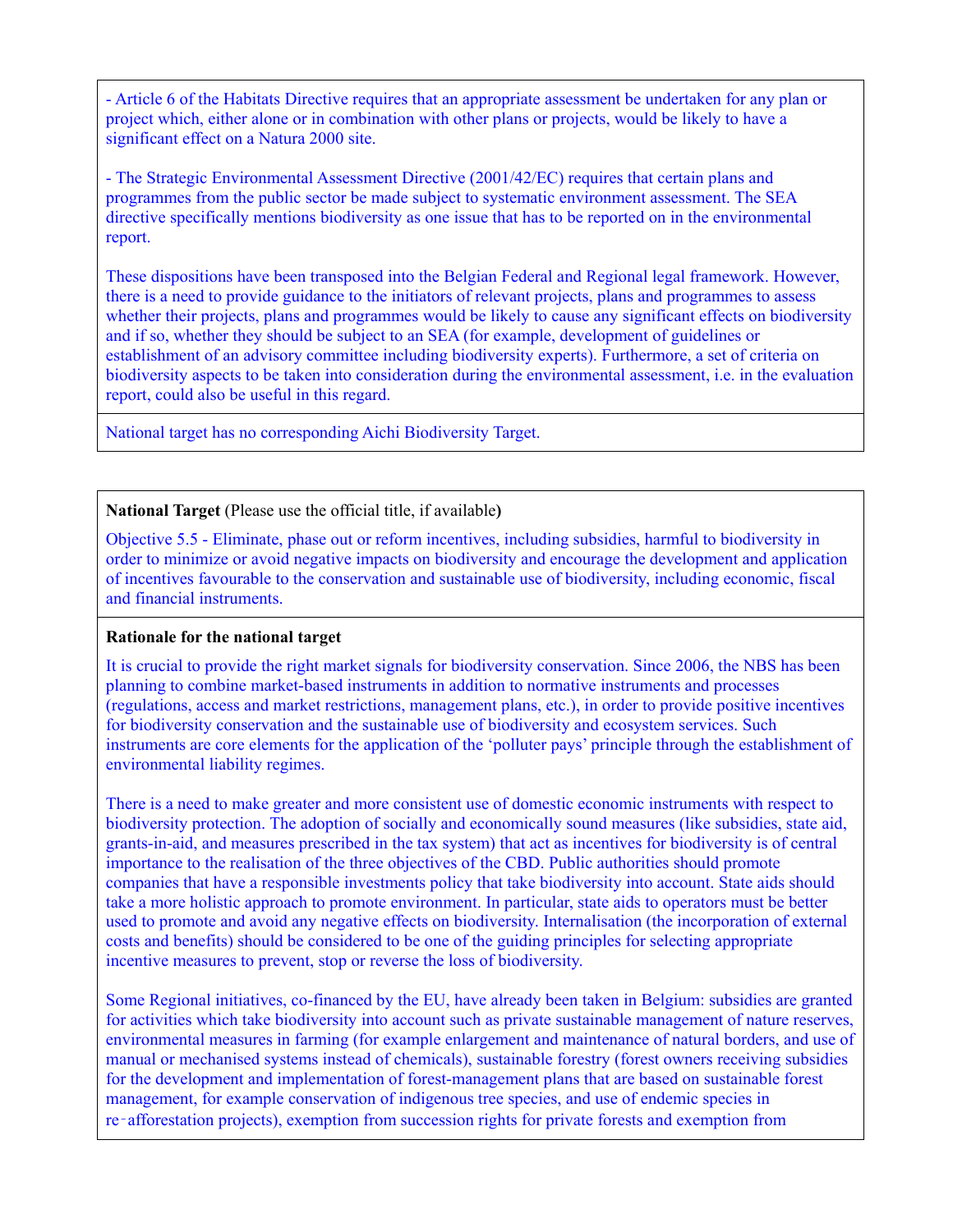succession rights and a levy for real property for land in the Flemish Ecological Network, exemption from death duties and real-estate deductions for land property situated in Natura 2000 Walloon sites, exemption of succession rights for non-profit associations that make natural area accessible for the public, etc.

Economic incentives measures must be further promoted to encourage the protection of biodiversity in Belgium. For example, imposing a higher cost on products using virgin resources, promoting products obtained from sustainable managed resources (like wood products certified as being harvested in sustainable conditions), creating positive financial incentive for biodiversity friendly products, or providing payment to farmers who maintain biodiversity on their land, could be used as incentives to make sustainable use of biodiversity more attractive than unsustainable activities.

Alongside the introduction of incentives to support conservation and sustainable use of biodiversity, consideration must be given to removing or redirecting perverse economic incentives that accelerate the loss of biodiversity (these range from public subsidies that support unsustainable farming and fisheries to projects that erode or destroy biodiversity). It is a critical and necessary step in terms of preserving biodiversity that would also generate broader net socio-economic benefits. This also includes work to reform, phase out and eliminate harmful subsidies (Aichi target 3; EU Target 6). The work done at EU level to eliminate the adverse impacts of sectoral EU policies (such as commercial fishing, agriculture, forestry development cooperation) will be complemented by appropriate measures at national level, including the possible reform of economic, fiscal and financial instruments.

As single measures will often not suffice to address the complexities involved in decisions on biodiversity protection or sustainable use, a mix of measures may be needed. It is also important that the different instruments (at the different levels) are linked, that they are efficiently used and that shortcomings are followed up.

Furthermore, the 'value' of biodiversity needs to be addressed (link with Objective 7.6. 'Improve our knowledge of the socio-economic benefits of biodiversity') in order to integrate market and non-market aspects of biodiversity into economic and social decisions. Indeed, the pressures to reduce biodiversity are so great that to demonstrate the value of biodiversity, we need to encourage the introduction of incentives.

**Relevance of the national targets to the Aichi Biodiversity Targets** (Links between national targets and Aichi Biodiversity Targets.)

**Main related Aichi Biodiversity Targets** (Please select one or more Aichi Biodiversity Target to which the national target is wholly or partially related. Parties can select an entire target or a target component (not shown below))

Target 3 - By 2020, at the latest, incentives, including subsidies, harmful to biodiversity are eliminated, phased out or reformed in order to minimize or avoid negative impacts, and positive incentives for the conservation and sustainable use of biodiversity are developed and applied, consistent and in harmony with the Convention and other relevant international obligations, taking into account national socio economic conditions.

**National Target** (Please use the official title, if available**)**

Objective 5.6 - Take biodiversity concerns into account in national export credit policy.

### **Rationale for the national target**

Export Credit Agencies provide financial support (loans, guarantees, insurance) for projects in southern and eastern Europe. They aim to help national industries abroad. Export credit policies may have very significant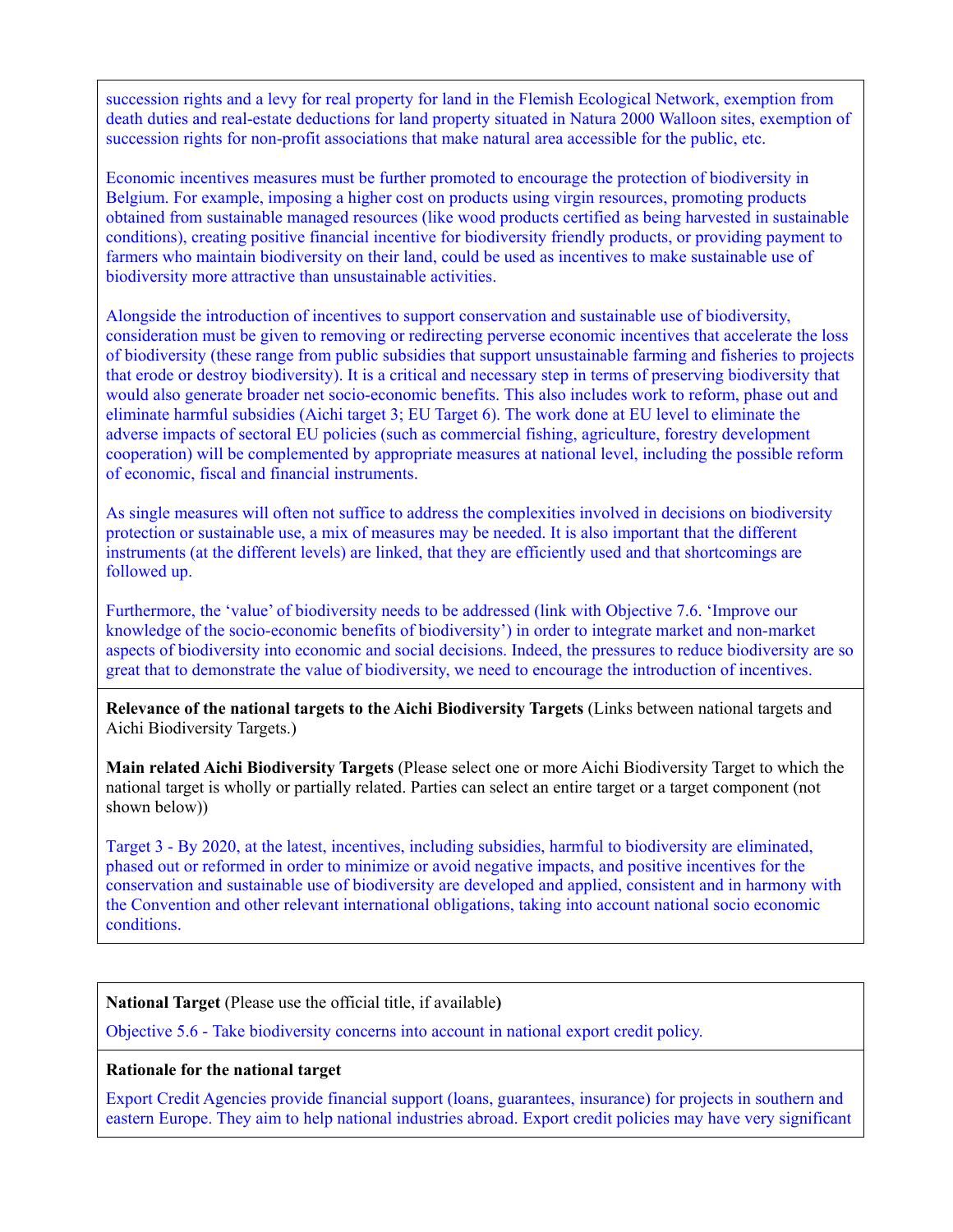impacts on environment and biodiversity in particular (for example by supporting construction projects of dams, pipelines, etc.).

The impact on biodiversity needs to be fully incorporated in the procedures for evaluation of projects applying for support by export credit agencies. It is important to examine the environmental criteria used to assess investments by Export Credit Agencies and other publicly funded financial institutions and to ensure that these criteria take biodiversity into consideration. Project screening procedures must ensure that activities that lead to irreversible damage to biodiversity are not promoted.

Export Credit Agencies need to be more transparent in the eligibility criteria used and indicate which international obligation and engagements subscribed by Belgium they take into account. The following actions could also help credit export agencies to take biodiversity concern into account in national export credit policy:

- Implement a harmonised procedure to check whether a project respond to the international biodiversity related obligations and engagements subscribed by Belgium.

- Organise training for credit export agencies staff Belgium's international obligations and engagements related to biodiversity. Another measure to promote integration of biodiversity in credit export policies is to ask companies to sign a declaration of intent setting out the commitments of the companies to meet the objectives of the national biodiversity strategy.

National target has no corresponding Aichi Biodiversity Target.

**National Target** (Please use the official title, if available**)**

Objective 5.7 - Consider the potential impact on biodiversity, and in particular the invasiveness of species, in making import and export decisions.

### **Rationale for the national target**

The international trade may adversely impact biodiversity by introducing new species such as invasive alien species (IAS), GMOs or diseases that affect related species.

Many alien species enter Belgium unintentionally, for example through wood imports, or they are imported intentionally for use in many areas (agriculture, horticulture, pet trade, etc.).

It is crucial to consider the potential impacts on biodiversity when developing national legislation and regulations that deal with the trade in live animals or plants.

Besides biodiversity-related conventions, several international conventions and organisations are relevant when taking import/exports decision in order to avoid damages on biodiversity. For example, the issue of IAS is dealt by the following forums:

- The World Trade Organisation (WTO) was invited by the CBD, through its committee on trade and the environment, to take invasive alien species issues into account when considering the impacts of trade and trade liberalisation.

- The International Plant Protection Convention (IPPC) is a multilateral treaty deposited with the Director-General of the FAO. Its purpose is to ensure common and effective actions to prevent the spread and introduction of pests and plants and plant products and to promote measures for their control.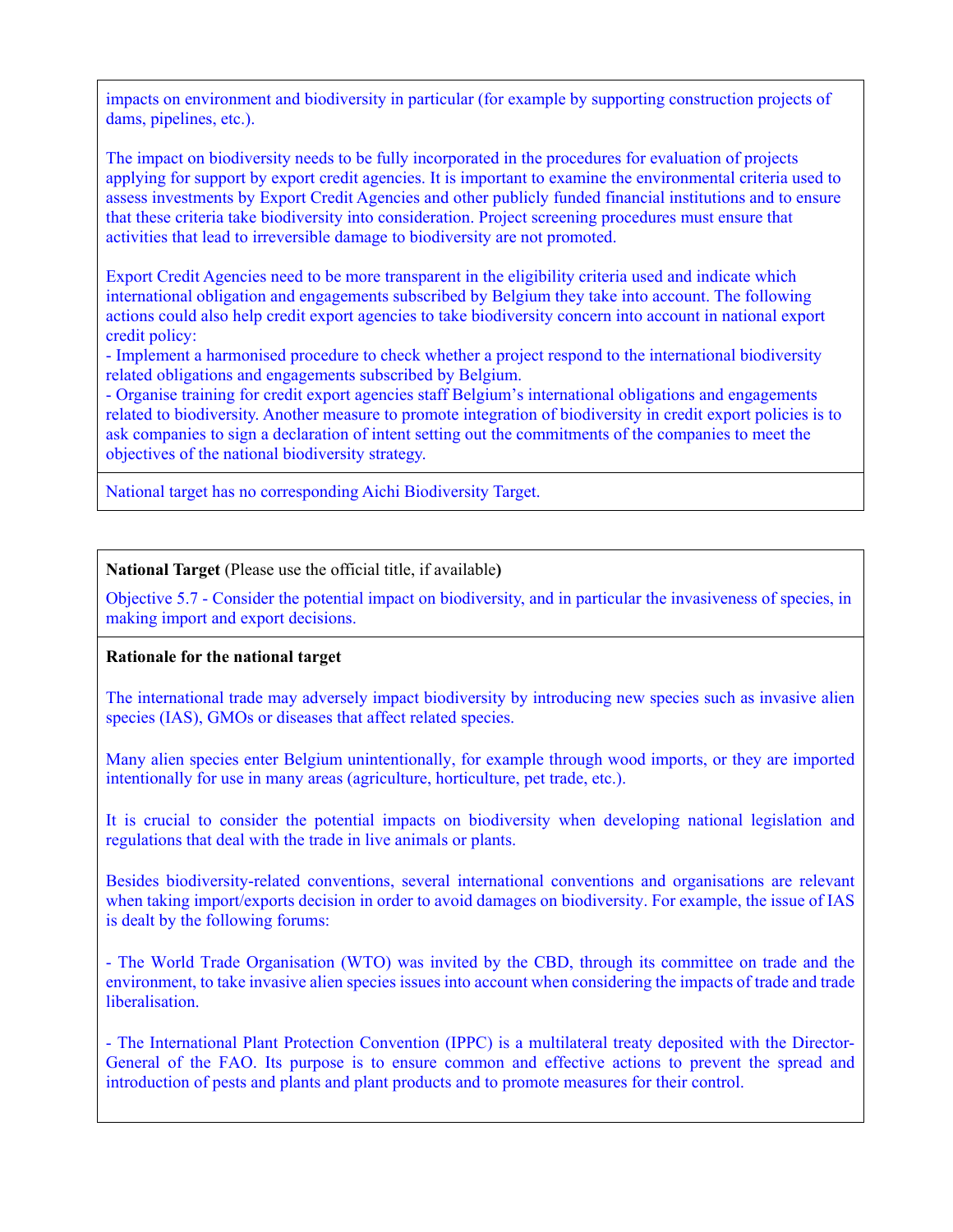- The FAO has compiled codes of practices to deal with alien species and has developed products such as the FAO Database on Introductions of Aquatic Species.

- The IMO International Convention for the Control and Management of Ships' Ballast Water and Sediments (adopted in 2004) addresses the introduction of invasive marine species into new environments through ballast water, hull-fouling and other vectors.

- The CITES convention aims to prevent trade from having an impact on species by controlling movements of certain categories of endangered species. The CITES Animals and Plants Committees are working in collaboration with the CBD on the preparation of a list of potentially invasive animal and plant species to be included in the CITES appendices. The EC Regulation for the implementation of CITES within the EU provides a basis for controlling imports of certain species that are recognised as being invasive (Regulation 338/97, Article 4.6(d)).

- The ICES Code of Practice on the Introductions and Transfers of Marine Organisms sets forth recommended procedures and practices to diminish the risks of detrimental effects from the intentional introduction and transfer of marine (including brackish water) organisms [\(ICES, 2005\).](http://www.biodiv.be/implementation/docs/stratactplan/biodiversity-strategy-2020/references)

There are opportunities for synergies between several forums and the CBD in dealing with the introductions of species that are potentially harmful for biodiversity.

On the other hand, experience gained (for example, experience gained under CITES in wildlife trade controls) could contribute to national and international efforts to avoid negative impacts on biodiversity.

**Relevance of the national targets to the Aichi Biodiversity Targets** (Links between national targets and Aichi Biodiversity Targets.)

**Main related Aichi Biodiversity Targets** (Please select one or more Aichi Biodiversity Target to which the national target is wholly or partially related. Parties can select an entire target or a target component (not shown below))

Target 9 - By 2020, invasive alien species and pathways are identified and prioritized, priority species are controlled or eradicated, and measures are in place to manage pathways to prevent their introduction and establishment.

#### **National Target** (Please use the official title, if available**)**

Objective 5.8 - Maximalise the advantages for health arising from biodiversity and ecosystem services and expand the collaboration between the interested organisations / public services.

#### **Rationale for the national target**

Inadequate attention is being paid to the important contributions biodiversity can make to human health. The links between biodiversity and human health are complex because they are often indirect, displaced in space and time, and dependent on a number of modifying forces. Human health ultimately depends on ecosystem products and services which are requisite for good human health and productive livelihoods, such as water and air purification, the provision of food and medicines, pest and disease control, medical research.

Since 2011 the Belgian Community of Practice Biodiversity and Health (COPBH), facilitated by the Belgian Biodiversity Platform, tries to enhance biodiversity & health related science, policy and practice in Belgium.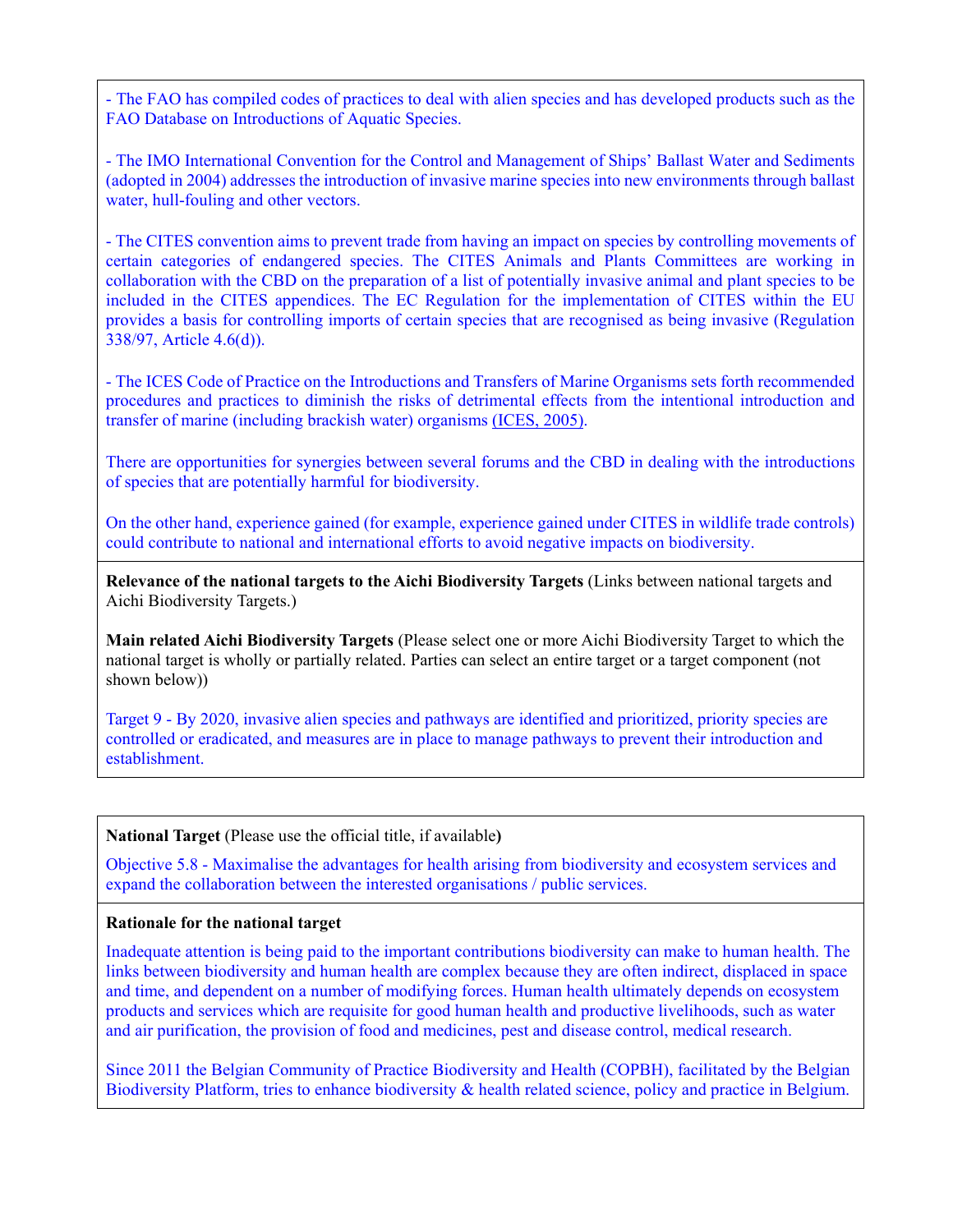The Belgian Biodiversity Platform is a science policy practice interface related to biodiversity issues, and is funded by the Belgian Federal Science Policy Office (BELSPO).

In 2011, the Belgian Biodiversity Platform organized a Belgian Biodiversity & Health conference (Keune et al. 2013). This event was where the COPBH was founded. The COPBH facilitates an online expert registry and newsletter, and some research project initiatives emerged from bigger and smaller meetings of the COPBH. Apart from scientific partners, there is also collaboration with practice organization, both with policy institutions and NGO's. Recently, especially connections to the health sector are strengthened with collaboration with a Faculty of Medicine and Health Sciences and the Province of Antwerp, with the launch of the Chair Care and the Natural Living Environment at the University of Antwerp. Within this collaborative context on October 4th a big networking event "Nature on prescription"

(http://www.biodiversity.be/4035/) was organized with over 160 participants. Further, an advisory expert committee working within the framework of the Belgian Superior Health Council was initiated at the end of 2017, with support from the COPBH. The aim is to better connect to health care professionals and other relevant groups for collaboration. In 2016 the COPBH coordinated the organization of the European One Health/Ecohealth workshop in Brussels (see below). This is also an example of how the COPBH tries to enhance international contacts for Belgian experts and practitioners.

The COPBH tries to inspire research programs in relation to health and biodiversity topics, both at the Belgian and international level. An example is an overview of research needs and gaps which was produced before the start of a BELSPO research funding program called BRAIN, in order to inspire research calls regarding biodiversity & health; this overview was included as an addendum in the first BRAIN call where biodiversity & health issues were addressed. Further the COPBH works on mainstreaming & awareness raising by giving on demand introductory presentations, such as in 2017 in the Flemish Parliament, and support with state of the art overviews of scientific knowledge and practice projects. Finally, the COPBH also contributes to Belgian delegations to international processes such as Mapping and Assessment of Ecosystem Services (MAES), IPBES and CBD, focusing mainly on health-related issues.

Many species provide invaluable information for human medicine. By losing species, we lose the anatomical, physiological, behavioural information's they contain.

Plants and microbes have long been, and remain today, an important basis for the development of medicines such as quinine, morphine, penicillin, etc. (approximately a quarter of all prescriptions are taken directly from plants or are chemically modified versions of plant substances and more than half of them are modelled on natural compounds). More recently, great attention has been paid to the potential development of important drugs from animals, some of which are often threatened by extinction.

By ensuring the sustainable productivity of soils and providing genetic resources for crops, livestock and marine species harvested for food, biodiversity also plays a crucial role in world food production and ensures a balanced diet (diversified agricultural agents maintain adequate food supply and prevent malnutrition). Furthermore, genetically diversified agricultural surfaces present a better resistance to environmental stresses, thus providing populations with greater nutritional safety.

Finally, accelerated biodiversity perturbations can have very negative impacts on the propagation of preexisting transmissible diseases or even on the emergence of new ones, through modifications in vectors and/or target populations and in host-pathogen relationships. Studies of such relationships between biodiversity perturbation and increase in disease diffusion are starting to produce convincing results, as can be seen in the cases of malaria, schistosomiasis and also Lyme disease epidemiology.

There is a need to improve our understanding of the very strong existing link between human health and biodiversity, and consequently development. There should be particular support given to interdisciplinary research around these connected issues. The awareness of this link should be raised through educational programmes. Furthermore, collaboration between health and environment organisations and ministries should be improved to ensure that these issues are considered together when planning and implementing policies.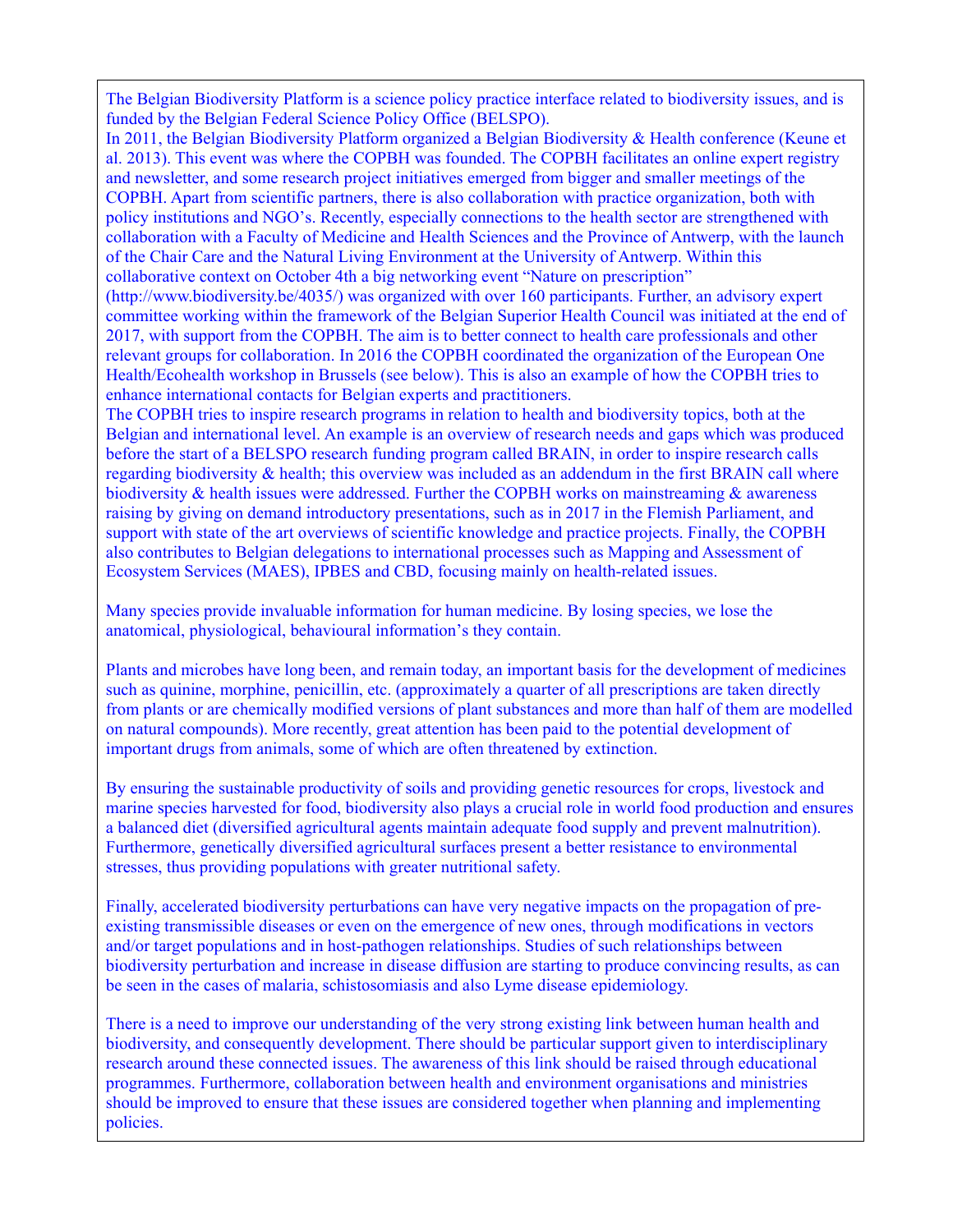**Main related Aichi Biodiversity Targets** (Please select one or more Aichi Biodiversity Target to which the national target is wholly or partially related. Parties can select an entire target or a target component (not shown below))

Target 14 - By 2020, ecosystems that provide essential services, including services related to water, and contribute to health, livelihoods and well-being, are restored and safeguarded, taking into account the needs of women, indigenous and local communities, and the poor and vulnerable.

# **National Target** (Please use the official title, if available**)**

Objective 5.9 - Encourage the implementation of CITES with the aim of supporting conservation and the sustainable use of biodiversity.

### **Rationale for the national target**

The aim of the CITES Convention is to ensure that international trade in specimens of wild animals and plants does not threaten their survival. Species that are, or in the future might be, endangered by trade, are listed in one of the three CITES annexes. If a species is placed on these lists, the trade in that particular species is subject to strict regulations. By continuous follow-up of the status of the population, trade in specific species-country combinations may be prohibited.

Belgium, as a Member State of the European Community, implements the CITES legislation through two EC Regulations together with the Belgian CITES Act of 1981. Different goals will be prioritised, with the goal of improving the implementation of CITES in Belgium in the short to medium term. In this way, Belgium has and will continue to explore innovative means of increasing capacity and improving enforcement for example by assisting in the exchange of knowledge and expertise at national and EU level.

Belgium has developed an online database system which allows clients to apply for CITES documents via the CITES portal website (www.citesinbelgium.be). This system is up and running since 2015 and facilitates the application for the clients as well as the handling of applications for the CITES Management Authority. A dedicated website is also developed which provides detailed information on the implementation of CITES in Belgium.

On the enforcement site a special unit has been set up that can undertake CITES investigations for the internal trade. This team comprised of 8 people not only covers the CITES controls but also those for the Invasive Alien Species Act as the European Timber Regulation, thus working in an efficient manner on linked legislations.

**Relevance of the national targets to the Aichi Biodiversity Targets** (Links between national targets and Aichi Biodiversity Targets.)

**Main related Aichi Biodiversity Targets** (Please select one or more Aichi Biodiversity Target to which the national target is wholly or partially related. Parties can select an entire target or a target component (not shown below))

Target 4 - By 2020, at the latest, Governments, business and stakeholders at all levels have taken steps to achieve or have implemented plans for sustainable production and consumption and have kept the impacts of use of natural resources well within safe ecological limits.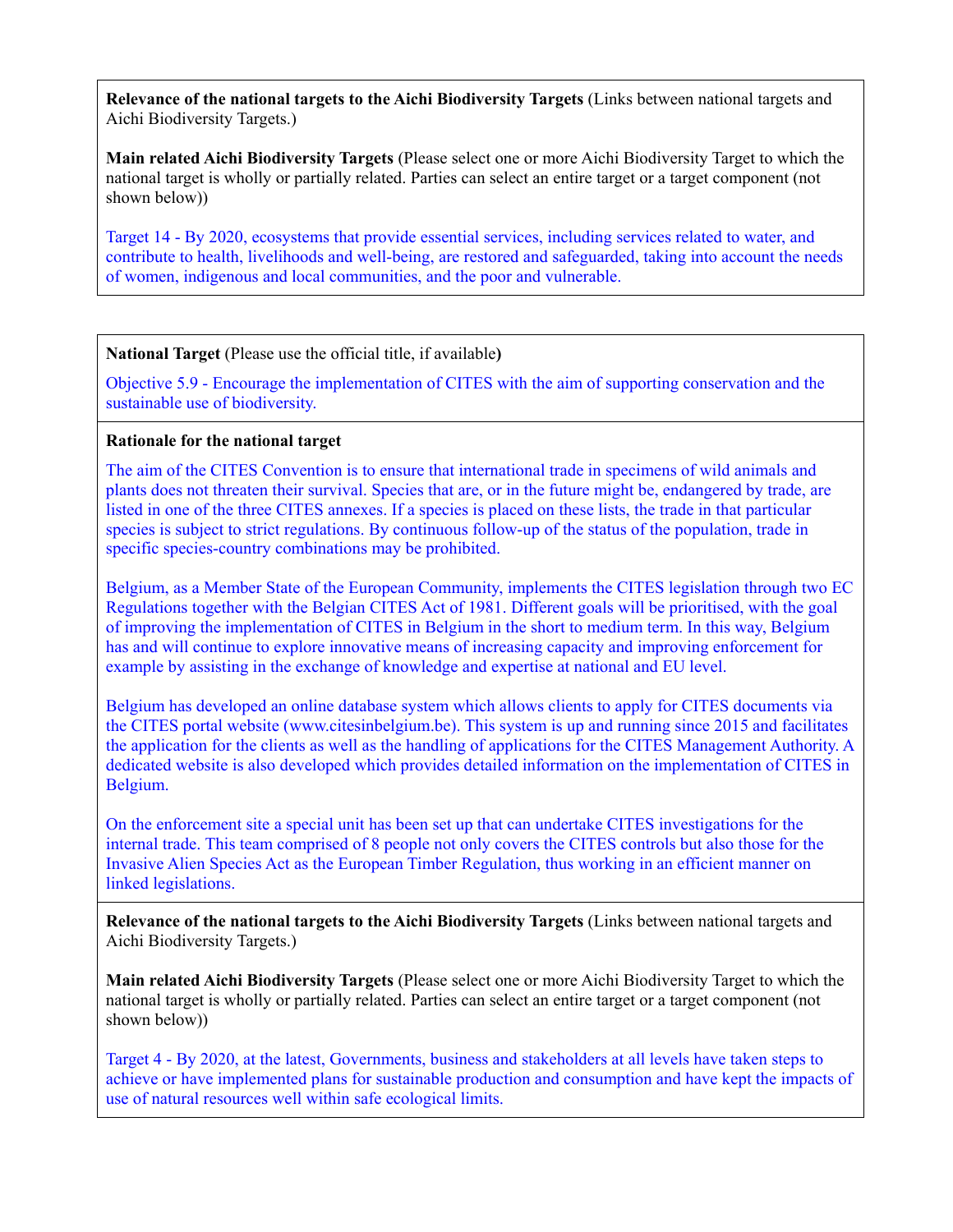**National Target** (Please use the official title, if available**)**

Objective 5.10 - Maintain and reinforce the social function of biodiversity.

### **Rationale for the national target**

Human beings are dependent on fundamental biological systems and processes for their well-being and enjoyment of life. Until now, there is insufficient recognition (and understanding) of the important connection between biodiversity and social well-being (health, educational attainment, procurement of goods demanded by society, job creation and preservation, relaxation, etc.). The aesthetic values of natural ecosystems and landscapes often contribute to the inspirational, emotional and spiritual well-being of a highly urbanised population.

For all these reasons it is necessary to maintain and learn more about the social benefits of biodiversity and the benefits arising from social variety with a view to reinforcing synergies and reducing social inequalities and the avoidable pressures and negative impacts they exert on biodiversity.

In connection with Objectives 5.8 and 7.5, the social and cultural diversity in Belgium will be duly taken into account when elaborating and implementing biodiversity policies with a view to mobilising in an efficient and equitable way the various publics and actors in society.

National target has no corresponding Aichi Biodiversity Target.

## **National Target** (Please use the official title, if available**)**

Objective 5.11 - Integrate biodiversity values into national (federal and regional) policies, programmes, planning processes and reporting systems, and develop an approach to support incorporation into national accounting if needed.

# **Rationale for the national target**

Decision-making in spatial planning and development projects takes the values of biodiversity into account. Where appropriate, payments for ecosystem services are considered a useful policy tool, notably when it promotes measures that go beyond the scope of the sustainable management of natural resources or in the framework of restoration.

As far as national accounts are concerned, the UN System of Environmental-Economic Accounting (SEEA) already provides a methodology for some aspects of natural capital accounting. But much work remains to be done, especially on accounting for regulating ecosystem services. Belgium contributes to the related international endeavours. Work on adequate means to integrate natural capital considerations into private sector accounting is stimulated.

**Relevance of the national targets to the Aichi Biodiversity Targets** (Links between national targets and Aichi Biodiversity Targets.)

**Main related Aichi Biodiversity Targets** (Please select one or more Aichi Biodiversity Target to which the national target is wholly or partially related. Parties can select an entire target or a target component (not shown below))

Target 2 - By 2020, at the latest, biodiversity values have been integrated into national and local development and poverty reduction strategies and planning processes and are being incorporated into national accounting, as appropriate, and reporting systems.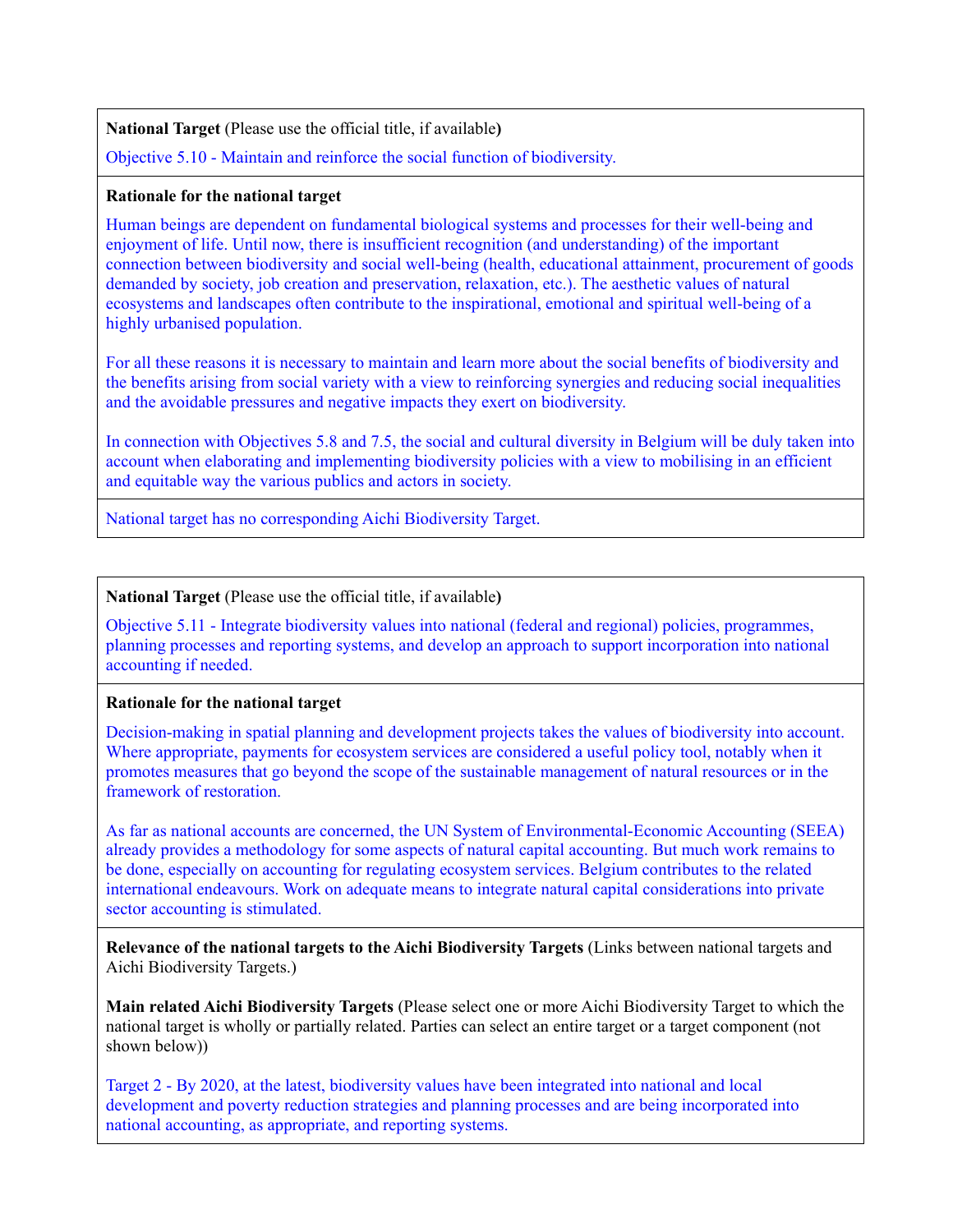**National Target** (Please use the official title, if available**)**

Objective 6 - Promote and contribute to an equitable access to and sharing of benefits arising from the use of genetic resources - ABS

### **Rationale for the national target**

The fair and equitable sharing of benefits arising out of the use of genetic resources forms the third objective of the CBD and is as important as the other two for the purpose of achieving the goal of halting biodiversity loss by 2020.

As access to GRs usually only involves taking small samples of material, its impact on biodiversity as such is relatively limited. However, respect for the ABS dispositions of the CBD and the provisions of the Nagoya Protocol once it comes into force, is of paramount importance to biodiversity as it could provide a direct incentive for the conservation and sustainable use of biodiversity, in particular in the world's biologically richer (but often economically poorer) countries.

Between 2004 and 2010, Belgium actively took part in the negotiations and development of a transparent International Regime on Access and Benefit-Sharing according to the mandate adopted at the 7<sup>th</sup> Conference of the Parties to the CBD. The adoption of the ABS Protocol in Nagoya at the 10<sup>th</sup> Conference of the Parties to the CBD on 30 October 2010, under the Belgian Presidency of the EU, was an essential part of the package that made this Conference a success (together with the adoption of an ambitious Strategic Plan until 2020 and of a Resource Mobilization Strategy) but it is also just the first step.

### The Nagoya Protocol

In 2010, the Parties to the CBD adopted the Nagoya Protocol on access to genetic resources and the fair and equitable sharing arising from their utilization.

In the meantime, other instruments dealing with Access and Benefit-Sharing were also negotiated and / or entered into force, and are mutually supportive, as stated in the recitals and Article 4 of the Nagoya Protocol. Some of these are directly relevant to Belgium. For instance, Belgium ratified the International Treaty on Plant Genetic Resources for Food and Agriculture in 2007.

Belgium is bound by the relevant ABS provisions of the CBD, which provides the general framework for the implementation of the Nagoya Protocol, and has already taken several initiatives to implement the ABS dispositions of the CBD. This is done through its patent legislation and by developing a voluntary code of conduct to help countries comply with the requirements on Access and Benefit-Sharing for transferring microbial genetic resources ('Micro-organisms Sustainable Use and Access Regulation International Code of Conduct, MOSAICC'). Furthermore, the Royal Botanic Garden of Belgium is a member of the International Plant Exchange Network (IPEN) programme of various EU botanic gardens for the exchange of plant material. IPEN allows participating gardens to exchange material for non-commercial purposes in accordance with the objectives of the CBD.

**Relevance of the national targets to the Aichi Biodiversity Targets** (Links between national targets and Aichi Biodiversity Targets.)

### **Main related Aichi Biodiversity Targets**:

Target 16 - By 2015, the Nagoya Protocol on Access to Genetic Resources and the Fair and Equitable Sharing of Benefits Arising from their Utilization is in force and operational, consistent with national legislation.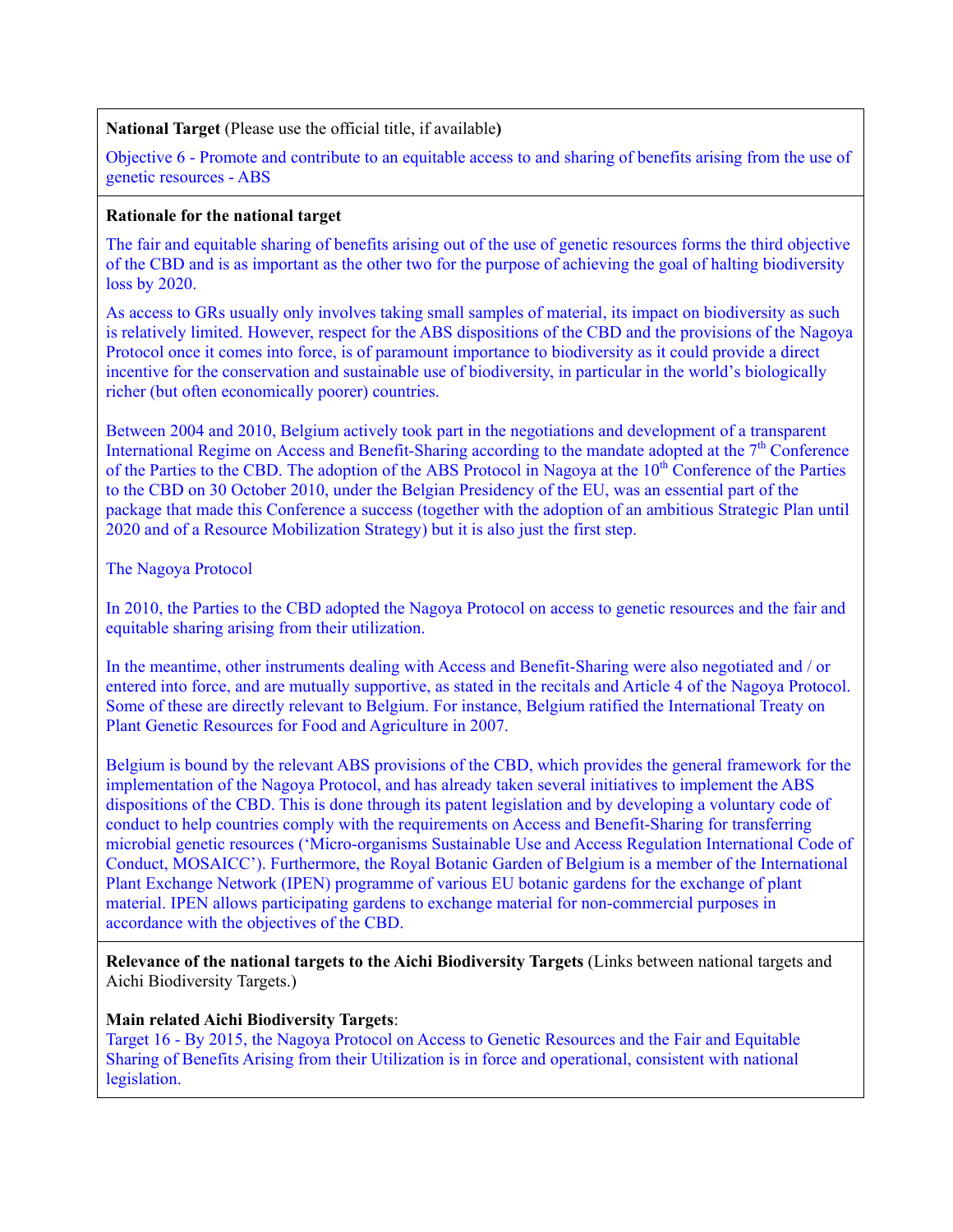**Other relevant information** (Please use this field to provide any other relevant information, such as the process of developing and adopting the national target, the stakeholders involved or the strategies and plans in which this national target has been included.)

The stakeholders involved in the implementation of this objective are: the federal, regional and municipal authorities and institutions, the regional nature agencies, various sectors active in Research and Development (including healthcare, biotechnology…), universities, professional federations involved in the sectors concerned, the general public, TK holders, the CBD Secretariat, users of GRs, and any association working towards the same goal as the NBS.

## **National Target** (Please use the official title, if available**)**

Objective 6.1 - By 2014, raise awareness about the concept of ABS in the context of the CBD and the Nagoya Protocol, and widely disseminate information on ABS.

### **Rationale for the national target**

It is important to raise the level of awareness of users and providers of genetic resources on the CBD and related ABS provisions, including the Nagoya Protocol, as well as on 'best practices'. As the ABS provisions of the CBD and the Nagoya Protocol are insufficiently known and can be ambiguous and difficult to understand for practitioners, it is important that more efforts are made to promote their understanding, explain their relevance and implications, and build capacities.

A first step towards an information campaign on ABS issues has been taken by Belgium by launching an analysis of Belgian stakeholders' awareness of the ABS provisions, and the impact of these provisions on their policy towards the implementation of ABS principles. Following this assessment, Belgium has included several awareness-raising and capacity building activities in the Federal Plan for the integration of biodiversity in four key sectors (2009-2013).

Within the context of the national study on the implementation of the Nagoya Protocol, two stakeholder workshops took place in 2012. These stakeholder workshops had a dual purpose: raising awareness among stakeholders about the provisions of the Nagoya Protocol; and providing stakeholders with an opportunity to comment on the study and feed these back into the process of implementation.

An important supporting tool to exchange information on the CBD and its related Protocols is the Belgian Clearing-House Mechanism of the Convention of Biological Diversity (CBD CHM) which is part of an international network of CBD CHMs. It was set up to illustrate what Belgium is doing within the framework and the implementation of the CBD (Belgian CBD CHM: http://www.biodiv.be/).

In the Belgian development cooperation programmes related to biodiversity, which are implemented in the southern partner countries, support for the implementation of the national CBD clearing houses is a priority.

**Relevance of the national targets to the Aichi Biodiversity Targets** (Links between national targets and Aichi Biodiversity Targets.)

**Main related Aichi Biodiversity Targets** (Please select one or more Aichi Biodiversity Target to which the national target is wholly or partially related. Parties can select an entire target or a target component (not shown below))

Target 16 - By 2015, the Nagoya Protocol on Access to Genetic Resources and the Fair and Equitable Sharing of Benefits Arising from their Utilization is in force and operational, consistent with national legislation.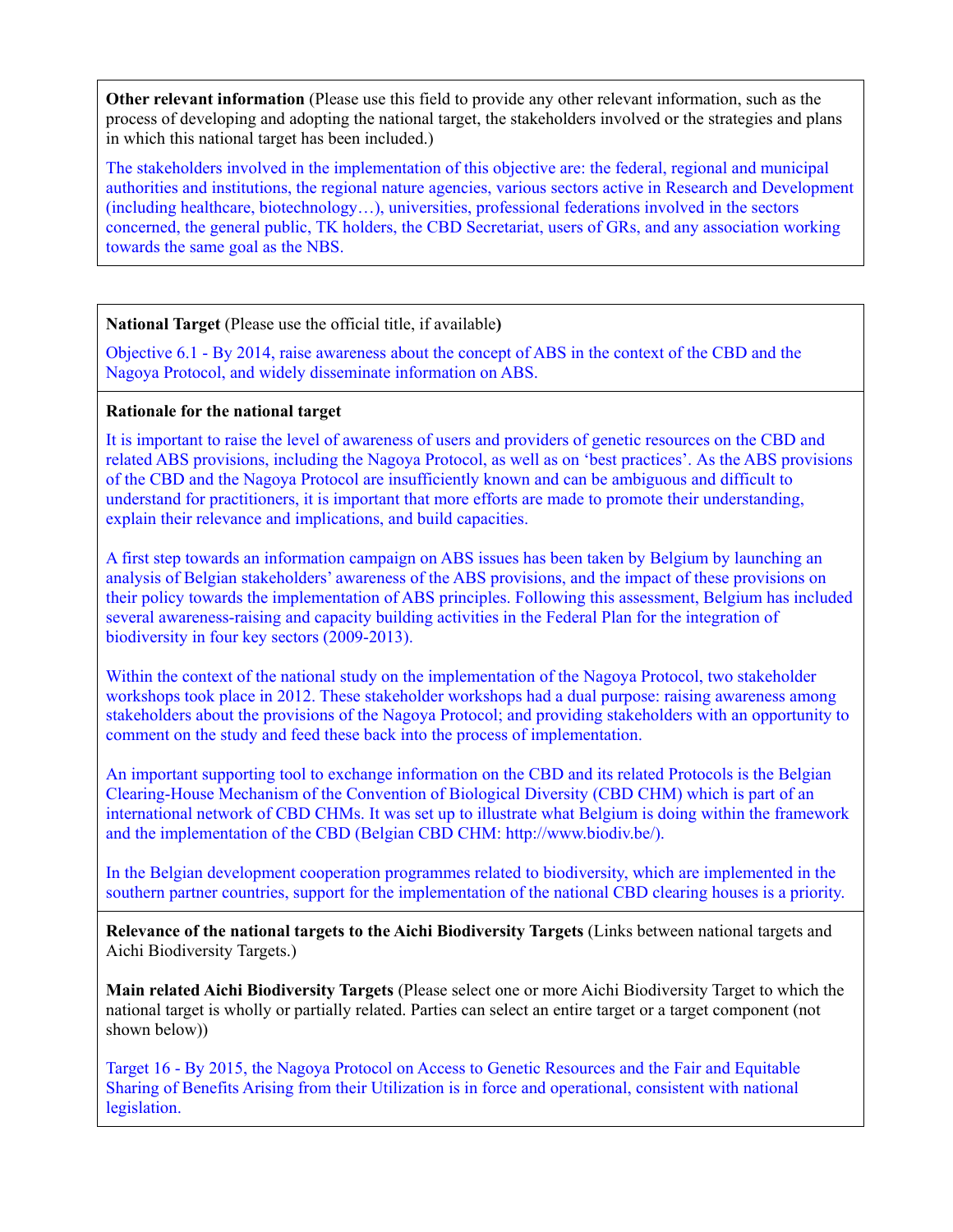**National Target** (Please use the official title, if available**)**

Objective 6.2 - By 2014, ratify and implement the Nagoya Protocol on Access to Genetic Resources and the Fair and Equitable Sharing of Benefits Arising from their Utilization.

### **Rationale for the national target**

Belgium signed the Nagoya Protocol on 20 September 2011. On 27 October 2011, the Inter-ministerial Conference on the Environment confirmed that the "speedy ratification of the ABS protocol is a high priority for Belgium". By 2015, the Nagoya Protocol on Access to Genetic Resources and the Fair and Equitable Sharing of Benefits Arising from their Utilization was to be in force and operational, consistent with national legislation (Aichi Target 16). However in 2014, the first meeting of the Parties to the NP was expected to take place concurrently with CBD COP12. Given the long-term involvement of Belgium in the development of the Protocol, and its role as EU representative (2010-2014), it was politically important for Belgium to be able to participate as a Party to the first COP/MOP. It was therefore necessary to ratify the NP by 2014 and to start the process towards implementing it.

**Relevance of the national targets to the Aichi Biodiversity Targets** (Links between national targets and Aichi Biodiversity Targets.)

**Main related Aichi Biodiversity Targets** (Please select one or more Aichi Biodiversity Target to which the national target is wholly or partially related. Parties can select an entire target or a target component (not shown below))

Target 16 - By 2015, the Nagoya Protocol on Access to Genetic Resources and the Fair and Equitable Sharing of Benefits Arising from their Utilization is in force and operational, consistent with national legislation.

**National Target** (Please use the official title, if available**)**

Objective 6.3 - By 2020, have mechanisms in place to enhance national and global cooperation on ABS issues.

### **Rationale for the national target**

Access and benefit-sharing is a major CBD issue, but the issue of access, exchange and use of genetic resources is also of concern for other forums.

Some of the most important international forums addressing ABS issues are:

- The Food and Agriculture Organisation (International Treaty on Plant Genetic Resources for Food and Agriculture, Phytosanitary agreements)

- The World Trade Organisation (Trade-Related Aspects of Intellectual Property Rights – TRIPS – agreement)

- The World Intellectual Property Organisation and in particular its Intergovernmental Committee on Intellectual Property and Genetic Resources, Traditional Knowledge and Folklore.

- The World Health Organization and more specifically, the Pandemic Influenza Preparedness Framework for the sharing of influenza viruses and access to vaccines and other benefits

Better cooperation between CBD and these forums is necessary to improve effective implementation and ensure coherent and consistent positions in these forums.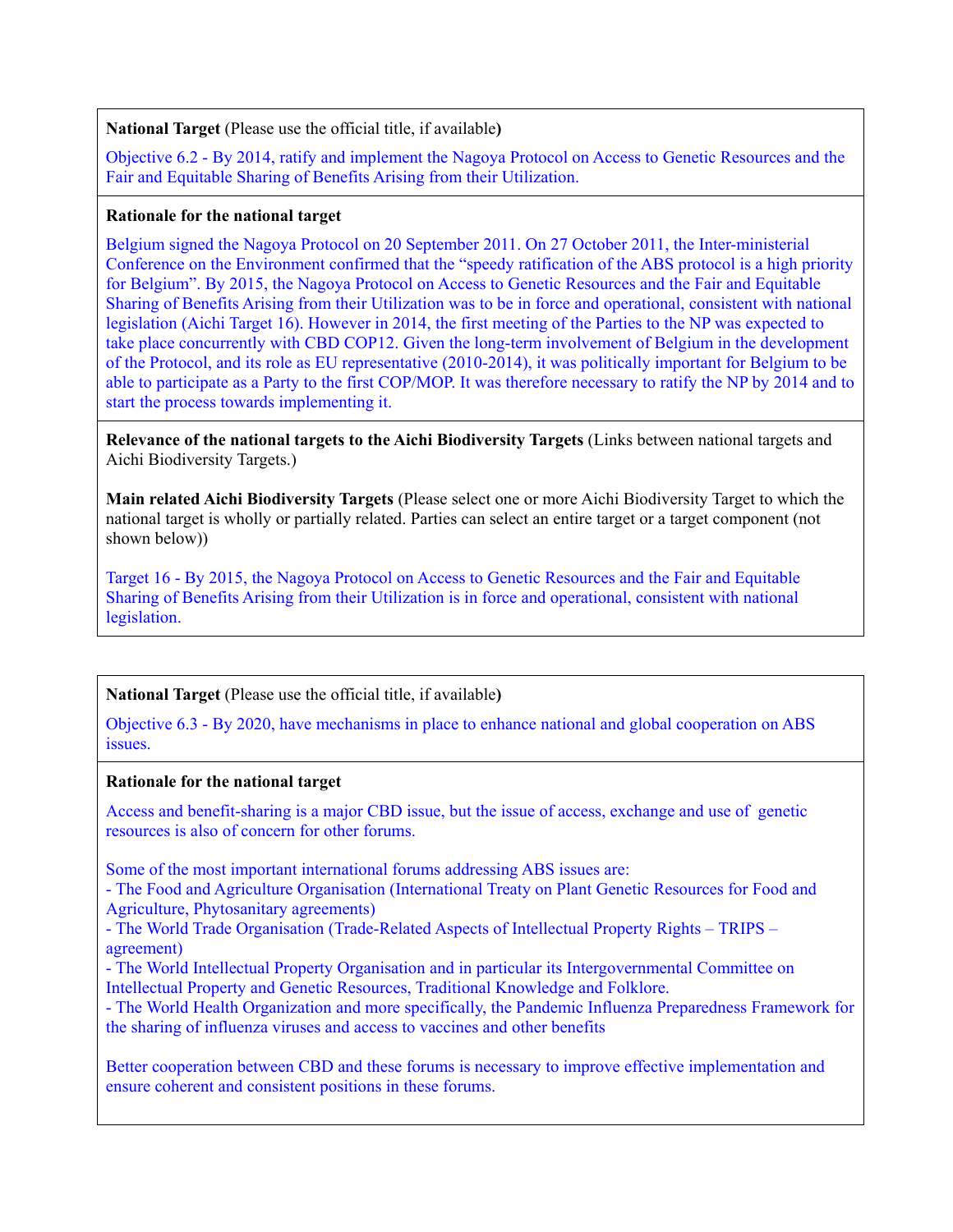There might also be a link between CBD and CITES on ABS issues where it could be relevant for CITES implementation authorities and CBD-related authorities to have a full understanding of ABS issues and how they might be affected by CITES implementation and vice versa. A better understanding of ABS issues could ensure that decisions taken under CITES and CBD are coherent so as to avoid misunderstandings or misinterpretations.

At Belgian level, coordination mechanisms under the Coordination Committee for the International Environment Policy should be further refined to ensure cooperation between focal points for the coherent national implementation of ABS related provisions under the different relevant processes.

**Relevance of the national targets to the Aichi Biodiversity Targets** (Links between national targets and Aichi Biodiversity Targets.)

**Main related Aichi Biodiversity Targets** (Please select one or more Aichi Biodiversity Target to which the national target is wholly or partially related. Parties can select an entire target or a target component (not shown below))

Target 16 - By 2015, the Nagoya Protocol on Access to Genetic Resources and the Fair and Equitable Sharing of Benefits Arising from their Utilization is in force and operational, consistent with national legislation.

#### **National Target** (Please use the official title, if available**)**

Objective 6.4 - By 2020, create operational mechanisms to protect the knowledge, innovations and practices of indigenous and local communities embodying traditional lifestyles relevant to the conservation and sustainable use of biodiversity.

#### **Rationale for the national target**

Indigenous and local communities are closely linked with biodiversity and contribute to its protection. Traditional knowledge possessed by indigenous and local communities on the possible uses of the biodiversity that surrounds them forms an important basis for the conservation of biodiversity and its sustainable use. It is an important resource, particularly in the search for genetic resources of potential value. This age-old knowledge needs to be preserved and maintained.

Holders of traditional knowledge are key stakeholders in ABS agreements and initiatives. Article 8j of the CBD addresses specifically the respect, preservation and maintenance of the knowledge, innovations and practices of indigenous and local communities embodying traditional lifestyles relevant for the conservation and sustainable use of biological diversity. It also encourages the wider application of this knowledge, with the approval and involvement of those holding it, on the understanding that any benefits that arise from the use of such traditional knowledge associated with GRs will be shared.

Moreover, the Nagoya Protocol reinforces Article 8j of the CBD by requiring Parties to take measures, as appropriate, in order that the benefits arising from the utilization of traditional knowledge associated with genetic resources and of genetic resources that are held by indigenous and local communities (in accordance with domestic legislation regarding the established rights of these indigenous and local communities over these genetic resources) are shared in a fair and equitable way with indigenous and local communities (ILCs) holding such knowledge or such genetic resources (Article 5). Similarly, Articles 6 and 7 of the Nagoya Protocol require that Parties shall take measures with the aim of ensuring that Prior Inform Consent or approval and involvement of ILC is obtained (in accordance with domestic law) to access to genetic resources and traditional knowledge associated with genetic resources held by those ILCs.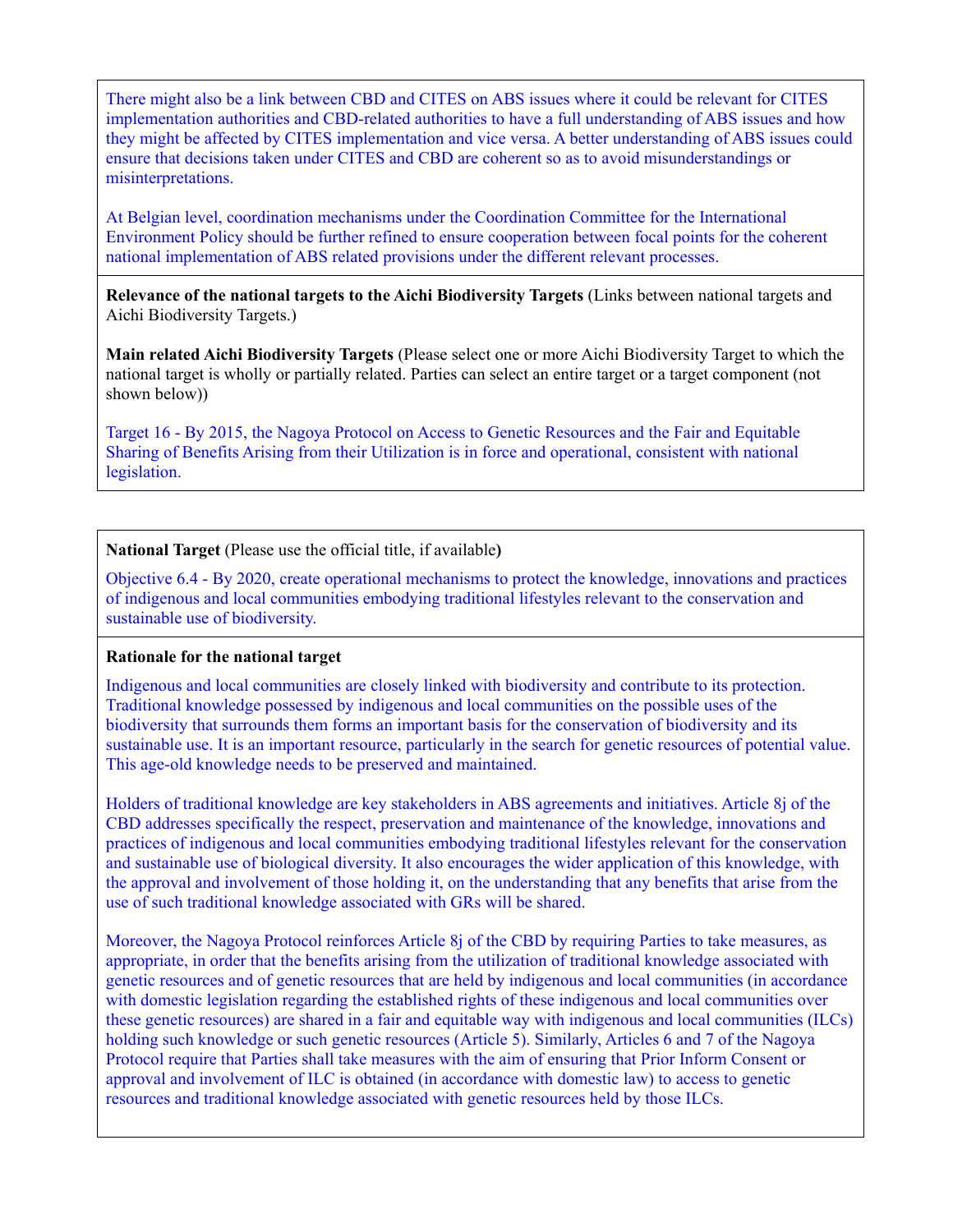Article 15.1 of ILO Convention 169 specifically recognizes the rights of indigenous and local communities to the natural resources on their territories, including the right to participate in the use, management and conservation of these resources.

Belgium participates in relevant international discussions and has subscribed to several processes concerning traditional knowledge. Traditional knowledge, innovations and practices should be recognised in access and benefit-sharing arrangements. The participation of representatives of indigenous and local communities in appropriate forums should be supported. Furthermore, the preservation and sharing of traditional knowledge will be integrated into those Belgian development cooperation or scientific cooperation projects that target indigenous and local communities as primary stakeholders.

Considering GMOs in agriculture covered by patents owned by multinationals, special care should be taken to avoid that their use would alter or eliminate traditional agricultural practices, leading to biodiversity as well as to social threats (cf. obj. 4c.7; 4d.3 and 4f.4). Moreover, transgenes being sometimes possibly issued from living organisms traditionally known for their interesting properties, equitable sharing of benefits arising from those genes should be promoted.

**Relevance of the national targets to the Aichi Biodiversity Targets** (Links between national targets and Aichi Biodiversity Targets.)

**Main related Aichi Biodiversity Targets** (Please select one or more Aichi Biodiversity Target to which the national target is wholly or partially related. Parties can select an entire target or a target component (not shown below))

Target 18 - By 2020, the traditional knowledge, innovations and practices of indigenous and local communities relevant for the conservation and sustainable use of biodiversity, and their customary use of biological resources, are respected, subject to national legislation and relevant international obligations, and fully integrated and reflected in the implementation of the Convention with the full and effective participation of indigenous and local communities, at all relevant levels.

**Other related Aichi Biodiversity Targets** (Please select one or more Aichi Biodiversity Target to which the national target is indirectly related.)

Target 16 - By 2015, the Nagoya Protocol on Access to Genetic Resources and the Fair and Equitable Sharing of Benefits Arising from their Utilization is in force and operational, consistent with national legislation.

**Relevant websites, web links, and files** (Please use this field to indicate any relevant websites, web links or documents where additional information related to this national target can be found.)

<Add link> <Add file>

**National Target** (Please use the official title, if available**)**

Objective 6.5 - By 2015, have a functional Access and Benefit Sharing Clearing House in place.

### **Rationale for the national target**

The Nagoya Protocol in particular establishes an Access and Benefit-sharing Clearing House (ABS-CH) as part of the CBD CHM. The ABS CH should serve as a means for sharing information related to access and benefit sharing (art.14 of the Protocol). Moreover it has a role to play in awareness-raising including about the importance of genetic resources and traditional knowledge associated with genetic resources and is seen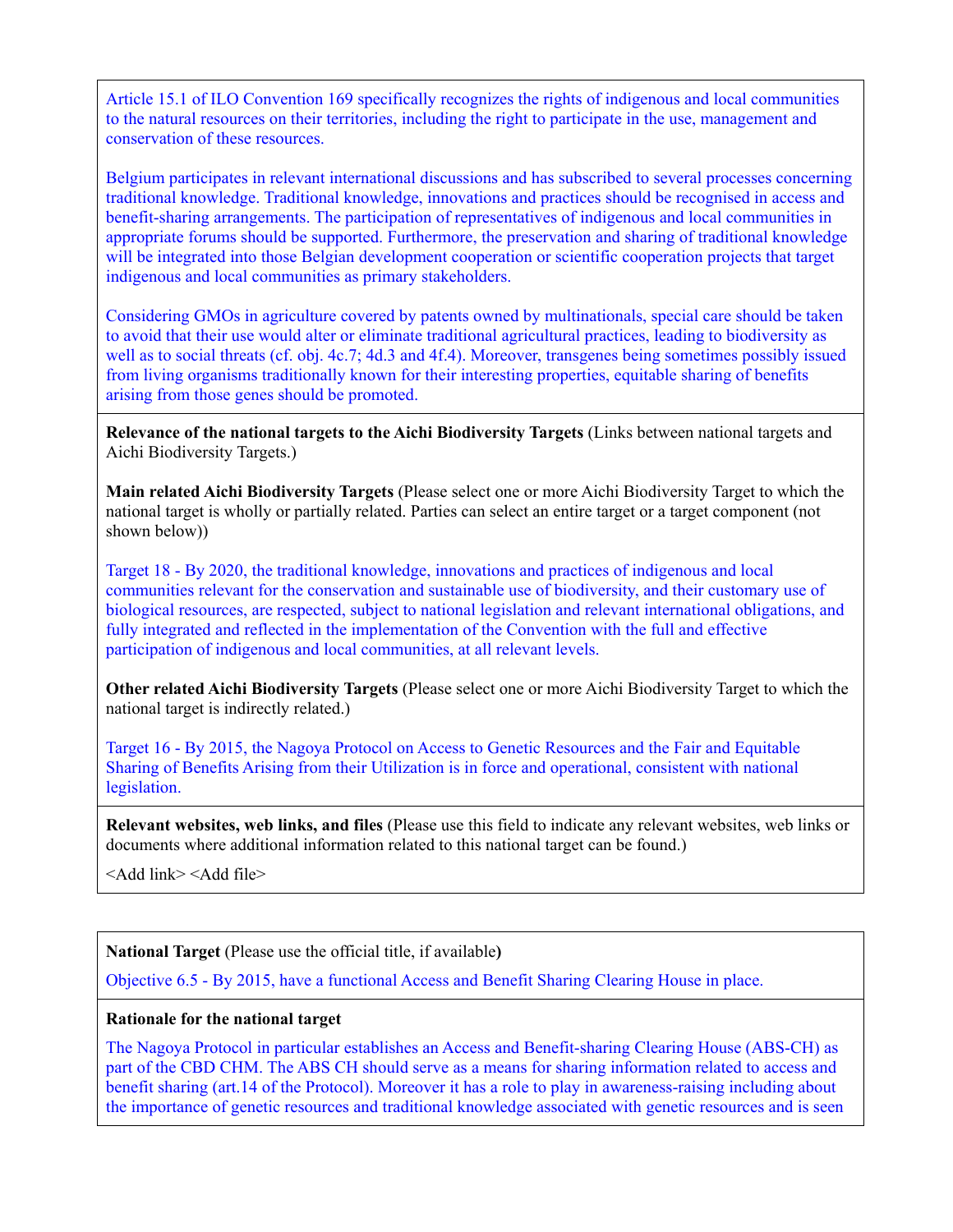as an important tool to promote and enhance legal certainty, clarity and transparency in the implementation of the Nagoya Protocol. In this respect, one of the main goals of the CH should be to support compliance by contributing to clearness, transparency and certainty.

**Relevance of the national targets to the Aichi Biodiversity Targets** (Links between national targets and Aichi Biodiversity Targets.)

**Main related Aichi Biodiversity Targets** (Please select one or more Aichi Biodiversity Target to which the national target is wholly or partially related. Parties can select an entire target or a target component (not shown below))

Target 16 - By 2015, the Nagoya Protocol on Access to Genetic Resources and the Fair and Equitable Sharing of Benefits Arising from their Utilization is in force and operational, consistent with national legislation.

**National Target** (Please use the official title, if available**)**

Objective 7 - Improve and communicate scientific knowledge on biodiversity and ecosystem services

### **Rationale for the national target**

Effective conservation and sustainable use of biodiversity requires the correct identification and spatiotemporal monitoring of all its components at all its levels of organisation, i.e. from genes to ecosystems. Adequate knowledge of the status and trends of biodiversity and of the services it provides is a prerequisite for an adaptive management of the ecosystems. Yet we are faced with many gaps in our knowledge on biodiversity primary data and on the role of taxa in ecosystem functioning.

The consequences of present and future biodiversity loss, both for ecosystem health and for human wellbeing, are poorly understood, while the effectiveness of policy responses remains largely undocumented. Impacts of alien invasive species have been insufficiently addressed. Creating synergy between policy responses and research depends largely on our ability to improve and communicate our existing knowledge as well as the necessary additional knowledge on biodiversity.

Addressing the gaps will require (i) more investment and capacity-building in key biological disciplines such as taxonomy and ecology, (ii) easy and open access to biodiversity data and research information [78], and (iii) improvement of the coordination and communication between policy and research.

The aforementioned gaps are particularly prevalent in developing countries. The Belgian Government provides increasing support and funding to research and training, with the aim of improving knowledge of and capacity-building for biodiversity in these countries. These efforts will in turn contribute to improve the implementation of the multilateral environmental agreements ratified by these countries.

The operational objectives in this National Biodiversity Strategy draw on the research objectives in the Message from Malahide (Duke, 2005), in particular on Objective 16, the Killarney Declaration and Recommendations, and on the European Action Plan for Biodiversity Research (www.epbrs.org).

**Relevance of the national targets to the Aichi Biodiversity Targets** (Links between national targets and Aichi Biodiversity Targets.)

#### **Main related Aichi Biodiversity Targets**:

Target 19 - By 2020, knowledge, the science base and technologies relating to biodiversity, its values, functioning, status and trends, and the consequences of its loss, are improved, widely shared and transferred, and applied.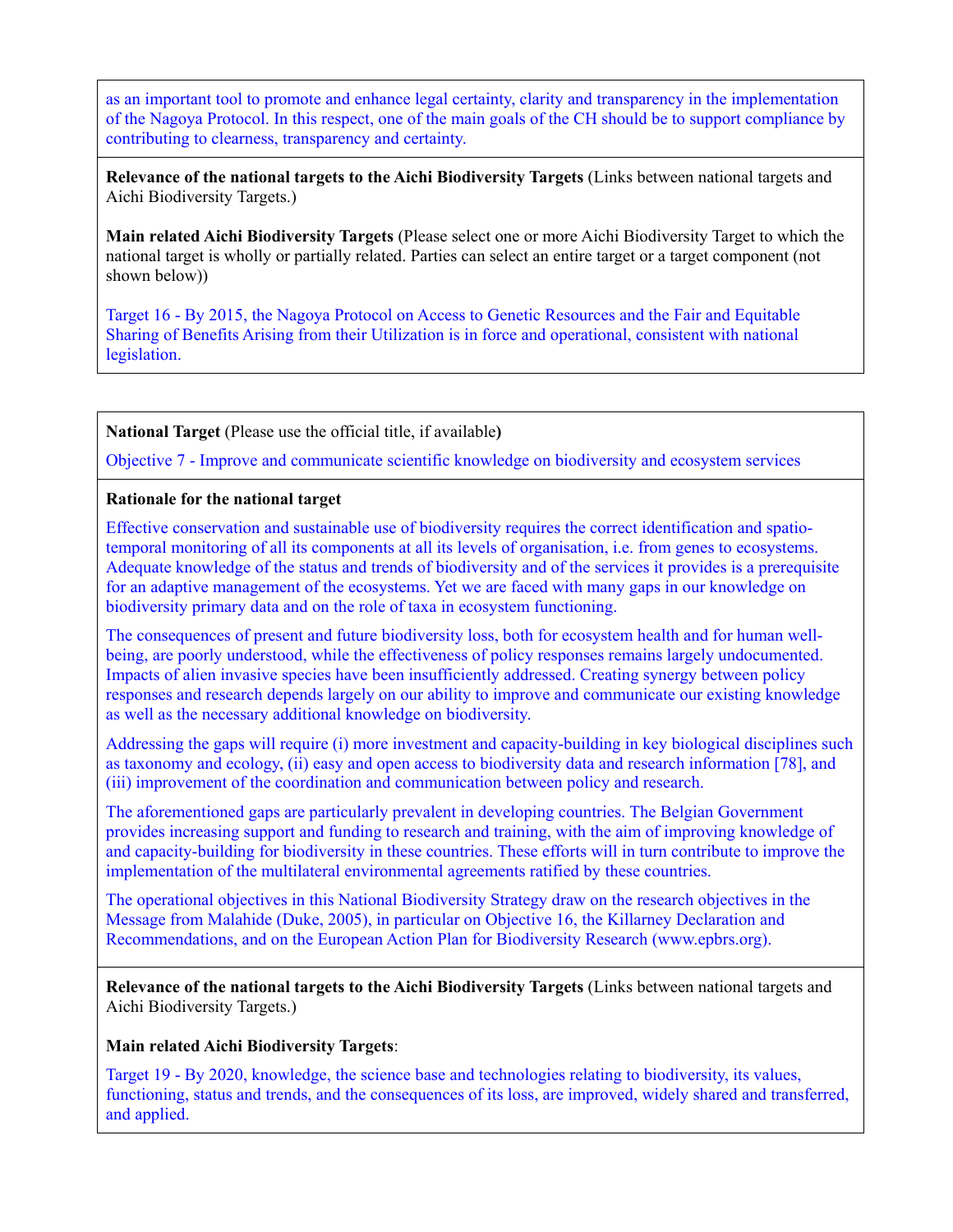**Other relevant information** (Please use this field to provide any other relevant information, such as the process of developing and adopting the national target, the stakeholders involved or the strategies and plans in which this national target has been included.)

The stakeholders involved in the implementation of this objective are: the federal authority and regional authorities for environment and agriculture, educational establishments, national networks of scientific and policy experts in support of the IPBES, the Belgian Biodiversity Platform (focusing on knowledge brokerage, topical knowledge incubation, and mobilizing/publishing biodiversity data), universities, Federal Research Institutes, NGOs, sectors, The National Biosafety Council, researchers, the Belgian Development Agency, the general public and any association working towards the same goal as the NBS.

## **National Target** (Please use the official title, if available**)**

Objective 7.1 - Compile and synthesise existing data and information and disseminate this knowledge to a wider audience.

### **Rationale for the national target**

The book 'Biodiversity in Belgium, a country study' (*Peeters et al*., 2003) presents a detailed overview of existing knowledge on Belgium's biodiversity (status, trends and threats). In addition, this country study also emphasises the urgent need to extend and deepen our understanding of all components of our biodiversity.

Further compilations and synthesis of existing data and (meta) information, making full use of electronic tools, will provide an even more solid background for detecting gaps in research needs and policy-relevant priorities, and could serve as an essential catalogue to support the access to genetic resources. The development of a web portal, in accordance with obligations in the framework of the Global Biodiversity Information Facility (GBIF), could serve as a basis for a national register of species.

The dissemination of scientific data and information on biodiversity should not only be aimed at the scientific community, but should reach the widest audience possible in an adapted language, including decision-makers, teachers, students and the general public. The development of databases to access ongoing and past studies and research could be a very useful tool to this end. This will require the primary scientific data and conclusions to be presented in a format and language accessible for a non‑specialist audience. This will be particularly important when biodiversity themes are incorporated in educational and public awareness programmes.

**Relevance of the national targets to the Aichi Biodiversity Targets** (Links between national targets and Aichi Biodiversity Targets.)

**Main related Aichi Biodiversity Targets** (Please select one or more Aichi Biodiversity Target to which the national target is wholly or partially related. Parties can select an entire target or a target component (not shown below))

Target 19 - By 2020, knowledge, the science base and technologies relating to biodiversity, its values, functioning, status and trends, and the consequences of its loss, are improved, widely shared and transferred, and applied.

**Other relevant information** (Please use this field to provide any other relevant information, such as the process of developing and adopting the national target, the stakeholders involved or the strategies and plans in which this national target has been included.)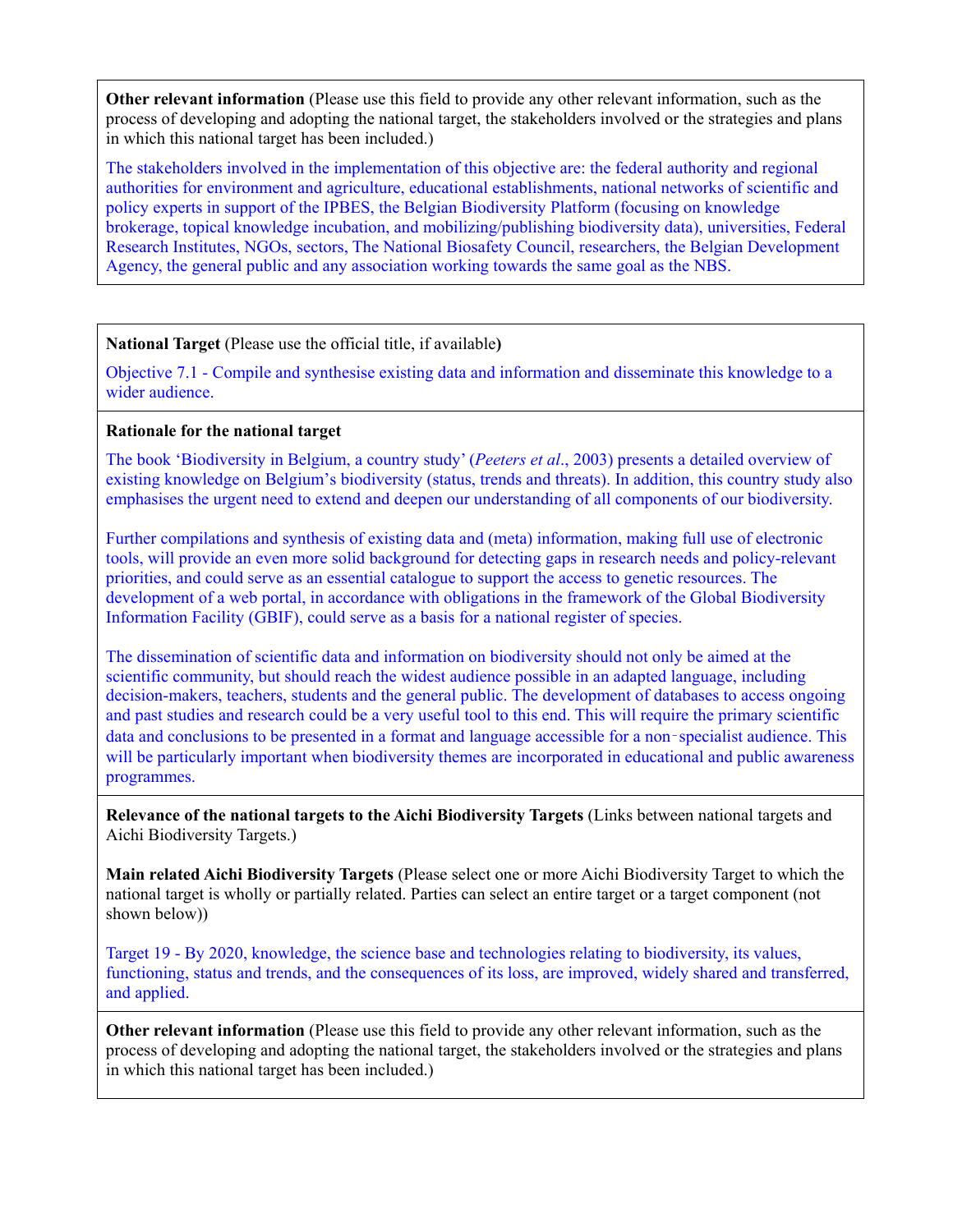Mobilising and publishing biodiversity data is one of the key areas of work of the Belgian Biodiversity Platform, also serving as national focal point to GBIF. The [Belgian Data Portal](http://data.biodiversity.be/) showcases biodiversity data published by Belgium through [GBIF](http://www.gbif.org/) and its scientific use by Belgian authors.

**Relevant websites, web links, and files** (Please use this field to indicate any relevant websites, web links or documents where additional information related to this national target can be found.)

GBIF Belgian Country report:

[https://www.gbif.org/sites/default/files/gbif\\_analytics/country/BE/GBIF\\_CountryReport\\_BE.pdf](https://www.gbif.org/sites/default/files/gbif_analytics/country/BE/GBIF_CountryReport_BE.pdf)

**National Target** (Please use the official title, if available**)**

Objective 7.2 - Promote and encourage research that contributes to the knowledge and understanding of Belgium's biodiversity and ecosystem services and their values.

## **Rationale for the national target**

Full and effective implementation of many of the actions identified in the Belgian Biodiversity Strategy requires a considerable improvement in the knowledge and understanding of Belgium's biodiversity and ecosystem services provided. Methodologies to value biodiversity and ecosystem services, including the ecological aspects related to ecosystem structure and functions, the socio-economic aspects and the monetary aspects, are being developed, notably in support of operational objective 5.11. More research is also needed on biodiversity at the genetic, species and ecosystem levels, while the peer-reviewed output of this research must be disseminated rapidly, in order to allow for adaptive management.

Obviously, several issues in the Belgian Biodiversity Strategy need immediate action, for instance to remedy imminent threats for which there is insufficient time to allow for in-depth research to underpin rescue actions. On the other hand, in the absence of extensive research data, such immediate actions risk failure or producing negative, unexpected side effects. It is therefore essential to design research projects in such a way that the expected results can guide and underpin immediate actions, and also generate data that may help to plan and achieve biodiversity conservation and management in the long term.

Major research impulses are required in the areas of taxonomy and ecology, including inventory projects, protocols for rapid biodiversity assessment, and programmes for long-term monitoring, as well as in detailed ad hoc conservation initiatives (for example in nature reserves and other protected areas). The establishment of thematic inventories (agricultural biodiversity, medicinal plants biodiversity) should be promoted as well as the establishment of a precise cartography of plants related to potentially imminent GMO cultures.

Specific research should also focus on the links between, inter alia, biodiversity and health, biodiversity and climate change, in terms of potential and opportunity to conserve and sustainably use biodiversity.

**Relevance of the national targets to the Aichi Biodiversity Targets** (Links between national targets and Aichi Biodiversity Targets.)

**Main related Aichi Biodiversity Targets** (Please select one or more Aichi Biodiversity Target to which the national target is wholly or partially related. Parties can select an entire target or a target component (not shown below))

Target 19 - By 2020, knowledge, the science base and technologies relating to biodiversity, its values, functioning, status and trends, and the consequences of its loss, are improved, widely shared and transferred, and applied.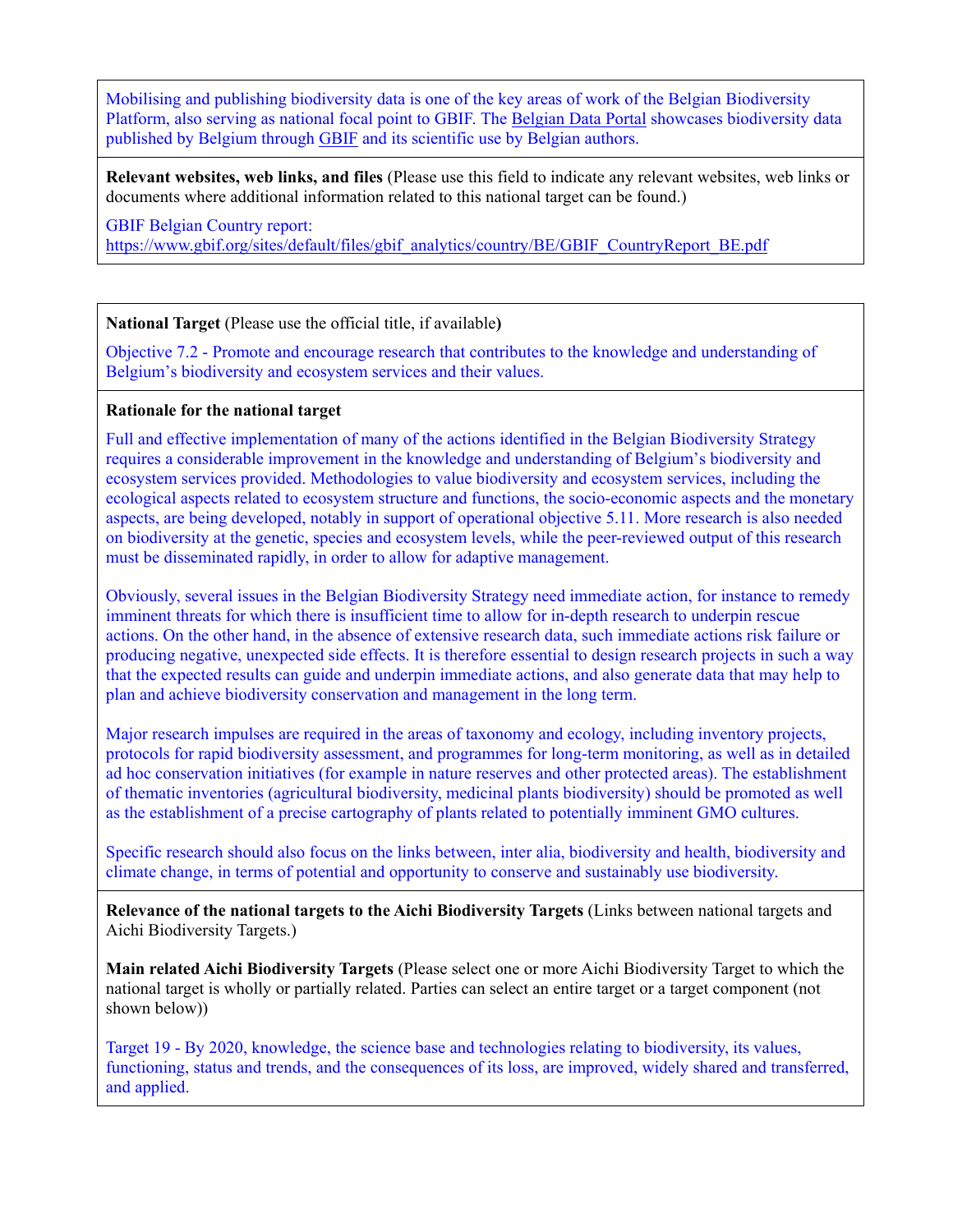## **National Target** (Please use the official title, if available**)**

Objective 7.3 - Develop adequate monitoring methodologies and biodiversity indicators.

## **Rationale for the national target**

Monitoring of biodiversity and remedying of the causes of threatening processes are inherent to all the objectives of Belgium's Biodiversity Strategy, and in particular to its Objectives 1 and 2. Hence more research should be carried out on monitoring methodologies and the development of biodiversity indicators. These research efforts should be conducted in agreement and, if possible, in collaboration with similar programmes carried out at a European and international level, and should take the Aichi biodiversity targets and SEBI-initiative into consideration.

The definition of national standards for biodiversity inventories and monitoring using an appropriate set of common indicators (see Objective 1) will enable the evaluation and communication of progress made by Belgium towards the 2020 target, and help fulfil reporting obligations to international bodies. It will also allow for an adaptive management of components of biodiversity (in particular with regard to climate change), and for strengthening policies related to activities and processes that threaten biodiversity.

**Relevance of the national targets to the Aichi Biodiversity Targets** (Links between national targets and Aichi Biodiversity Targets.)

**Main related Aichi Biodiversity Targets** (Please select one or more Aichi Biodiversity Target to which the national target is wholly or partially related. Parties can select an entire target or a target component (not shown below))

Target 19 - By 2020, knowledge, the science base and technologies relating to biodiversity, its values, functioning, status and trends, and the consequences of its loss, are improved, widely shared and transferred, and applied.

# **National Target** (Please use the official title, if available**)**

Objective 7.4 - Map and assess the state of ecosystems and their services and assess the values of such services.

### **Rationale for the national target**

The EU "Mapping and Assessment of Ecosystems and their Services" (MAES) initiative aims to improve knowledge of ecosystems and their services (EU Biodiversity Strategy target 2, action 5). This implies that Member States, with the assistance of the European Commission, map and assess the state of ecosystems and their services on their national territory (by 2014) and assess the values of such services and promote the integration of these values into accounting and reporting systems at EU and national levels (by 2020).

Research will be needed to attain these goals, and to come to a better understanding of ecosystem processes as well as of how humans use biodiversity, how these uses affect biodiversity and ecosystem services, and how this usage can be sustainable. Initiatives under the community of practice on Belgian Ecosystems and Society (BEES community [80]) of the Belgian Biodiversity Platform are being taken in this context. The Belgian MAES working group was initiated in 2012 and includes Belgian biodiversity and ecosystem services experts and stakeholders (see also operational objective 7.5 hereunder).

**Relevance of the national targets to the Aichi Biodiversity Targets** (Links between national targets and Aichi Biodiversity Targets.)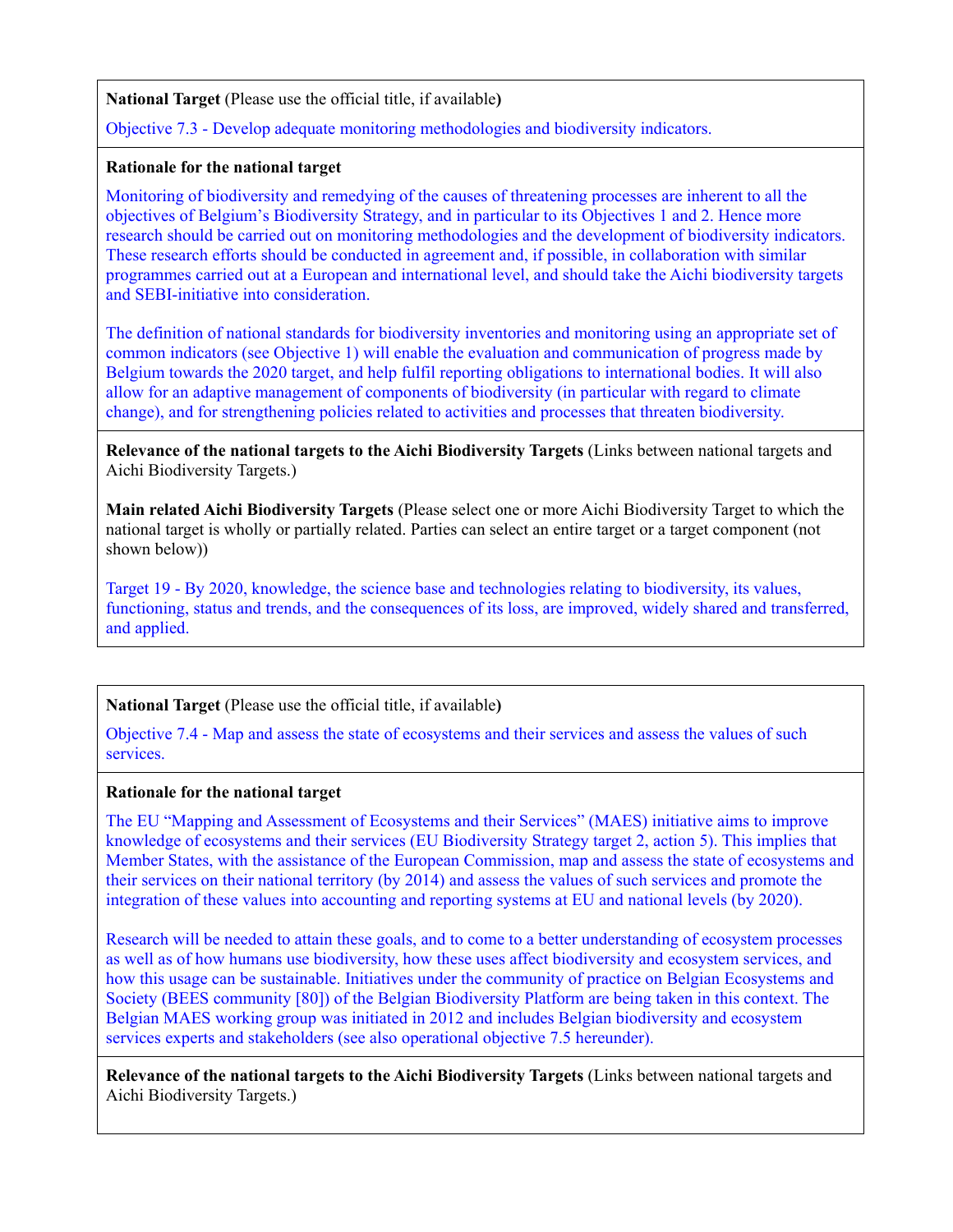**Main related Aichi Biodiversity Targets** (Please select one or more Aichi Biodiversity Target to which the national target is wholly or partially related. Parties can select an entire target or a target component (not shown below))

Target 19 - By 2020, knowledge, the science base and technologies relating to biodiversity, its values, functioning, status and trends, and the consequences of its loss, are improved, widely shared and transferred, and applied.

**Other relevant information** (Please use this field to provide any other relevant information, such as the process of developing and adopting the national target, the stakeholders involved or the strategies and plans in which this national target has been included.)

Other National Indicators:

\* FLE111 - Flemish Region 11. Conservation status of habitats of European interest \* WAL005 - Walloon Region: Conservation status of habitats

**National Target** (Please use the official title, if available**)**

Objective 7.5 - Evaluate the level of integration of biodiversity into sectoral policies and their impact on biodiversity

### **Rationale for the national target**

Biodiversity in Belgium is mainly threatened by anthropogenic activities, often governed by sectoral policies. Specific research should be developed both to increase current knowledge on the impact of sectoral policies on biodiversity, and to assess the level of integration of biodiversity into these sectoral policies.

The integration of biodiversity management into sectoral policies implies that biodiversity-related issues will be mainstreamed into all socio-economic sectors, such as agriculture, biotechnology, energy, fishery, forestry and tourism.

More research is needed to evaluate the level of integration of biodiversity and for example gain an idea of the effects of present day agrotechnology on both agricultural biodiversity and wild flora and fauna (for example pollinators). Research should also include the study of the effects of emerging technologies (for example GMOs and nanotechnologies) on biodiversity (see Operational Objective 2.1).

**Relevance of the national targets to the Aichi Biodiversity Targets** (Links between national targets and Aichi Biodiversity Targets.)

**Main related Aichi Biodiversity Targets** (Please select one or more Aichi Biodiversity Target to which the national target is wholly or partially related. Parties can select an entire target or a target component (not shown below))

Target 19 - By 2020, knowledge, the science base and technologies relating to biodiversity, its values, functioning, status and trends, and the consequences of its loss, are improved, widely shared and transferred, and applied.

**National Target** (Please use the official title, if available**)**

Objective 7.6 - Improve our knowledge of the socio-economic benefits of biodiversity and ecosystem services.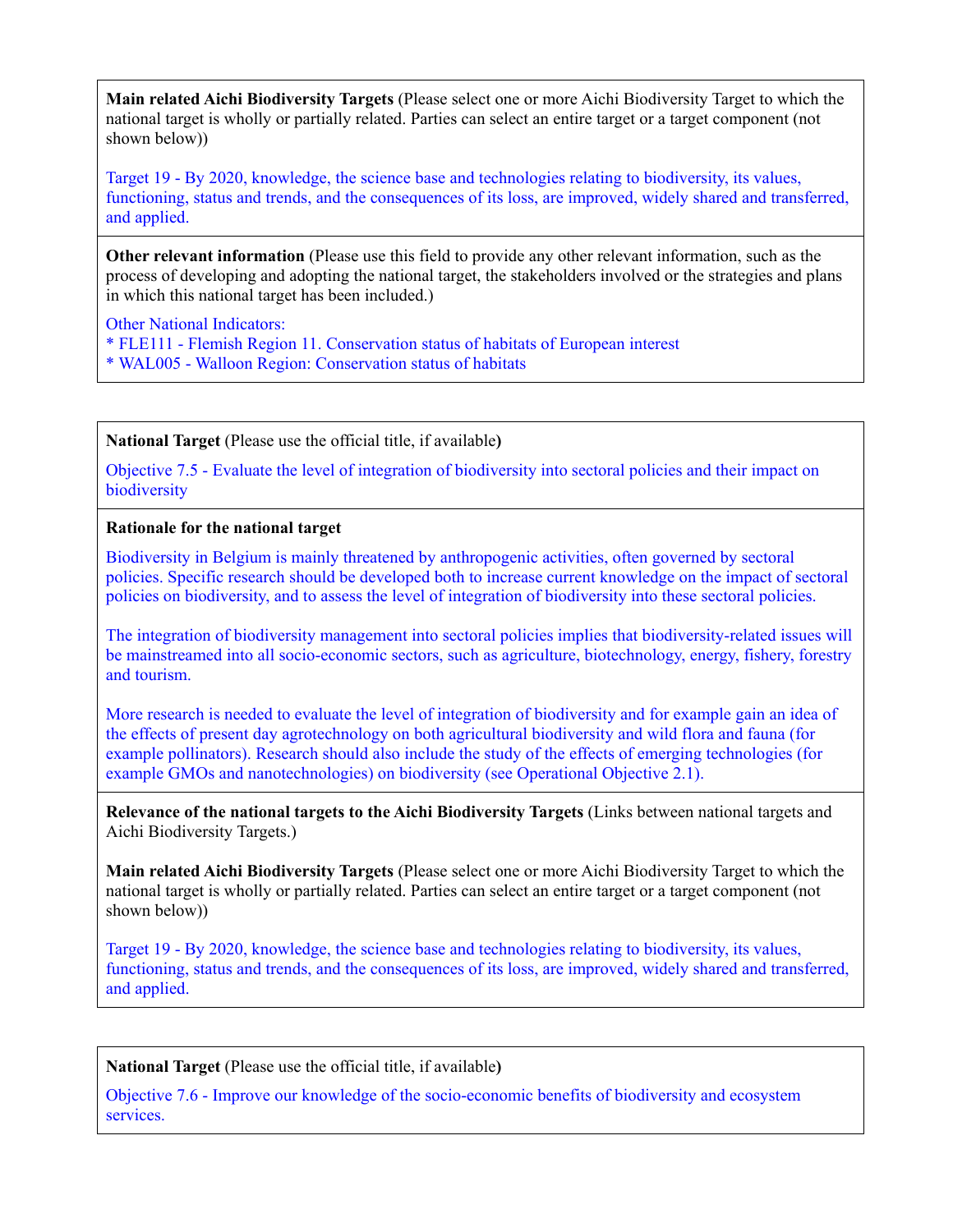#### **Rationale for the national target**

The integration of socio-economic sciences into the field of biodiversity research is of major importance in order to slow down and halt the continuing human-mediated loss of biodiversity. This should include the analysis of public awareness and perceptions, and consumers' attitudes and preferences with regard to biodiversity, and then how both of these factors relate to behaviour and public policy.

To influence policy-making and stimulate public awareness, increased knowledge of the values of biodiversity (not limited to pure economic value) is needed, for instance by improving methods for their valuation and by conducting high-profile studies on the values of biodiversity and ecosystem services in ecosystems of topical interest. In the valuation process, the relationships between health (physical and mental well-being) and biodiversity should also be investigated. More research should be dedicated to the link between changes in biodiversity and the rise in incidence of some already existing human and animal diseases or in the emergence of new ones.

**Relevance of the national targets to the Aichi Biodiversity Targets** (Links between national targets and Aichi Biodiversity Targets.)

**Main related Aichi Biodiversity Targets** (Please select one or more Aichi Biodiversity Target to which the national target is wholly or partially related. Parties can select an entire target or a target component (not shown below))

Target 19 - By 2020, knowledge, the science base and technologies relating to biodiversity, its values, functioning, status and trends, and the consequences of its loss, are improved, widely shared and transferred, and applied.

## **National Target** (Please use the official title, if available**)**

Objective 7.7 - Improve the Science-Policy interface in biodiversity and promote actor participation.

## **Rationale for the national target**

The existing interfaces between policy and research, with not enough research being policy-relevant, and insufficient application of existing knowledge in policy–making, should be strengthened. This will require efforts at different levels: not only from the scientific to the policy level, but also the other way round.

The recent establishment of an Intergovernmental Science-Policy Platform on Biodiversity and Ecosystem Services (IPBES) creates an appropriate stage for the improvement of the science-policy interface. Belgium plays an active role in the operationalization of the Platform through its membership and through national networks of scientific and policy experts in support of the IPBES, such as the BEES Community of Practice or the Belgian Community of Practice on Biodiversity and Health (COPBH). Belgium also has a platform dedicated to science-policy interfacing (i.e. the Belgian Biodiversity Platform), hosting the national focal points for GBIF, IPBES and IUCN – and coordinating several communities of practice as the ones mentioned above.

Previous and ongoing research and science communication programmes could be valorised as useful models for bringing together different experts, generalists, and other stakeholders driven by the need to deliver a response to a complex problem. They could also contribute to translating research outcomes into policy advice, developing policy support tools, and promoting policy-relevant research.

Innovative solutions and methodologies are required to optimise the links between research and policy and promote actor's participation in the development and implementation of new policies. The fragmentation of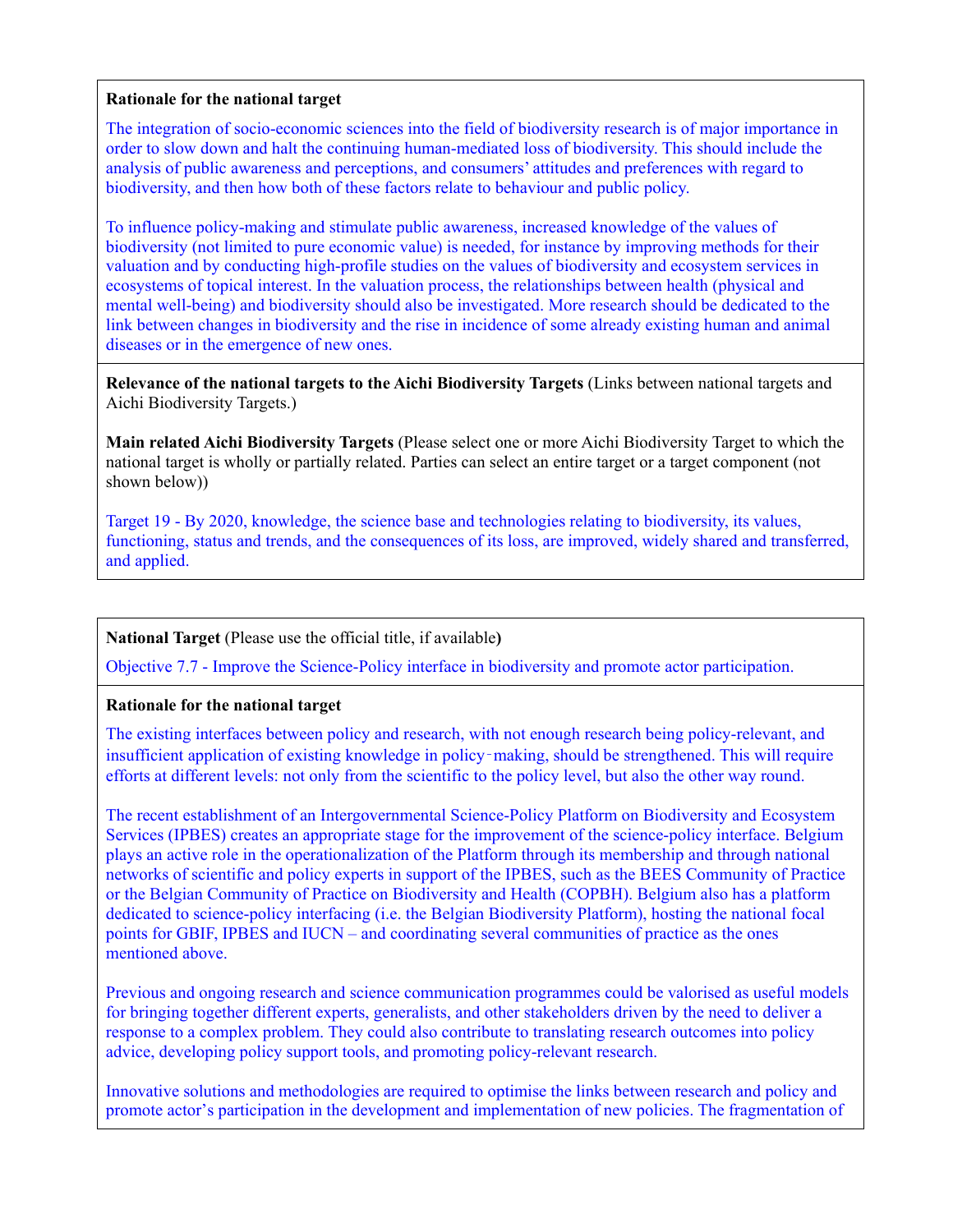the institutional framework in Belgium often brings many people together in discussions on biodiversity, which does not always lead to an efficient work. Creative solutions should be proposed to install a mechanism and institutional arrangements aiming to simplify procedures and ensure participation (a.o. participation and consultation methods, effective communication models, etc.). The positive and negative impacts of socio-cultural and economic factors (a.o. recreation) must also be assessed.

An important aspect of linking research to policy is effective communication. Training courses and materials could be developed to help researchers communicate more effectively, not only the results of their research but also the process of research, in order to better highlight the way research is planned and executed. Decision-makers could also beneficiate from training in using and requesting scientific advice (e.g. how to ask the right questions) and in the identification of suitable sources of information.

The ability of administrations to make use of scientific information could be enhanced by encouraging secondments from universities and scientific institutions, into government. Secondments the other way – of officials taking a sabbatical in a university or in a scientific institution – might also help develop expertise and networks.

**Relevance of the national targets to the Aichi Biodiversity Targets** (Links between national targets and Aichi Biodiversity Targets.)

**Main related Aichi Biodiversity Targets** (Please select one or more Aichi Biodiversity Target to which the national target is wholly or partially related. Parties can select an entire target or a target component (not shown below))

Target 19 - By 2020, knowledge, the science base and technologies relating to biodiversity, its values, functioning, status and trends, and the consequences of its loss, are improved, widely shared and transferred, and applied.

**Relevant websites, web links, and files** (Please use this field to indicate any relevant websites, web links or documents where additional information related to this national target can be found.)

Belgian Biodiversity Platform: [www.biodiversity.be.](http://www.biodiversity.be/) IPBES Belgian Focal Point: [www.biodiversity.be/ipbes.](http://www.biodiversity.be/ipbes)

**National Target** (Please use the official title, if available**)**

Objective 7.8 - Promote research on the effects of GMOs and products of synthetic biology on biodiversity and on related socio-economic aspects, and on methodologies to assess these.

### **Rationale for the national target**

Methods are needed to predict and prevent potential invasive behaviour of GMOs released into the environment, especially for new types of GMOs, and if already relevant, for products ensuing from synthetic biology or other new genetic modification techniques. In order to allow coexistence of different forms of culture and to avoid potential negative effects of transgenes on the wild environment, research is also needed to develop reliable methods to predict and reduce the probability of transfers of genetic material from transgenic organisms.

There is also a need to adapt and, if necessary develop methodologies in order to monitor and coordinate data on potential unforeseen effects of GMOs, not only on individual species but also on community structures of the ecosystem, after their deliberated release and commercialisation. In order to pursue objective 4c.7, case-by-case monitoring of potentially adverse effects on biodiversity as a result of the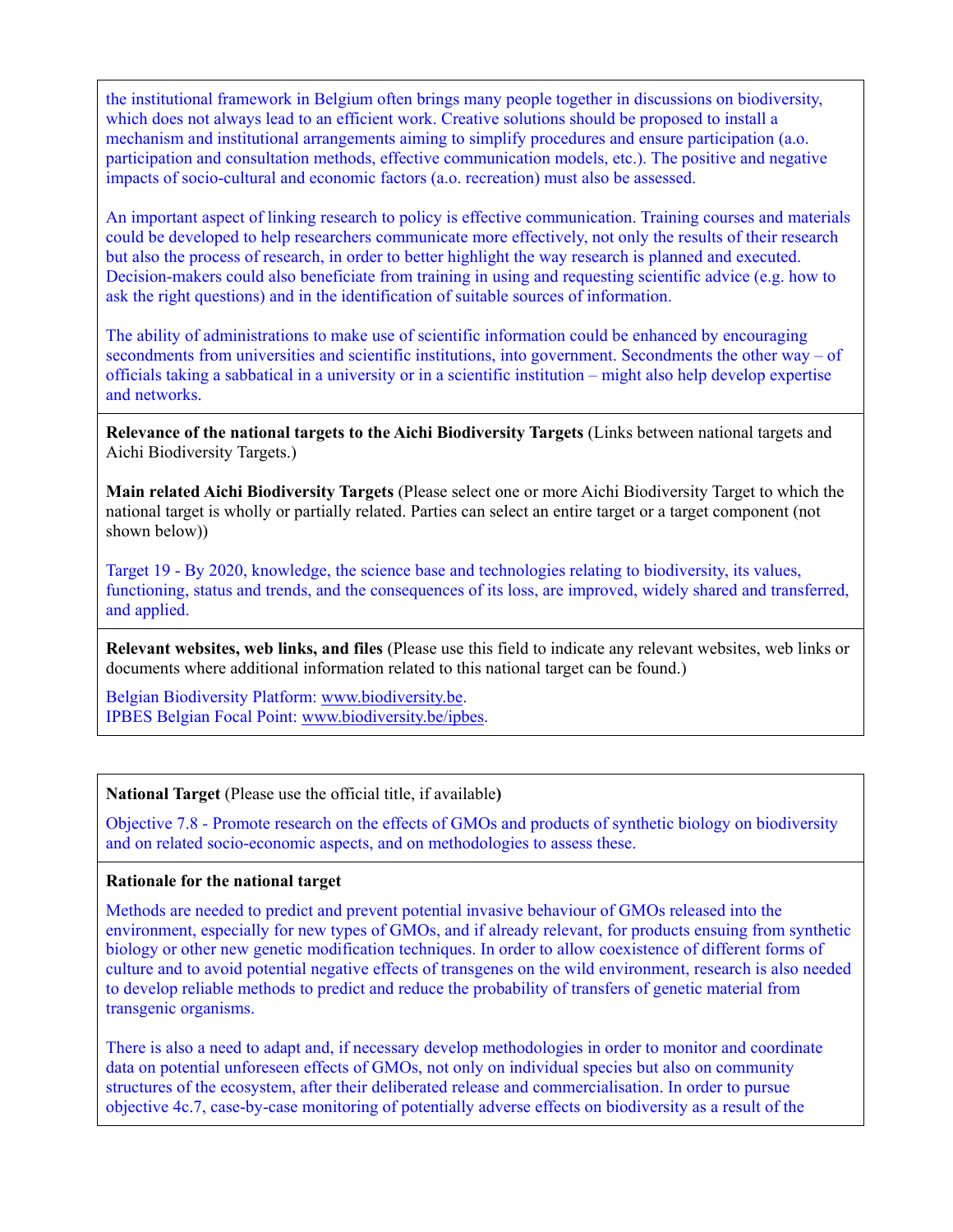introduction of GMO cultures in Belgium should be undertaken. If risk evaluation and monitoring methods are already suggested by the guidelines of the strongest world biosafety regulations like those of the EU, the implementation of such guidelines should be seriously and completely pursued in a professional and transparent way.

As such GMO risk evaluations need to consider different ecosystems and agro- ecosystems as well as various species, including non-targets species, and especially those that are of particular relevance such as biological indicator species, or that play a specific role in the ecosystem (earthworms, mycorrhizal fungi associated with roots, etc.). Better risk assessments on GMOs and avoidance of negative impacts on human health and the environment must be ensured to contribute to the Aichi objectives.

Furthermore, as encouraged by Article 26 of the Cartagena Protocol on Biosafety, extensive socio-economic studies on the impacts of GMO cultures introduction in Belgium and elsewhere in the world should in particular be undertaken (link with Objectives 4c.7, 4d.3, 4f.4, 5.8, and 6). Capacity building on biosecurity can and should be integrated into development plans with partner countries.

**Relevance of the national targets to the Aichi Biodiversity Targets** (Links between national targets and Aichi Biodiversity Targets.)

**Main related Aichi Biodiversity Targets** (Please select one or more Aichi Biodiversity Target to which the national target is wholly or partially related. Parties can select an entire target or a target component (not shown below))

Target 19 - By 2020, knowledge, the science base and technologies relating to biodiversity, its values, functioning, status and trends, and the consequences of its loss, are improved, widely shared and transferred, and applied.

## **National Target** (Please use the official title, if available**)**

Objective 8 - Involve the community through communication, education, public awareness and training

## **Rationale for the national target**

As for many measures related to sustainable development, the success of the implementation of the National Biodiversity Strategy will depend on the understanding by civil society, private organisations and the public authorities of the importance of, and the measures required for the protection of biodiversity.

Several initiatives have already been taken, in different forms at different levels, by the different bodies involved in nature education activities. Local plans ('Plan Communaux pour le développement de la Nature', 'Gemeentelijke en provinciale milieubeleidsplannen', river contracts, etc.) have been developed to communicate and involve stakeholders. The primary and secondary education programmes have included some basic education on nature issues. Some initiatives have also been taken at the higher-education level. Volunteer associations are involved in nature and environmental education. Administrations and scientific institutions are also involved in communication activities (publication of brochures, articles, etc.). However, the work done has been fragmented and not sufficiently complementary. Furthermore, groups having a greater impact on nature are not targeted enough and should receive specialised education.

In communication, it is crucial to link biodiversity to culture and to make use of the new and traditional media to raise awareness on the problems encountered by biodiversity (a.o. games, theatre, press, radio, video, TV, internet).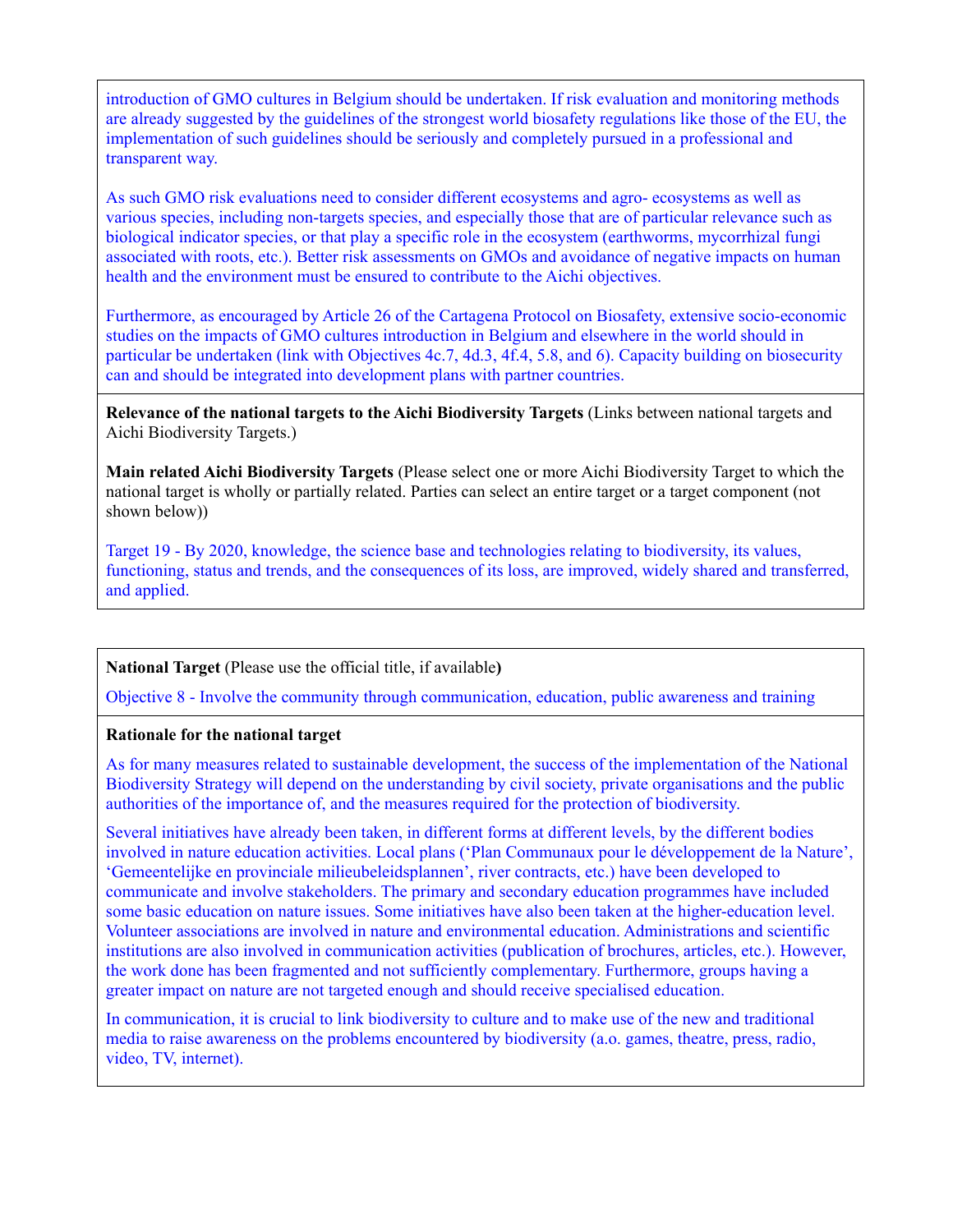Belgium can also draw on the results of existing programmes of Communication, Education and Public Awareness (CEPA) that proved to be successful in a similar context. CEPA programmes were developed by the Ramsar Convention and by the EU for Natura 2000.

**Relevance of the national targets to the Aichi Biodiversity Targets** (Links between national targets and Aichi Biodiversity Targets.)

**Main related Aichi Biodiversity Targets**:

Target 1 - By 2020, at the latest, people are aware of the values of biodiversity and the steps they can take to conserve and use it sustainably.

**Other relevant information** (Please use this field to provide any other relevant information, such as the process of developing and adopting the national target, the stakeholders involved or the strategies and plans in which this national target has been included.)

The stakeholders involved in the implementation of this objective are: the federal, regional and municipal authorities, media organizations, associations of teachers and educational establishments, naturalist associations, youth organisations, educational institutions and museums, research institutions, government agencies, NGOs, the general public and any association working towards the same goal as the NBS.

**National Target** (Please use the official title, if available**)**

Objective 8.1 - Strive to include biodiversity and ecosystem services as well as the ecosystem approach in educational programmes.

## **Rationale for the national target**

Many students place environmental issues, and even biodiversity protection, high on their list of concerns. Unfortunately, few are aware either of the threats to their immediate surroundings or of the opportunities for taking concrete steps in their everyday life. The education system has an essential role to play in this regard.

Teaching and training should focus on the development of skills that will enhance understanding and acceptance of the need for biodiversity conservation and sustainable use. Information should be presented not simply as science, but in a social, economic and political context, so that students can better understand which complex circumstances form the background for the making of decisions on biodiversity conservation. The practical knowledge, such as the recognition of plants and animals should also be promoted. Courses addressing the values attached to biodiversity and ecosystem services, and planning programmes applying the ecosystem approach should be proposed throughout the educational system, from primary and secondary school to technical colleges and universities as well as outside the school system (youth organisations, continuous training). For example, awareness campaigns for youth organisations and particularly scouts would be very useful to explain how they can cause damages to natural areas, directly or indirectly.

There are at present several environmental and sustainable development education programmes in the formal education system in Belgium, particularly at the primary school level. Biodiversity conservation and ecosystem services must be systematically included in the executive terms\* of all school programmes at the different school and higher education levels. To this end, better educational support must be provided to schools and teachers (for example, development of educative packages and publications on biodiversity aimed at the students).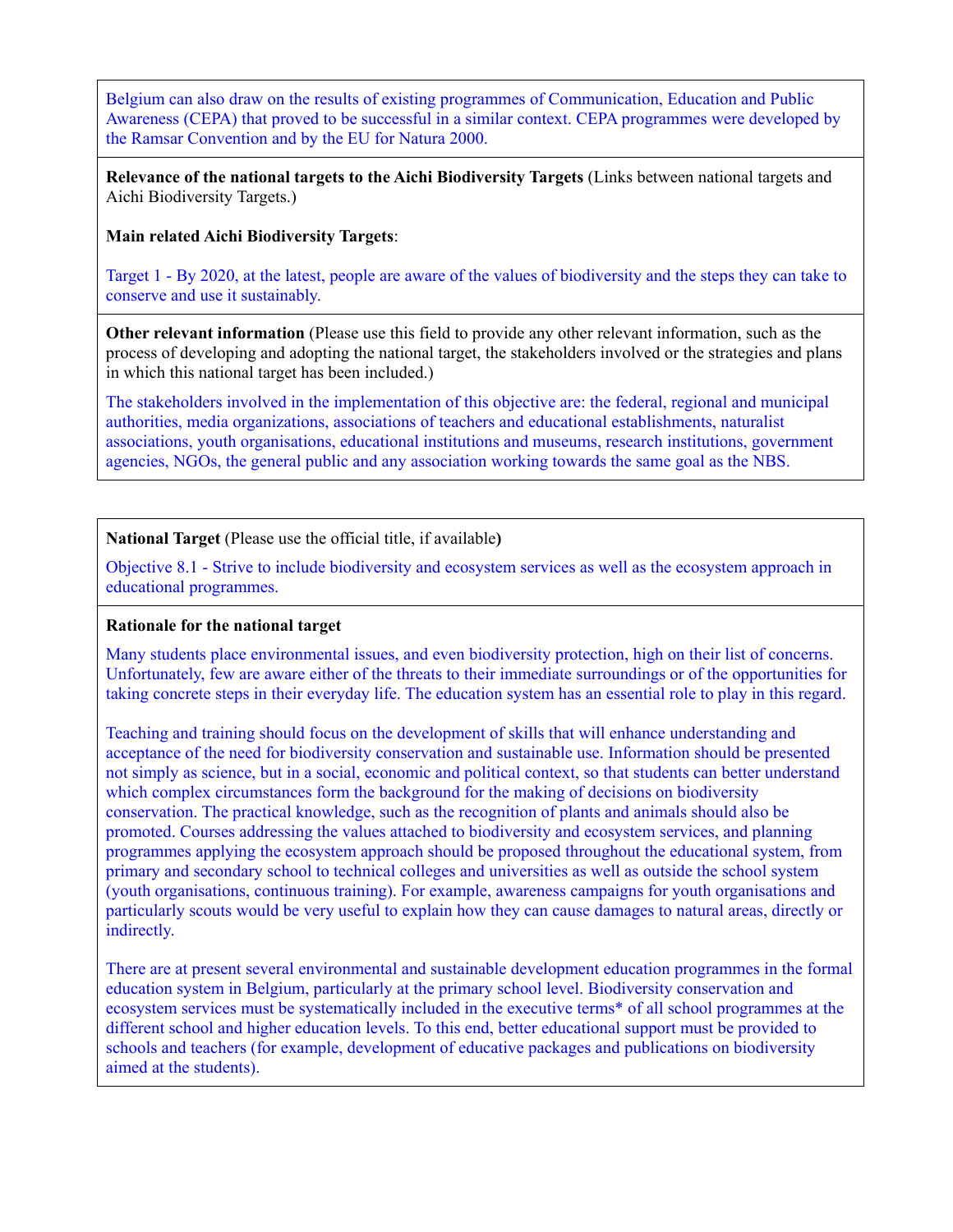**Relevance of the national targets to the Aichi Biodiversity Targets** (Links between national targets and Aichi Biodiversity Targets.)

**Main related Aichi Biodiversity Targets** (Please select one or more Aichi Biodiversity Target to which the national target is wholly or partially related. Parties can select an entire target or a target component (not shown below))

Target 1 - By 2020, at the latest, people are aware of the values of biodiversity and the steps they can take to conserve and use it sustainably.

**National Target** (Please use the official title, if available**)**

Objective 8.2 - Promote understanding of the importance of biodiversity and improve knowledge of Belgium's biodiversity and ecosystem services.

# **Rationale for the national target**

It is necessary to encourage a greater understanding and appreciation of the value of biodiversity and its functions in ecosystems for human well-being at all levels of decision-making and among enterprises, the general public, etc. The public must understand how it impacts on nature and biodiversity and what it can do to limit this. Belgian household consumption and production patterns have a significant impact on the environment and on biodiversity. It is crucial to convince people of the necessity to evolve towards sustainable production, consumption, land use and mobility patterns.

There are plentiful proposals to help make of nature and biodiversity a citizen stake. Modern technologies and expanding access to electronic communication bring innovative possibilities for promoting and encouraging understanding of the importance of, and measures required for its conservation. Nevertheless, the importance of traditional communication systems must not be neglected (public media, local press, weekly TV and radio programmes on nature and biodiversity, thematic exhibitions, round-table discussions, etc.). Besides, the meaning of biodiversity, and the ecosystem services it provides, and the consequences of its decline should be communicated in terms that are tailored to the specific audience concerned.

NGOs, naturalist associations, youth organisations, educational institutions and museums, research institutions, government agencies and the media play a key role in raising public awareness and communicating the importance of local and global biodiversity protection. They should be encouraged by Federal, Regional or municipality bodies to ensure the continued availability of accurate and persuasive information about the benefits, costs and means of biodiversity protection. Specific yearly programmes and fairs organized by these organisations (such as the International Biodiversity Day on 22 May and events related to specific sites or species) should also be supported.

Several local participatory instruments aiming, among other things, at raising public awareness (for instance Communal Plans for Nature Development, River Contracts and Natural Parks) and local initiatives providing a public service on environmental information and awareness (for instance Nature Education Centres for visitors near the main natural reserves, CRIE) must be supported and developed further. The importance and the value of biodiversity and ecosystem services, as well as the richness of our natural patrimony, should be explained to all the citizens.

**Relevance of the national targets to the Aichi Biodiversity Targets** (Links between national targets and Aichi Biodiversity Targets.)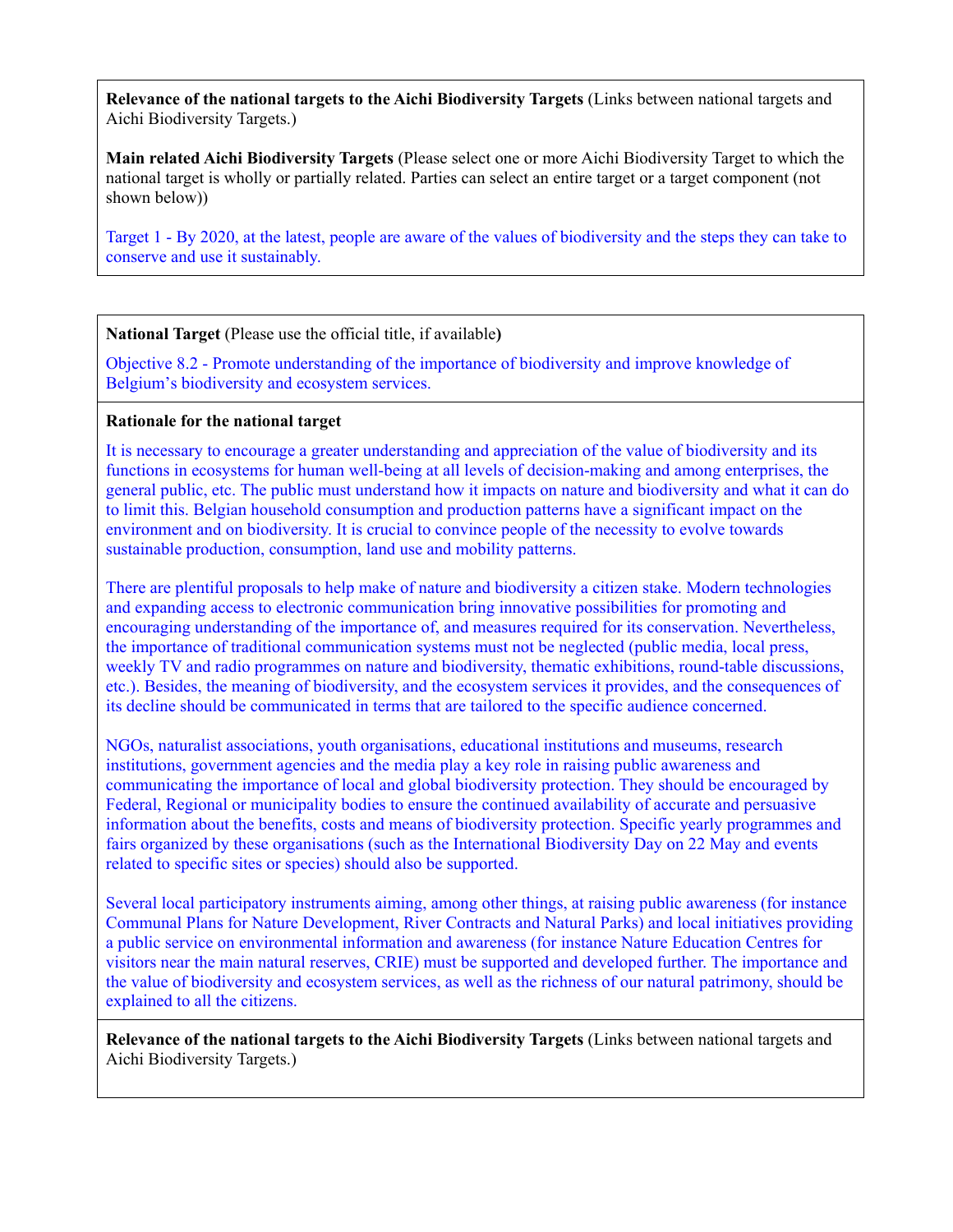**Main related Aichi Biodiversity Targets** (Please select one or more Aichi Biodiversity Target to which the national target is wholly or partially related. Parties can select an entire target or a target component (not shown below))

Target 1 - By 2020, at the latest, people are aware of the values of biodiversity and the steps they can take to conserve and use it sustainably.

**National Target** (Please use the official title, if available**)**

Objective 8.3 - Raise awareness among, and provide thematic training courses for the sectors that impact directly or indirectly on biodiversity, including the private sector, using language tailored to the specific nature of the target sector.

#### **Rationale for the national target**

Several sectors that have quite a considerable (direct or indirect) impact on biodiversity and which should integrate biodiversity consideration (conservation and sustainable use) into their practices must be the target audience for awareness-raising activities. Communication strategies and adapted training cycles must be set up to explain how the respective sectors can improve their practices to help meet the 2020 target of halting the loss of biodiversity. These sectors must be made to commit themselves to adopting and promoting good practice.

Specific communication strategies also must be developed to address the private sector as the activities of business and industry have major impacts on biodiversity. The private sector has the potential to make a significant contribution towards achieving the 2020 target by adopting and promoting good biodiversity practice, sharing relevant expertise and technologies with the public sector, and helping to mainstream biodiversity.

**Relevance of the national targets to the Aichi Biodiversity Targets** (Links between national targets and Aichi Biodiversity Targets.)

**Main related Aichi Biodiversity Targets** (Please select one or more Aichi Biodiversity Target to which the national target is wholly or partially related. Parties can select an entire target or a target component (not shown below))

Target 1 - By 2020, at the latest, people are aware of the values of biodiversity and the steps they can take to conserve and use it sustainably.

**National Target** (Please use the official title, if available**)**

Objective 9 - Strengthen the biodiversity-related regulatory framework and ensure the implementation of, compliance with and enforcement of biodiversity related legislations

#### **Rationale for the national target**

Legislation is an important tool that can contribute to achieving the conservation of biodiversity and the sustainable use of its components.

The regulatory framework needs to be clear and precise. It must be respected by everybody and adapted where necessary.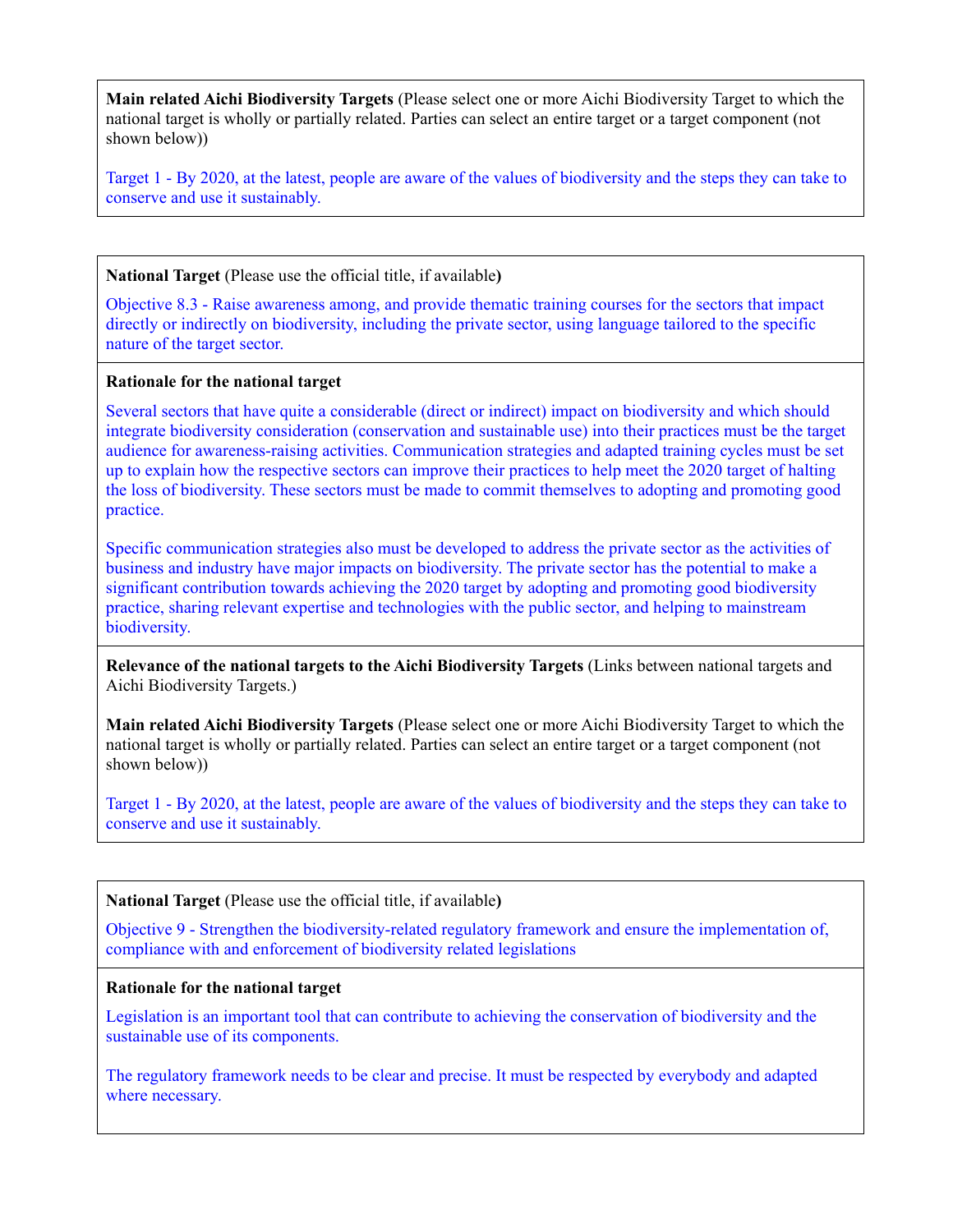As many people will not comply with the law unless there are clear consequences for noncompliance, enforcement is essential to ensure compliance with existing legislations aiming at protecting biodiversity. Penalties have to be proportional, deterrent and effective.

**Relevance of the national targets to the Aichi Biodiversity Targets** (Links between national targets and Aichi Biodiversity Targets.)

National target has no corresponding Aichi Biodiversity Target.

**Other relevant information** (Please use this field to provide any other relevant information, such as the process of developing and adopting the national target, the stakeholders involved or the strategies and plans in which this national target has been included.)

The stakeholders involved in the implementation of this objective are: the federal and regional authorities, the judiciary, the law enforcement departments, customs, the police, and any association working towards the same goal as the NBS.

**National Target** (Please use the official title, if available**)**

Objective 9.1 - Ensure that the National Strategy is supported by effective legislation and improve its enforcement.

**Rationale for the national target**

Belgium needs to review existing legislative framework with respect to the goals of this Strategy, and take the necessary steps to improve it where necessary.

Besides, authorities must make sure that the relevant legislation is duly implemented and enforced.

The "National Security Plan 2012-2015" (Federale Politie – Police Fédérale, 2012) aims at helping police forces address security issues on a global and integrated way and enhance the cohesion of their action. It identifies ten priority criminal areas for 2012-2015, which includes the environment, restricted to waste traffic.

Within the customs and excise administration (FPS Finances), emphasis is currently put on security in the broad sense, including several areas such as the protection of the fauna and flora (CITES). In this optic, a CITES target group has been established; its purpose is to analyse risks in this field. All enforcement actors related to CITES are united in the Belgian Enforcement Group which regularly interacts with the federal CITES team to ensure adequate enforcement of CITES in Belgium.

Belgium should make sure that biodiversity is included in priority security areas. In addition, the various aspects of biodiversity must be included in legal information processing tools, such as FEEDIS (Feeding Information System) or the national databank.

The staff responsible for checking compliance with biodiversity related regulations must be strengthened, both in term of capacity and organisation, in order to make the presence of these services more effective on the ground and to be able to effectively implement prosecution policy and execute penalties related to biodiversity offences.

A proactive approach and the use of specific investigation methods could also be developed since tracking offences related to biodiversity regulations proves to be very difficult.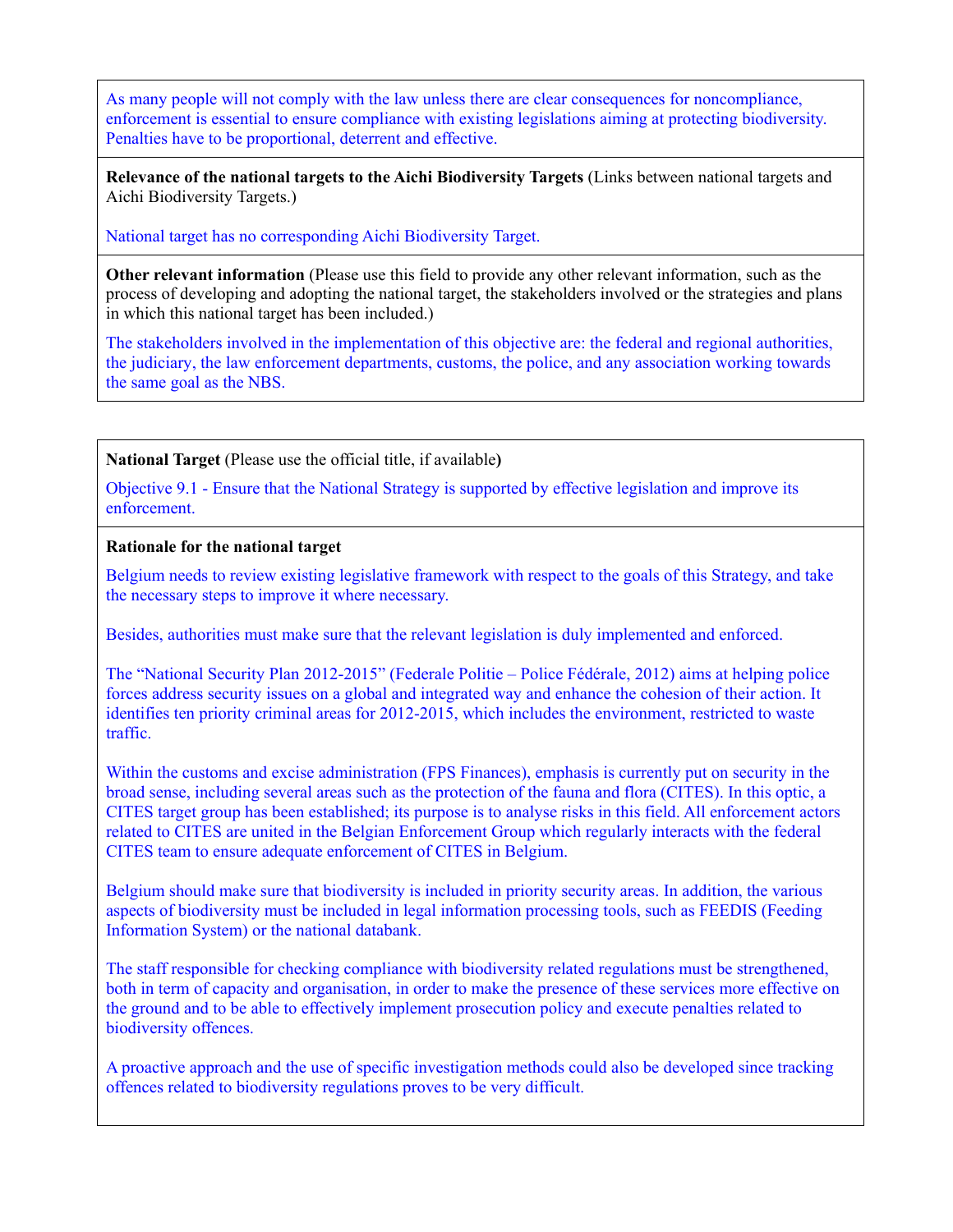As a result of the division of powers in Belgium, most biodiversity-related offences are recorded by the regional authorities while the prosecution policy falls within the scope of the Federal State. Therefore, cooperation and coordination at the national level among all the actors involved (including inspection services, administrations and customs services) need to be enhanced in order to ensure coherent and compatible measures and methodologies. International information exchange mechanisms also need to be optimised (Interpol, Europol, etc.).

Finally, given the complex nature of the issue, specific training need to be set up for the actors involved in combating biodiversity-related crime (police and control services, customs, etc.). In this respect, the needs relate in particular to improving legal as well as technical and scientific knowledge.

National target has no corresponding Aichi Biodiversity Target.

**National Target** (Please use the official title, if available**)**

Objective 9.2 - Ensure full implementation and improve enforcement of biodiversity-related legislations, including the Birds and Habitats Directives, through inter alia training programmes for the relevant authorities, in particular judges, prosecutors, inspectors and custom officials.

## **Rationale for the national target**

As foreseen by the EU Biodiversity Strategy to 2020 (Action 3c), Belgium will facilitate enforcement of the Birds and Habitats Directives by providing specific training programmes on Natura 2000 for judges and public prosecutors, and by developing better compliance promotion capacities.

**Relevance of the national targets to the Aichi Biodiversity Targets** (Links between national targets and Aichi Biodiversity Targets.)

**Main related Aichi Biodiversity Targets** (Please select one or more Aichi Biodiversity Target to which the national target is wholly or partially related. Parties can select an entire target or a target component (not shown below))

Target 4 - By 2020, at the latest, Governments, business and stakeholders at all levels have taken steps to achieve or have implemented plans for sustainable production and consumption and have kept the impacts of use of natural resources well within safe ecological limits.

# **National Target** (Please use the official title, if available**)**

Objective 9.3 - Ensure full compliance with and enforcement of the environmental liability regime (i.e. Directive 2004/35 CE on environmental liability) towards biodiversity offences.

#### **Rationale for the national target**

Environmental liability aims at making the person or organization that caused the environmental damage (the polluter) pay for remedying the damage that he has caused (the "polluter pays" principle).

Directive 2004/35/CE of the European Parliament and of the Council of 21 April 2004 establish a framework of environmental liability based on the 'polluter-pays' principle, to prevent and remedy environmental damage. The fundamental principle of this Directive is that an operator whose activity has caused environmental damages or imminent threat of such damage is to be held financially liable for preventing or remedying this damage. It is expected this regulation will induce operators to adopt measures and develop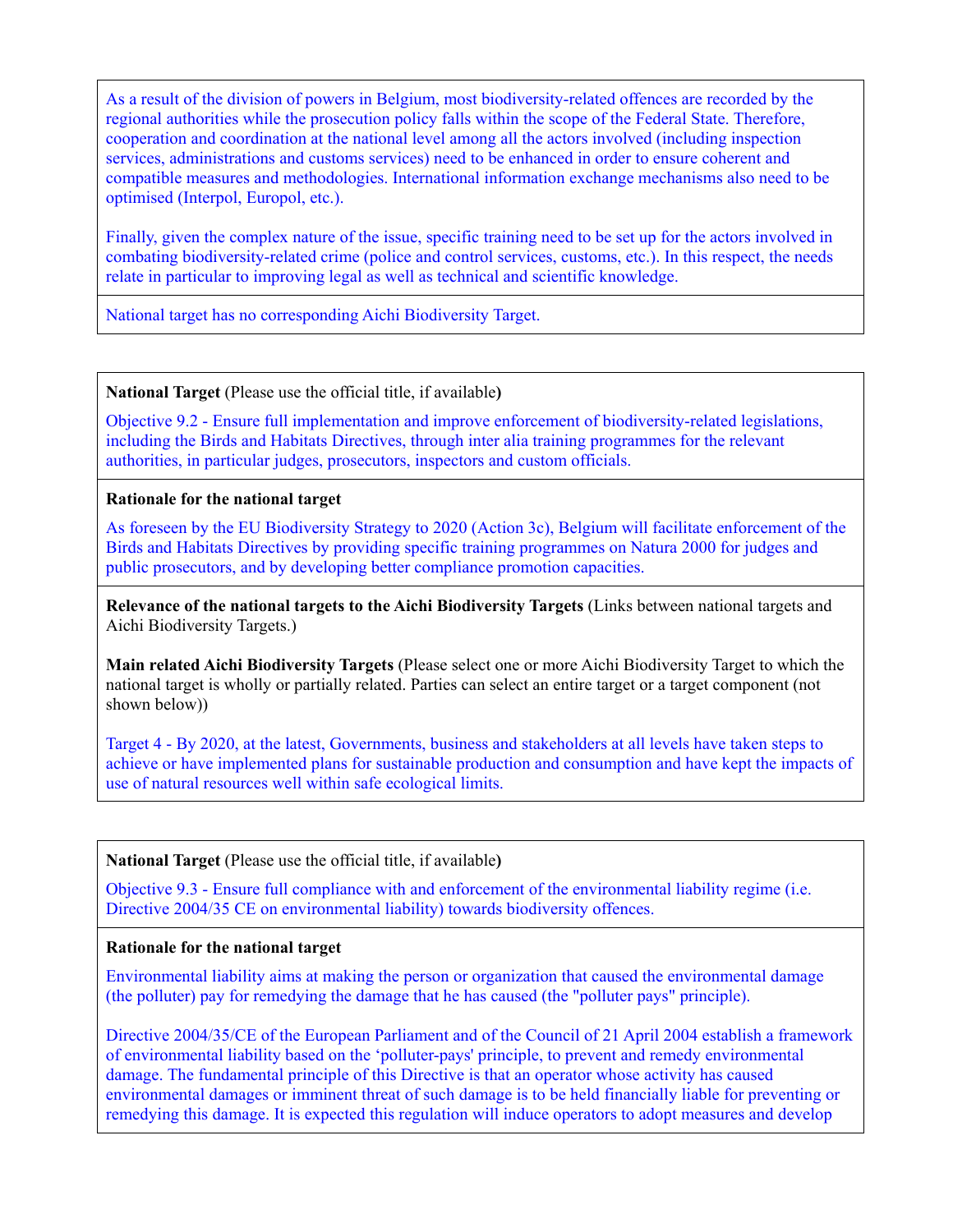practices to minimize the risks of environmental damage so that their exposure to financial liabilities is reduced.

The Directive puts in place a comprehensive liability regime for damage to the environment. In particular, it introduces a comprehensive regime for damage to valuable elements of biodiversity - protected species and natural habitats, to water and land, and to services provided by these natural resources.

A permanent working group gathering regional and federal authorities has been established to ensure, to a certain extent and in respect of the share of competences between the different authorities, adequate and coherent implementation of the Directive.

National laws on liability for damage caused by activities that are hazardous to the environment will be thus different from the common civil liability regime as they will not concern the classical range of damages (human health or property) but will cover biodiversity and ecosystem services damage as well as land damage or water damage. This will encourage parties concerned to take more precautions towards biodiversity.

Nevertheless, one of the major difficulties when implementing the directive concerns the evaluation of damage caused to biodiversity and this has to be done taking account of the cost of restoration or the cost of alternative solutions if restoration is not possible.

This should be taken into account when transposing the EU directive into national legislations.

**Relevance of the national targets to the Aichi Biodiversity Targets** (Links between national targets and Aichi Biodiversity Targets.)

**Main related Aichi Biodiversity Targets** (Please select one or more Aichi Biodiversity Target to which the national target is wholly or partially related. Parties can select an entire target or a target component (not shown below))

Target 4 - By 2020, at the latest, Governments, business and stakeholders at all levels have taken steps to achieve or have implemented plans for sustainable production and consumption and have kept the impacts of use of natural resources well within safe ecological limits.

**National Target** (Please use the official title, if available**)**

Objective 10 - Ensure a coherent implementation of / and between biodiversity-related commitments and agreements

#### **Rationale for the national target**

There are five global "biodiversity-related conventions": the Convention on Biological Diversity (CBD), the Convention on International Trade in Endangered Species of Wild Fauna and Flora (CITES), the Convention on the Conservation of Migratory Species of Wild Animals (CMS), the Convention on Wetlands (Ramsar), and the World Heritage Convention (WHC). The two other Rio conventions (the UN Convention to Combat Desertification and the UN Framework Convention on Climate Change) are also relevant to biodiversity.

All these conventions overlap in regard to requirements for the Parties in the field of research, reporting, education and public awareness, the need for capacity-building, synthesising scientific data, the involvement of stakeholders, etc.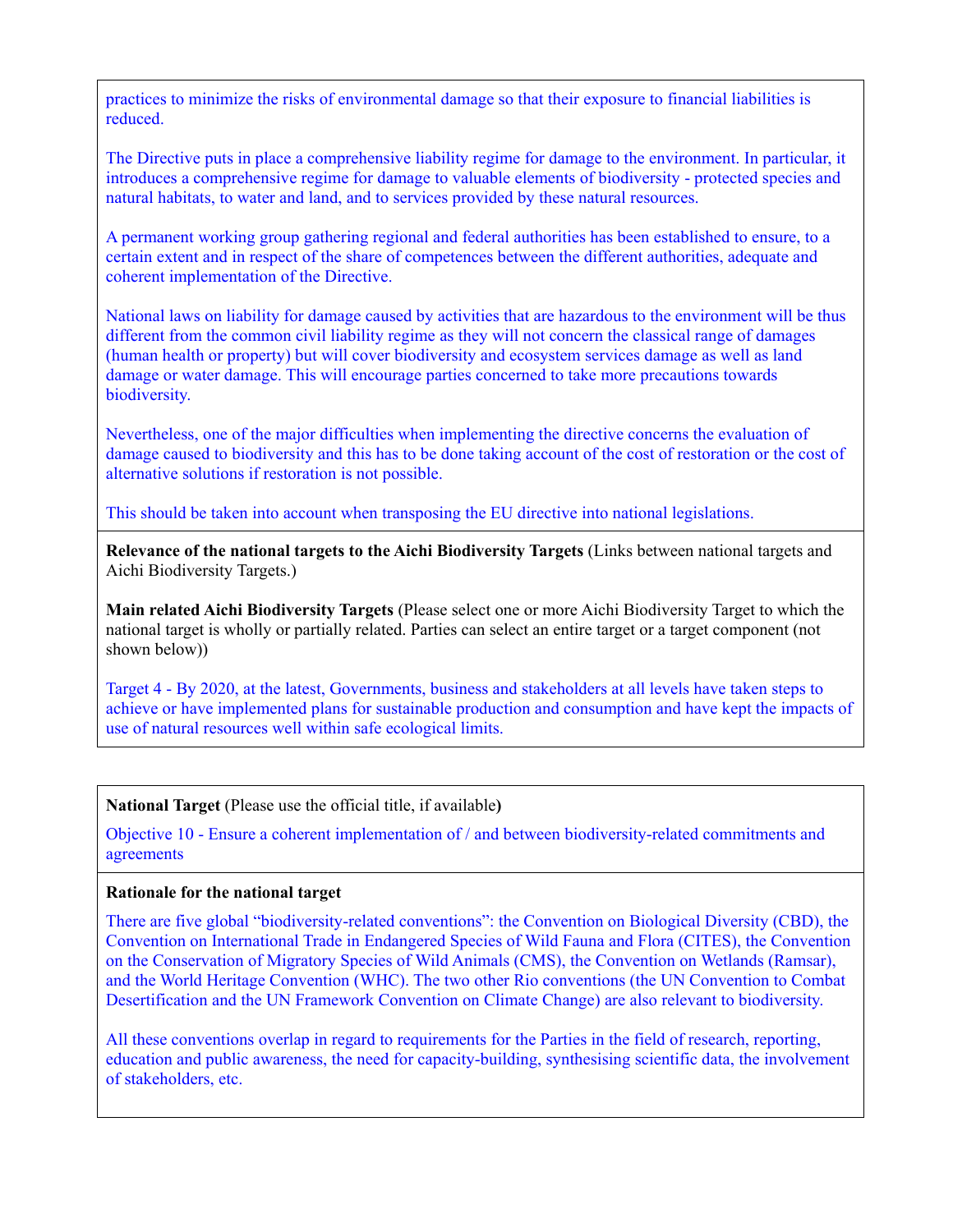Furthermore, some specific biodiversity-related issues are dealt with under several conventions (for example, invasive alien species are tackled by the CBD, CITES, CMS, Ramsar and UNFCCC).

Besides these international commitments and agreements, several regional conventions and agreements relevant to biodiversity also have to be implemented (Bern Convention, Birds and Habitats Directives, AEWA, EUROBATS, etc.).

This underlines the strong need for synergies in the national implementation of these commitments to guarantee complementary and mutual reinforcement. Stronger synergies at national level will decrease duplication of effort, avoid contradiction and mean more efficient use of the available resources.

National target has no corresponding Aichi Biodiversity Target.

**Other relevant information** (Please use this field to provide any other relevant information, such as the process of developing and adopting the national target, the stakeholders involved or the strategies and plans in which this national target has been included.)

The stakeholders involved in the implementation of this objective are: the national focal points of biodiversity-related conventions, steering groups within the CCIEP, the Belgian Development Agency, universities, and any association working towards the same goal as the NBS.

**National Target** (Please use the official title, if available**)**

Objective 10.1 - Ensure a coherent implementation of biodiversity-related agreements to which Belgium is a Party.

## **Rationale for the national target**

Belgium is a Party to most major international and regional agreements related to biodiversity. It is necessary for Belgium to ensure its continued involvement with these agreements. To this end, Belgium needs to review the status of implementation of all international agreements relevant to the protection of biodiversity and take the necessary steps to ensure their full implementation where needed. Belgium will also continue to adopt other relevant agreements when appropriate.

National target has no corresponding Aichi Biodiversity Target.

**National Target** (Please use the official title, if available**)**

Objective 10.2 - Reduce overlaps, duplications or contradictions in the implementation of different biodiversity-related conventions.

## **Rationale for the national target**

The decisions of biodiversity-related conventions must be implemented in a coherent and harmonised way. To this end, Belgium needs in the first place a global view of the package of decisions related to issues crosscutting different biodiversity-related conventions (such as deforestation, sustainable use of natural resources, inland waters, climate change, etc.) in order to use and distribute its resources in an optimal fashion. This overview will also help to identify mutual obligatory actions (projects can be designed jointly) and possible conflicting actions between the different biodiversity-related conventions.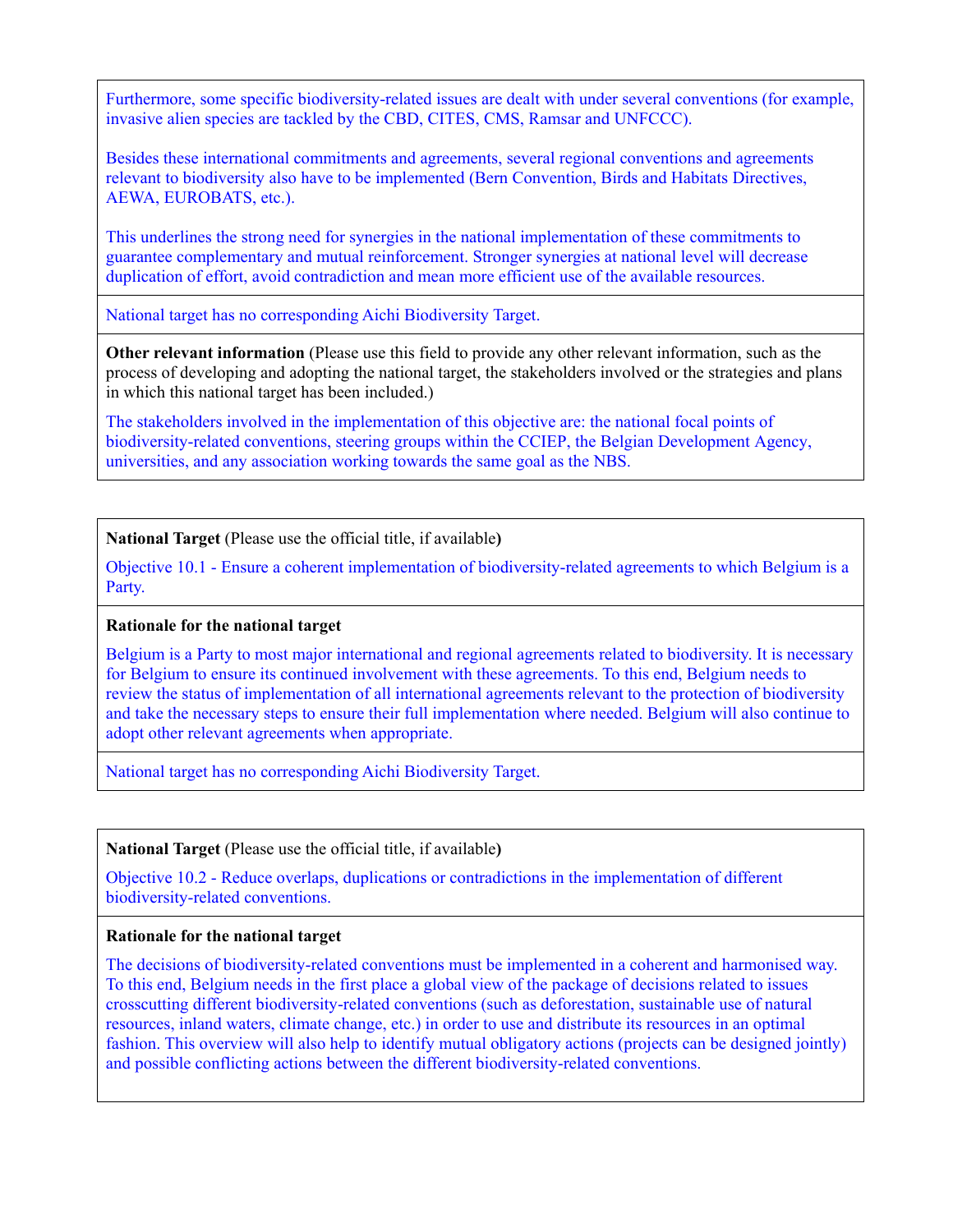One issue particularly relevant in this context is the issue of national reporting. National reports are useful tools to evaluate the degree of implementation of international agreements and to improve implementation. However, reports rarely meet these objectives.

As the national reporting exercises for several conventions are mainly based on similar environmental data, it is important to streamline and harmonise reporting processes across different biodiversity-related conventions to allow countries to meet their reporting requirements and avoid duplication of work.

Furthermore, more communication is needed between the national focal points of biodiversity-related conventions to ensure a more coherent implementation of biodiversity-related commitments and optimise opportunities for synergies. This can be facilitated within existing institutional structures (such as steering groups within the CCIEP) but implies also the development of means at national level to enhance coordination and collaboration between biodiversity-related conventions' focal points on planning, capacitybuilding, research, reporting, information systems, etc., i.e. through more sharing of information and experiences.

National target has no corresponding Aichi Biodiversity Target.

**National Target** (Please use the official title, if available**)**

Objective 10.3 - All climate change, biodiversity and desertification cooperation projects funded by Belgium should be assessed to ensure that they are mutually supportive of the objectives of the three Rio conventions.

#### **Rationale for the national target**

The three Rio conventions address a number of common substantive and procedural issues. For example, measures to reduce negative impacts from deforestation are relevant to the implementation of the three conventions. Each of these conventions calls for capacity-building, scientific and technical cooperation, the development of specific national plans and strategies, periodic reporting, etc.

The rising impact of climate change on biodiversity as well as the effects of some actions to combat climate change may be relevant to the objectives of the CBD. On the other hand, protection of biodiversity can contribute to climate change mitigation (healthy forests, peat lands and other habitats can limit atmospheric greenhouse gas concentrations by storing carbon) and can protect against natural hazards aggravated by climate change.

Desertification has significant impacts on biodiversity. It leads to decreasing soil productivity, has an impact on the hydrological cycle, has the potential to cause local extinction of wild species, etc.

It is important to check that projects initiated by Belgium are in line with the objectives and recommendations of the three Rio conventions. Indeed, numerous climate change, biodiversity or desertification projects face challenges beyond those of a single sector project.

For example, initiatives such as reforestation, adaptation and Clean Development Mechanism projects, as foreseen in the Kyoto Protocol in the framework of the United Nations Framework Convention on Climate Change, may have significant impacts on biodiversity and should be designed to enhance biodiversity or, at least, avoid negative impacts on biodiversity (for example by planting multiple species of native trees rather than monospecific plantations of exotic species). Supporting biodiversity to adapt to climate change is fundamental as well as enhancing positive effects of climate change mitigation measures to strengthen biodiversity's resilience. But preventing and minimising potential negative impacts from certain climate change mitigation measures are as important, such as promotion and development of bio fuels and other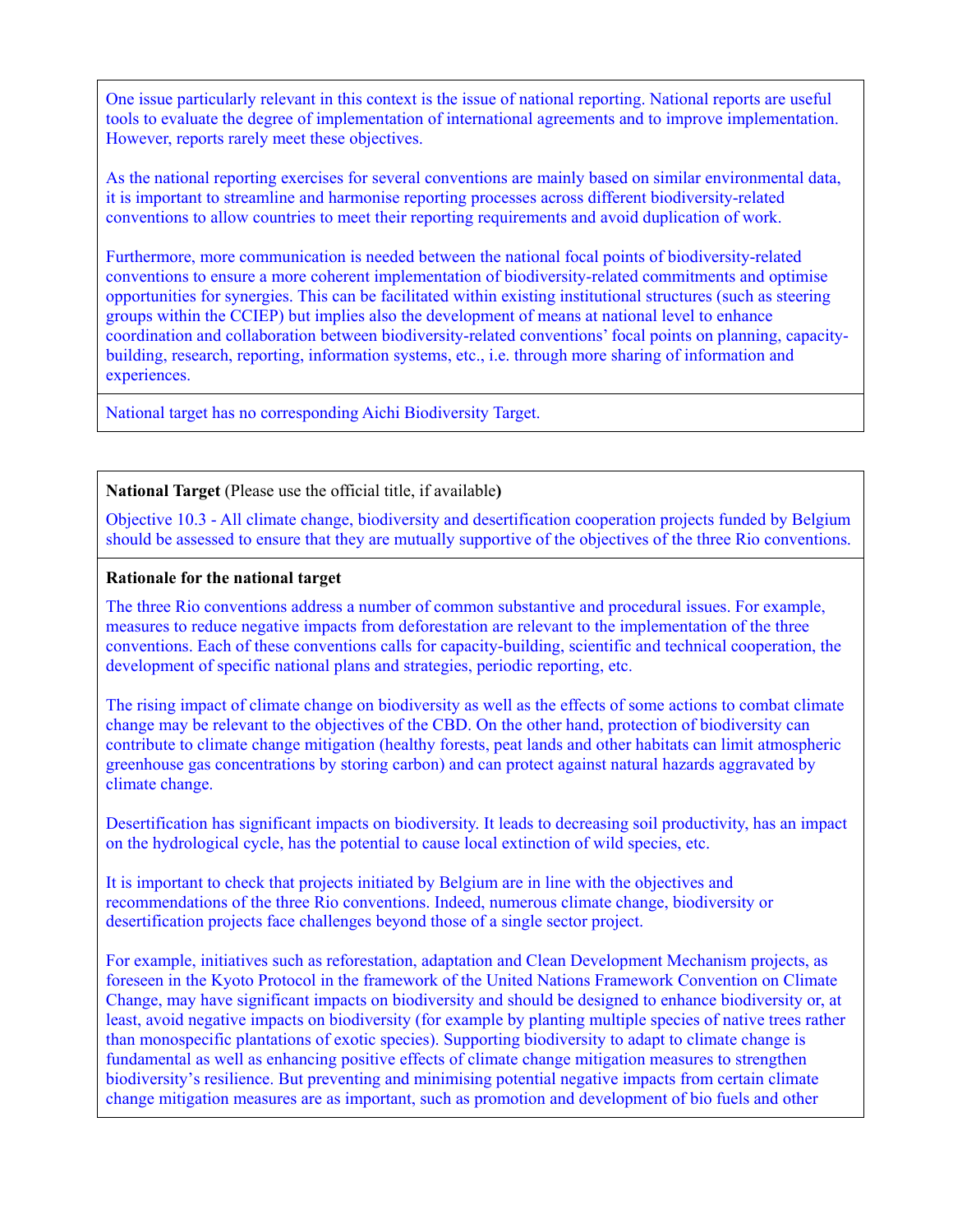forms of renewable energy sources. The external dimension of the relation between climate change and biodiversity should therefore be emphasised.

Therefore, Belgium will develop mechanisms to assess that projects initiated in the framework of one of the Rio conventions are in line with the requirements of the other two.

National target has no corresponding Aichi Biodiversity Target.

**National Target** (Please use the official title, if available**)**

Objective 11 - Ensure continued and effective international cooperation for the protection of biodiversity.

## **Rationale for the national target**

The protection of biodiversity is a global issue and is best tackled through multilateral cooperation. This is underlined by the CBD stressing the need for countries to cooperate in order to ensure the protection of Earth's biodiversity.

The Millennium Development Goals provide the framework for the entire United Nations system to combat poverty, hunger, disease, illiteracy, environmental degradation and discrimination against women. Biodiversity plays an important role in ensuring that the targets of the Millennium Development Goals (and in goal 1 'Combating poverty and hunger', Goal 6 'Combating HIV/AIDS, malaria and other diseases', and goal 7 'Ensuring environmental sustainability') for sustainable development are successfully achieved.

The Clearing-House Mechanism is an important tool for the exchange of information and for promoting and facilitating scientific and technical cooperation.

Belgium has developed interregional and bilateral cooperation with countries in its immediate vicinity for an integrated management of transboundary ecosystems.

Also through its development cooperation, Belgium promotes the sustainability of the environment as a crosscutting issue, in which biodiversity is considered.

Biodiversity loss has direct effects on economic development and especially on the livelihood of people in developing countries. The Millennium Ecosystem Assessment Report (2006) has shown that negative impacts of biodiversity loss and diminution of the benefits arising out of ecosystem services will mainly harm the world's poorest people, who are the least able to adjust to these changes. Intact ecosystems in protected areas provide clean water, food security, and medicine and help prevent natural disasters.

Tackling the loss of biodiversity in those countries will be essential to achieving poverty reduction and sustainable development. Furthermore most developing countries play a crucial role in the conservation of global biodiversity, as they still possess areas with a natural environment and a high biodiversity. All partner countries of Belgian Development Cooperation have also signed the Convention on Biological Diversity as well as many other biodiversity-related agreements. Belgium needs to continue supporting their efforts to respect and implement their commitments under these conventions.

Belgium has already taken some initiatives through its development cooperation policy to improve synergies between MEAs in general and for their synergetic implementation in partner countries.

National target has no corresponding Aichi Biodiversity Target.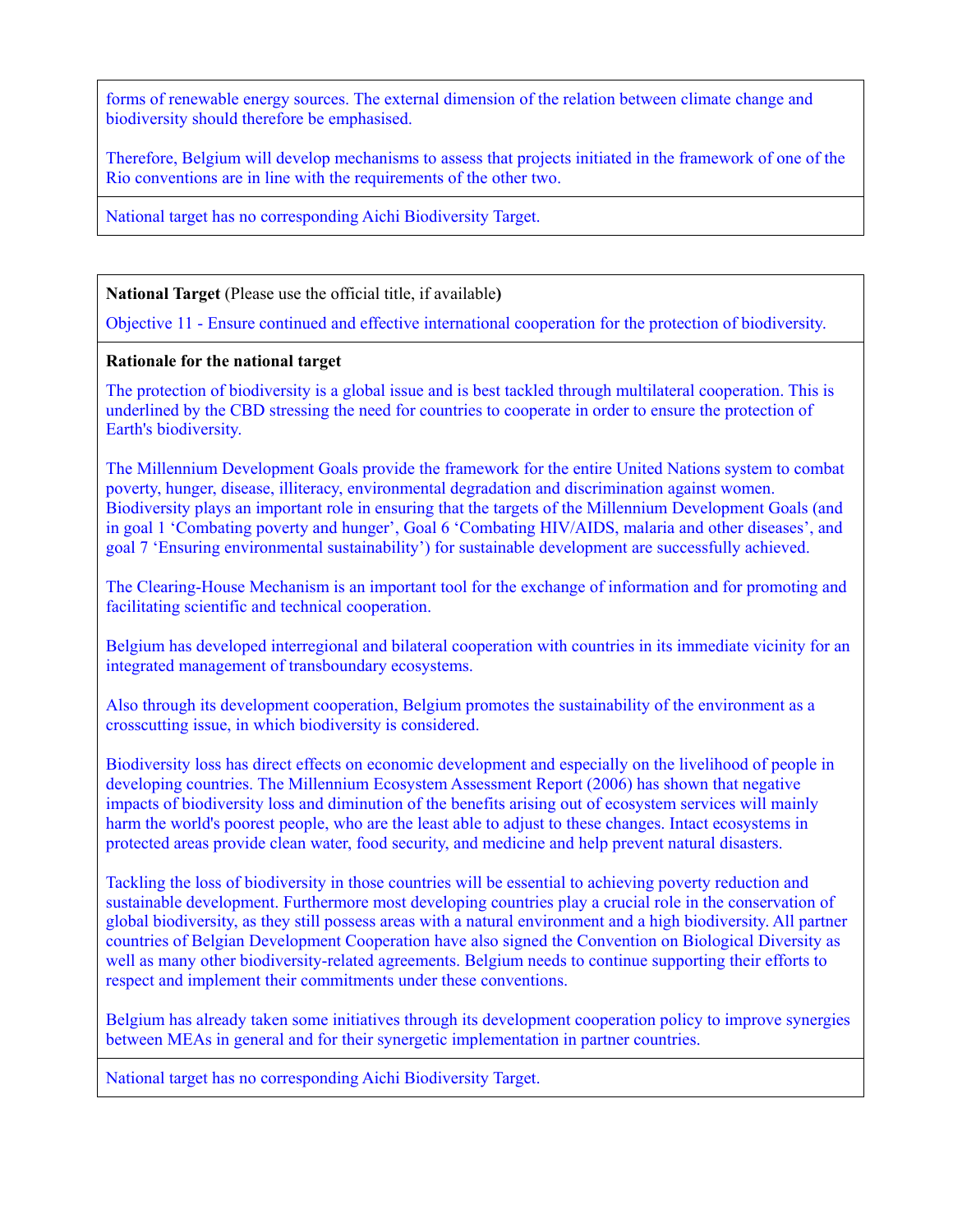**Other relevant information** (Please use this field to provide any other relevant information, such as the process of developing and adopting the national target, the stakeholders involved or the strategies and plans in which this national target has been included.)

The stakeholders involved in the implementation of this objective are: the federal and regional authorities, universities, NGOs, institutions, etc. involved in research, environment and/or development cooperation, CHM national focal point, and any association working towards the same goal as the NBS.

**National Target** (Please use the official title, if available**)**

Objective 11.1 - Gain a comprehensive view of all cooperation and interregional projects supported by Belgium.

## **Rationale for the national target**

Belgium is cooperating with developing countries in a broad range of activities and is also involved in several interregional projects. For the moment, no instrument can give an overview of all the projects supported by Belgium. As some of these projects can and will have an impact on biodiversity, it would be helpful to develop a mechanism where information about these initiatives is collected. This would enable the various authorities to have an overview of all the initiatives supported by the different authorities in Belgium and their potential impact on biodiversity. Furthermore, there is need to evaluate whether environment criteria have effectively been taken into account in cooperation projects.

National target has no corresponding Aichi Biodiversity Target.

## **National Target** (Please use the official title, if available**)**

Objective 11.2 - All programmes and projects funded in partner countries have an ex ante environmental assessment procedure, ranging, as appropriate, from environmental screening to full environmental impact assessment or strategic environmental assessment.

## **Rationale for the national target**

All Belgium's development cooperation projects will be more systematically assessed prior to the decision to allocate funds so that potential negative impacts on the biodiversity of recipient countries can be identified at an early stage and be avoided or mitigated. A screening procedure should be systematically applied and, when it proves necessary, a full Environmental Impact Assessment\* (EIA) carried out.

Broader strategic approaches, such as "Indicative Cooperation Programmes, "Country Strategic Papers" or "Sector-Wide Approaches" (SWAP), etc., should be subject to a Strategic Environmental Assessment\* (SEA) that includes biodiversity considerations.

Both EIAs and SEAs should be performed by using the existing assessment systems of the recipient country as much as possible. Joint EIAs or SEAs by several donors will be encouraged whenever possible.

Furthermore, ex post evaluations of development cooperation programmes or projects should also integrate biodiversity considerations, even in projects/programmes that are not related to natural resources.

**Relevance of the national targets to the Aichi Biodiversity Targets** (Links between national targets and Aichi Biodiversity Targets.)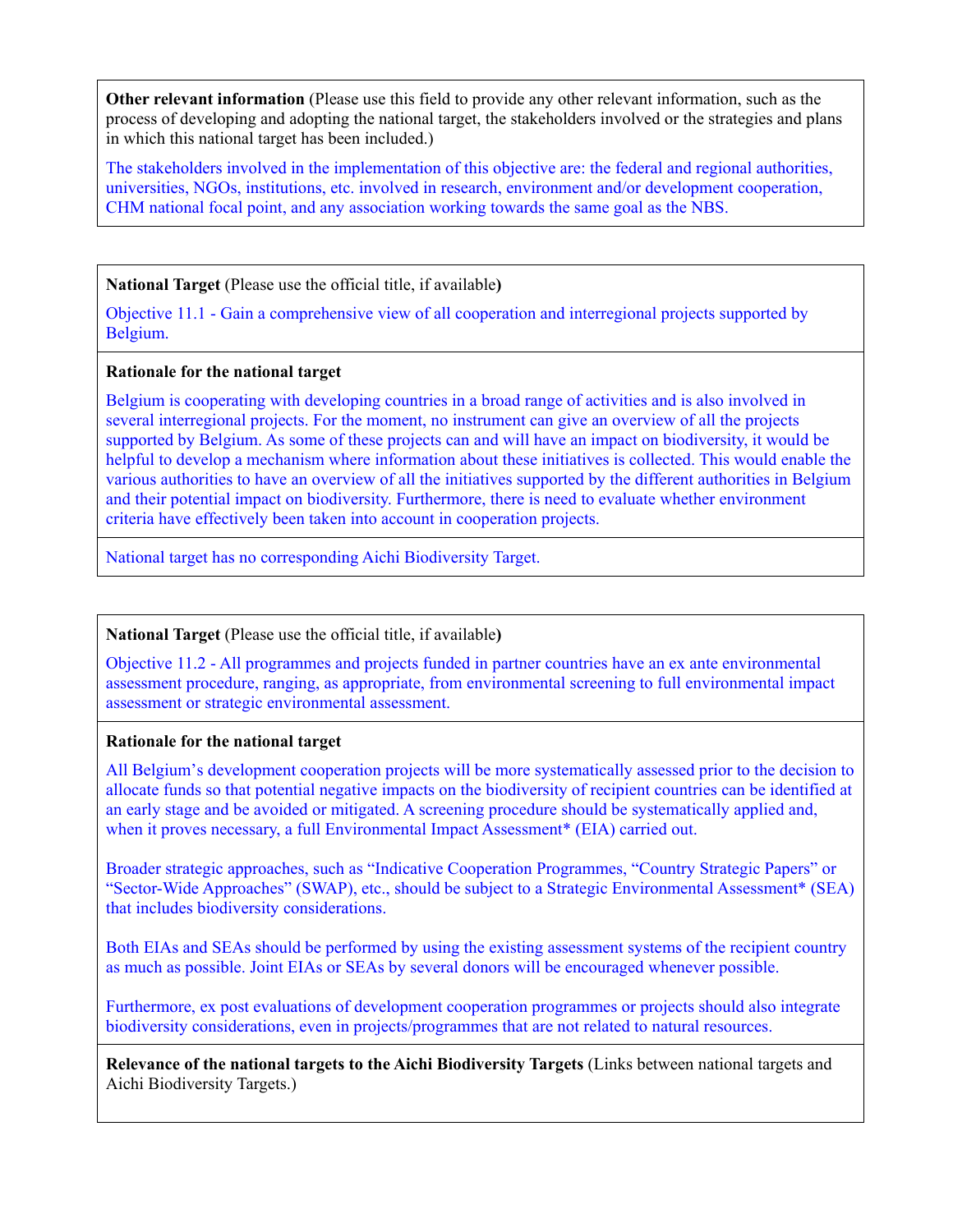**Main related Aichi Biodiversity Targets** (Please select one or more Aichi Biodiversity Target to which the national target is wholly or partially related. Parties can select an entire target or a target component (not shown below))

Target 3 - By 2020, at the latest, incentives, including subsidies, harmful to biodiversity are eliminated, phased out or reformed in order to minimize or avoid negative impacts, and positive incentives for the conservation and sustainable use of biodiversity are developed and applied, consistent and in harmony with the Convention and other relevant international obligations, taking into account national socio economic conditions.

**Other related Aichi Biodiversity Targets** (Please select one or more Aichi Biodiversity Target to which the national target is indirectly related.)

Target 4 - By 2020, at the latest, Governments, business and stakeholders at all levels have taken steps to achieve or have implemented plans for sustainable production and consumption and have kept the impacts of use of natural resources well within safe ecological limits.

**National Target** (Please use the official title, if available**)**

Objective 11.3 - Make best use of Belgian expertise to support implementation of the Convention in developing countries.

## **Rationale for the national target**

A stronger commitment of developing countries to the Convention will not only contribute to a more successful sustainable development at the global level, but will also allow them to meet the ultimate challenge posed by the 2020 Aichi targets.

Through its multilateral and bilateral activities with developing countries, Belgium will offer its expertise to support institutional and individual capacity-building for the development of effective policies towards the conservation and sustainable use of biodiversity, including for the identification and monitoring of biodiversity and the development of appropriate science-based policy tools. Scientific and technical cooperation will be promoted, including by facilitating access to biodiversity data stored in Belgian repositories, by transferring relevant technologies, by promoting the further development and use of the CBD Clearing House Mechanism at national level and by supporting the development of ABS relevant legislation. Belgian actors are further encouraged to support this objective through adequate educational and public awareness programmes both in Belgium and in the developing country.

Enhancing and streamlining capacity-building for biodiversity management is a prerequisite for developing countries to improve their scientific capacity in key areas of the Convention, and thus to achieve a better implementation of the obligations imposed by the Convention. Belgium should make full use of its scientific expertise, in universities, institutes and NGOs, to assist developing countries, which are often rich in biodiversity but poor in resources, to make further progress in their implementation of the objectives of the Convention.

National target has no corresponding Aichi Biodiversity Target.

**National Target** (Please use the official title, if available**)**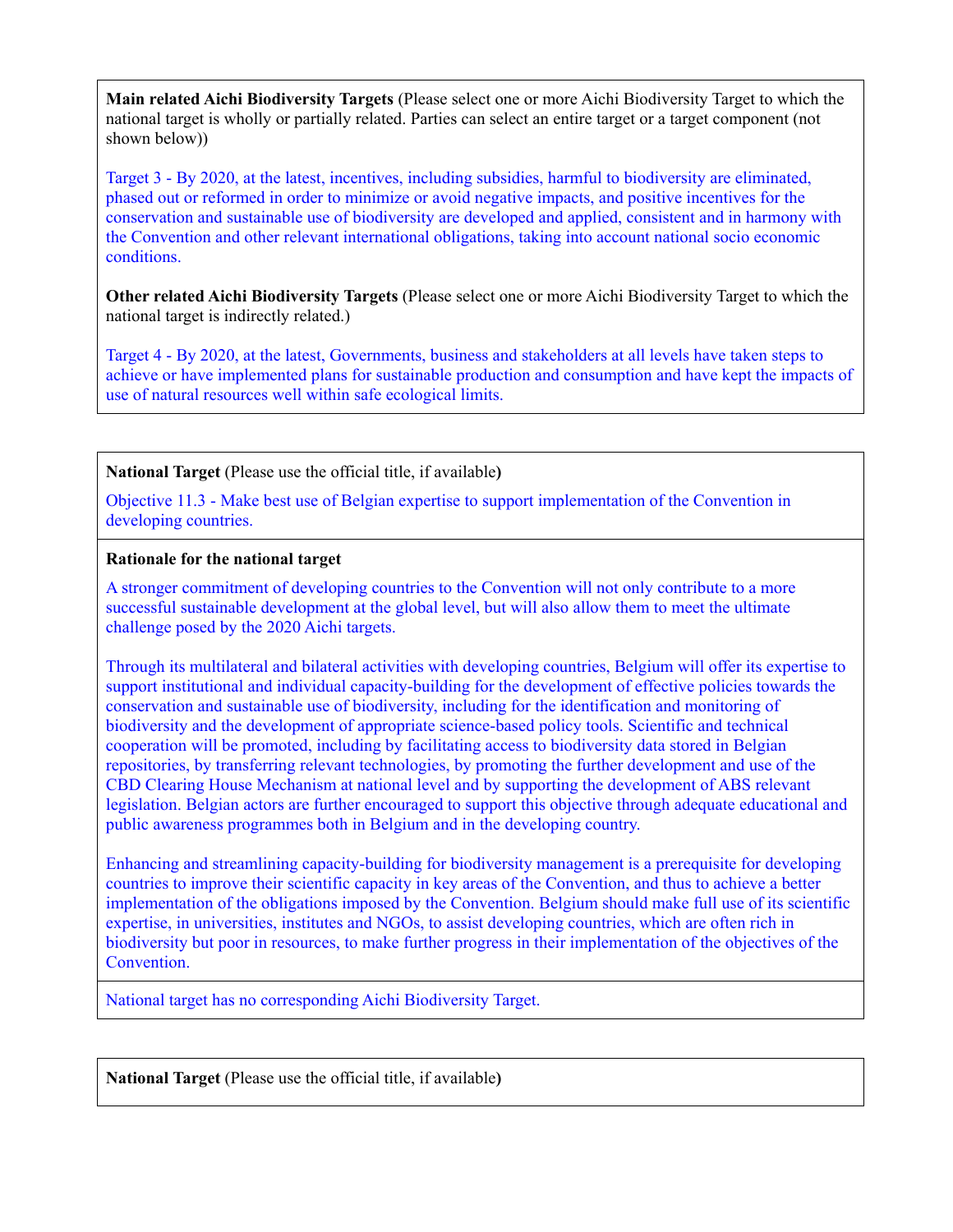Objective 11.4 - Promote integration of biodiversity and biosafety into the development plans of partner countries.

## **Rationale for the national target**

The loss of biodiversity threatens the livelihood of the poorest people in the world, as they depend the most on biodiversity for their subsistence. It has previously been the case that there has been little interest in the integration of biodiversity screening mechanisms into partner countries' own development plans. Such plans tend to set out broad goals and include projects and activities to improve the direct economic development of the country. However, in order to achieve lasting poverty reduction and sustainable development, the environmental dimension and biodiversity in particular should be fully taken into account in these plans. Therefore, Belgium (for example, through the EU or other multi-donor partnerships) will encourage partner countries to integrate biodiversity and biosafety into their Poverty Reduction Strategies and/or National Strategies for Sustainable Development, as well as in their Health programmes and any other of their development initiatives they undertake.

Direct budget support, whether general or sectoral, is an emerging trend in development cooperation. Attention will be focused on this new form of aid, so that policy dialogues leading to budget support decisions are used as opportunities to promote such integration.

Awareness of the concept of the ecological footprint should also be raised.

National target has no corresponding Aichi Biodiversity Target.

# **National Target** (Please use the official title, if available**)**

Objective 11.5 - Enhance international coordination and effective exchange of information between ex situ conservation centres (zoos, botanic gardens).

## **Rationale for the national target**

Gene banks, zoos, plant nurseries, botanic gardens, aquariums, etc. contribute to the ex situ conservation of wild plant and animal species of foreign origin by securing the long-term conservation of species outside their natural habitat (ex situ).

For species and varieties of crops and for domesticated animal races, ex situ conservation centres allow a broad genetic pool to be maintained to ensure the viability and the improvement of quality in the future. On the basis of scientific knowledge, ex situ conservation centres will be encouraged to keep species, varieties and domesticated animal races in a manner that guarantees their conservation. Due to the wide diversity of collections, there is a need to reinforce coordination between ex situ conservation centres, for instance through information-sharing and facilitated access to data of foreign origin for the countries of origin, in order to ensure long-term conservation and facilitated access to information and collections.

National target has no corresponding Aichi Biodiversity Target.

## **National Target** (Please use the official title, if available**)**

Objective 11.6 - Contribute to the creation of an enabling environment for biodiversity in partner countries, based on national priorities, in particular in support of the development of National Protected Area programmes, National Forest Programmes, integrated coastal and marine programmes, or other equivalent instruments, as well as their integration into relevant policy instruments.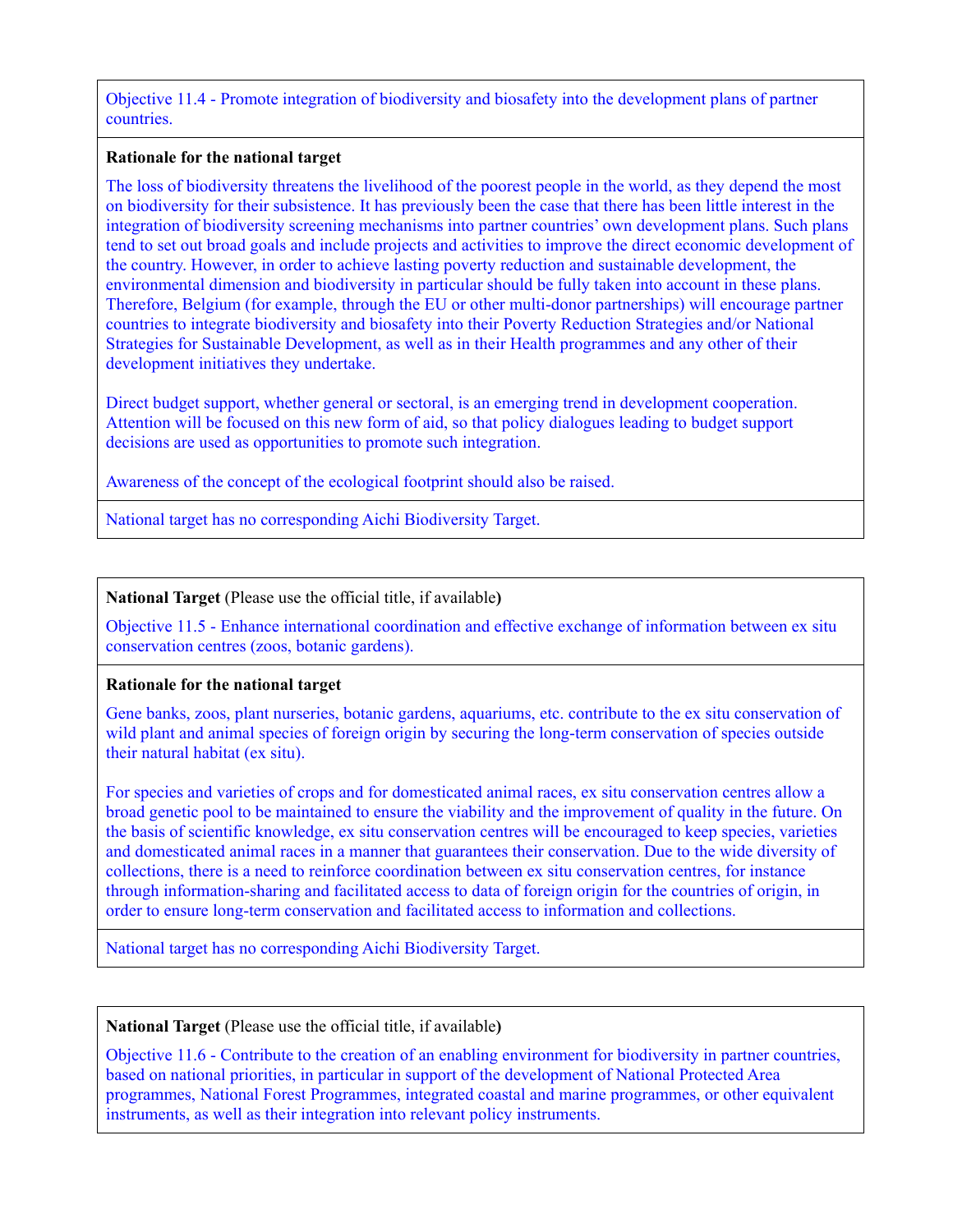## **Rationale for the national target**

Belgium, through its development cooperation policy, will promote and support participatory incomegenerating activities that are based on the sustainable use of biodiversity and that benefit local populations. In particular the role of farmers as actors for biodiversity protection through implementation of good farming practices and technologies should be encouraged and supported by Belgian development cooperation.

The Belgian DC will also support, on a sustainable way, other biodiversity-based income-generating activities or mechanisms with a potential of local benefits, such as ecotourism, community-managed hunting, fishing and gathering, and maintenance of ecosystem services with collective benefits.

Biosafety capacity building projects, aimed at helping in various ways developing countries to avoid potential negative impacts of GMOs on biodiversity and health, will also be undertaken by Belgian development cooperation policy.

Through policy dialogues with partner countries and other donors, Belgium will also seek to enhance the promotion of access rights, property rights and shared responsibility of indigenous and local communities on biodiversity assets. This policy dialogue will be carried out in accordance with existing international agreements and processes.

The creation of an enabling environment for biodiversity in partner countries needs to be based on their national priorities. However, with due regard for the global Aichi Targets, it is also important that key areas for biodiversity are supported. In particular protected areas, forests and the marine environment have been frequently highlighted as priorities by partner countries during bilateral and multilateral discussions.

Specific attention needs also to be given in development cooperation policy to the establishment of a worldwide representative network of protected areas. National Protected area programmes are the base for achieving numerous Aichi targets in a sustainable way. Protected areas have been in place for many decades; however, their management has not always been as optimal as it might in terms of stopping the loss of biodiversity by 2020. To ensure that the existing and additional to be created protected areas support the implementation of the CBD, Belgium will, based on demands of the partner countries and their national priorities, in its bilateral and multilateral efforts, actively promote the development of National Protected area programmes and the integration of different policy instruments to enhance coordination and coherence of policies aimed at the national protected areas and their biodiversity.

Biodiversity in forests is the richest of all terrestrial ecosystems. Along with the protection of forest areas of high conservation value, Sustainable Forest Management (SFM) will play a crucial role in stopping the loss of biodiversity by 2020. There is an urgent need to enhance the conservation of forest biodiversity by improving forest management and planning practices that incorporate socio-economic and cultural values.

Many wood-producing countries need financial, technical and legislative assistance to prepare and implement national forest programmes for the management, conservation and sustainable development of forests, develop good governance practices, review and implement forest related regulations, tenure and planning systems, promote transparency, combat corruption and strengthen civil society involvement, to provide a basis for sustainable use of forest biodiversity.

National Forest Programmes (NFPs) for the management, conservation and sustainable development of forests are understood as country-led, broadly participative processes to formulate and implement policies and instruments that effectively promote the development of the sector in the context of broader policies and strategies for sustainable development. The goal of NFPs is to promote the conservation and sustainable use of forest resources to meet local, national and global needs, through fostering national and international partnerships to manage, protect and restore forest resources and land, for the benefit of present and future generations. The main objectives are to: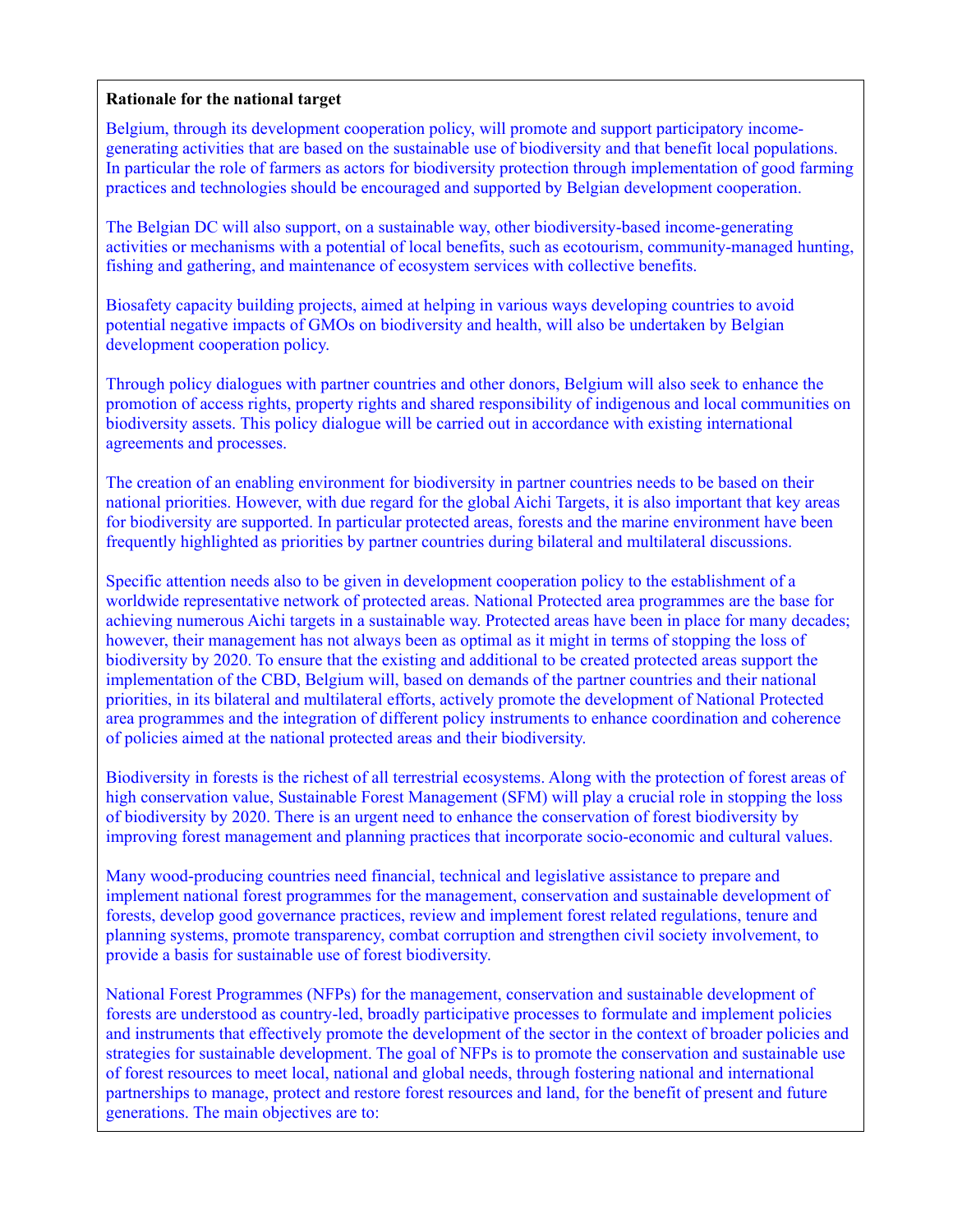- $\checkmark$  introduce intersectoral planning approaches involving all relevant partners, in order to resolve conflicts and generate effective policies and programmes to address problems;
- raise awareness and mobilise commitments at all levels in order to address the issues related to sustainable forestry development;
- $\checkmark$  increase the efficiency and effectiveness of both public and private actions for sustainable forestry development;
- $\checkmark$  foster local, national, regional and international partnerships;
- $\checkmark$  mobilise and organise national and (if necessary) international resources and catalyse action to implement programmes/plans in a coordinated manner;
- $\checkmark$  plan and implement how forests and the forestry sector could contribute to national and global initiatives, for example the Environmental Action Plans and the actions agreed upon to implement the Forest Principles, Chapter 11 of Agenda 21, the Conventions on Biodiversity, on Climate Change and on Desertification.

In its bilateral and multilateral efforts, Belgium will actively promote the development of national forestry programmes and the integration of different policy instruments to enhance coordination and coherence of policies aimed at the promotion of sustainable forest management and the conservation and sustainable use of forest biological diversity.

Today, integrated coastal management (ICM), also known as integrated coastal zone management (ICZM), has become the preferred approach to sustainable development and resource use of coastal areas. Given the dependence of many developing countries on the marine environment for food security, supporting integrated coastal and marine programmes will largely benefit both the partner countries and biodiversity. It will be important to support the partner country to develop the necessary knowledge and capacity (including of the relevant institutions) in order to create the enabling environment to integrate concerns for marine and coastal biodiversity into the relevant sectoral plans.

In its bilateral and multilateral efforts, Belgium will, based on demands of the partner countries and their national priorities, actively promote the development of ICZM to support the partner countries in enhancing coordination and coherence of policies aimed at the conservation and sustainable use of coastal and marine biodiversity.

National target has no corresponding Aichi Biodiversity Target.

**National Target** (Please use the official title, if available**)**

Objective 12 - Influence the international agenda within biodiversity-related conventions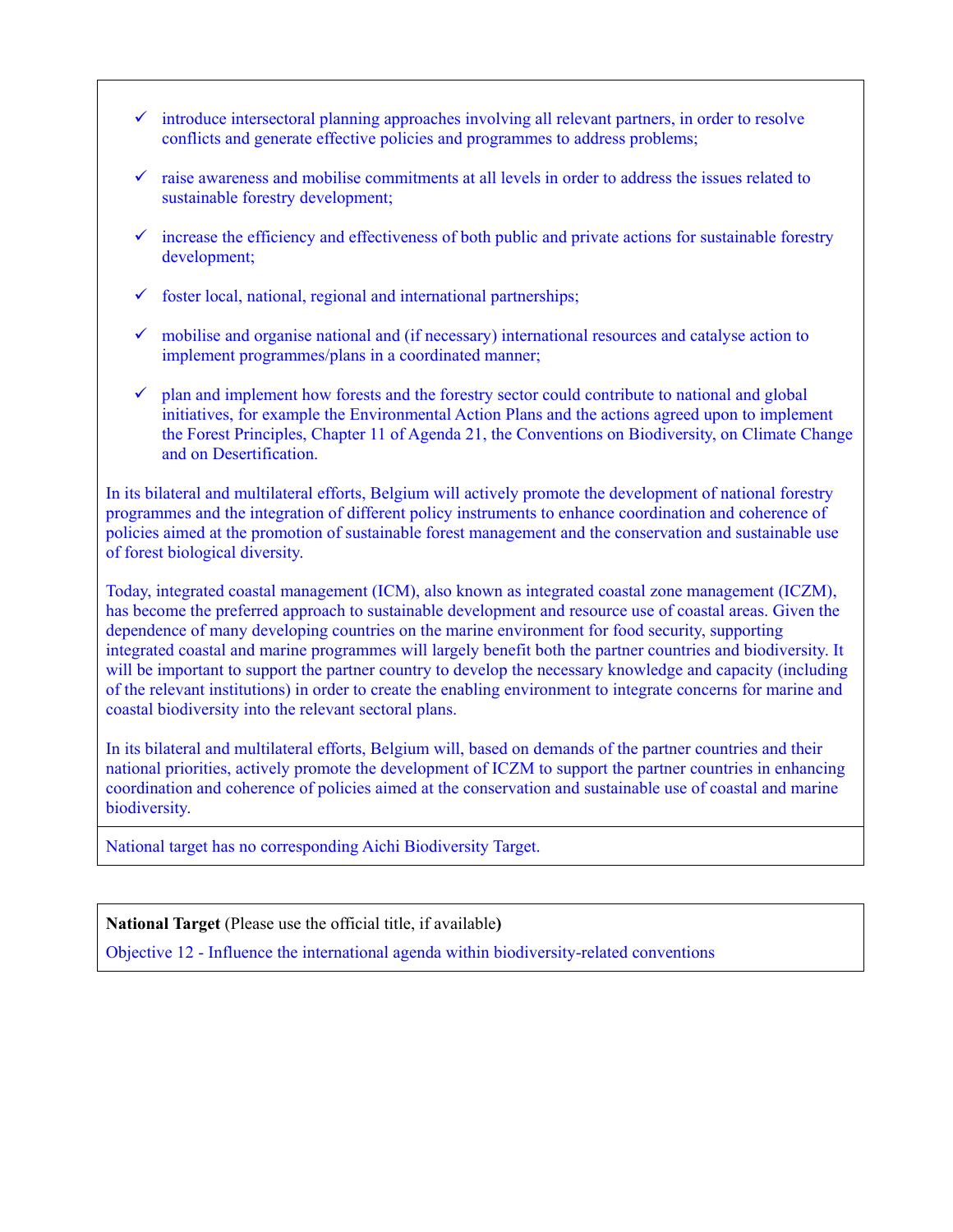## **Rationale for the national target**

The protection of biodiversity is a common task that cannot be tackled by one country. In the international and European forums where Belgium is represented, Belgium will actively emphasise the paramount role of biodiversity and promote international involvement.

Belgium can also enhance its contribution to the protection of global biodiversity through the promotion of better coherence and cooperation between biodiversity-related conventions. The promotion of synergies must not result in diluting the content of biodiversity-related conventions. On the contrary, it will ensure their mutual supportiveness while respecting their different characters. Strengthening of synergies and cooperation will make it possible to use the existing resources in a more efficient way and will make the pressures of implementation and reporting more manageable.

National target has no corresponding Aichi Biodiversity Target.

**Other relevant information** (Please use this field to provide any other relevant information, such as the process of developing and adopting the national target, the stakeholders involved or the strategies and plans in which this national target has been included.)

The stakeholders involved in the implementation of this objective are: the regional and federal authorities, biodiversity-related conventions national focal points.

**National Target** (Please use the official title, if available**)**

Objective 12.1 - Enhance Belgium's contribution to the protection of global biodiversity.

## **Rationale for the national target**

Through active participation in international meetings and, when relevant, in the various bureaus and task forces, Belgium will strive for ambitious multilateral goals, targets and actions. Belgium will also contribute better to financial and technical support for their implementation.

**Relevance of the national targets to the Aichi Biodiversity Targets** (Links between national targets and Aichi Biodiversity Targets.)

**Main related Aichi Biodiversity Targets** (Please select one or more Aichi Biodiversity Target to which the national target is wholly or partially related. Parties can select an entire target or a target component (not shown below))

Target 3 - By 2020, at the latest, incentives, including subsidies, harmful to biodiversity are eliminated, phased out or reformed in order to minimize or avoid negative impacts, and positive incentives for the conservation and sustainable use of biodiversity are developed and applied, consistent and in harmony with the Convention and other relevant international obligations, taking into account national socio economic conditions.

**Other related Aichi Biodiversity Targets** (Please select one or more Aichi Biodiversity Target to which the national target is indirectly related.)

Target 17 - By 2015 each Party has developed, adopted as a policy instrument, and has commenced implementing an effective, participatory and updated national biodiversity strategy and action plan.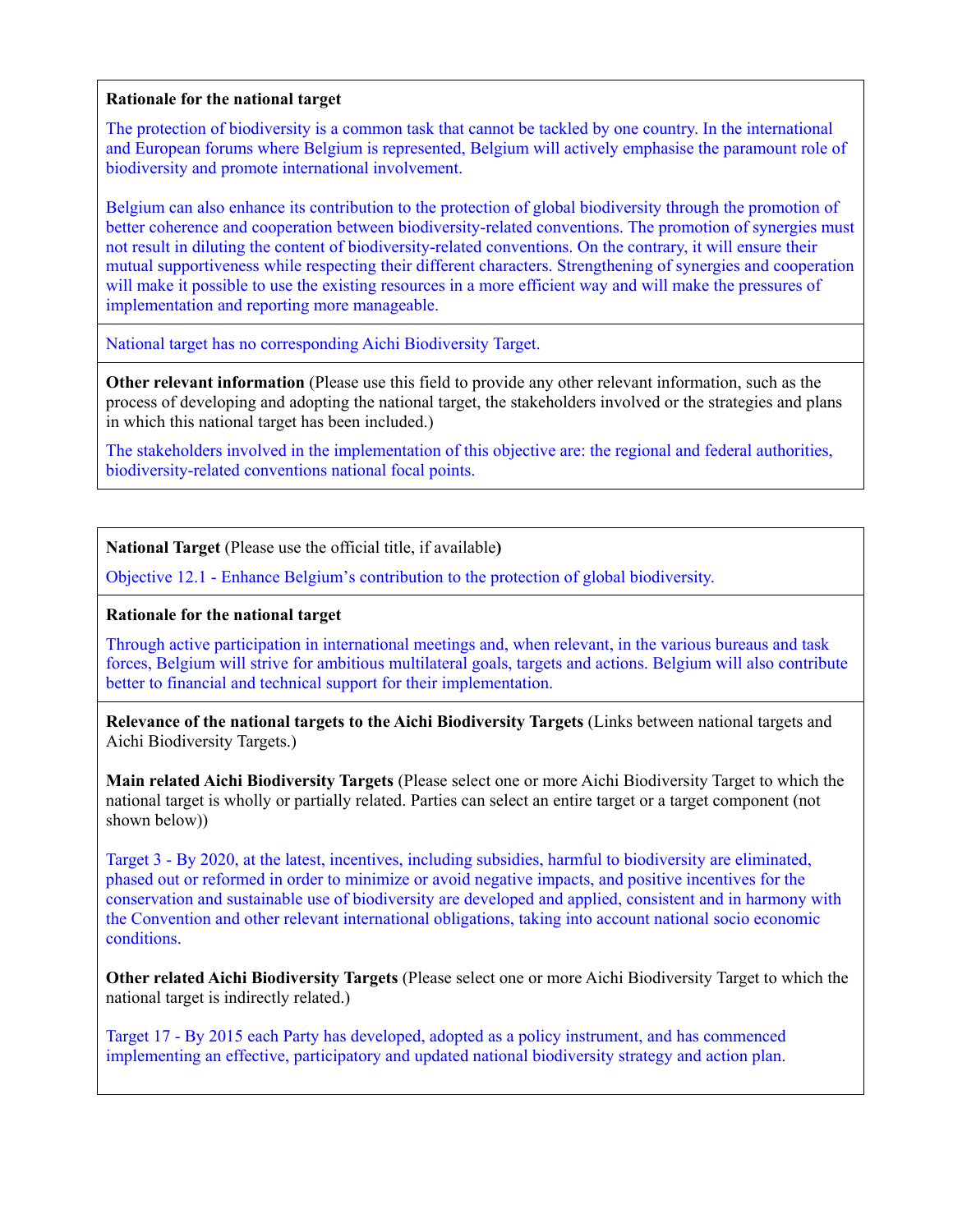Target 4 - By 2020, at the latest, Governments, business and stakeholders at all levels have taken steps to achieve or have implemented plans for sustainable production and consumption and have kept the impacts of use of natural resources well within safe ecological limits.

#### **National Target** (Please use the official title, if available**)**

Objective 12.2 - Keep up our leading role in different international and EU forums to strengthen and ensure coherence, within the framework of the CBD Strategic Plan 2011-2020 and its Aichi Targets, between biodiversity related conventions.

## **Rationale for the national target**

When participating in international agreements, Belgium will continue its efforts to ensure the coherence of the provisions of biodiversity-related conventions in order to promote policy consistency, enhance synergies and increase the efficiency of implementing measures. In particular, Belgium will support the establishment of a global partnership on biodiversity in order to enhance implementation through improved cooperation between all the conventions, organisations and bodies, and continue to cooperate in the process of harmonisation and streamlining of reporting on biodiversity.

National target has no corresponding Aichi Biodiversity Target.

**National Target** (Please use the official title, if available**)**

Objective 12.3 - Enhance synergies between CBD and the bodies of the Antarctic Treaty System and UNCLOS.

## **Rationale for the national target**

Biodiversity is a key issue in the Antarctic region. The Antarctic's biodiversity is of unique value due to its relatively pristine state, with its high rate of endemic species with a highly adapted character. The Antarctic Treaty area is of particular interest due to the high level of scientific cooperation between countries.

Biodiversity in the high seas and Antarctica needs to be protected through the establishment of marine protected areas beyond national jurisdiction, which should become key elements of a global representative network of MPAs [87]. Furthermore, climate change, increased tourism and unregulated bioprospection [88] activities in the marine and terrestrial parts of Antarctica are creating rising concern.

Those issues need to be addressed in a coherent and coordinated way within the CBD, UNCLOS and the bodies of the Antarctic Treaty System (Committee for Environmental Protection, Commission for the Conservation of Antarctic Marine Living Resources - CCAMLR), in particular regarding marine protected areas and ABS. Particular attention will also be devoted to human impacts on cetacean populations in the Antarctic region and to, in this regard, the work of the International Whaling Commission.

National target has no corresponding Aichi Biodiversity Target.

**National Target** (Please use the official title, if available**)**

Objective 13 - Enhance Belgium's efforts to integrate biodiversity concerns into relevant international organisations and programmes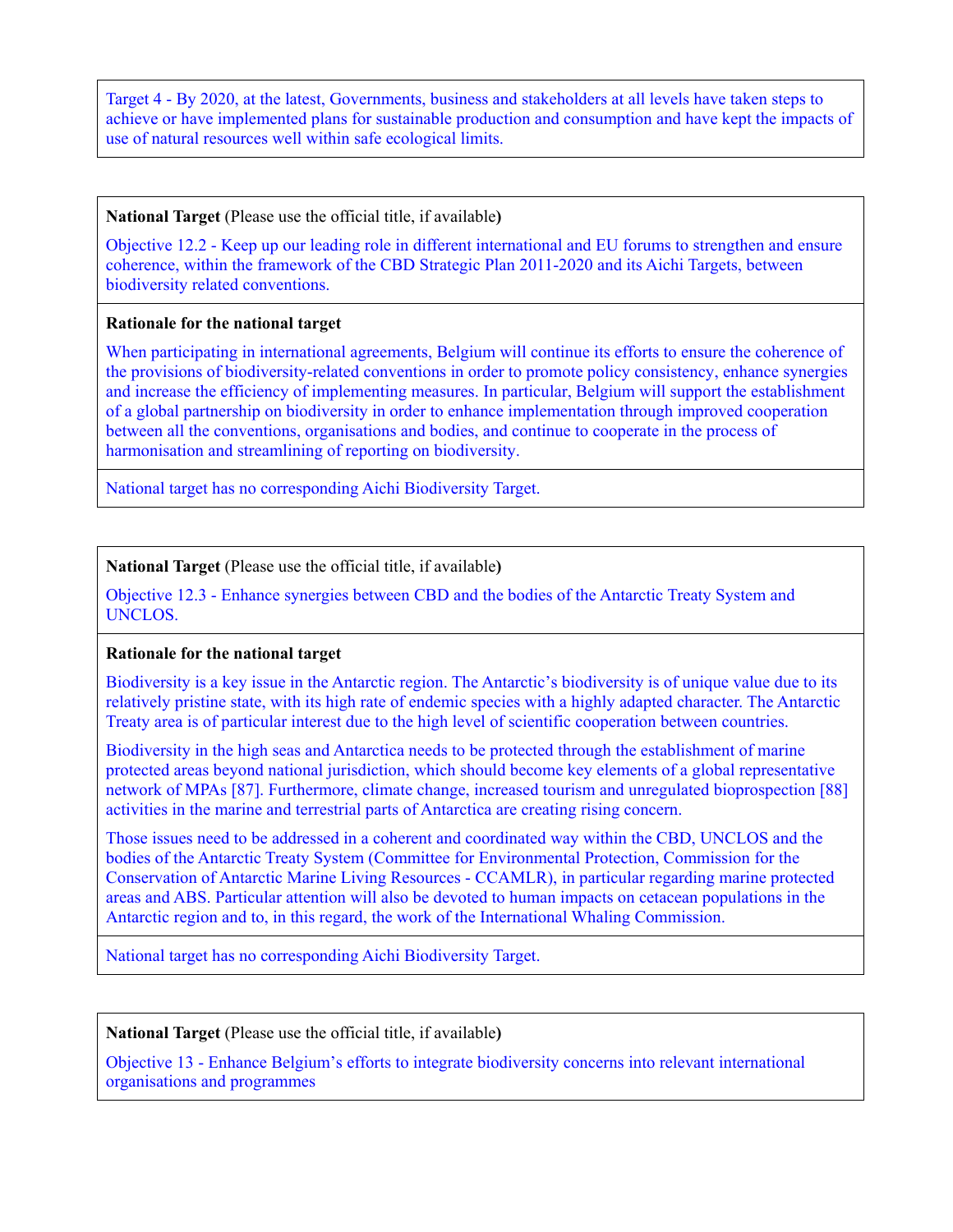#### **Rationale for the national target**

Specific CBD issues are undoubtedly linked with discussions within other organisations and programmes such as FAO, UNDP, WTO, WHO, WIPO, ITTO, etc. whose mandates cover issues relevant to the implementation of the CBD. However, links between agreements directly relevant to biodiversity and the other relevant international organisations remain weak. It is therefore important to enhance synergies and coherence both at national and international level given the positive impacts that the protection of biodiversity can have on the implementation of several of those programmes.

An interesting tool to achieve this objective is the Green Diplomacy Network (GDN) [89], an initiative aimed at promoting the integration of environment into external relations of EU-25 through the creation of an informal network of experts as an information exchange mechanism between the designated environmental focal points of the Member State Ministries of Foreign Affairs.

Special efforts should for example ensure greater coherence and consistency between trade and economic agreements and the objectives of the Convention on Biological Diversity. This is of the utmost importance given the major impact that other institutions and programmes can have on the implementation of the CBD.

National target has no corresponding Aichi Biodiversity Target.

**Other relevant information** (Please use this field to provide any other relevant information, such as the process of developing and adopting the national target, the stakeholders involved or the strategies and plans in which this national target has been included.)

The stakeholders involved in the implementation of this objective are: the federal and regional authorities, the judiciary, the law enforcement departments, the ministry of foreign affairs, the Belgian CITES service, the private sector.

# **National Target** (Please use the official title, if available**)**

Objective 13.1 - Integrate biodiversity concerns into all international organisations and programmes that are relevant to biodiversity.

# **Rationale for the national target**

Belgium will continue and strengthen its participation in international and European conventions, agreements and programmes relevant to biodiversity, and will ensure that positions taken are in line with and supportive of the three objectives of the CBD. This will promote compatibility and mutual supportiveness between institutions and programmes. This implies improved coordination and sharing of information at national level to ensure that Belgian delegations to meetings of different but related bodies present consistent and mutually reinforcing positions.

National target has no corresponding Aichi Biodiversity Target.

## **National Target** (Please use the official title, if available**)**

Objective 13.2 - Support efforts of developing countries to combat illegal logging and associated illegal trade as well as their efforts to Reducing Emissions from Deforestation and Forest Degradation and the role of conservation, sustainable management of forests and the enhancement of forest carbon stocks in developing countries (REDD+).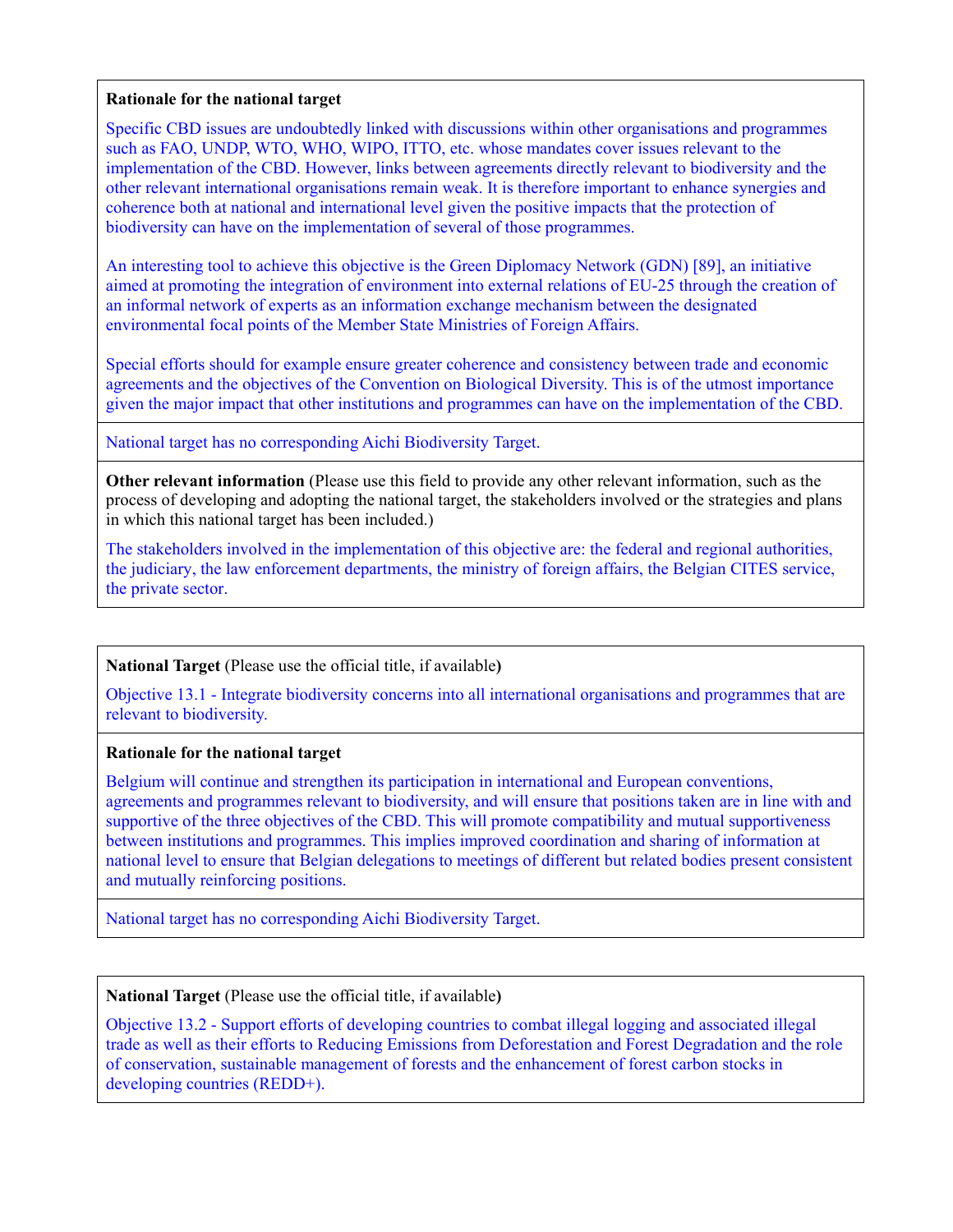# **Rationale for the national target**

A first step in contributing to SFM is to help developing countries restrict and impede illegal logging activities.

Illegal logging and its associated trade not only threaten biodiversity in timber-producing countries (through overexploitation, depletion of scarce natural resources, destruction of ecosystems, etc.) but also have serious economic and social consequences (loss of revenue for local governments, corruption, impoverishment of rural communities that depend on forest products, etc.).

In 2003, the EU adopted an Action Plan for Forest Law Enforcement, Governance and Trade (FLEGT Action Plan) to combat illegal logging and associated illegal trade. On the one hand this plan emphasises governance reform and capacity-building in producer countries to control illegal logging and that primarily through the development of Voluntary Partnership Agreements (VPA's) between the EU and timberproducing countries. The final aim of these agreements is to set up a licensing scheme in partner countries in order to ensure that only legally produced timber (identified by means of licenses issued in those producer countries) is exported to the EU. The framework has been set up by means of the FLEGT Regulations [91].

Indonesia is the first country to have fully implemented its licensing scheme and has been issuing licenses for the export of timber and timber products to the EU since 15 November 2016. Belgium has set up a control system to check whether the licensing obligation is being complied with by importers, using the European Commission online management tool TRACES. Belgium will continuously evaluate the national control system, contribute to the evaluation at EU level, make adjustments where necessary and will proactively anticipate the arrival of additional producer countries issuing FLEGT licenses.

Belgium should continue to support this initiative on the ground by initiating projects in timber-producing countries to prepare for the establishment of voluntary partnership agreements, as has been the case in the DRC.

On the other hand the plan also underlines demand-side measures to reduce the consumption of illegal timber within the EU.

In this context, the EU adopted "Regulation (EU) No 995/2010 of the European Parliament and of the Council of 20 October 2010 laying down the obligations of operators who place timber and timber products on the market" in 2010. This Regulation, together with its Implementing Regulation [92], Delegated Act [93]and Guidelines [94], prohibits the placing on the EU market of illegal timber and timber products from any origin as of 3 March 2013.

Belgium will continue to focus on the appropriate enforcement of this Regulation and actively participate in its evaluation. In this context, additional staff were recruited in 2017.

Belgium will continue to focus on the development of public procurement policies to promote sustainable management of forests. Belgium, for example, concluded a sectoral agreement in 2011 to increase the share of primary timber products from sustainably managed forests on the Belgian market. That sectoral agreement will be renewed in 2019 and the scope will be extended to more secondary timber products such as paper and packaging, furniture, pallets, etc.

For CITES-listed wood, Belgium will work closely with the countries of origin to ensure that CITES permits are only issued when a clear non-detriment-finding has been carried out and the legality and sustainability of the tropical wood is proven. In case of seizures of large quantities of CITES-listed wood, and, where possible, the subsequent public sale of this timber, revenue will be invested in local projects to enhance local sustainable use of forests.

Agricultural production, one-third of which is internationally traded, is the main driver of deforestation in the world. Conversion of forest to agricultural land itself is responsible for an estimated 80 % of forest loss in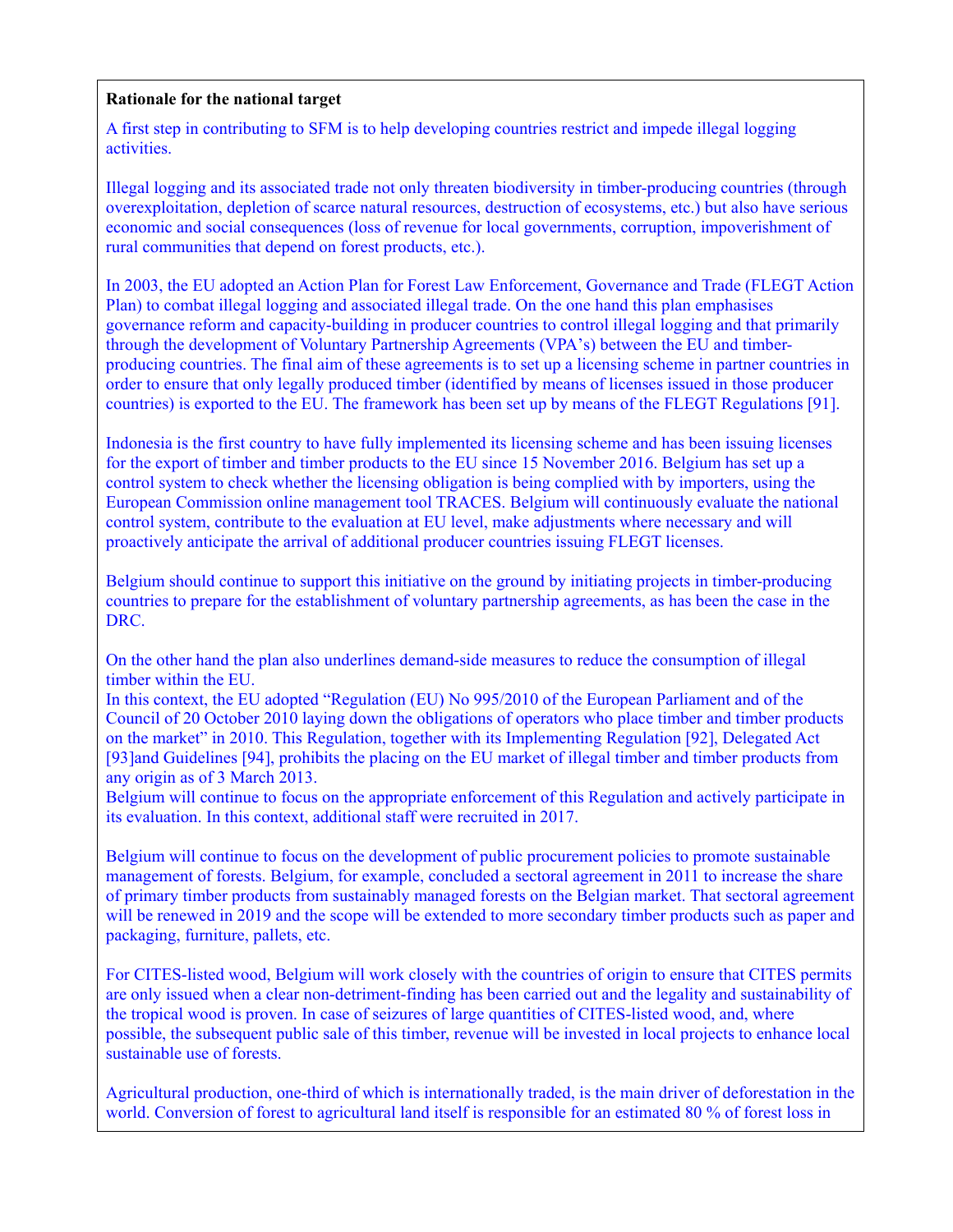tropical and subtropical regions. Therefor Belgium will support and actively contribute to upcoming initiatives on the elimination of deforestation from the production of agricultural commodities such as soy, cacao, palm oil and beef.

**Relevance of the national targets to the Aichi Biodiversity Targets** (Links between national targets and Aichi Biodiversity Targets.)

**Main related Aichi Biodiversity Targets** (Please select one or more Aichi Biodiversity Target to which the national target is wholly or partially related. Parties can select an entire target or a target component (not shown below))

Target 5 - By 2020, the rate of loss of all natural habitats, including forests, is at least halved and where feasible brought close to zero, and degradation and fragmentation is significantly reduced.

**Other related Aichi Biodiversity Targets** (Please select one or more Aichi Biodiversity Target to which the national target is indirectly related.)

Target 7 - By 2020 areas under agriculture, aquaculture and forestry are managed sustainably, ensuring conservation of biodiversity.

**National Target** (Please use the official title, if available**)**

Objective 14 - Promote the commitment of cities, provinces and other local authorities in the implementation of the Biodiversity Strategy 2020

#### **Rationale for the national target**

See below

National target has no corresponding Aichi Biodiversity Target.

**Other relevant information** (Please use this field to provide any other relevant information, such as the process of developing and adopting the national target, the stakeholders involved or the strategies and plans in which this national target has been included.)

The stakeholders involved in the implementation of this objective are: the regional and local authorities (including the provinces and municipalities), the nature conservation agencies, actors involved in local Agenda 21 programmes and other local programmes and plans, professional federations active in the sector, the general public and any association working towards the same goal as the NBS.

**National Target** (Please use the official title, if available**)**

Objective 14.1 - Encourage local authorities to develop and implement local biodiversity strategies and related action plans.

#### **Rationale for the national target**

The commitment of cities, provinces and other local authorities is crucial to the achievement of the objectives of the National Biodiversity Strategy at all levels. Local action could be facilitated through the enhancement and dissemination of appropriate policy tools and guidelines, and the diffusion of best practices supporting the multifunctional use of natural spaces. In particular, biodiversity concerns should be integrated into existing local action plans, like the Local Agendas 21, communal plans for rural development, as well as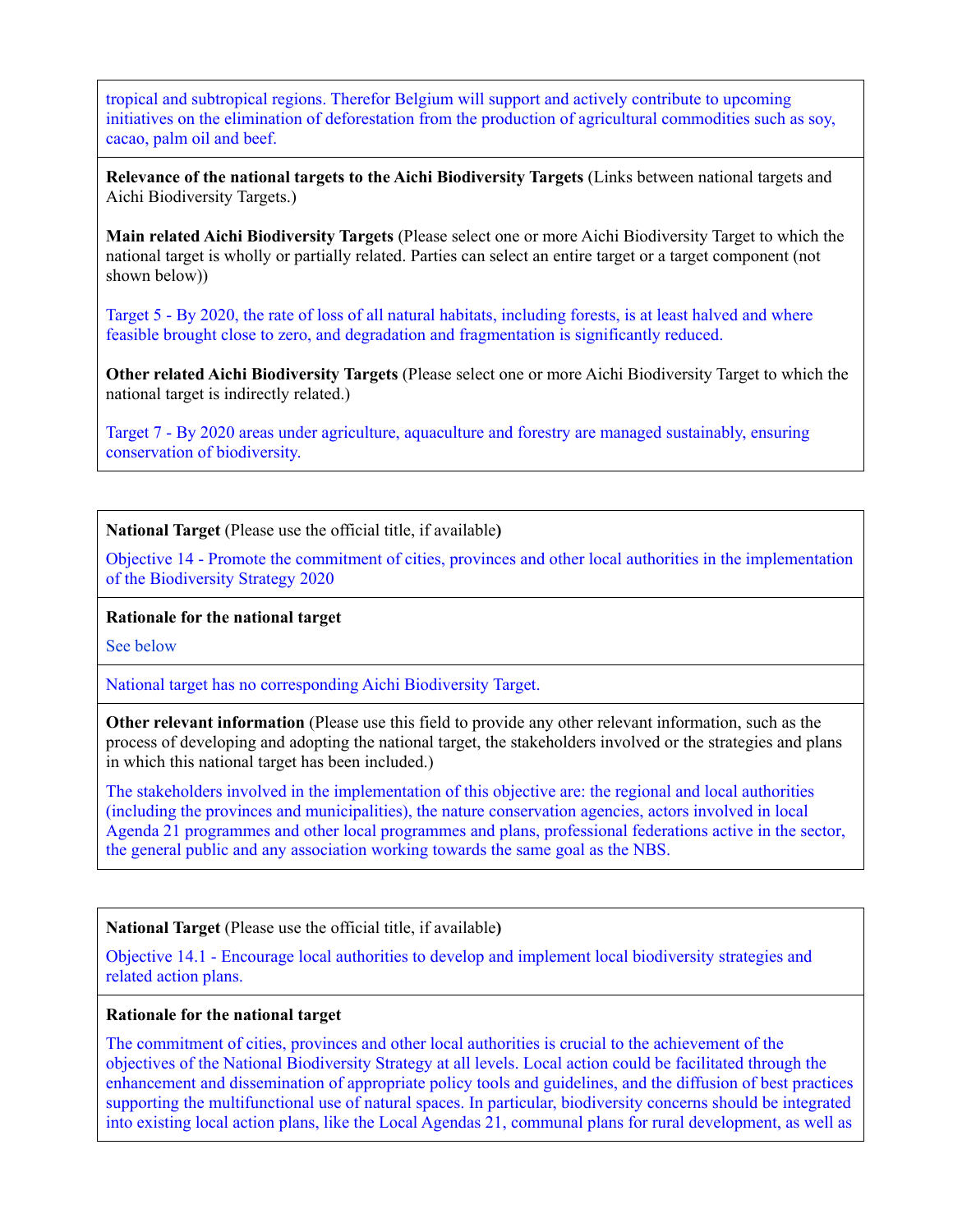in plans that are being developed. Capacity-building programmes and exchange platforms can provide appropriate technical assistance and/or guidance. Awareness-raising campaigns for local residents on the importance of biodiversity and ecosystem services, and appropriate subsidies for local authorities should be put in place to stimulate and support local commitment to biodiversity. The importance of a bottom- up information flow is crucial as residents are good reporters of their environment. This can be promoted for example through the organization of events or above-mentioned exchange platforms to collect observations on specific themes related to biodiversity. Cities and local authorities are encouraged to monitor and report on their progress by means of standardized biodiversity indices, such as the city biodiversity index (CBI).

Biodiversity must keep or regain its place in the urban space as it performs important natural functions while contributing to physical and mental health, recreation, education and public awareness. To this end, it is important to better preserve and connect green spaces and open spaces around and within urbanized areas by developing a green infrastructure. Most importantly, their quality needs to be improved to facilitate their multifunctional use. Historically, we note that, despite heavy land use and dense urbanization, urban areas often host an important natural heritage for the same historical reasons that led to the human presence and economic development in this location. This is notably the case in the Brussels-Capital Region.

National target has no corresponding Aichi Biodiversity Target.

**National Target** (Please use the official title, if available**)**

Objective 15 - Ensure the provision of adequate resources for biodiversity

# **Rationale for the national target**

Belgium has committed itself at international and European level to the implementation of the Convention on Biodiversity and its Strategic Plan for Biodiversity 2011-2020 (SP). This includes financial support both with regard to adequately financing our own national efforts as well as supporting developing countries to implement the CBD.

Objectives 15.1-15.4 of the updated NSB express this national and global engagement and need to be seen in light of CBD Article 20 (§1-4) as well as several subsequent COP decisions (COP9/11-COP10/2-COP11/4). Furthermore UNGA resolutions 65/161 and 67/212 also expressed political commitment to the implementation of the Strategic Plan for Biodiversity. Finally, this was internalized at EU level through several Council Conclusions (in particular December 2010 and June 2011) and in the EU Biodiversity Strategy.

Resource mobilization under the CBD relates to increasing funding for biodiversity-related activities, both nationally and globally to reach the Aichi Targets in line with CBD Article 20. However, the overall picture must be kept in mind when addressing SNB Objective 15, since this is not just about 'flows' of funding but also about engaging the private sector, reducing costs, increasing sectoral integration, enhancing effectiveness of funding (both nationally  $\&$  in developing countries), etc. Therefore many actions have already been taken by and remain still available to the relevant administrations and other actors to contribute to Objectives 15.1 – 15.4 in line with their own capacities and/or competences and are not limited to increasing net funding flows towards third countries.

The set of 4 objectives 15.1-15.4 covers a whole range of ways to mobilize biodiversity resources which are mutually supportive. Several of these are directly related to other SNB Objectives, in particular Objectives 5- 11-12 and 13. Just like Aichi Target 20 will contribute to and also benefit from the proper implementation of the other Aichi Targets, this Objective 15 will both contribute to and benefit from progress under the other NSB Objectives, depending on how those are implemented.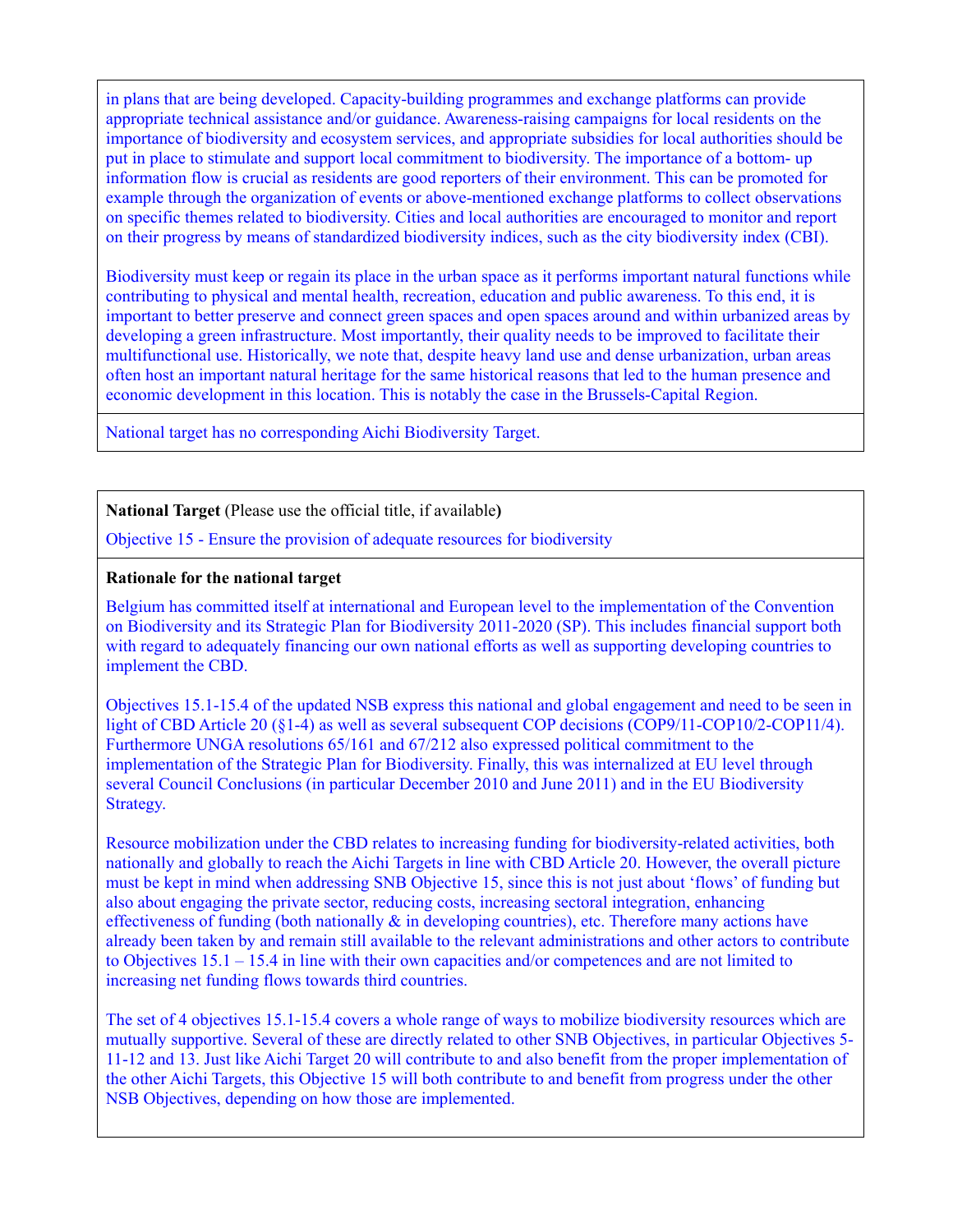To carry out the present National Biodiversity Strategy, there is a need to carry out further actions in key areas. Investments in coherent and integrated biodiversity activities should be substantially increased. Financing will be supported by Regional and Federal environmental administrations, other relevant administrations and funding bodies, including the private sector.

**Relevance of the national targets to the Aichi Biodiversity Targets** (Links between national targets and Aichi Biodiversity Targets.)

**Main related Aichi Biodiversity Targets** (Please select one or more Aichi Biodiversity Target to which the national target is wholly or partially related. Parties can select an entire target or a target component (not shown below))

Target 20 - By 2020, at the latest, the mobilization of financial resources for effectively implementing the Strategic Plan for Biodiversity 2011-2020 from all sources, and in accordance with the consolidated and agreed process in the Strategy for Resource Mobilization, should increase substantially from the current levels. This target will be subject to changes contingent to resource needs assessments to be developed and reported by Parties.

**Other relevant information** (Please use this field to provide any other relevant information, such as the process of developing and adopting the national target, the stakeholders involved or the strategies and plans in which this national target has been included.)

The stakeholders involved in the implementation of this objective are: the federal and regional finance, economy, development cooperation and environment authorities, the provincial and municipal authorities, the private sector and markets, NGOs, and any association working towards the same goal as the NBS.

#### **National Target** (Please use the official title, if available**)**

Objective 15.1 - By 2020 at the latest, the mobilization of financial resources for biodiversity from all sources (including possible innovative financial mechanisms) should increase substantially compared to the average annual biodiversity funding for the years 2006-2010.

#### **Rationale for the national target**

This objective covers both national and global financing for biodiversity and is based on Articles  $20.1 - 20.4$ of the CBD. It is close to the wording of Aichi Target 20 which was based on Article 20 and which is globally the politically most recognized commitment. The implementation of the Strategic Plan with its Aichi Targets is guiding all biodiversity efforts during the UN Decade, as decided by the United Nations General Assembly in resolutions 65/161 and 67/212. Target 20 was confirmed at EU level through the Council Conclusions of December 2010 (§9) and of June 2011 (§16) and also referred to the need to deliver on the CBD Strategy for Resource Mobilisation. The Strategic Plan and Aichi Targets became the basis for the EU Biodiversity Strategy and in particular Targets 1 (Act. 2 - financing Natura 2000) and 6 (Act. 18 link to CBD COP-11) directly support Operational Objective 15.1.

Belgium needs to ensure, adequate financing of biodiversity from all sources. Therefore it is important to investigate financing possibilities at national level such as the establishment of specific funds for biodiversity, the integration of biodiversity in sectoral budgets and programmes (in particular in Research and Development plans and programs), the establishment of partnerships with the finance and business sectors, etc. Other innovative financial mechanisms should be investigated, such as partnerships with the private sector.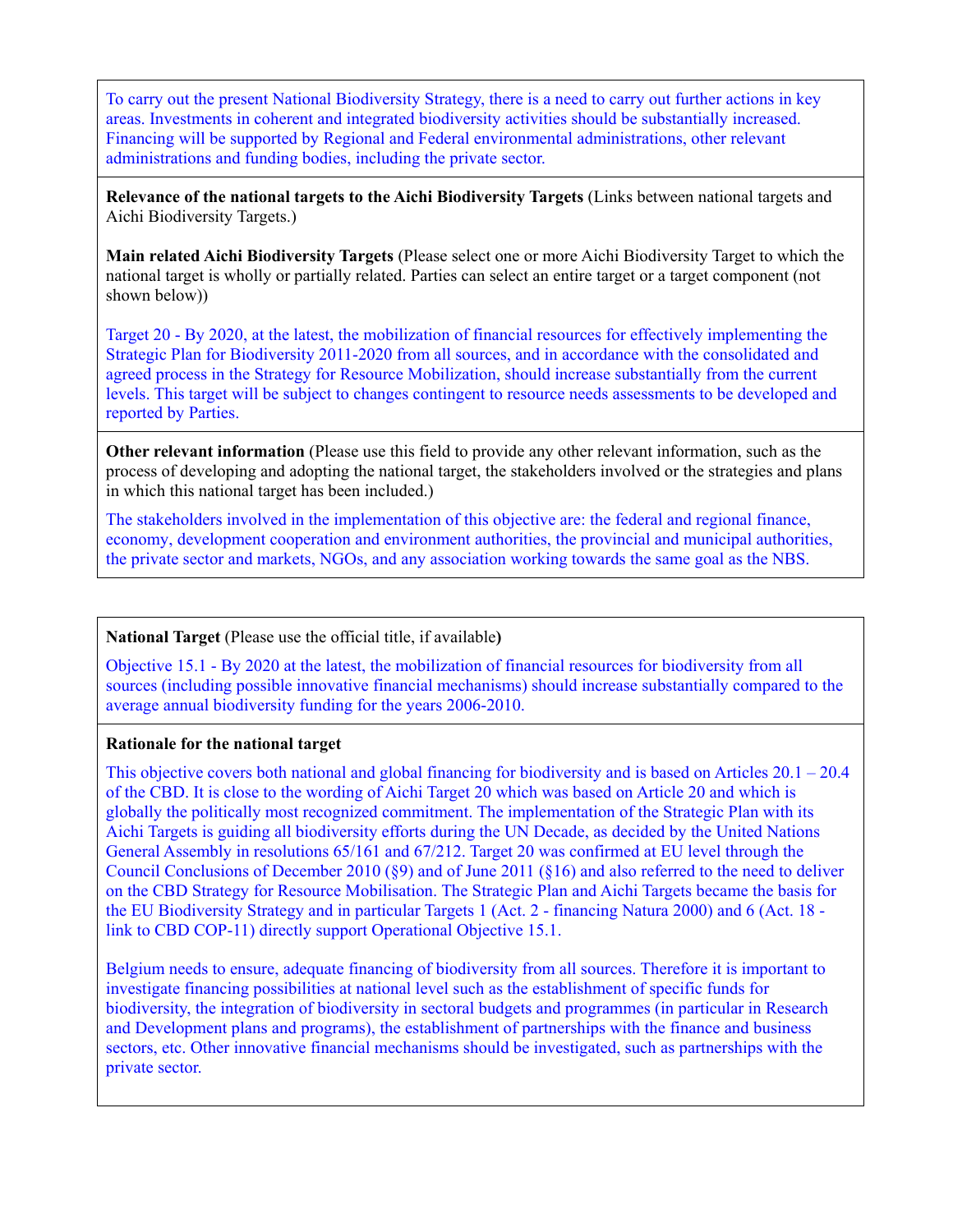In Flanders, a specific funds (Minafonds) has been established to deals with financial aspects of investments in the field of environment.

The federal level should investigate possibilities to use the Raw Material Funds for biodiversity.

Belgium will investigate and mobilise additional financial resources from all sources to effectively implement the NBS and to contribute to averting global biodiversity loss. In accordance with the CBD Strategy for Resource Mobilization, it should substantially increase from the levels of 2010. In CBD Decision XI/4, it is agreed to use the average annual biodiversity funding between 2006 and 2010 as a baseline.

The existing financial institutions will be strengthened and, the replication and scaling-up of successful financial mechanisms and instruments will be promoted (Resource Mobilization Strategy Goal 3). Enabling conditions will be established to encourage private sector involvement in supporting the Convention's three objectives, including the financial sector.

**Relevance of the national targets to the Aichi Biodiversity Targets** (Links between national targets and Aichi Biodiversity Targets.)

**Main related Aichi Biodiversity Targets** (Please select one or more Aichi Biodiversity Target to which the national target is wholly or partially related. Parties can select an entire target or a target component (not shown below))

Target 20 - By 2020, at the latest, the mobilization of financial resources for effectively implementing the Strategic Plan for Biodiversity 2011-2020 from all sources, and in accordance with the consolidated and agreed process in the Strategy for Resource Mobilization, should increase substantially from the current levels. This target will be subject to changes contingent to resource needs assessments to be developed and reported by Parties.

# **National Target** (Please use the official title, if available**)**

Objective 15.2 - Fully use existing EU financing instruments to promote biodiversity.

## **Rationale for the national target**

This objective supports Aichi Targets 2, 3 and 20. At EU level, again Targets 1 (Act. 2) and 6 (Act 18) are directly linked. The EU CCs of June 2011 (§13) stressed the need to mobilise additional resources from all possible sources and ensure adequate funding through, inter alia, the future EU financial framework, national sources and innovative financial mechanisms, as appropriate, for the effective implementation of the EU Biodiversity Strategy, including predictable, adequate and regular financing for the Natura 2000 network.

This objective in itself contributes to Objectives 15.1 and 15.4 and at EU and national level, several initiatives are already ongoing. For example Belgium is already engaged in several efforts to use existing EU financial mechanisms to promote support for biodiversity (cf. EU Council Conclusions of December 2010 (§5, §13, §19) regarding rural development, CAP, CFP, etc.).

Co-financing opportunities through European financing programmes will be promoted, for instance through specific programmes of the forthcoming EU Multiannual Financial framework 2014-2020 including LIFE+, the European Fisheries Fund (EFF), the Cohesion Fund, the Structural Funds (the European Regional Development Fund and European Social Fund), and the European Agricultural Fund for Rural Development (EAFRD).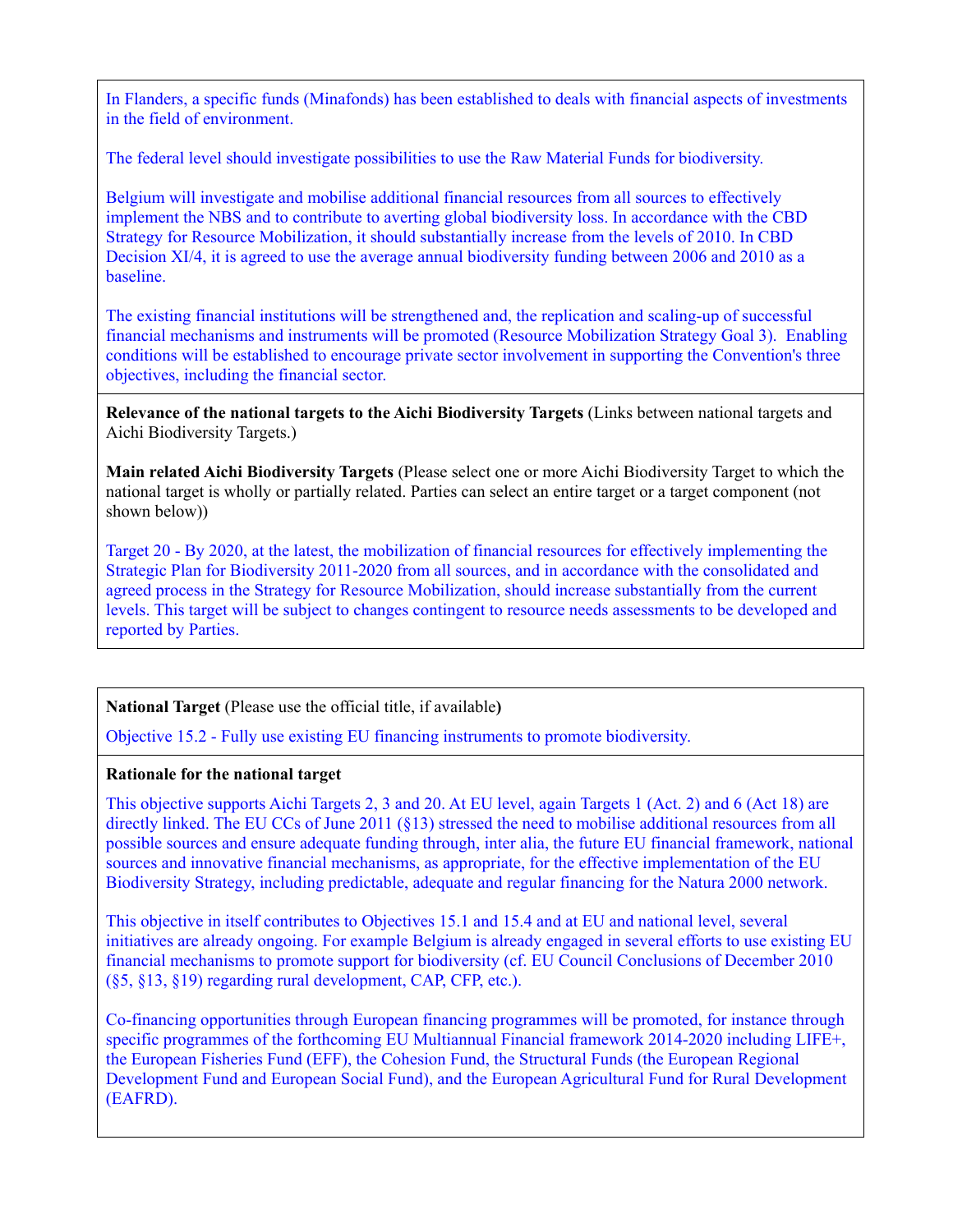Belgium will support financing biodiversity in European Financing Funds.

**Relevance of the national targets to the Aichi Biodiversity Targets** (Links between national targets and Aichi Biodiversity Targets.)

**Main related Aichi Biodiversity Targets** (Please select one or more Aichi Biodiversity Target to which the national target is wholly or partially related. Parties can select an entire target or a target component (not shown below))

Target 2 - By 2020, at the latest, biodiversity values have been integrated into national and local development and poverty reduction strategies and planning processes and are being incorporated into national accounting, as appropriate, and reporting systems.

**Other related Aichi Biodiversity Targets** (Please select one or more Aichi Biodiversity Target to which the national target is indirectly related.)

Target 3 - By 2020, at the latest, incentives, including subsidies, harmful to biodiversity are eliminated, phased out or reformed in order to minimize or avoid negative impacts, and positive incentives for the conservation and sustainable use of biodiversity are developed and applied, consistent and in harmony with the Convention and other relevant international obligations, taking into account national socio economic conditions.

Target 20 - By 2020, at the latest, the mobilization of financial resources for effectively implementing the Strategic Plan for Biodiversity 2011-2020 from all sources, and in accordance with the consolidated and agreed process in the Strategy for Resource Mobilization, should increase substantially from the current levels. This target will be subject to changes contingent to resource needs assessments to be developed and reported by Parties.

#### **National Target** (Please use the official title, if available**)**

Objective 15.3 - By 2015, contribute towards the doubling of the total biodiversity-related financial resource flows to developing countries and at least maintain this level until 2020, including through a country-driven prioritization of biodiversity within development plans in recipient countries, using as preliminary baseline the average annual biodiversity funding to developing countries for the years 2006–2010.

#### **Rationale for the national target**

The justification for this kind of target is in CBD Article 20, paragraphs 1 to 4. At COP-11 (Hyderabad, October 2012), the Parties decided to add this specific target to implement their commitments under CBD Article 20, the Resource Mobilization Strategy and Aichi Target 20 (COP-11/4, §7).

International flows of financial resources originate from several sources (see figure 7). Official development assistance (ODA) is one of these sources. ODA can be either bilateral (directly from a donor country to a recipient country) or multilateral (resources channelled through international financial institutions and the United Nations organization, funds and programmes). International financial flows can also include non-ODA public funding such as economic cooperation, through private companies and through international not-for-profit organizations. This can be both North-South and South-South cooperation.

Belgium will adopt a methodology and calculate its baseline of international financial flow to developing countries devoted to CBD implementation and biodiversity activities. The baseline will be the annual biodiversity funding for the years 2006–2010. This will contribute to the implementation of the provisions of the Monterrey Consensus on mobilizing international and domestic funding as related to biodiversity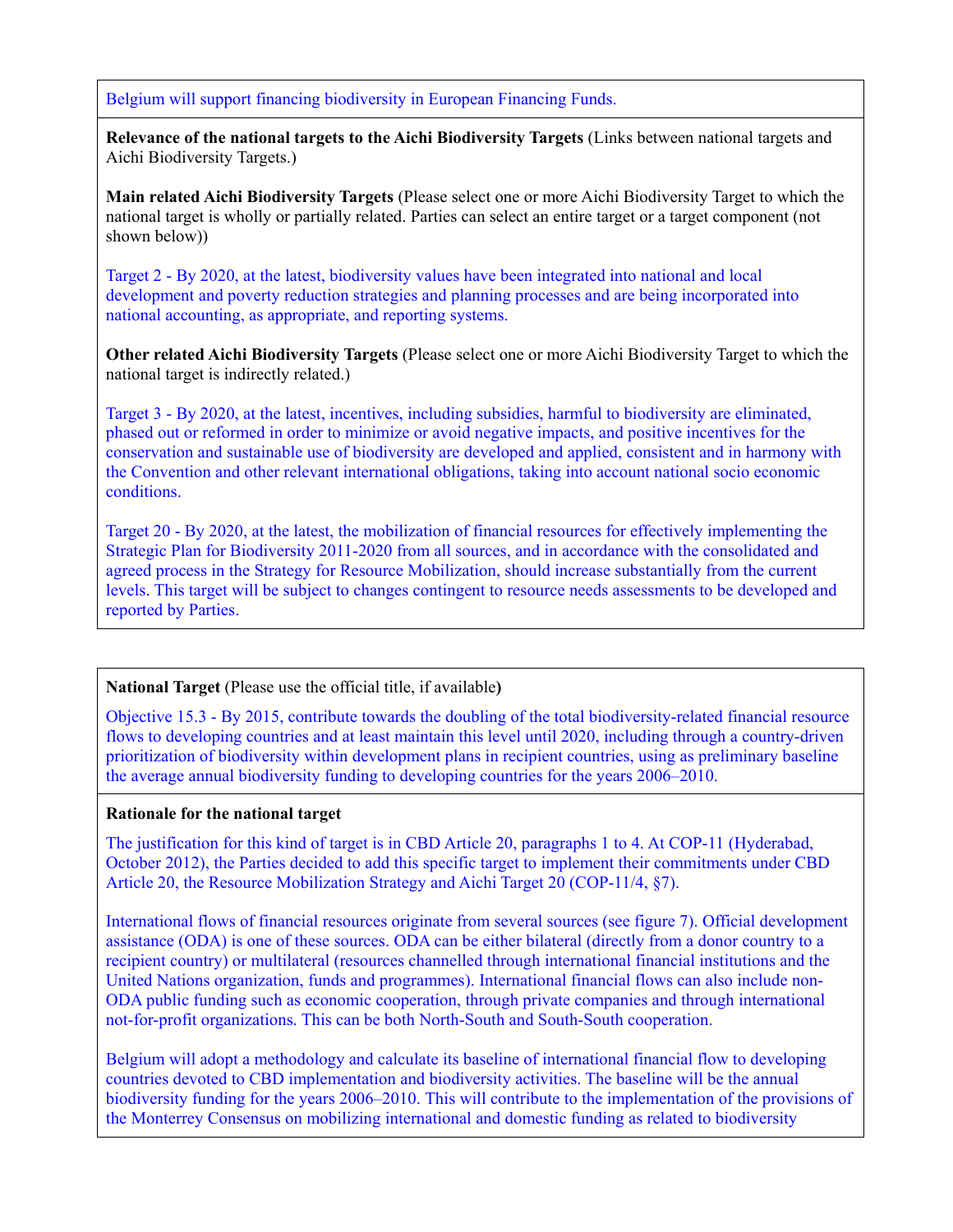A strategy to double this baseline will be developed and implemented by 2015 with the actors involved (the federal and regional authorities, the private sector, NGOs, foundations and academia). In the context of this process, the term "biodiversity activity" refers to all activities that have a positive impact on biodiversity regardless of whether they take the form of direct benefits or indirect benefits. A proposed categorization of biodiversity resources is provided for in the CBD reporting framework to assist Parties in accounting for the various types of information which should be considered.

In the context of this objective, Belgium will provide support to strengthen existing financial institutions and promote replication and scaling-up of successful financial mechanisms and instruments. This may take the form of enhanced efforts to mobilize co-financing and other modes of project financing for biological diversity or the promotion of biological diversity in debt relief and conversion initiatives, including debt-fornature swaps. The development and implementation of economic incentives that are supportive of the Convention's three objectives at local and national level and consistent and in harmony with the other relevant international obligations could be considered.

**Relevance of the national targets to the Aichi Biodiversity Targets** (Links between national targets and Aichi Biodiversity Targets.)

**Main related Aichi Biodiversity Targets** (Please select one or more Aichi Biodiversity Target to which the national target is wholly or partially related. Parties can select an entire target or a target component (not shown below))

Target 20 - By 2020, at the latest, the mobilization of financial resources for effectively implementing the Strategic Plan for Biodiversity 2011-2020 from all sources, and in accordance with the consolidated and agreed process in the Strategy for Resource Mobilization, should increase substantially from the current levels. This target will be subject to changes contingent to resource needs assessments to be developed and reported by Parties.

## **National Target** (Please use the official title, if available**)**

Objective 15.4 - By 2020, support, as appropriate, developing countries to enhance institutional, national, administrative and managerial capacities, in order to increase the effectiveness and sustainability of international and national financial flows for biodiversity.

## **Rationale for the national target**

This objective was already included in the CBD Resource Mobilisation Strategy COP9/11 (§6) and repeated in paragraph 14 of decision COP-11/4 in order to create the enabling environment to mobilize private and public-sector investments in biological diversity and its associated ecosystem services.

This objective is essential in terms of reaching the objectives to implement the CBD as not only the amount of funding but also its management and the absorption capacity of the recipient countries are key. In particular Operational Objectives 11.3 and 11.6 directly support Operational Objective 15.4.

In its bilateral and multilateral interactions with partner countries, Belgium will provide support, inter alia:

 $\checkmark$  to strengthen institutional capacities for effective resource mobilization and utilization, including strengthening the capacities of the relevant ministries and agencies to make a case for including biodiversity and its associated ecosystem services in discussions with donors and relevant financial institutions;